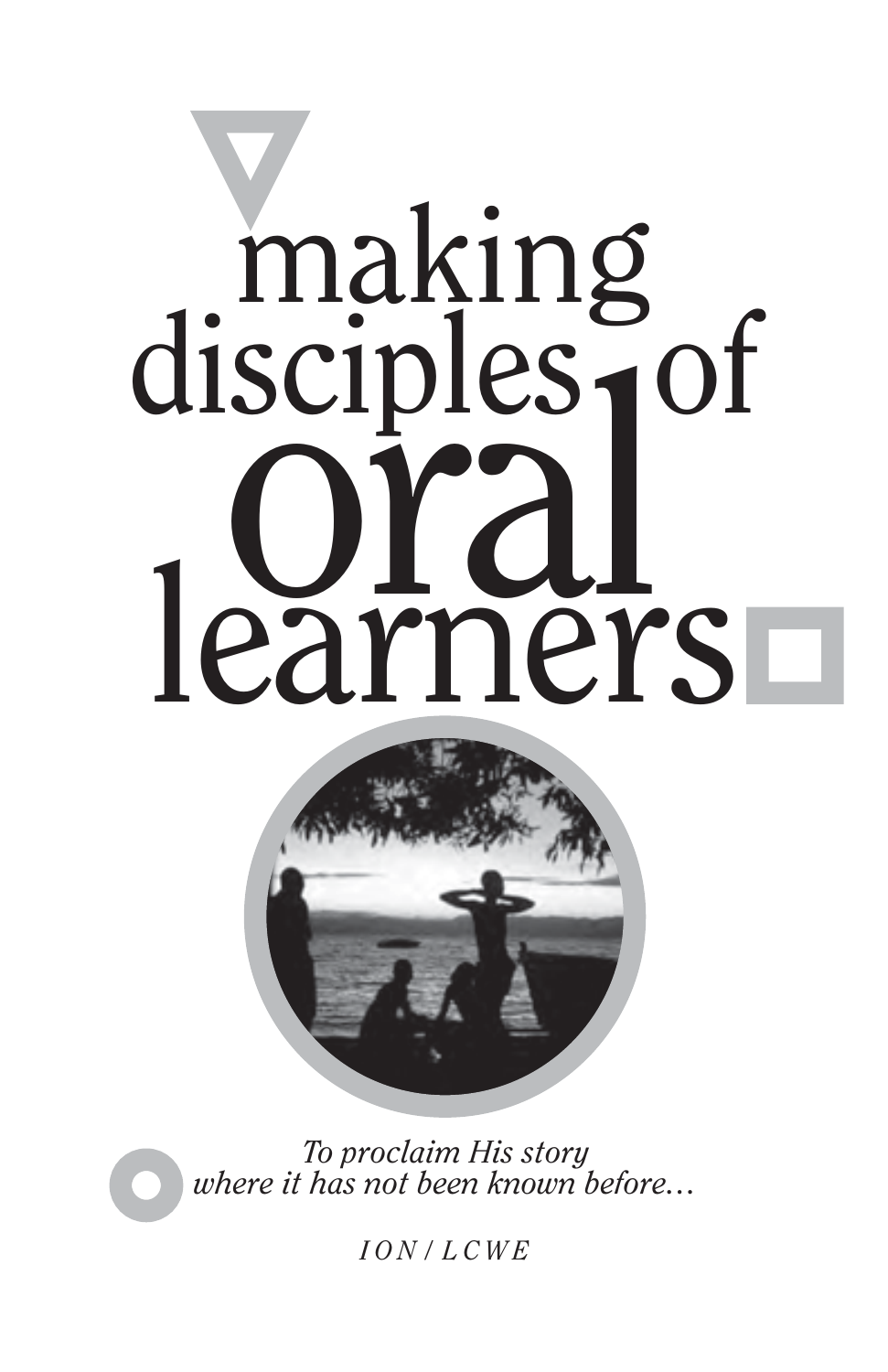*Originally Published as* Lausanne Occasional Paper (LOP) No. 54 "Making Disciples of Oral Learners" Issues Group No. 25

Avery Willis – Convener, Steve Evans – Co-Convener Mark Snowden – Facilitator

Lausanne Committee for World Evangelization 2004 Forum for World Evangelization Pattya, Thailand September 29 to October 5, 2004

> *Editorial Committee:* Samuel Chiang Steve Evans Annette Hall Grant Lovejoy, chair David Payne Sheila Ponraj Avery Willis

The list of all Issues Group No. 25 participants and contributors to this paper appears at the end of this edition.

Series Editor for the 2004 Forum LOPs (commencing with no. 30): David Claydon. In encouraging the publication and study of the Occasional Papers, the Lausanne Committee or World Evangelization does not necessarily endorse every viewpoint expressed in these papers.

> This edition published by International Orality Network In cooperation with Elim Publishing Lima, NY USA

*To proclaim His story where it has not been known before (re: Rom. 15:20)*

*Photos:* Langfia Ayeona, Taitiana Cardeal, Steve Evans *Book and Jacket Design:* Mike Mirabella

Copyright © 2005 Lausanne Committee for World Evangelization and International Orality Network

#### ISBN 1-59919-018-4

Printed in USA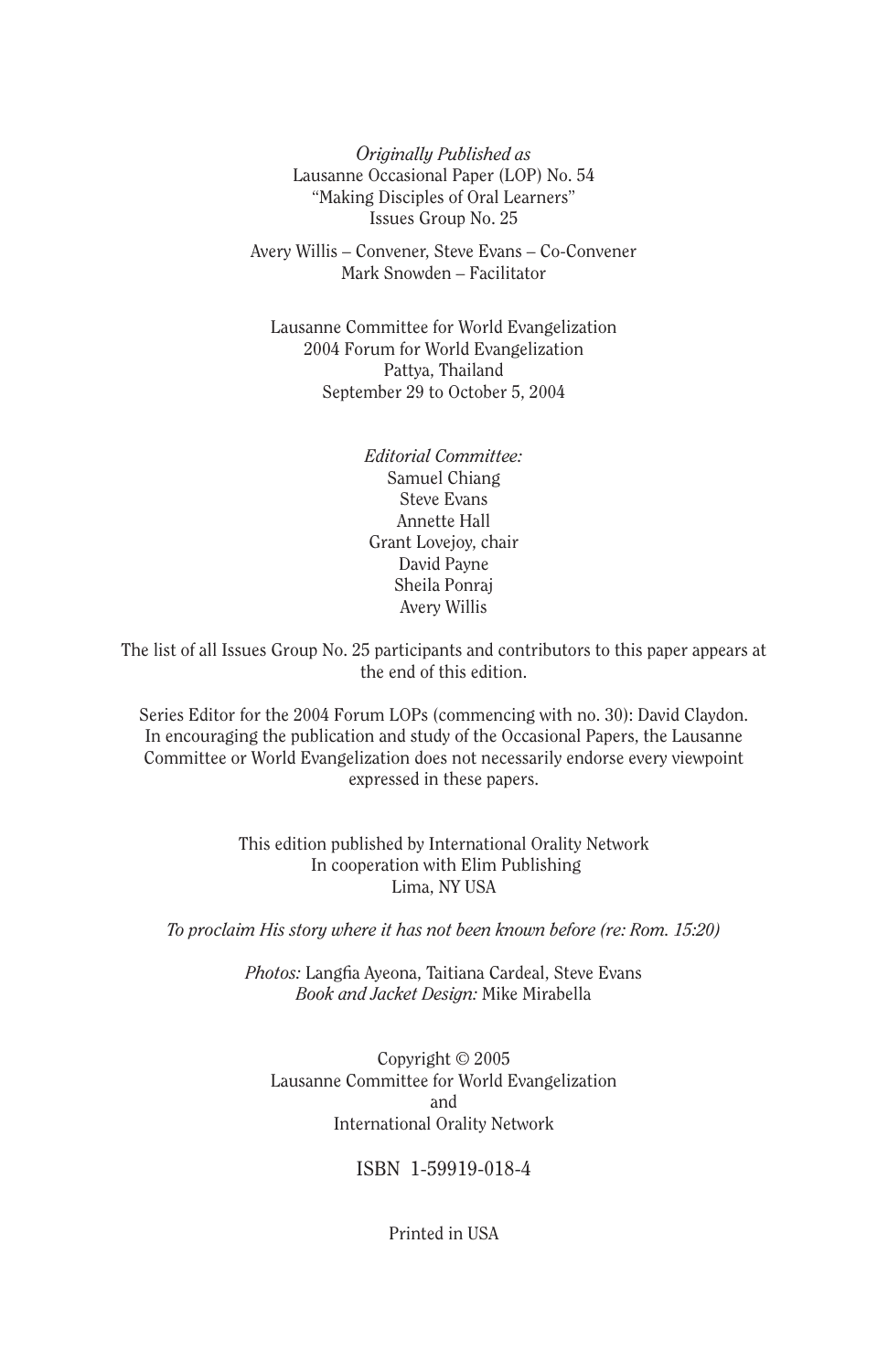### **Contents**

| 1. A Growing Awareness of a Global Situation 2          |
|---------------------------------------------------------|
| 2. God's Word for the Whole World10                     |
| 3. Oral Communicators and Oral Cultures18               |
|                                                         |
| 5. Reproducibility, Reproducibility, Reproducibility 40 |
| 6. When Literates Stop Reading 54                       |
|                                                         |
|                                                         |
| An Annotated Resource List 77                           |
|                                                         |
| Glossary for Making Disciples of Oral Learners. 107     |
| The Context for the Production of the LOPs127           |
| Participants and Contributors to this Paper 133         |

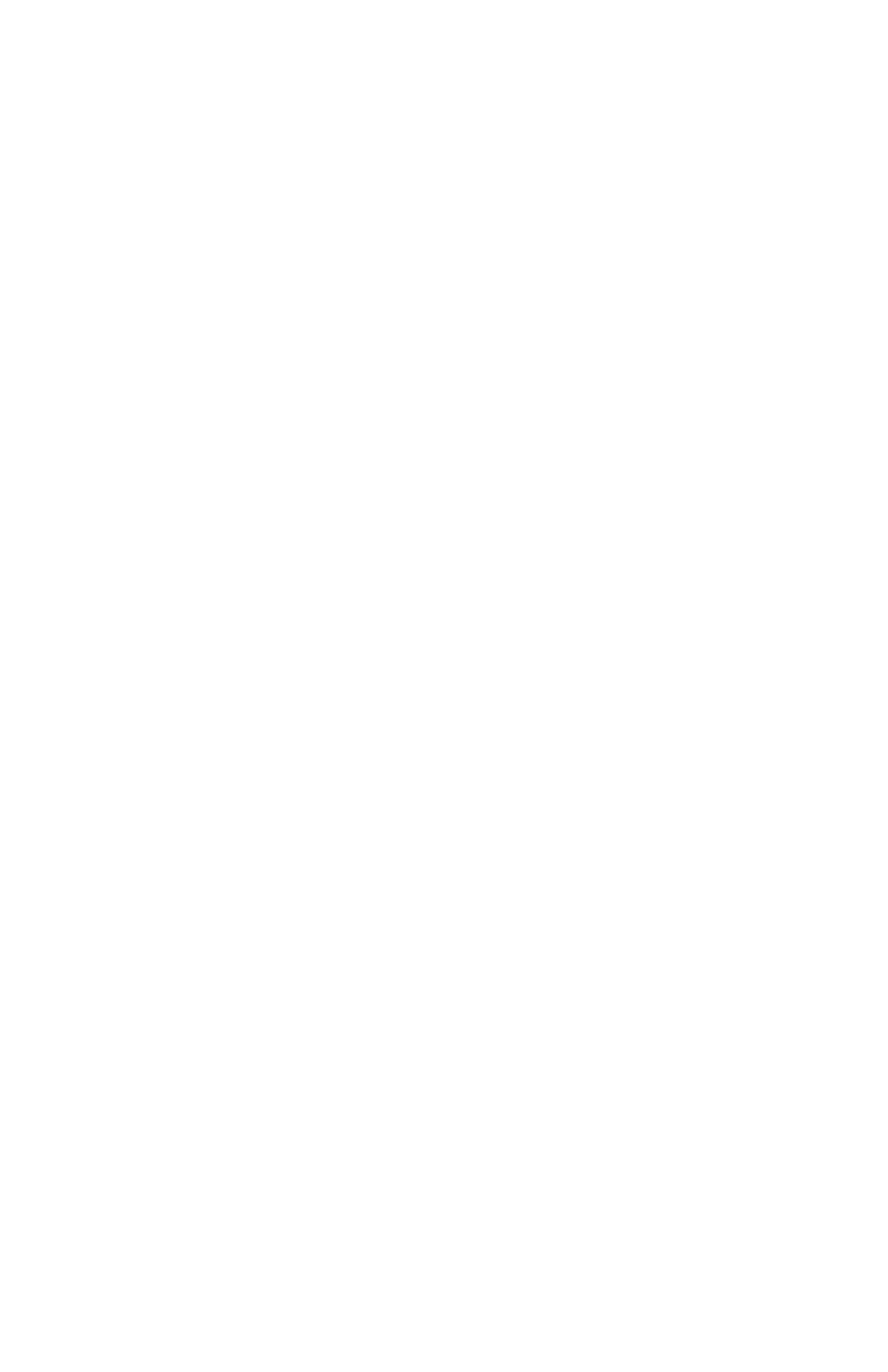### growing awareness<br>global situation **1**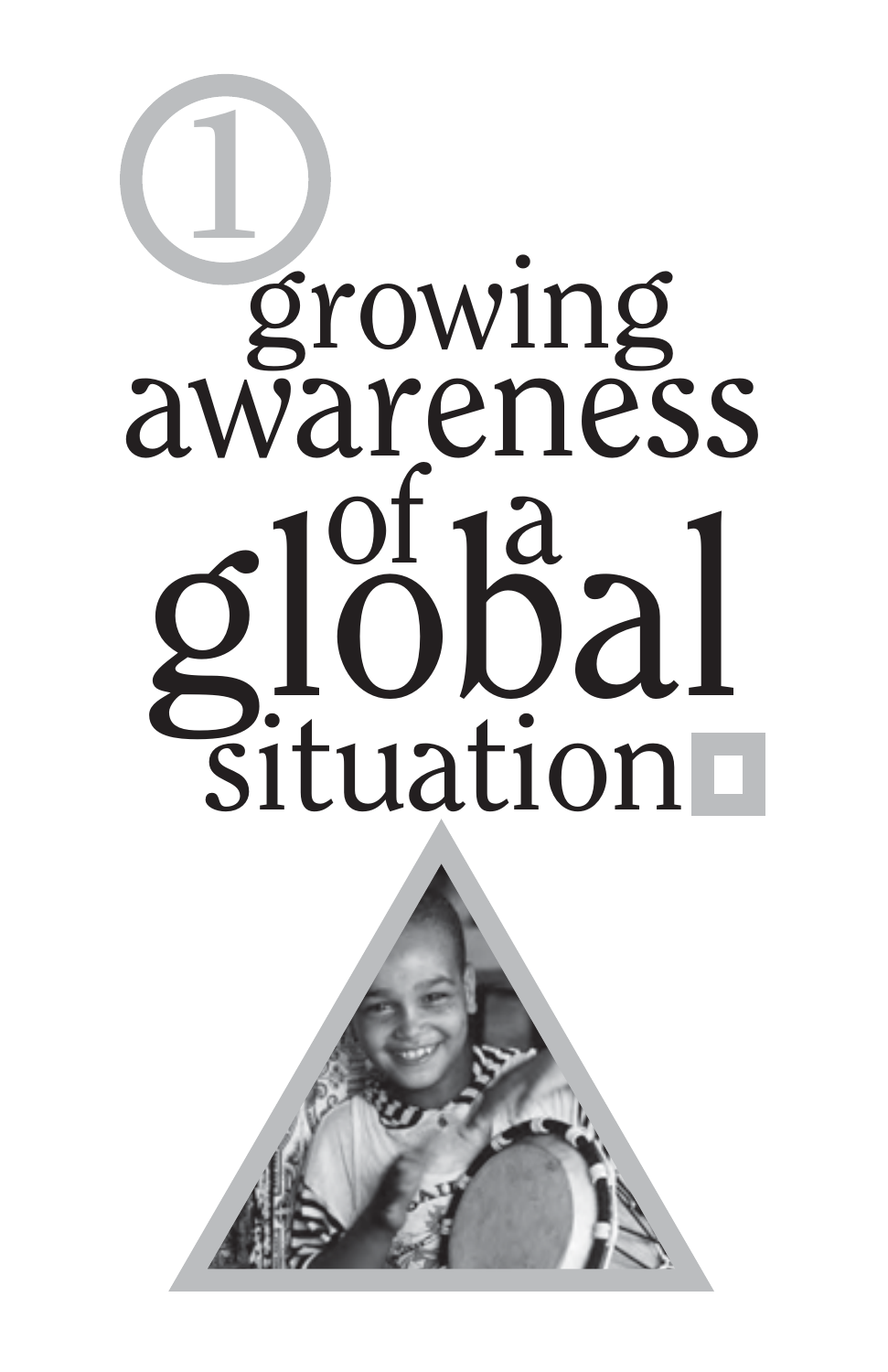#### **Growing Awareness of a Global Situation**

**1**

**PASTOR Dinanath of India tells his story of ministry among** his people:<sup>1</sup>

I was saved from a Hindu family in 1995 through a cross-cultural missionary. I had a desire to learn more about the word of God and I shared this with the missionary. The missionary sent me to Bible College in 1996. I finished my two years of theological study and came back to my village in 1998. I started sharing the good news in the way as I learnt in the Bible College. To my surprise my people were not able to understand my message. A few people accepted the Lord after much labour. I continued to preach the gospel, but there were little results. I was discouraged and confused and did not know what to do.

But then Pastor Dinanath's story takes a major turn: In 1999 I attended a seminar where I learnt how to communicate the gospel using different oral methods. I understood the problem in my communication as I was mostly using a lecture method with printed books,

<sup>1</sup> The account from Pastor Dinanath is provided by S. D. Ponraj and Sheila Ponraj.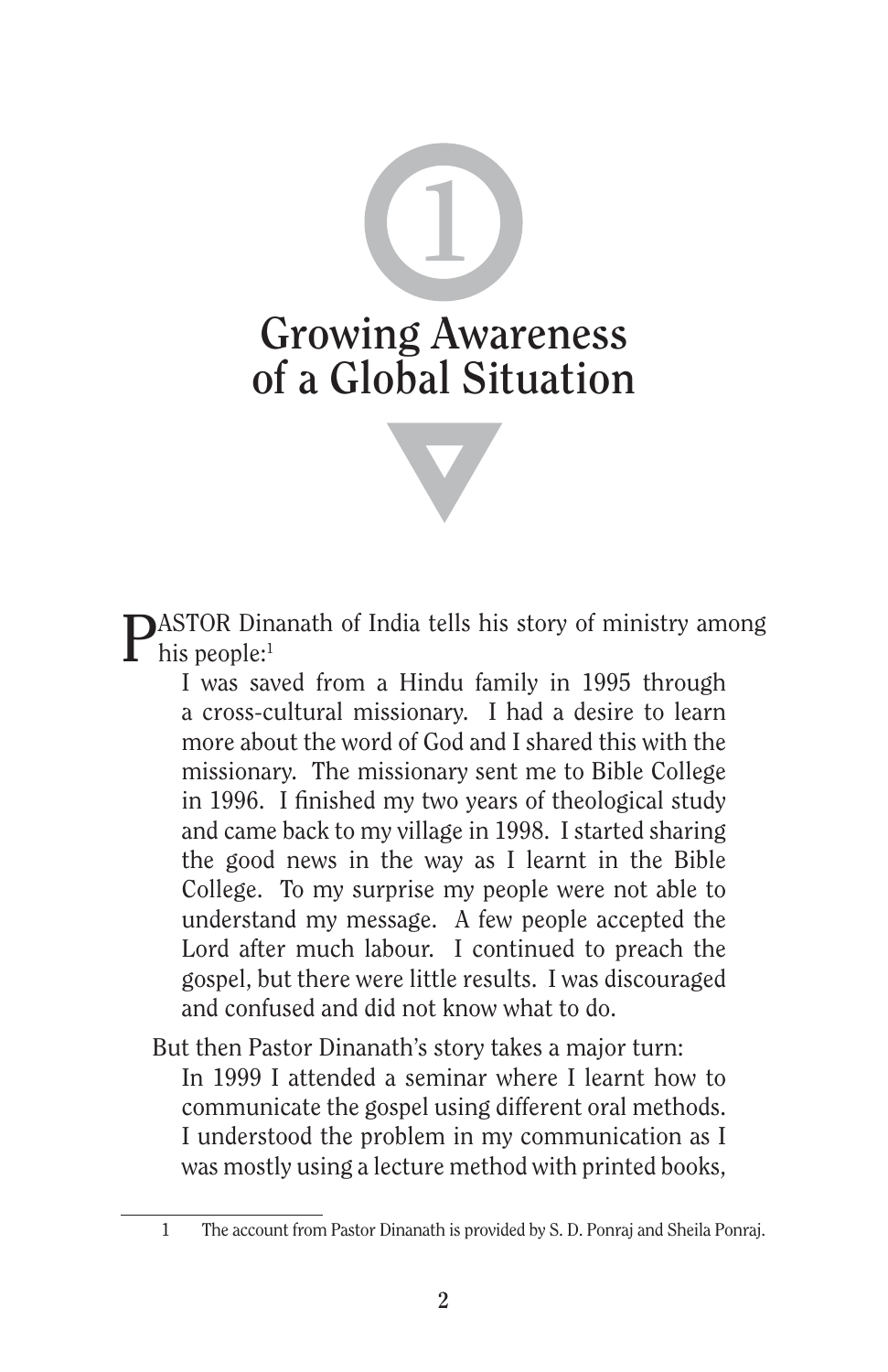which I learnt in the Bible school. After the seminar I went to the village but this time I changed my way of communication. I started using a storytelling method in my native language. I used gospel songs and the traditional music of my people. This time the people in the villages began to understand the gospel in a better way. As a result of it people began to come in large numbers. Many accepted Christ and took baptism. There was one church with few baptized members in 1999 when I attended the seminar. But now in 2004, in six years we have 75 churches with 1350 baptized members and 100 more people are ready for baptism.

The account described in the first part of Pastor Dinanath's story is not an isolated instance. The gospel is being proclaimed now to more people than at any other time in history, yet many of those are not really *hearing* it. Unfortunately, most evangelical leaders do not realize the magnitude of the problem. Those affected by it include the 4 billion oral communicators of the world: people who can't, don't, or won't take in new information or communicate by literate means. Oral communicators are found in every cultural group in the world and they constitute approximately two-thirds of the world's population! Yet we are not communicating the gospel effectively with them. We will not succeed in reaching the majority of the world unless we make some crucial changes.

Ironically, an estimated 90% of the world's Christian workers presenting the gospel use highly literate communication styles. They use the printed page or expositional, analytical and logical presentations of God's word. This makes it difficult, if not impossible, for oral learners to hear and understand the message and communicate it to others. As the ones bringing the message, it is our responsibility to communicate our message in their terms. The pages that follow are intended to help point the way for us to do that.

Current estimates indicate that around two-thirds of the world's population are oral communicators either by necessity or by choice. To effectively communicate with them, we must defer to their oral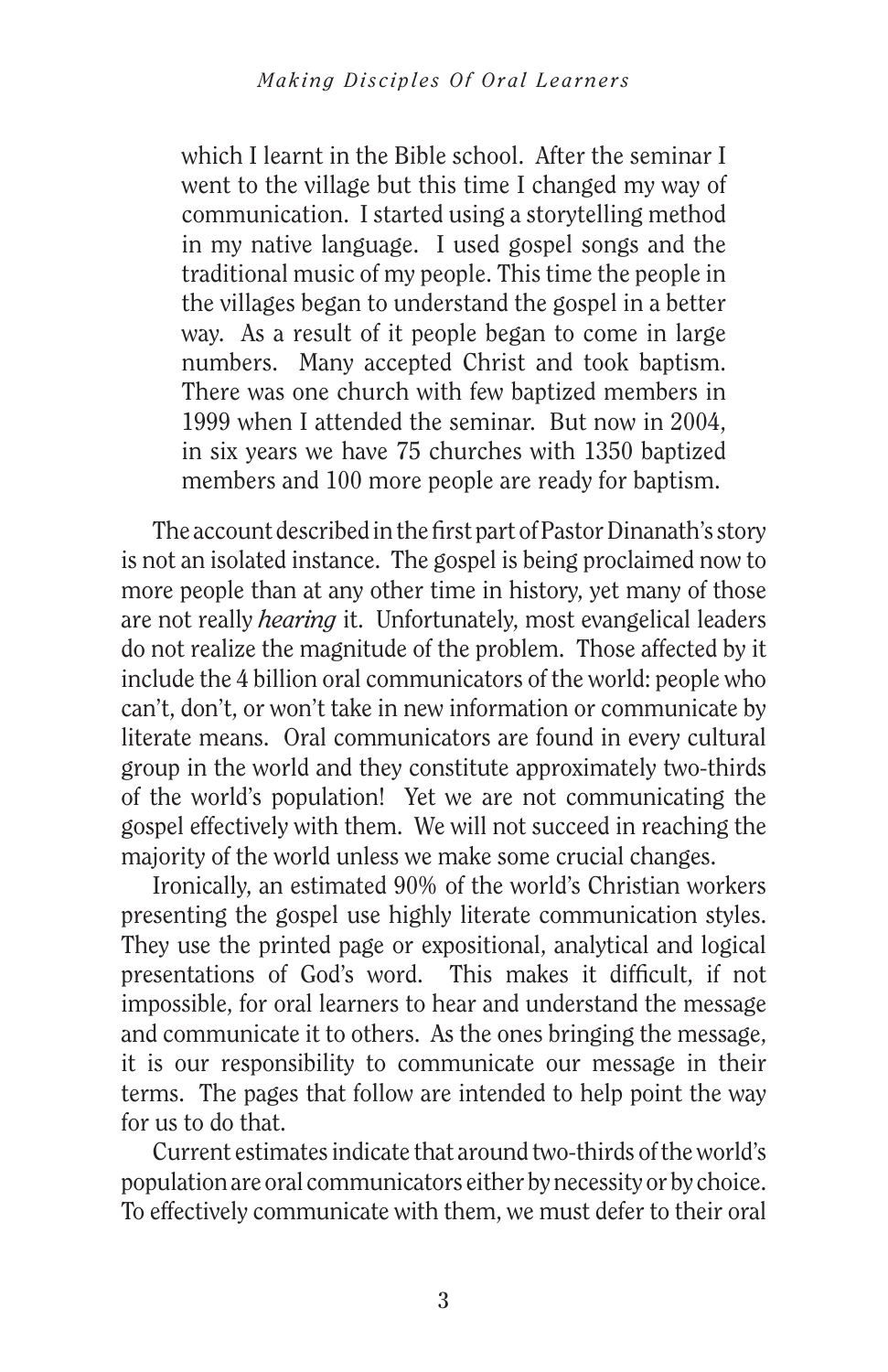communication style. Our presentations must match their oral learning styles and preferences. Instead of using outlines, lists, steps and principles we need to use culturally relevant approaches they would understand. Are we willing to seek God to become better stewards of the Great Commission and address these issues in serving Him in these last days? The Lausanne Forum of 2004 has responded to this challenge in the form of the Issue Group focused on "Making Disciples of Oral Learners."

This terminology, "making disciples" and "oral learners," is a mix of the familiar and unfamiliar. By "making disciples" we mean enabling people to respond in faith to Jesus Christ and to grow in relationship with Him and others with the goal of obeying everything that Jesus commanded (Mt. 28:20). Or as Paul described it in more detail, making disciples involves bringing people to be

…filled with the knowledge of [God's] will in all spiritual wisdom and understanding, so that [they] will walk in a manner worthy of the Lord, to please Him in all respects, bearing fruit in every good work and increasing in the knowledge of God; strengthened with all power, according to His glorious might, for the attaining of all steadfastness and patience; joyously giving thanks to the Father, who has qualified us to share in the inheritance of the saints in light" (Col. 1:9b-12, NASB).

Normally discipling takes place in the context of churches that make disciples and plant other churches. By "oral learners" we mean those people who learn best and whose lives are most likely to be transformed when instruction comes in oral forms. Many groups transmit their beliefs, heritage, values and other important

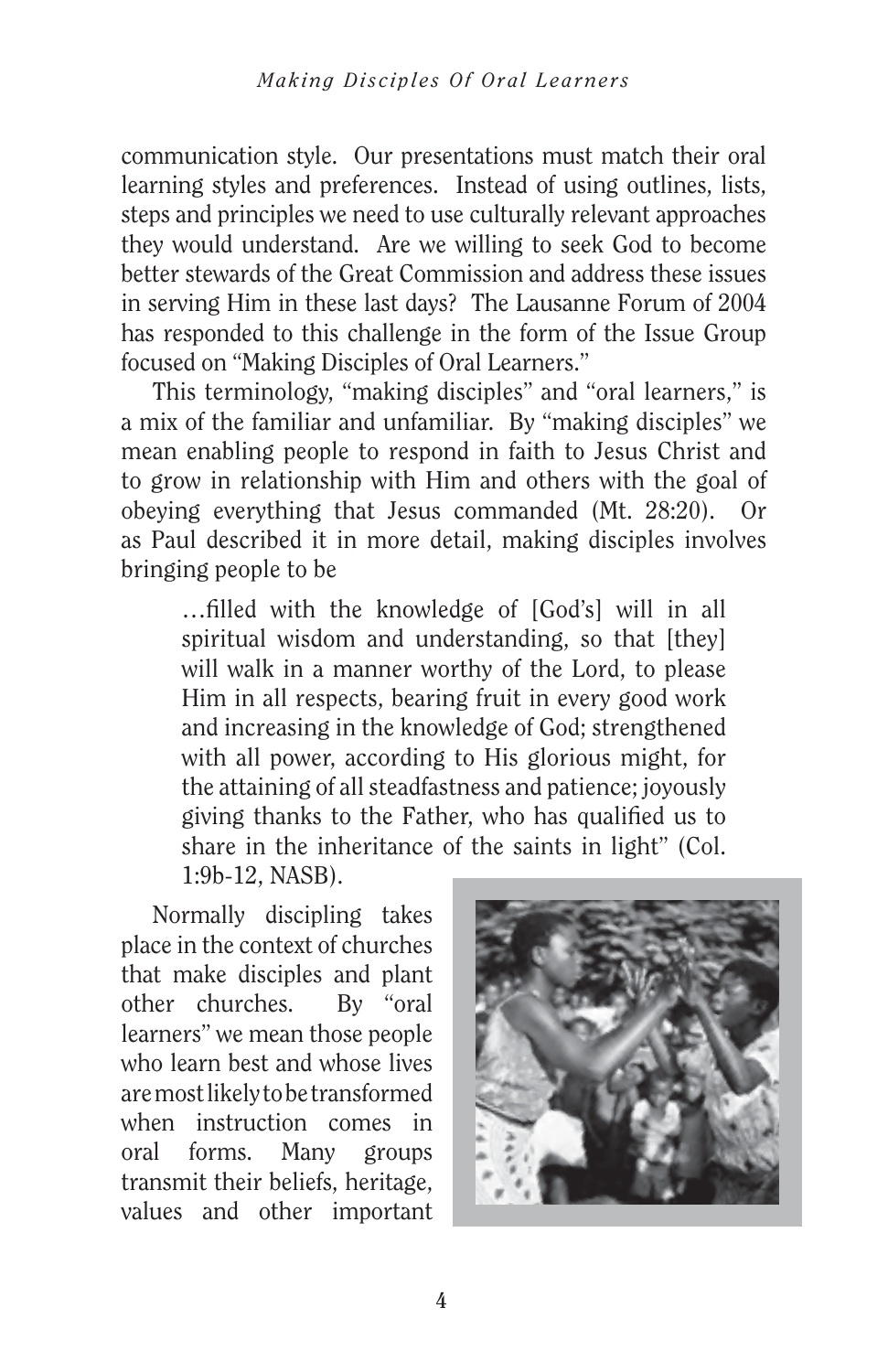information by means of stories, proverbs, poetry, chants, music, dances, ceremonies and rites of passage. The spoken, sung, or chanted word associated with these activities often consists of ornate and elaborate ways to communicate. Those who use these art forms well are highly regarded among their people. Cultures which use these forms of communication are sometimes called "oral cultures."

The members of these societies are referred to as "oral learners" or "oral communicators." In this discussion, we use the terms "oral learner" and "oral communicator" interchangeably at times. With the phrase oral "learner" the focus is more on the receiving act—hearing an oral communication. With the phrase oral "communicator" the focus is more on the act of telling. These societies are relational, group-oriented, face-toface cultures. Most of the members of these societies learn best through aural means.

Those who have grown up in highly literate societies tend to think of literacy as the norm and oral communication as a deviation. That is not so. All societies, including those having a highly literate segment, have oral communication at their core. Oral communication is the basic function on which writing and literacy is based. When literacy persists in a culture for generations, it begins to change the way people think, act and communicate– so much so that the members of that literate society may not even realize how their communication styles are different from those of the majority of the world who are oral communicators. These members of a literate society then tend to communicate the gospel in the literate style that speaks to them.

But oral learners find it difficult to follow literate-styled presentations, even if they are made orally. It is not enough to take materials created for literates and simply read them onto a recorded format. Making something audible does not necessarily make it an "oral" style of communication. Not everything on a CD or audiotape is "oral." Some of it is clearly literate in its style even though it is spoken or audible. The same thing is true of other media products created for literate audiences. They may have literate stylistic features that confuse oral learners.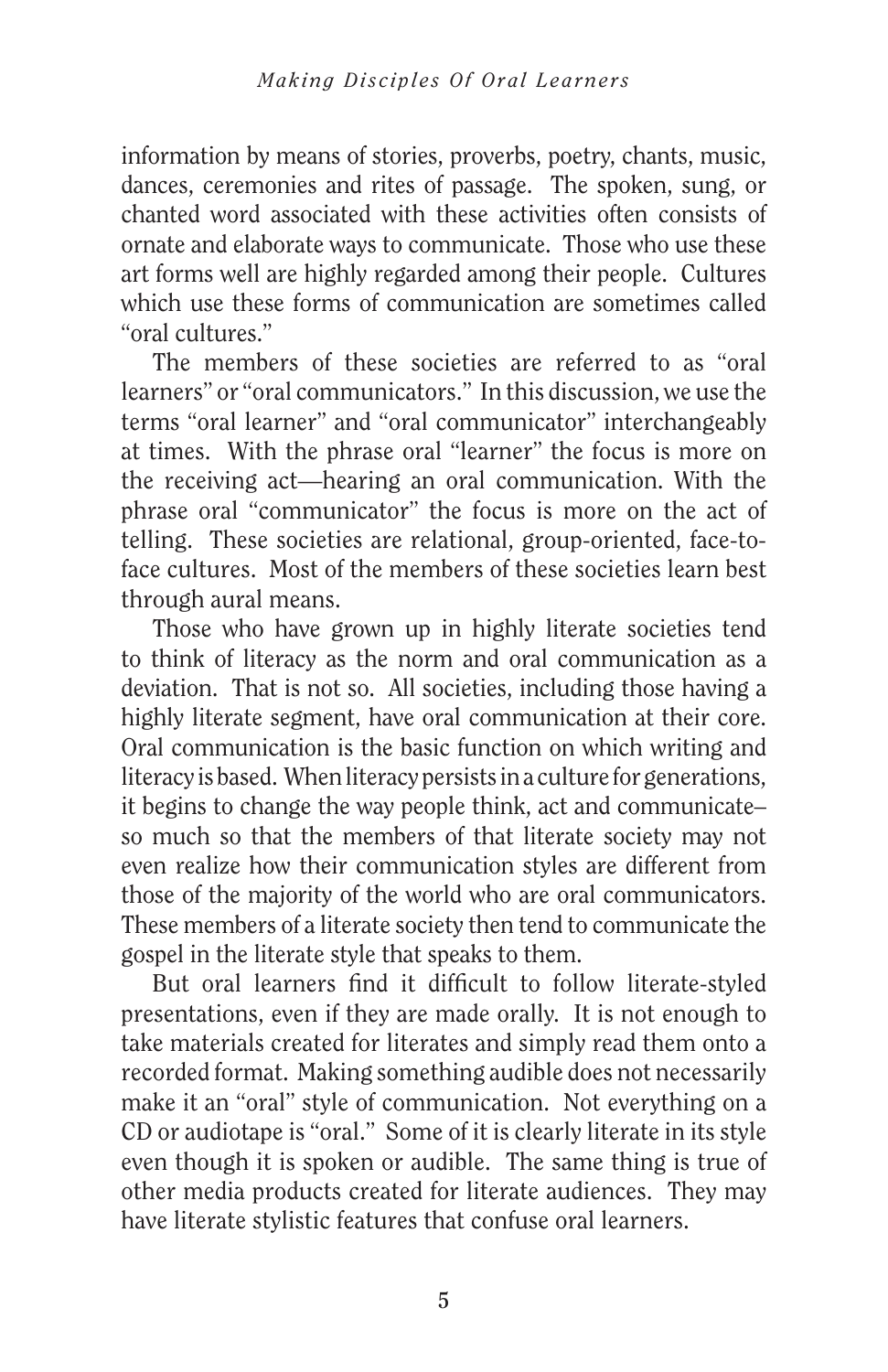Some people are oral learners because of their limited education. They may not read or write at all, or they may read with difficulty. Many oral learners can read but prefer learning by oral means. If their culture is traditionally oral, they frequently prefer to learn through oral methods even if they are highly educated. When many people in a culture are oral learners, it affects the whole culture and permeates many aspects of people's lives, such as thought processes and decision-making. Scholars call this whole cluster of characteristics and effects "orality." The Deaf community displays many of these traits that scholars associate with the term orality, though the Deaf cannot properly be called "oral."2 Likewise, there are literates who demonstrate many characteristics associated with the concept of orality, an effect referred to as "secondary orality." (*Secondary orality* will be addressed in detail in chapter six.)

In summary, approximately two-thirds of the world's population lives by orality. Many of them have no other choice because they have inadequate literacy skills, but others who are quite literate strongly prefer to learn via oral means. Together they comprise an oral majority who cannot or will not learn well through print-based instruction. This poses a challenge to those who want to communicate effectively with them.

After listening to a speaker discuss the challenge that orality poses, a ministry leader approached the speaker. "If what you say is true," he told the speaker, "we will have to rethink everything we are doing." He was right. Taking orality seriously can revolutionize ministries—and has the potential to greatly increase our effectiveness. But what should we do differently? The following chapters describe specific ways to improve effectiveness in making disciples of oral learners. They describe practical steps that various churches, organizations and agencies are taking. A number of them share a common vision that addresses the predominance of oral communicators in the world. That common vision is:

<sup>2</sup> Deaf with an upper case "D" by common practice refers to the people group or population segment, in contrast to lower case "deaf" referring to the physical characteristic.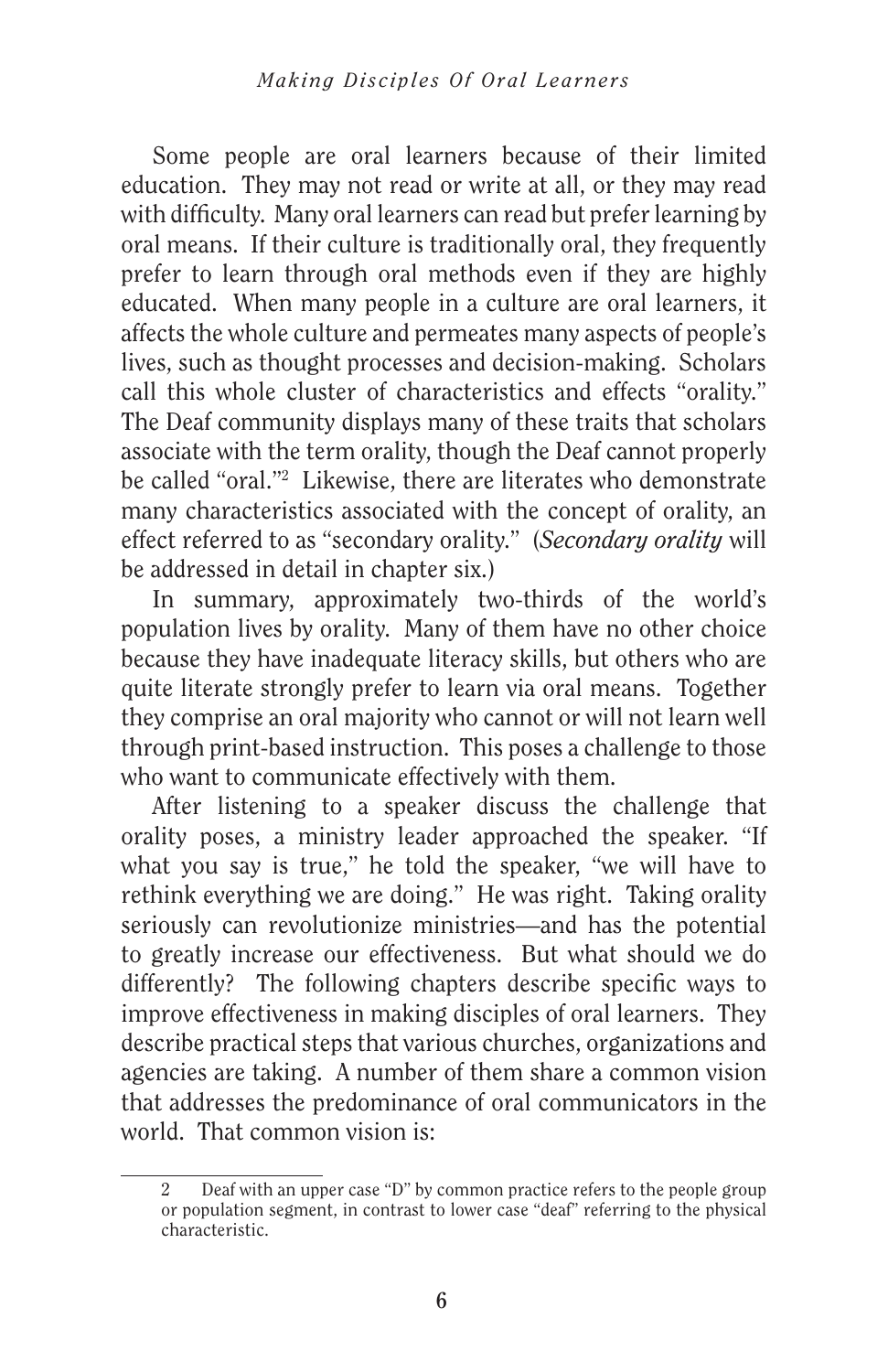- God's word for every "tribe, tongue, people and nation";
- addressing the issue of orality;
- resulting in church planting movements;
- providing resources for oral, chronological, narrative presentations of God's word, in order to disciple and equip leaders.

To these issues we now turn.

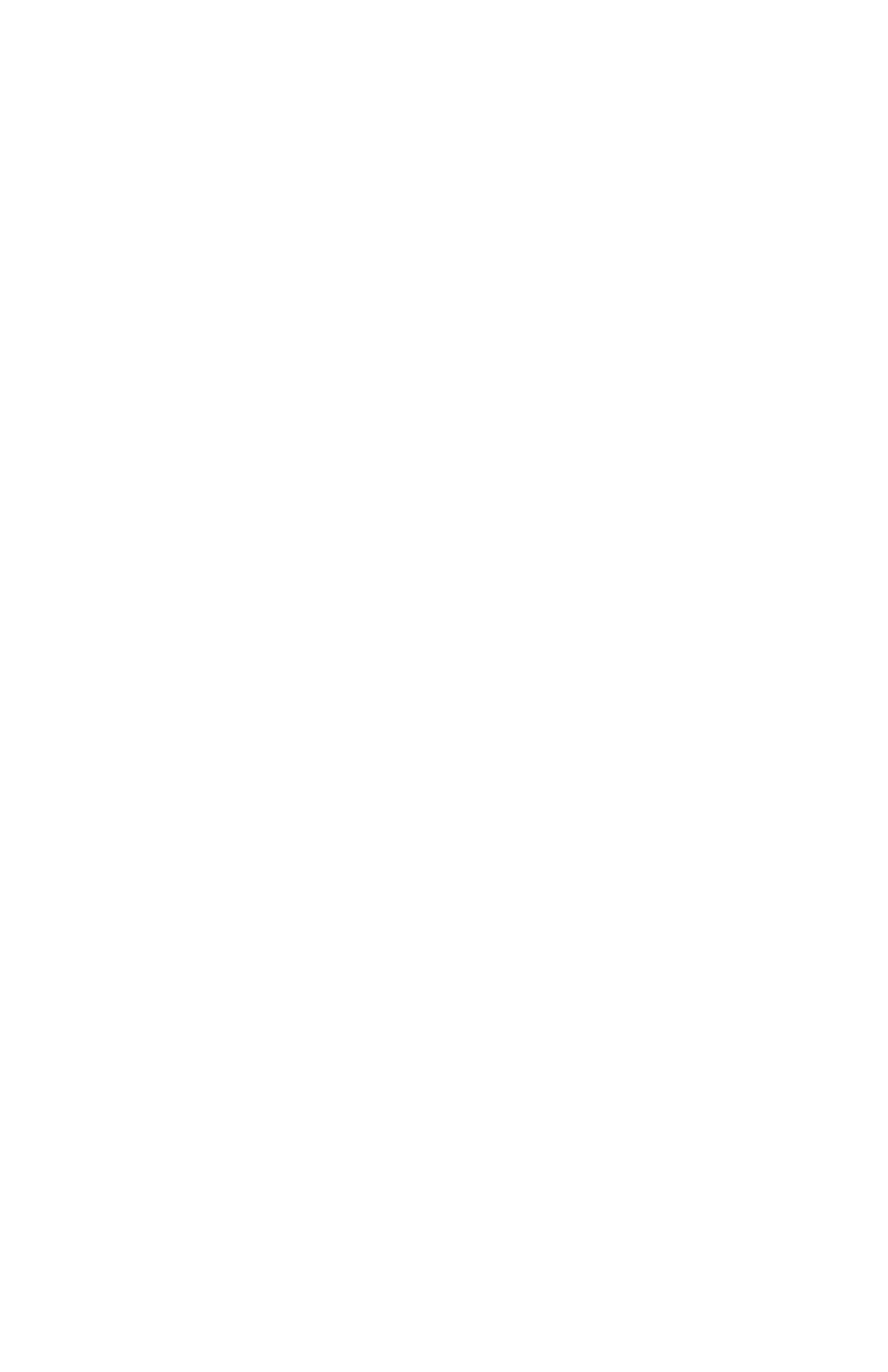### God's Word for the whole **2**

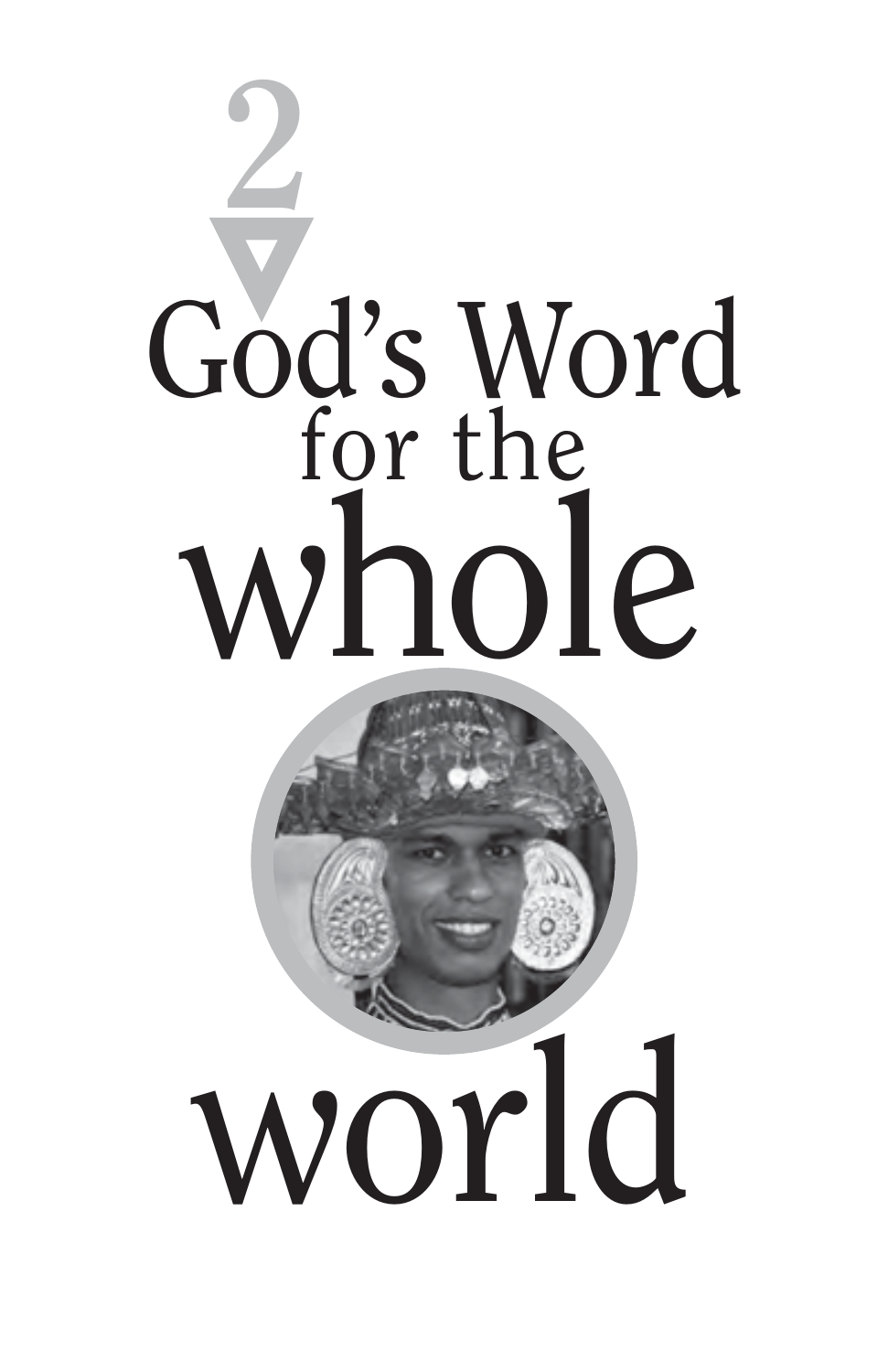#### **God's Word for the Whole World 2**

WHAT is the hope of reaching the four billion persons who are oral learners? What is the hope for getting God's word to the speakers of the four thousand languages still without His word?<sup>3</sup>

The answer comes from Jesus' own model: "…with many similar parables Jesus spoke the word to them, *as much as they could understand*" (Mk. 4:33 NIV, emphasis added). In fact, the passage goes on to say: "He did not say anything to them without using a parable" (Mk. 4:34a NIV). Jesus chose his teaching style to match his listeners' capacities. So should we. Jesus used familiar oral means that they understood. So can we.

One straightforward way to communicate to oral learners in a way they will understand is for them to hear the stories of the Bible in an oral, sequential pattern that they can absorb and remember. The communication of stories in this way has come to be referred to as "chronological Bible storying." It is a proclamation of God's word in a culturally relevant way that oral learners can understand and respond to.

<sup>3</sup> Statistics as of Sep. 30, 2004 from Wycliffe International indicate 4558 languages without any of the Bible, out of the 6913 languages currently spoken in the world (see *Ethnologue*, 15th ed.). Dec. 31, 2003 statistics from the United Bible Societies indicate only 2355 languages have some or all of the Bible. Of these, only 414 have an adequate Bible, 1068 have an adequate New Testament, and 873 have at least one book of the Bible (see http://www.biblesociety.org/latestnews/latest273-slr2003stats.html).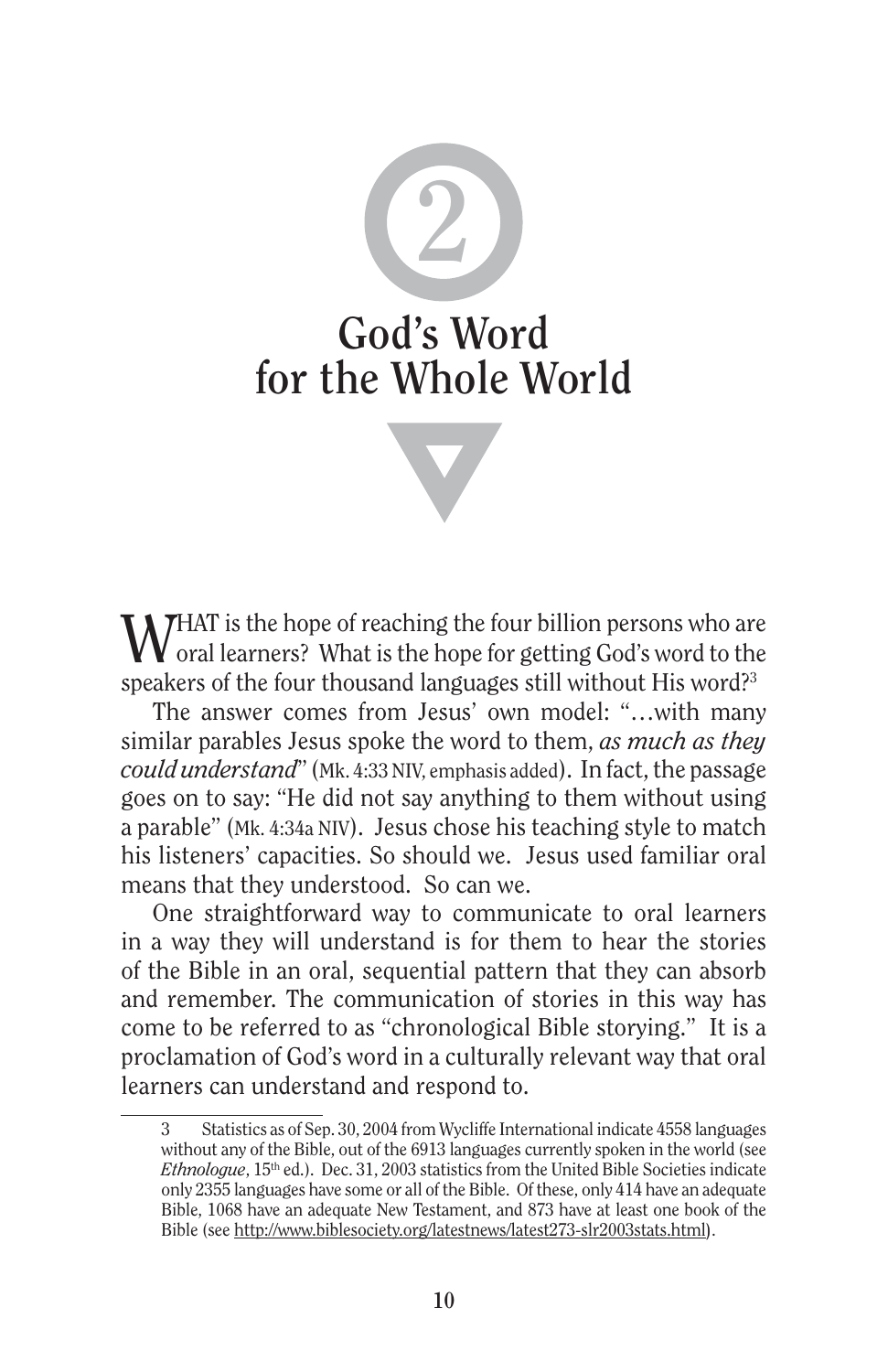A "storying" approach to ministry involves selecting and crafting stories that convey the essential biblical message, in a way that is sensitive to the worldview of the receptor society. The stories are faithful to the biblical text, and at the same time told in a natural, compelling manner in the heart language. They are expressed in the manner in which that society conveys a treasured, true story. The process also is done in a way that facilitates the hearers in processing the story in a culturally relevant way—normally involving some sort of discussion about or interaction with the story.

Without the presence of God's word there will be no true spiritual movements. Without God's word, an incipient movement will ultimately collapse, splinter, fall prey to cults, or face syncretism with existing local beliefs and practices. Unbelievers need Christians to provide His word in culturally appropriate formats in order for them to understand it and respond to it, but understanding and responding is still not enough for a spiritual movement. Those who respond need to be able to reproduce it—to share it themselves with others who can, in turn, share it with others, with this pattern being repeated many times over. A spiritual movement of this sort can provide a foundation for faith, witness, and church life. For this to happen in an oral society and involve the majority of those oral communicators who will likely remain oral communicators for their lifetime, the process will have to be an oral one for evangelism, discipleship, leader training and church planting. Because of the communication and learning styles of oral communicators, reflecting their thought and decisionmaking processes, this should be primarily through narrative presentations of God's word.

This does not mean that we discourage literacy or neglect literates. Experience shows that once oral learners accept the gospel, some will have the desire and persistence to become literate in order to read the Bible for themselves. The development of oral strategies is not a deterrent to translating the Bible into every language. In fact, the opposite is true. These burgeoning church planting movements that result from an oral proclamation will need the whole counsel of God. Requiring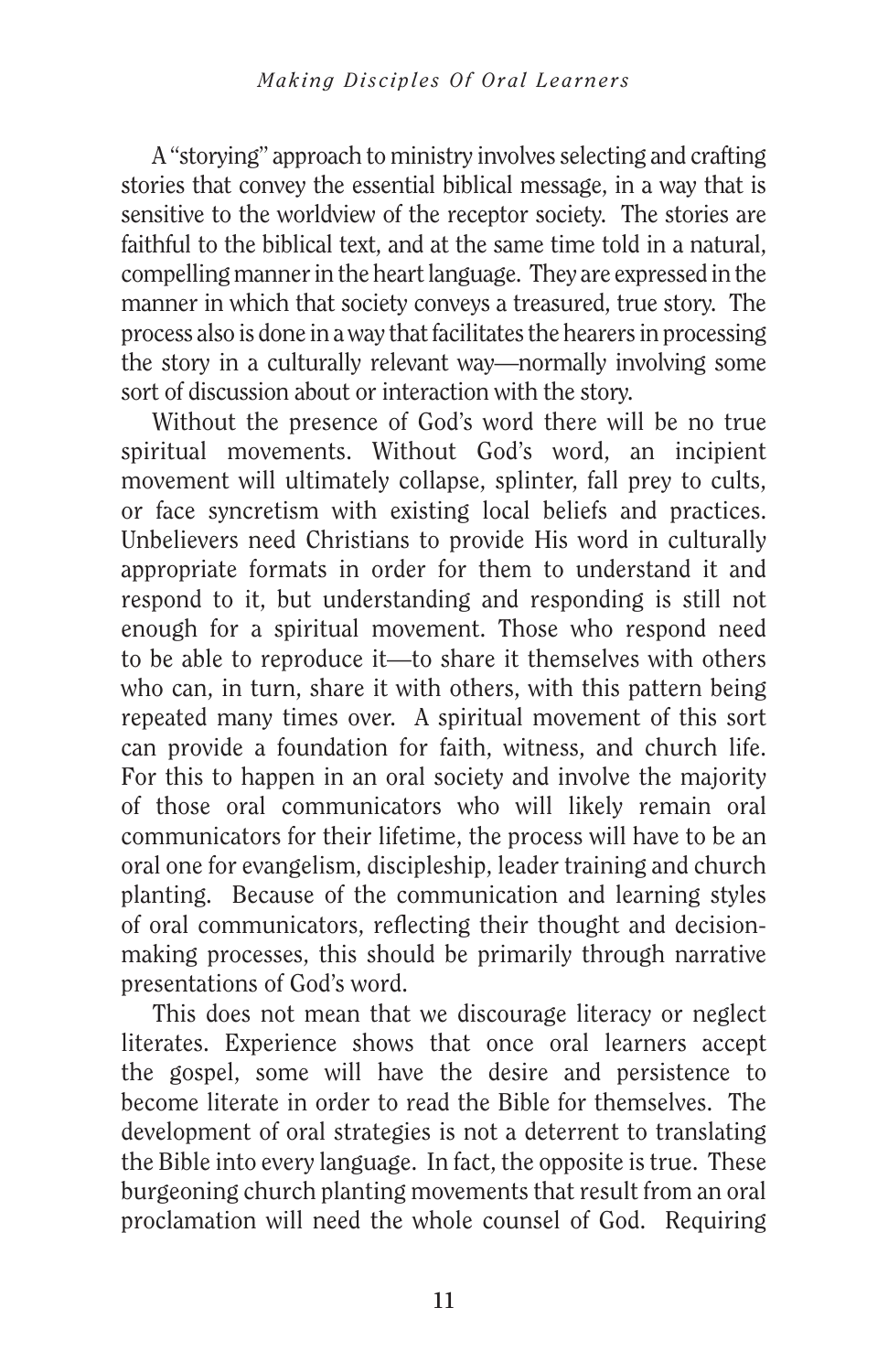non-Christians to learn to read just so that they can consider the Christian faith puts unnecessary obstacles in their path.

We wish all peoples had the written translation of the Scripture in their heart language. But, for the illiterate, written Scripture is not accessible even if it is available in their own language. On the other hand, a Bible translation program that begins with the oral presentation of the Bible through storying and continues with a translation and literacy program is the most comprehensive strategy for communicating the word of God in their heart language. It offers a viable possibility of making disciples of oral learners while at the same time providing the whole counsel of God.

We do not want our call for oral approaches to be seen as setting oral and literate approaches in opposition to one another. It is not a matter of "either-or," but "both-and." Again, the Bible itself gives the model. There are examples throughout the Scriptures where both the written word of God and the spoken word of God are given prominence, often side by side. For example, Moses wrote down the words of the Law (Deut. 31-33). God instructed him to write the words down in a song. God also instructed him to teach the song to the Israelites so that they would always have it in their hearts and on their lips and always remember it.

Similarly in today's world, we envision a systemic approach to evangelism, discipleship, church planting and leadership development that can involve oral, audio, audio-visual media and print. A systemic, sequential approach with a society of largely oral communicators, for example, might begin with oral Bible storying. It could then possibly begin to involve audio and radio presentations of these same oral stories and other audio and radio products of a broader array based on translated biblical material.4 In some cases primary visual products may be produced and effectively used.<sup>5</sup> Then the process in some

Examples of some of these sorts of audio and radio presentations in vernacular languages include Global Recordings Network's various Scripture resources; the *JESUS Film* audio versions; *Lives of the Prophets*, *Life of Jesus* and *Lives of the Apostles* audio versions; Faith Comes by Hearing dramatized recordings of the New Testament; and the Radio Bible, which consists of 365 fifteen-minute broadcasts of stories from the Old and New Testaments. These are described in the Resources section.

<sup>5</sup> Examples of primary visual products can include print illustrations and booklets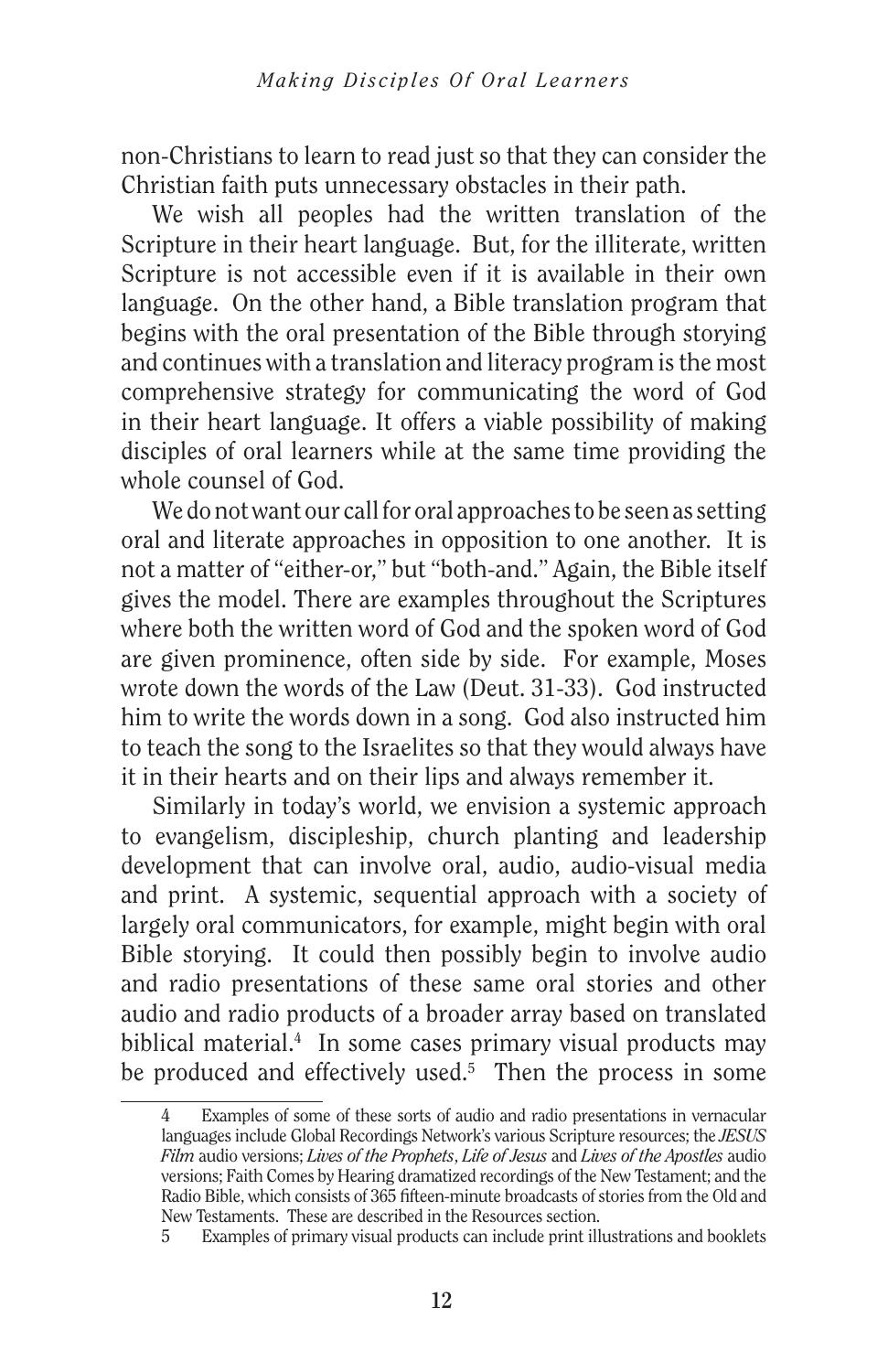situations may move on to the preparation and distribution of audio-visual products based on translation of further biblical material.<sup>6</sup> Throughout the approach the undergirding process of Bible translation, at first orally and then in a literate manner, provides the entire counsel of God.

In a sequential approach like this, the first biblical stories we use focus very intently on the unique cultural perspective of the people. Specificity to that culture is crucial in order for them to understand the gospel well and embrace Christ. The same will be true of the stories we use in initial discipleship. Later stages in the strategy will give them ever-larger portions of the Bible; at that point our focus will have shifted from cultural specificity to providing complete books of the Bible, a New Testament and finally the whole Bible.

God's word has transforming impact on people's lives when we present it in ways that they can understand it. For example, missionaries worked for twenty-five years with the Tiv tribe in central Nigeria and saw only twenty-five baptized believers as a result.7 That is an average of one believer per year of ministry. Their medium of communication was preaching, which they had learned in Bible school was the proper way to evangelize.

Then some young Tiv Christians set the gospel story to musical chants, the indigenous medium of communication. Almost immediately the gospel began to spread like wildfire and soon a quarter million Tivs were worshipping Jesus. The Tivs were not as resistant as the missionaries had thought. A

depicting scenes from Bible stories and products like Deaf Missions visual recordings.

<sup>6</sup> Examples of audio-visual products are the *JESUS Film* and related Genesis and Luke videos; *God's Story;* and *The Hope*.

<sup>7</sup> This story is taken from C. Peter Wagner, *Strategies for Church Growth* (Ventura, California: Regal Books, 1987), 91-92.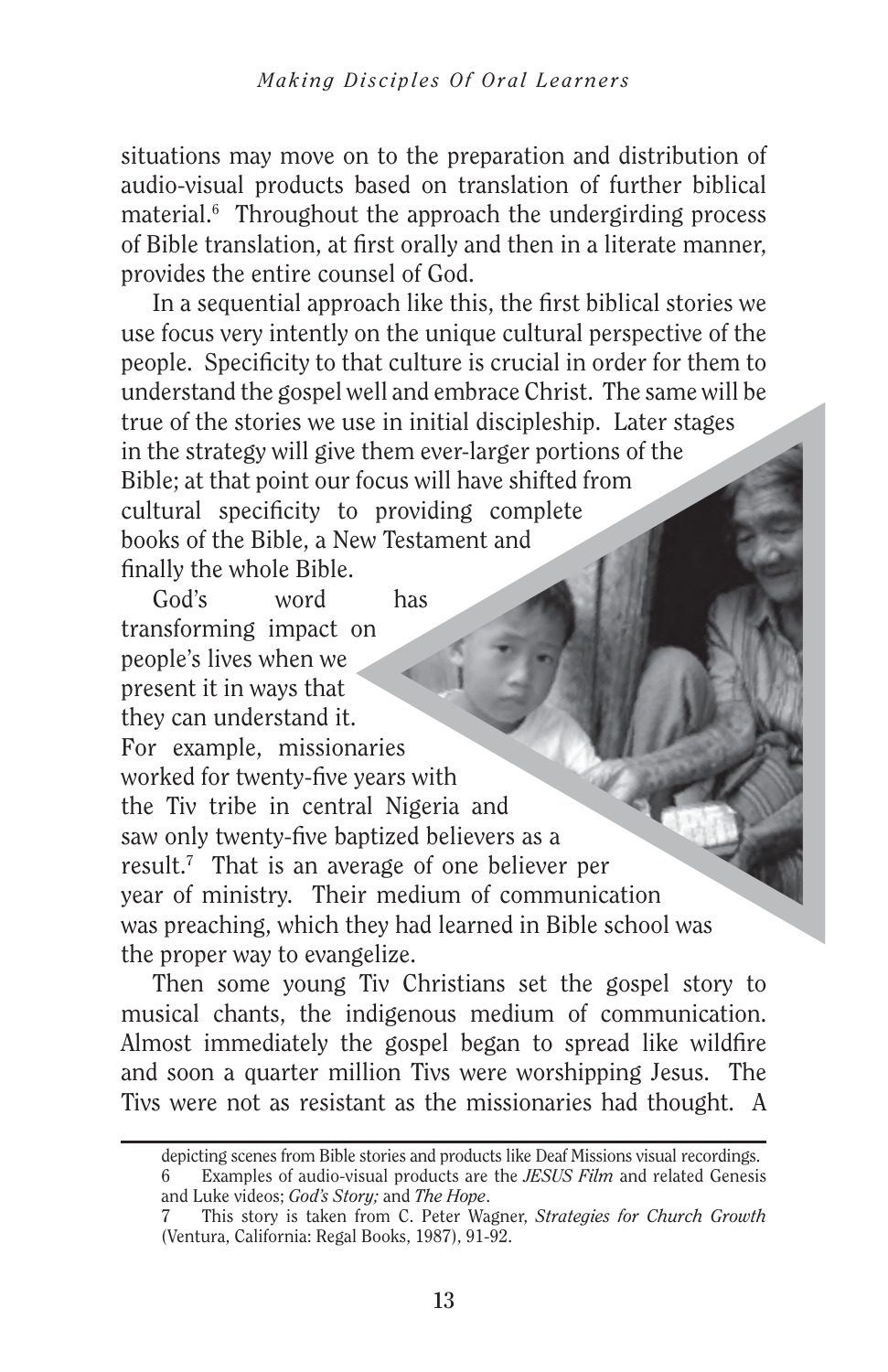change in method brought abundant fruit. Prior to this the gospel had been "proclaimed," but it had not been heard! The communication strategy chosen had not spoken to the heart of the people. This story underscores that groups may not be necessarily unresponsive, but have not yet received the gospel in their learning style. Where traditional literate methods have failed to reach people, appropriate oral strategies have succeeded.

When Christian workers follow these principles, non-Christians are more likely to give the gospel a hearing, more likely to respond in faith to it, and more likely to spread it enthusiastically to their friends, relatives and neighbours. In the Togolese town of Kpele-Dafo, for instance, the hamlet sprang to life when the message came: "The storyteller is coming!"8 The sound of drumming announced the coming of the storyteller. Men left



their game of *adí,* tailors closed shop, and yawning children roused themselves. The drumming intensified as the storyteller took his place in the center of the village, where he seated himself on a low, carved bench. The elders of the village arrived in their finery and the animated storyteller, Antoine, exchanged ritual, formalized greetings with his audience. The fetish priestess, clothed in white and

wearing her horsehair amulet, stood near, watching intensely.

As night fell and the logs crackled in the fire, Antoine began in melodic, poetic style: "*In the beginning, God created the heavens and the earth...*" When he reached the repeated phrase, "*And God saw that it was good*," he sang a song composed in their familiar call and response style. He sang a line about God's creative work and the villagers sang back, "*And God saw that it was good*." The villagers quickly memorized their part and sang

<sup>8</sup> This story is from Carla Bowman*, Communications Bridges to Oral Cultures* (Tucson AZ, Scriptures In Use, 2004).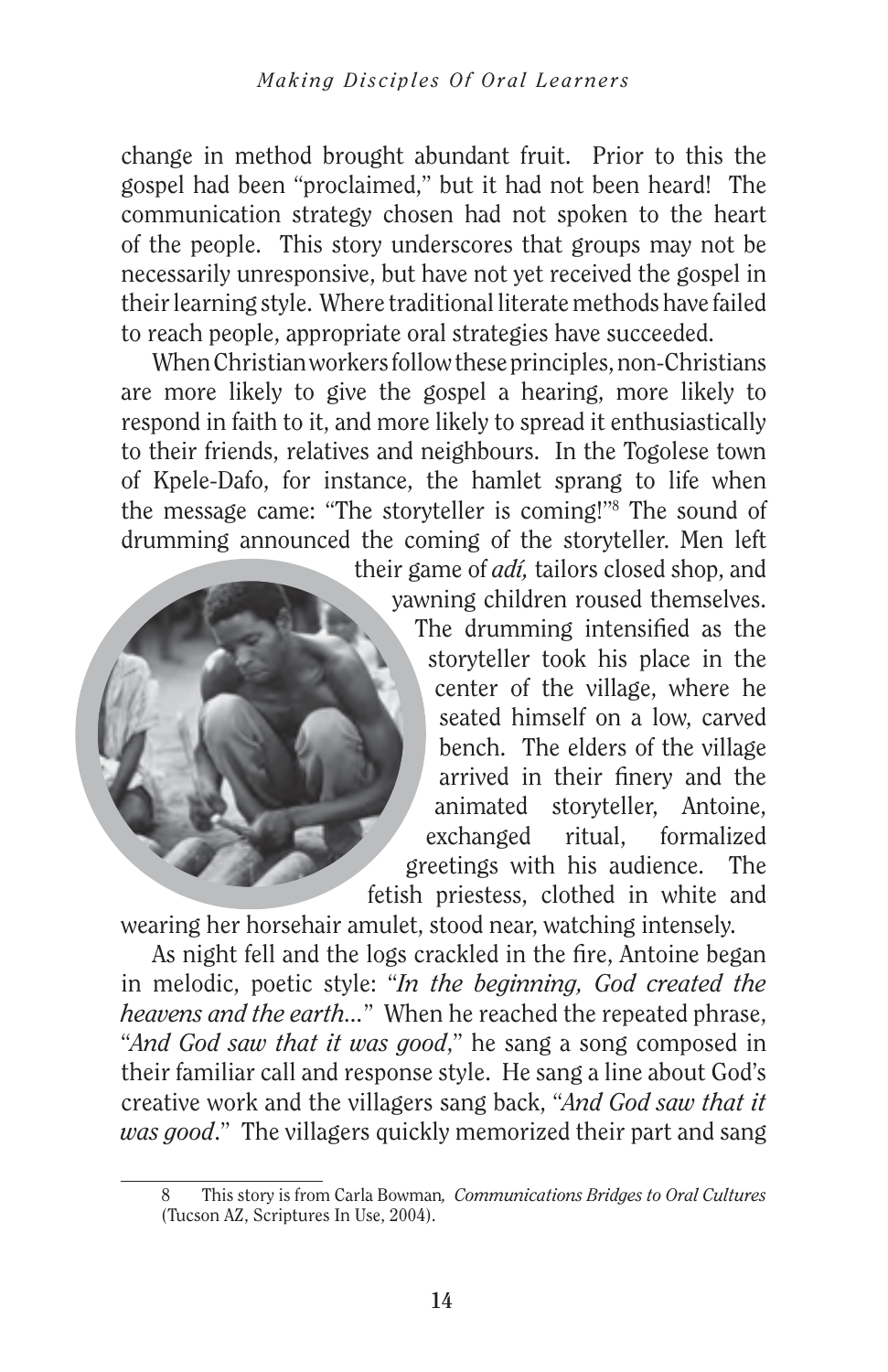it enthusiastically. Before long, the villagers began dancing too, to express their delight at this God who created a good world. The village headman joined in the dance, signaling his approval of the story and the event. Antoine continued his story long into the night, accompanied by the sound of drumming and joined in his song by the villagers. When the fire had burned low and the story-song finally ended, no one wanted to leave. The whole experience had engulfed them. A new truth was dawning and their world would never be the same.

Antoine returned many times over the next several weeks, bringing story after story in this way—stories about Abraham and his sons, about the other prophets, about Jesus and God's community. These stories spoke to the villagers' longings, needs and practices, prompting long conversations with Antoine and among themselves. Gently but firmly the Holy Spirit used the stories to do his transforming work. In time extended families made God's story their own story, the God of the Bible their God. A fetish priest burned his amulets, talismans and jujus because he no longer needed their protection.

The same storytelling approach was used to bring about the surrender of strongholds and for discipleship. Through Bible storytelling the word of God came to life in the African context. The biblical stories continued as the people of Kpele-Dafo grew in their newfound faith, meeting in house churches and taking this message to neighboring villages. The same process has now taken place throughout the Volta region of Togo, Benin, and Ghana, resulting in a movement of people to Christ.

Five key principles were at work at Kpele-Dafo.

- The word of God is more effectively communicated through appropriate cultural relationships.
- The word of God will be best heard and understood when we use appropriate oral strategies.

• The word of God is most effectively proclaimed when worldview issues of the unreached are addressed; stories and other cultural forms do this more effectively by inviting listeners to identify with the message.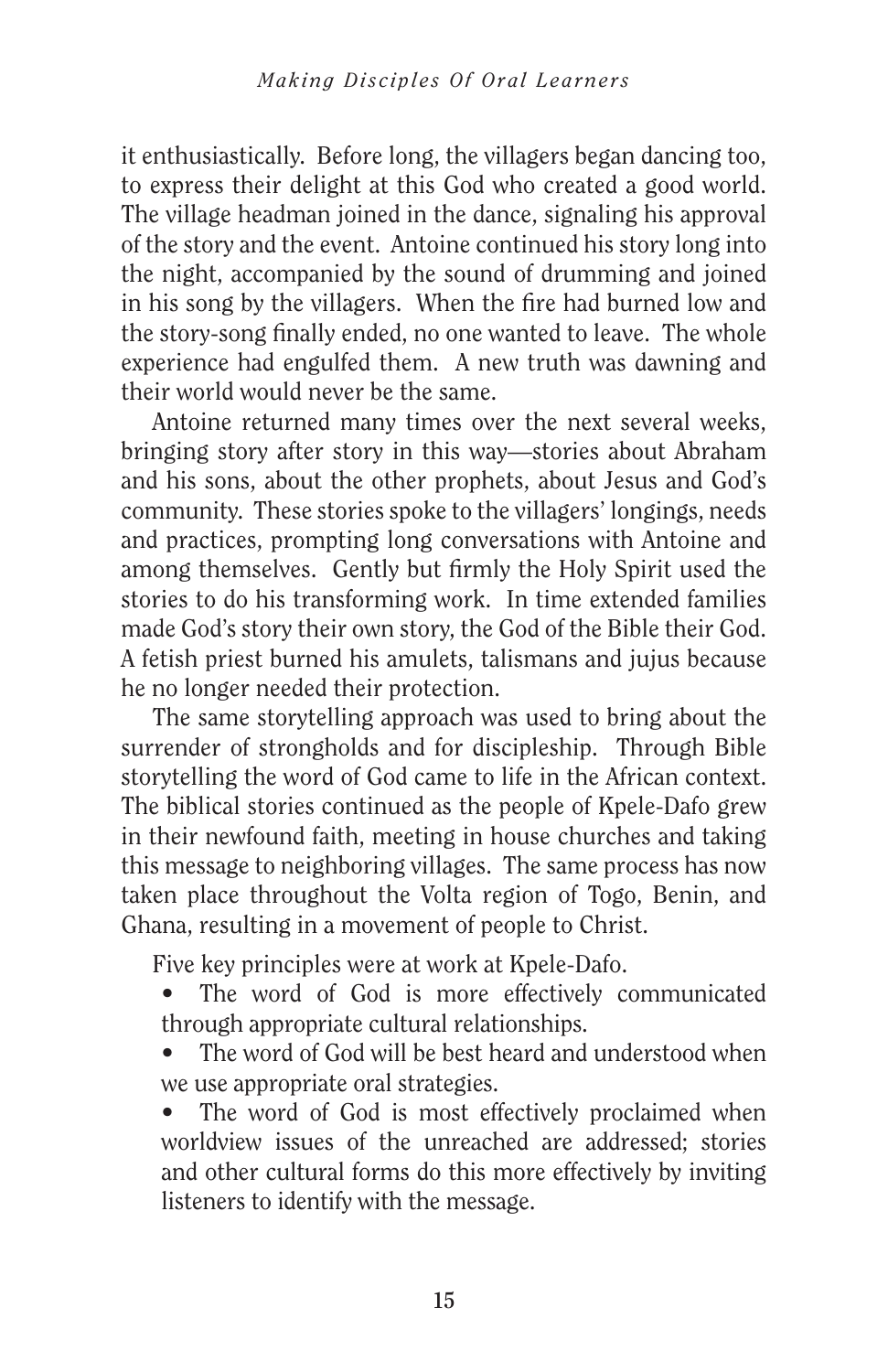The word of God changes individuals, cultures, and worldviews.

• The word of God can be passed along by ordinary Christians if they receive it in appropriate oral forms.

In both these cases the use of familiar, accepted forms of communicating helped to make the biblical message less foreign. People could easily participate in the event. The word became readily available to them. They entered into the stories and the stories entered into them.

In many parts of the unreached world, there is open hostility to evangelistic activity. Crusades, mass evangelism and public preaching are not welcome. Bible studies and open witnessing draw negative responses. In these situations storying can be more fully appreciated. Storying is not confrontational. It is not preaching. It is not overt teaching. It is merely conveying the stories of God's Word, dialoguing about them and leaving the results to God! Most of the time the hearers do not even realize that their values are changing until they can no longer deny the truth. His word says that it will not return void or empty. So, the power of His word, combined with the power of the Holy Spirit, does amazing things! These stories can go where the printed Bible sometimes cannot go. They can cross borders, enter jail cells, even go into the heart of Muslim, Hindu, animist or socialist homes! They can penetrate the heart of the one listening and change that person's life for eternity.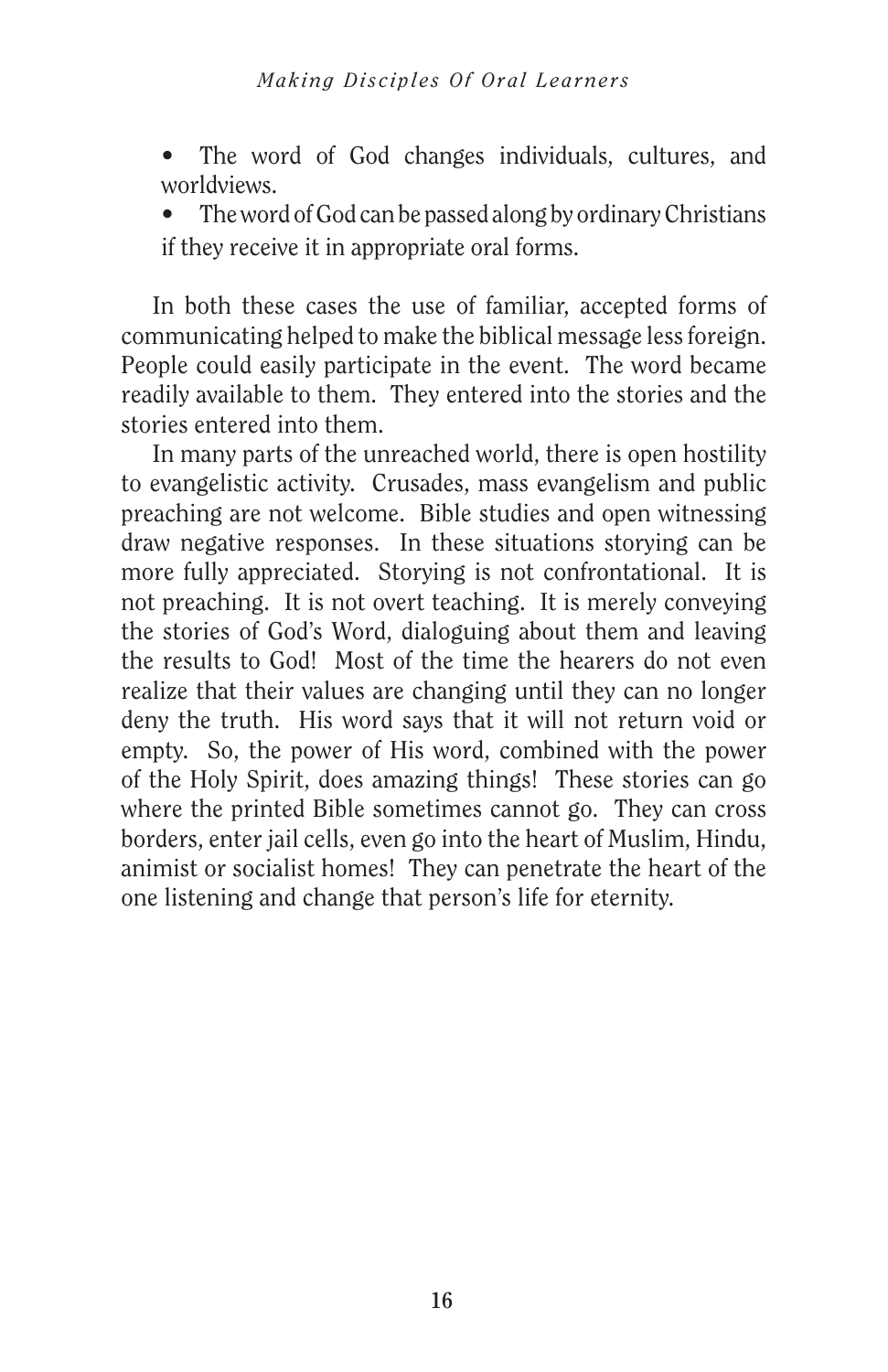## **3**



### oral communicators oral cultures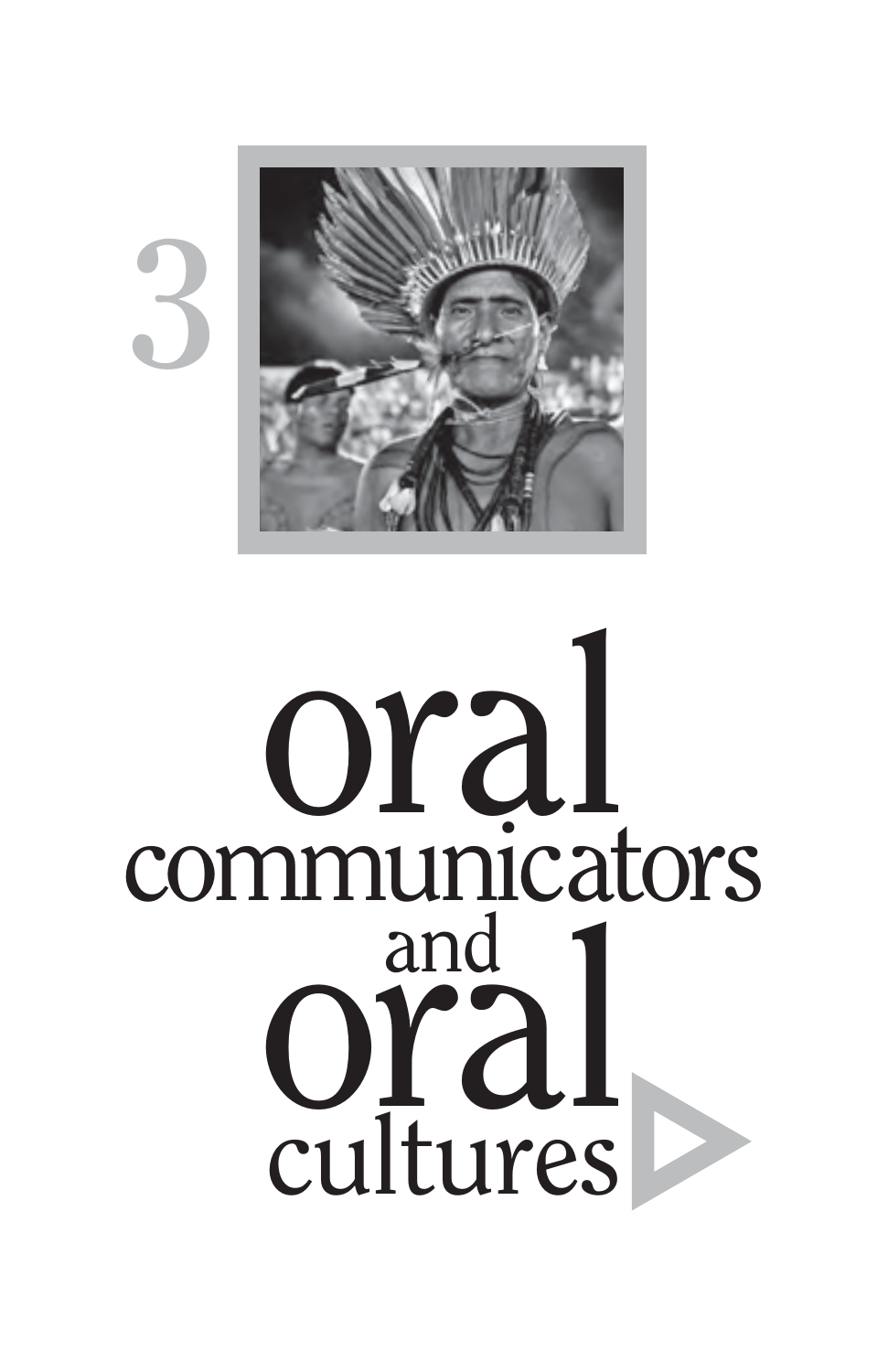#### **Oral Communicators and Oral Cultures**

**3**

DEVELOPING proficiency in using oral strategies involves several tasks. Literates who want to communicate effectively in oral cultures need to learn about the issue of orality. Walter Ong's book, *Orality and Literacy* (1982) is a respected academic work on the topic. He offers lengthy, technical discussions of the nature of orality and the impact that the development of writing, then typography, had on oral communication and oral cultures. His approach is largely historical.

Another approach to understanding the extent and influence of orality is to consider it in relationship to literacy skills. The reality of low literacy skills even in developed countries has become apparent from a series of surveys, beginning with the National Adult Literacy Survey (NALS) administered by the U. S. Department of Education in the early 1990s.<sup>9</sup> Researchers found that 48 to 51% of adults in the United States scored at the two lowest levels (out of five levels) of measurable proficiency at a range of literacy skills. While results of the NALS study showed that only 4 to 6% of U. S. adults were totally illiterate, 46 to 53%

<sup>9</sup> Irwin S. Kirsch, Ann Jungeblut, Lynn Jenkins and Andrew Kolstad*. A First Look at the Findings of the National Adult Literacy Survey*, 3d ed. (Washington: U. S. Department of Education, Office of Educational Research and Improvement, 2002).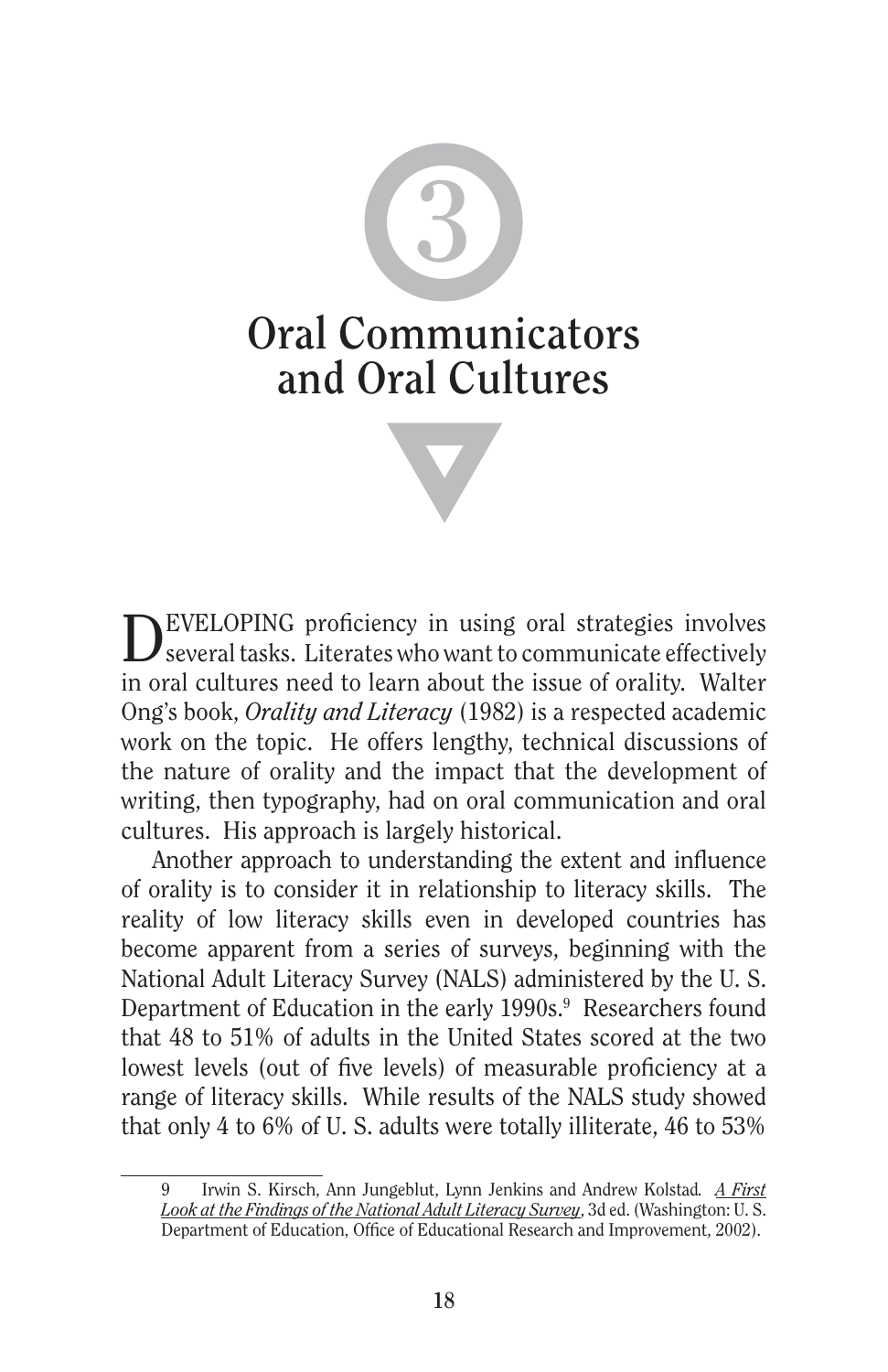were identified as unable to function adequately in a highly literate society or process lengthy written information adequately.

It was reported that while many adults at Level 1 (21-23%) could perform tasks involving simple texts and documents, all adults scoring at that level displayed difficulty using certain reading, writing and computational skills considered necessary for functioning in everyday life. Those at Level 2 could perform simple analysis, but were unable to integrate information from longer texts or documents or carry out mathematical skills when necessary information was contained in the directions. (Interestingly enough, a majority of those at Level 1 and almost all of those at Level 2 described themselves as being able to read English "well" or "very well"!).

When the International Adult Literacy Survey (IALS) tested adults in twenty-two countries from 1994-98, similar results emerged in Australia, Canada, Germany, Ireland, the U. K. and elsewhere among developed nations.<sup>10</sup> Although the various governments previously had claimed national literacy rates of 90% or more, the surveys revealed that many people actually had a quite limited range of literacy skills. Such people live day to day largely by oral means even if they are able to read simple, brief materials.

The Bible is certainly not simple, brief material. If half of the population in developed nations, with longstanding literate traditions, is unable to integrate information from a text like the Bible, what is the situation of those in oral cultures with no such tradition, when it comes to gaining spiritual truth?

The survey results from NALS and IALS suggest that there is not a simple, black-and-white dichotomy between "literates" and "illiterates." Other studies similarly give more revealing definitions of literacy that characterize it in terms of the different ways people function with literacy in society. One UNESCO document, for example, says:

<sup>10</sup> See http://www.nifl.gov/nifl/facts/IALS.html. See also Albert Tuijnman, *Benchmarking Adult Literacy in America: An International Comparative Study* (Washington, DC: U. S. Department of Education, 2000); also available at http://www.nald.ca/fulltext/Benchmrk/2.htm. This testing has now been conducted in approximately 30 countries, with similar results.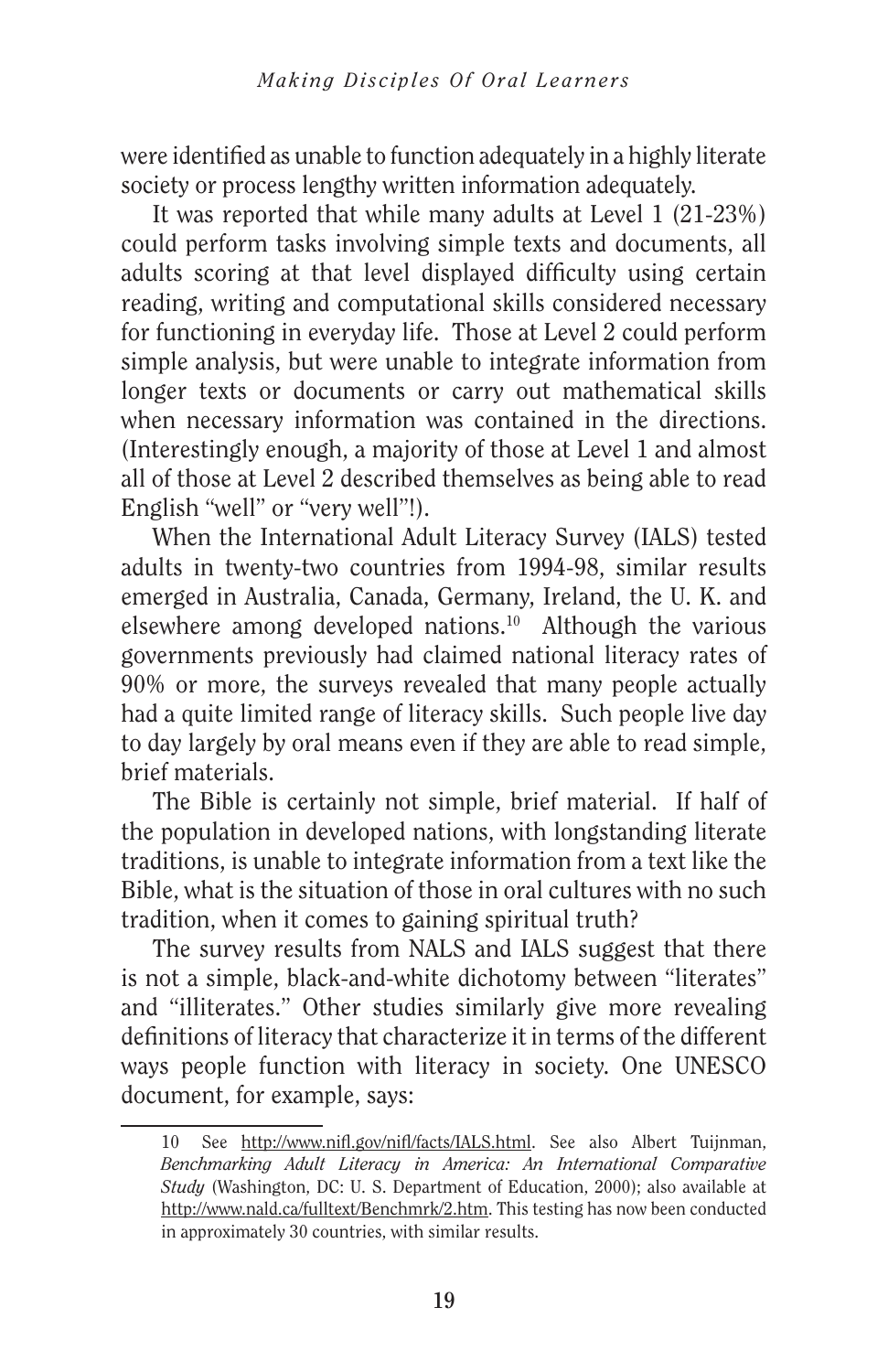A person is functionally literate who can engage in all those activities in which literacy is required for effective function of his or her group and community and also for enabling him or her to continue to use reading, writing and calculation for his or her own and the community's development.<sup>11</sup>

It is helpful for literate cross-cultural Christian workers to be aware of different degrees of literacy if they are to communicate with people in appropriate ways. These degrees of literacy reflect a continuum. One categorization of salient points along this continuum is that of James B. Slack, which describes five levels of literacy to be considered in presenting the gospel:

• "Illiterates" cannot read or write. They have never "seen" a word. In fact, the word for illiteracy in the Indonesia language is *buta huruf*, meaning "blind to letters." For oral communicators, words do not exist as letters, but as sounds related to images of events and to situations that they are seeing or experiencing.

• "Functional illiterates" have been to school but do not continue to read and write regularly after dropping out of school. Within two years, even those who have gone to school for eight years often can read only simple sentences and can no longer receive, recall or reproduce concepts, ideas, precepts, and principles through literate means. They prefer to get their information orally. Their *functional* level of illiteracy (as opposed to published data) determines how they learn, how they develop their values and beliefs, and how they pass along their culture, including their religious beliefs and practices.

• "Semi-literates" function in a gray transitional area between oral communication and literacy. Even though these individuals have normally gone to school up to 10 years and are classified in every country of the world as literates, they learn primarily by means of narrative presentations.

<sup>11</sup> http://www.uis.unesco.org/ev.php?ID=5014\_201&ID2=DO\_TOPIC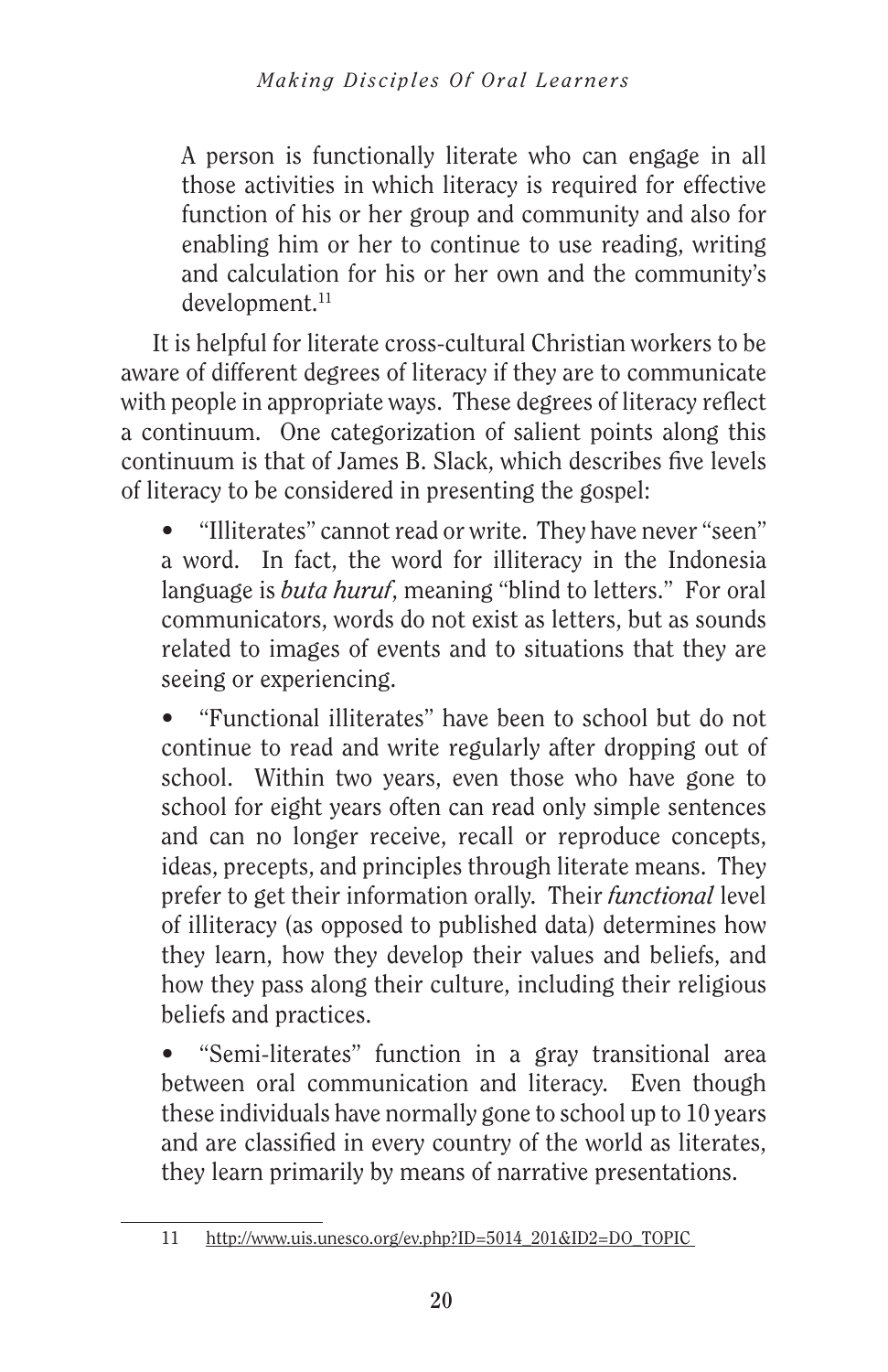• "Literate" learners understand and handle information such as ideas, precepts, concepts, and principles by literate means. They tend to rely on printed material as an aid to recall.

• "Highly literate" learners usually have attended college and are often professionals in the liberal arts fields. They are thoroughly print-culture individuals.12

Trying to reach the first three categories using customary means presents two major problems: Almost all missionaries and other Christian workers are literate or highly literate, and they communicate primarily by literate means. So they use the method they have mastered to try to

communicate with oral learners who do not "hear" them. They think that if they can just simplify their outlines and exposition oral learners can grasp what they are saying. When missionaries try to reach illiterates, they believe that one of their primary tasks is to train a corps of literate nationals (who then face the same problems communicating). For these reasons it is essential that literate church leaders seek to



understand orality as the first step in ministering effectively in oral cultures.

Although UNESCO reported in 2003 that almost 80% of adults worldwide can read, that statement is open to challenge. It depends on literacy statistics provided by each member nation of the United Nations. Furthermore, it allows every country's

<sup>12</sup> James B. Slack, "Chronological Bible Storying" unpublished document available at http:///www.chronologicalbiblestorying.com/manuals.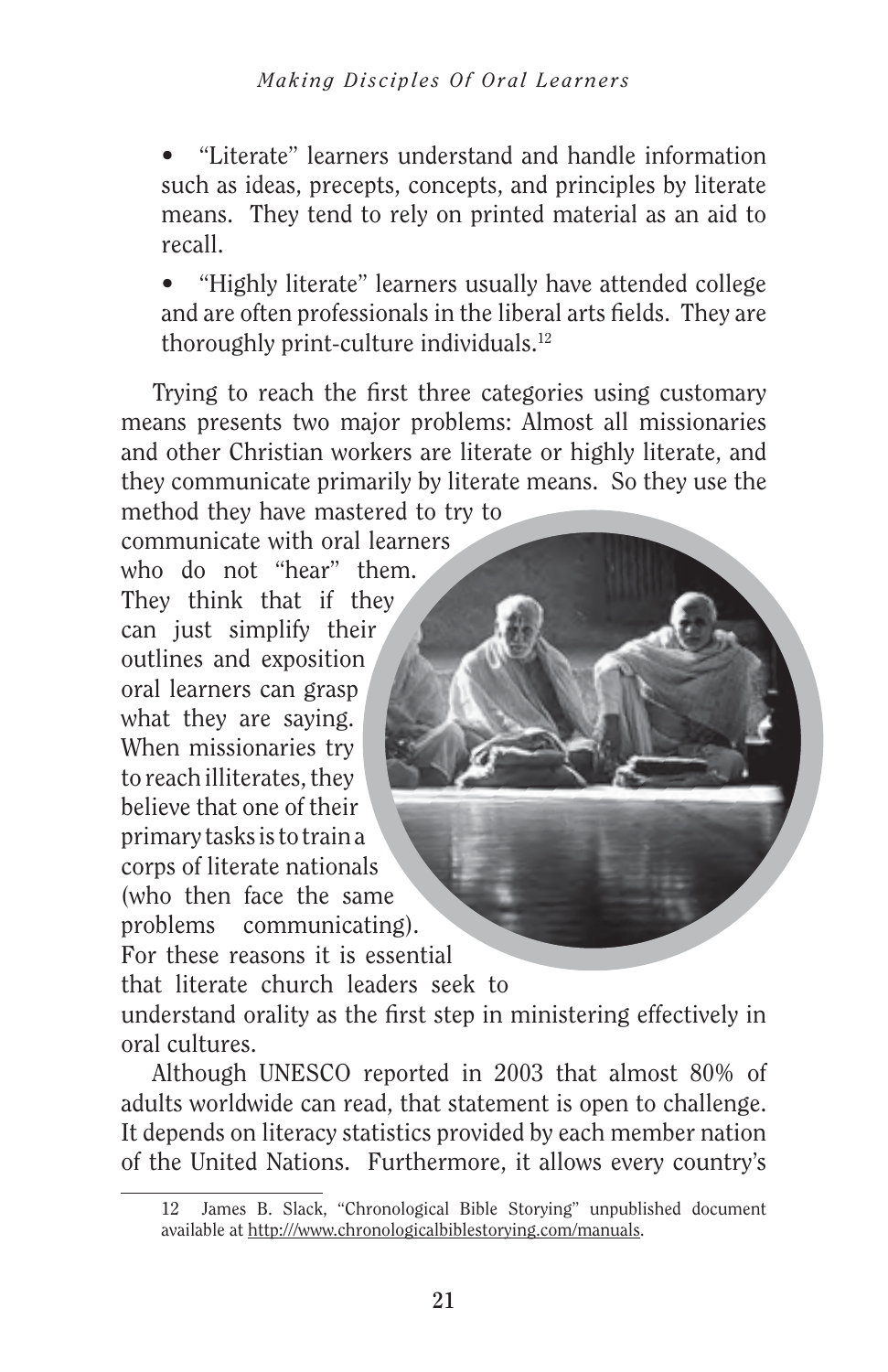government to decide for itself how to determine who is literate. Malaysia, for instance, counts anyone age 10 or over who has ever enrolled in school as being literate. Other countries simply ask people if they are literate; many people say that they are, even though their reading skills may be too limited to handle text from the Bible. Many people who can write their name and read a simple sentence qualify as literate for census purposes, but they cannot read unfamiliar or lengthy materials with understanding. Their values are not changed by what they read.

In assessing the orality of a people group, it is important to keep in mind that literacy rates often vary greatly from one group to another within a single nation. Minority language groups, many of whom are unreached peoples, are less likely to be literate. Many of them have little interest in becoming literate. Those who intend to work with unreached people groups would be wise to be skeptical of governmental literacy statistics when it comes to functional literacy.

Missions groups such as the International Mission Board (Southern Baptist Convention), Scriptures In Use and others have developed materials on understanding orality and oral cultures. A selection of these is available at www.chronologicalbiblestorying. com. The annotated bibliography included with this document also suggests a wide array of resources for learning more about orality.

After developing a basic understanding of orality, literate missionaries and ministers then need to learn effective oral communication styles which are culturally relevant. In general, there is a cluster of features that oral learners have in common in processing information. They most readily process information that is concrete and sequential, and which is presented in a highly relational context. Other aspects of an effective communication style for a particular oral culture may be discovered by careful observation and participation in the life of the community.

Using culturally appropriate oral forms improves the impact of the message. Oral learners "enter" the story and as they absorb sensory data they live the story in the present tense—seeing, hearing, tasting, smelling and feeling what the persons in the story are experiencing. They hang reality on these sensory experiences.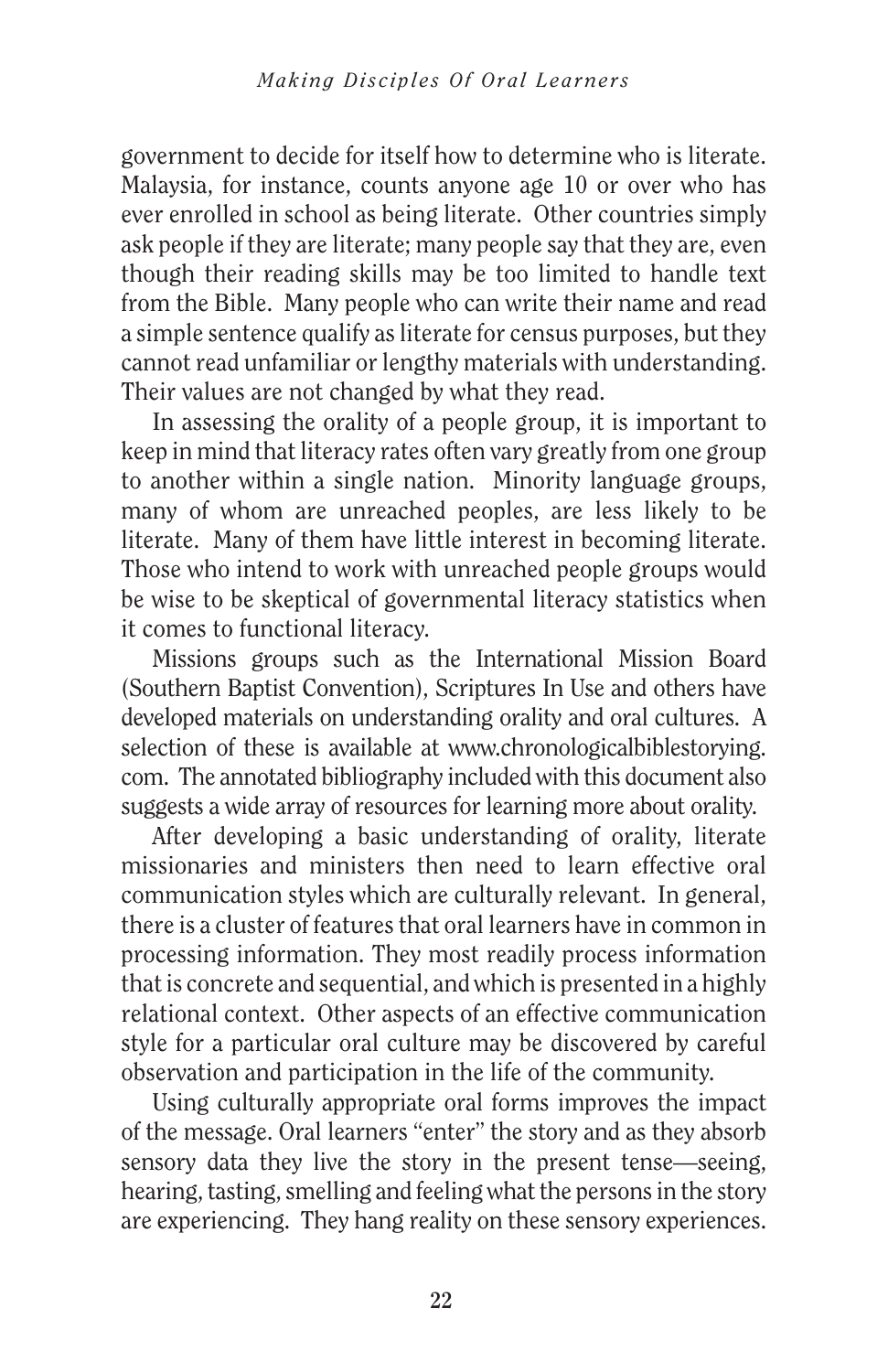This happened when "Fatima," an immigrant who had never been to school, attended a class to learn French.<sup>13</sup> As a part of the French class, she heard the story of Abraham, Sarah, and Hagar. At the end of the story Fatima said, "That's a true story."

The teacher asked, "What do you mean?"

Fatima replied, "God made Abraham a promise and Abraham didn't have the faith to wait for God. He acted on his own. And look at all the trouble that came to that family. It happens all the time. People don't have the faith to wait for God. They act on their own and they get into trouble just like Abraham did. It's a true story."

Fatima vicariously lived the story. Without prompting from the teacher, she melded the story's experiences with her experiences. The right cultural form enabled the truth to flow unimpeded into her life.

Having identified the communication forms that the culture uses, it is then crucial that ministries use the existing oral communication forms that the culture already uses (i.e.: story, music, drama, poetry, dance, proverbs, etc.) There are many examples of the impact of Bible stories when time and freedom of expression are both given in order to develop a culturally sensitive storying strategy.

One such example of the effectiveness and reproducibility of using music in orality and storying strategies comes from southeastern Africa:

The ladies gathered on the lawn for their weekly sewing session. They were in a mountain village about forty kilometres from the shores of Lake Malawi. Usually, as the ladies sewed, they sang. I was visiting the house next door as the ladies began to sing. Because I like music, I enjoyed listening to their singing as I talked

<sup>13</sup> This account is from Annette Hall. When a name is introduced within quote marks, this is an indication that this is a pseudonym. In this and some other subsequent instances, names of local workers and in some cases the people group names in the stories and case studies of this paper are not actual names. The names are changed in order to protect the security of these workers. The events told in the stories and case studies are actual events recounted or confirmed by the participants in the 2004 Lausanne Forum Issue Group on "Making Disciples of Oral Learners."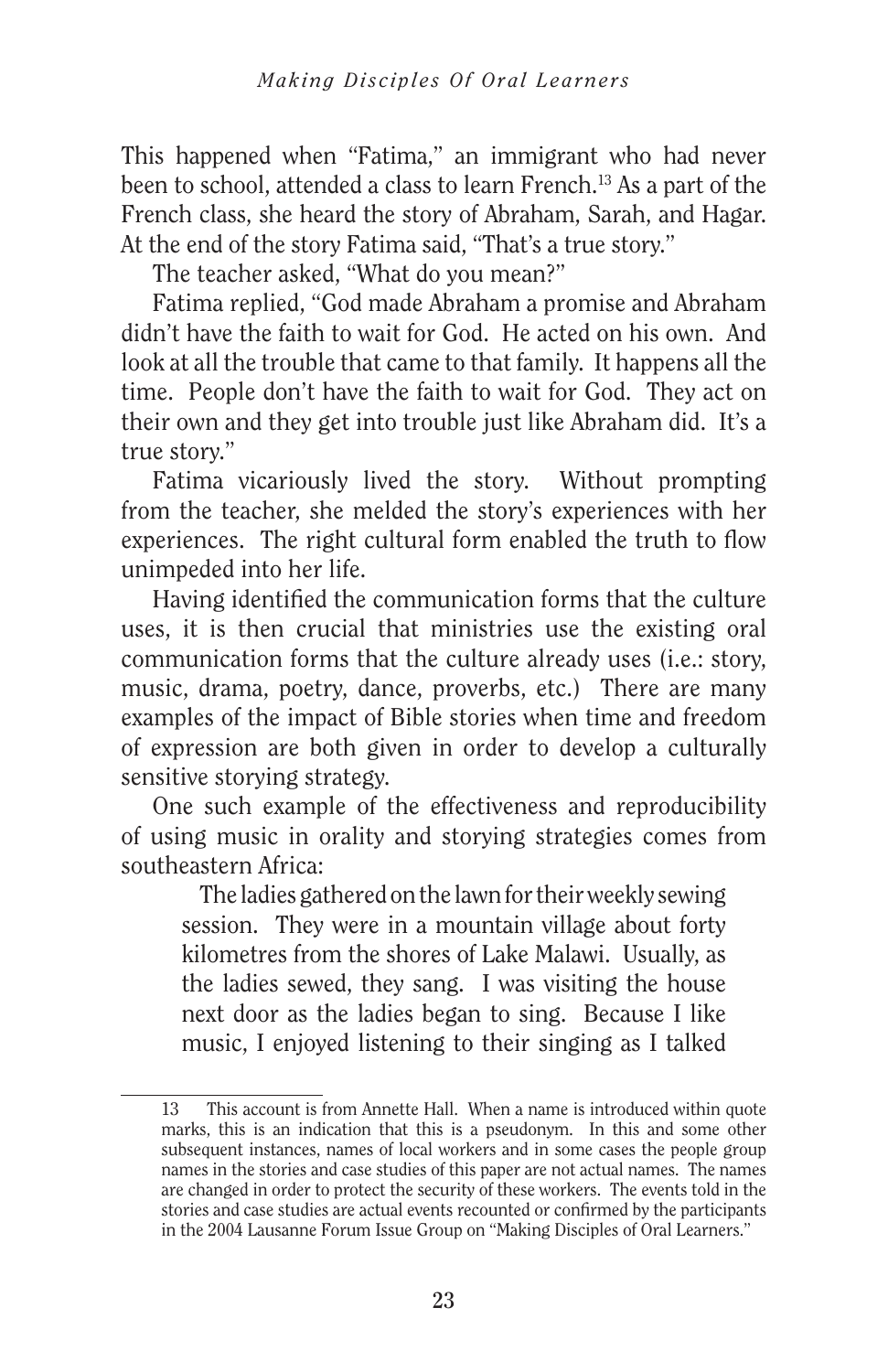with my friends. After a while I heard a tune that was vaguely familiar, but I couldn't place it. I listened harder, concentrating on the music rather than my hosts. Then it hit me! The words and tune I was hearing were the same ones I had heard at a Yao music workshop two weeks before and forty kilometres away! In one day, the group developed fourteen Scripture songs focused on essential stories of God's word. In two weeks the song had travelled across the lake and up the mountain to a village forty kilometres away from where the workshop was held! In their own language they were singing:

"In the beginning God created, and it was good!

It was good!

In the beginning God created, and it was good!

It was good!

It was good!

- It was good!
- It was good!
- It was good!

In the beginning God created, and it was good!"

The song went on to tell about God creating the world, then man. "He made



you, He made me," they sang. Finally the song ended:

"It was good!

- It was good!
- It was good!
- It was good!

All that he had made—yes, it was good!" <sup>14</sup>

An example of how members of an oral culture naturally relate to oral forms of Scripture as their own comes from an experience of Herbert Klem, doing an academic research project involving various test groups:

<sup>14</sup> This account is from Steve Evans.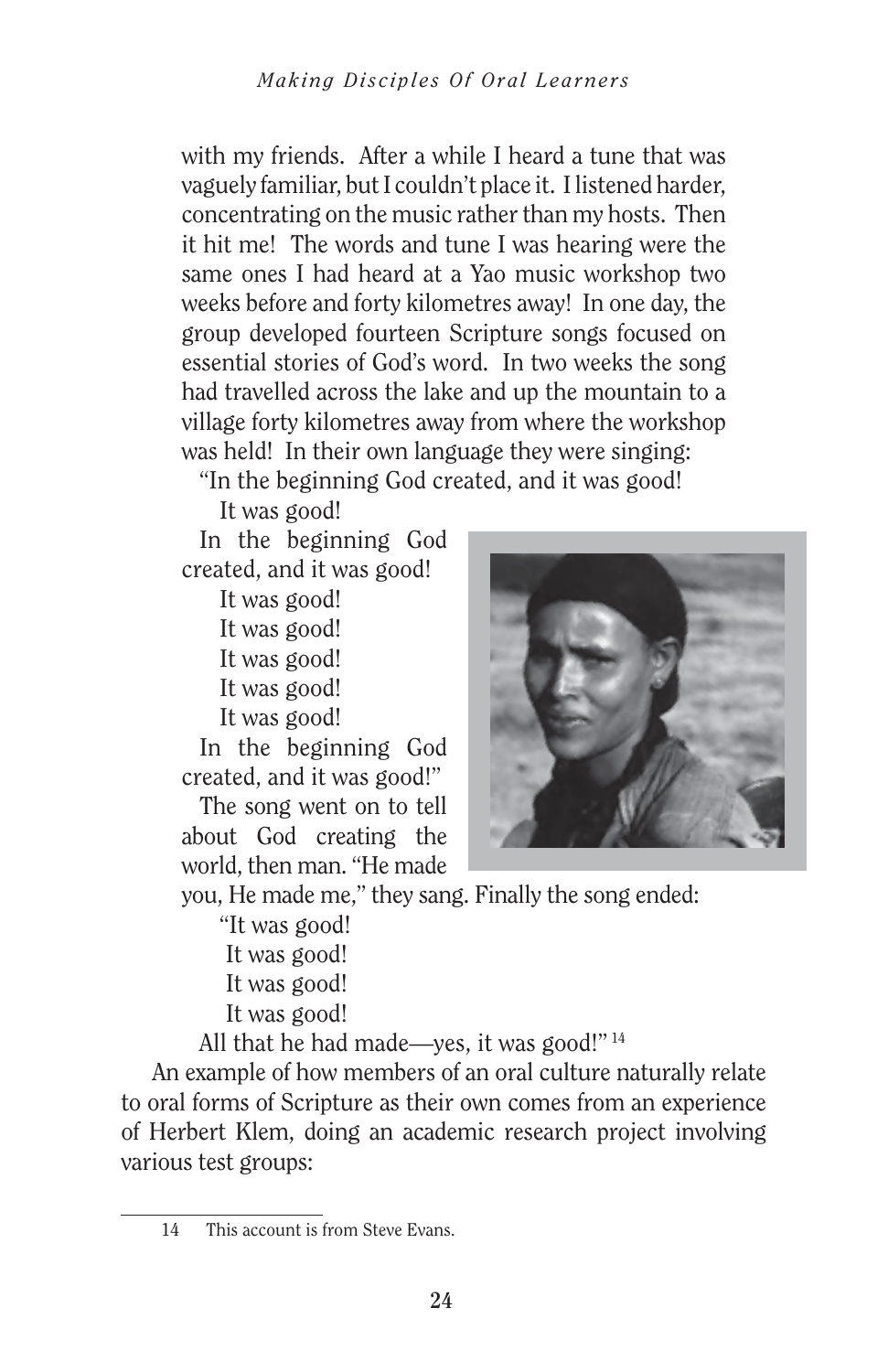One evening I came to a study which was crowded out with visitors. I could tell many of the visitors were Muslim elders from the very community where I was told so often that people felt too old to become Christians. I did not want all those visitors spoiling the structure of my test group, so I politely asked the visitors to leave these Christian test lessons. The wise old elder had a twinkle in his eye as he gently and politely suggested that they were having a wonderful time hearing God speak to them, and that perhaps I should be the one to leave. I did not know what to do. I was thrilled to have a Muslim man in a Bible study, and he was an elder leader, but I did not want to spoil the structure of my test. When I asked him politely to leave a second time, he grinned and challenged me to a true test of ownership of the singing Bible tapes. The one who could sing the least of the tape from memory would leave, and the one who could sing the most could stay. That was the indigenous method of proving cultural ownership.

 Because of the tonal intricacies of singing oral art in that language, he knew he had me beat cold — no contest! The group cheered and proclaimed him the owner of the tape. He boasted that only a wise Yoruba man could compose and sing this kind of poetry; insiders loved it and outsiders could admire from a small distance.

 The elder had been warmly attracted to the text because it had been identified with his culture, employing art forms that marked it as his cultural property, even though it was played on a tape recorder supplied by a meddling foreigner. He was pleased with the form of the message, but he was also bonding with God's Word from the book of Hebrews. He was no longer telling me this was "foreign religion" but was defending his right to hear the Scripture. Best of all, the whole group loved the entire event. <sup>15</sup>

<sup>15</sup> Herbert Klem, "Dependence on Literacy Strategy: Taking a Hard Second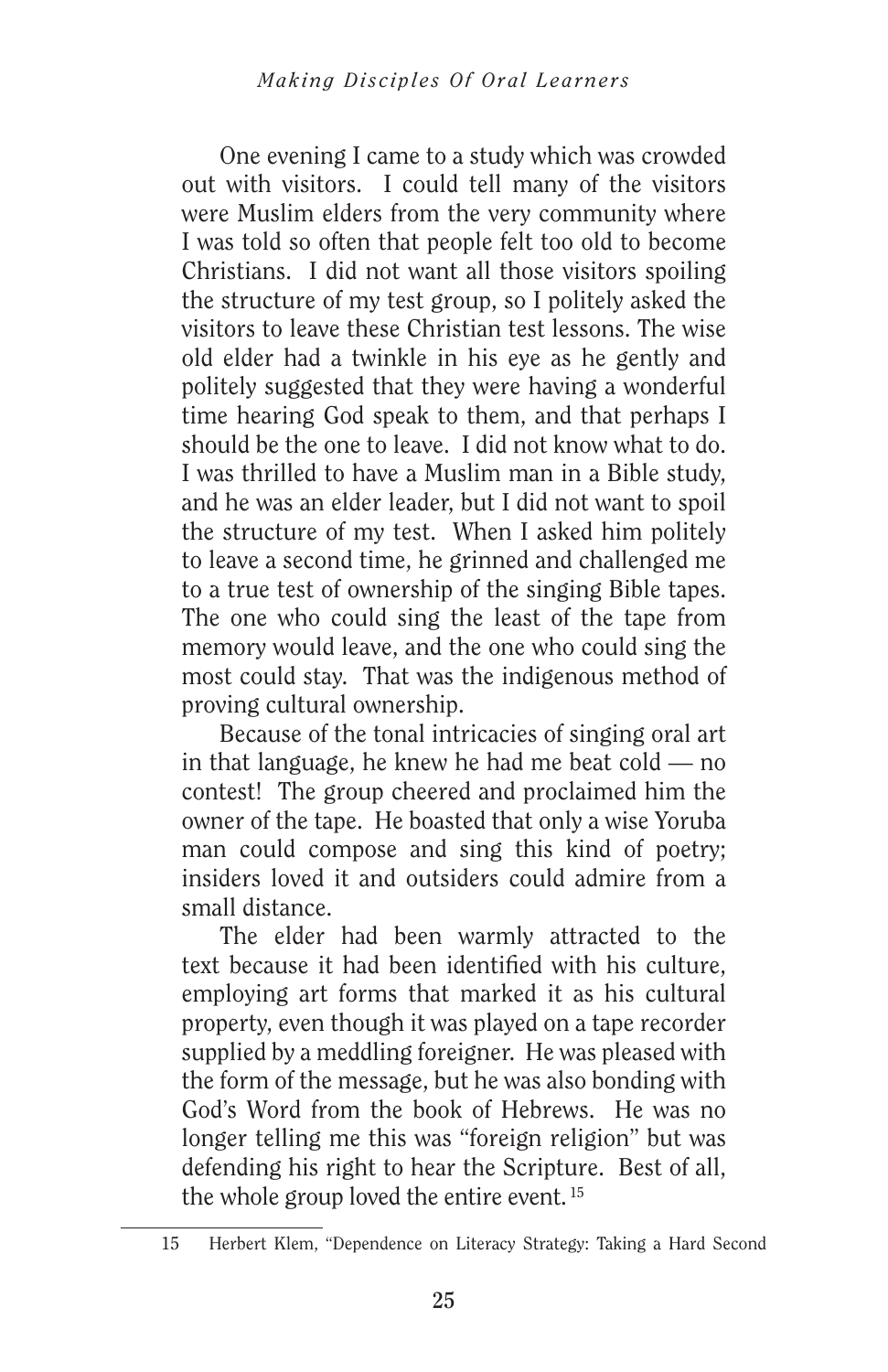In addition to the choice of communication form, the choice of what language to use is crucial. The most effective ministry strategies among oral cultures occur when the communication is done in the heart language, the mother tongue. It is often easy to overlook the fact that people speaking over 4,000 different languages are still awaiting God's word in their heart language. Many of these groups have a long history of being a minority people in their own country. When the Bible has come to them in the past, it has often been in a printed form that they cannot read or in a language which does not speak to their heart. In fact, it might be in the language of the very people who they feel have oppressed them for many years.

However, when they hear the stories from God's word in their own language, they are often amazed and have an immediate heart response and cultural identification with that message. They may respond that indeed God has remembered them and He is for them! When they hear the message in their heart language, the words speak to them in an indescribable way. Because it is their own language, it captivates them and they want to hear more.

Stories heard in the mother tongue are easily memorized and retold to others. Oral learners can often recite large portions of scripture when they hear these passages in their mother tongue and packaged in the stories that they can easily learn and reproduce.

Effective ministries among oral cultures should be worldview sensitive in order to build bridges of understanding and confront barriers to the gospel message.Because stories possess the power to actually change how people think, feel, and behave, and to change the way they see the world, it is important to have a sequential, step-by-step process that leads them to a new, biblical worldview. What is effective in such situations is the oral communication of a set of chronological Bible stories that involve points of similarity between a culture's worldview and a biblical worldview. This incorporates "bridges" from its worldview to the biblical story. It simultaneously confronts "barriers" to the gospel, those elements of the worldview that hinder understanding and acceptance. Over

Look," *International Journal of Frontier Missions* 12:2 (April-June, 1995) 63-64.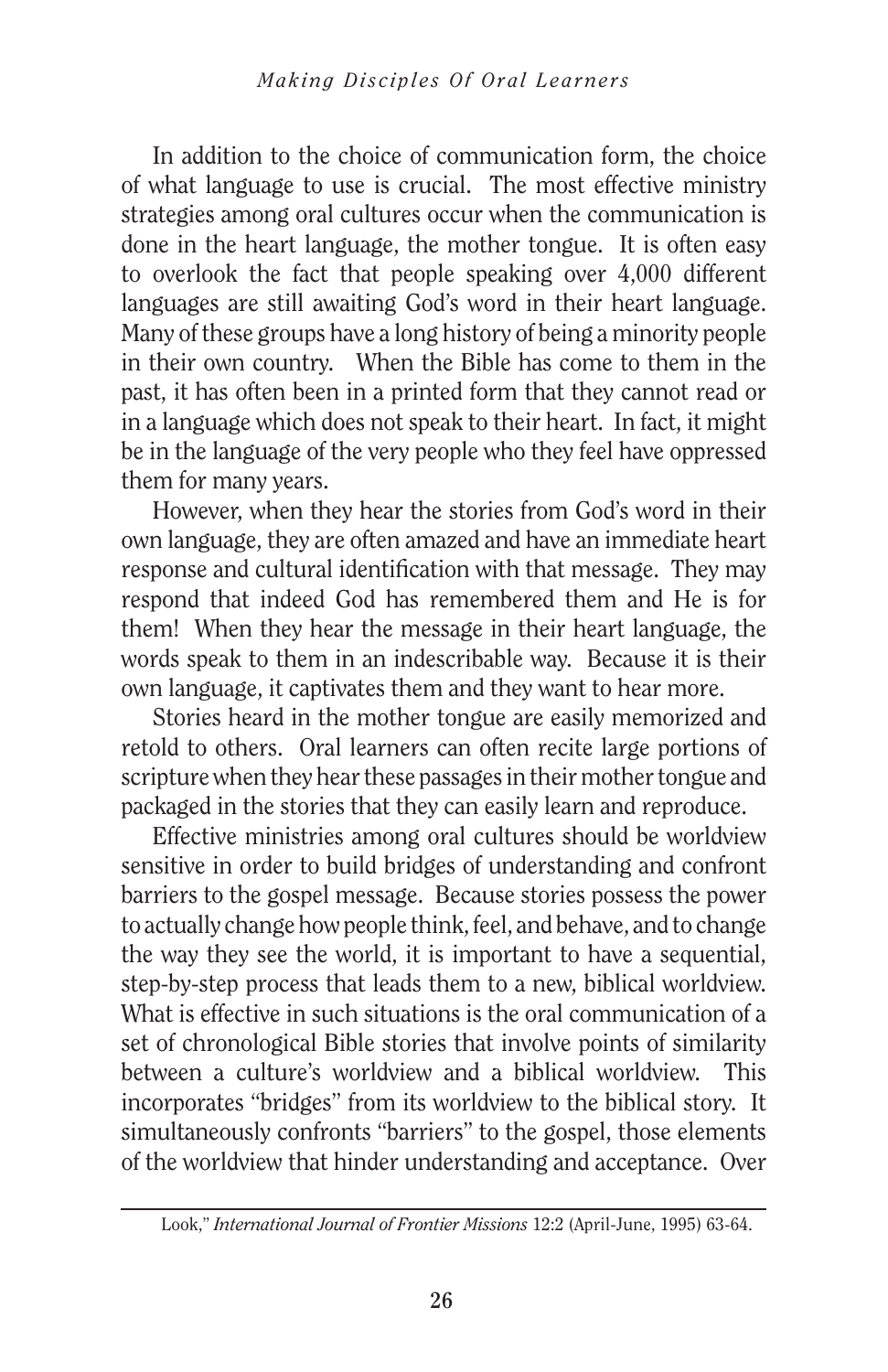time, confronting worldview barriers with stories of the Bible can lead them to accept a more compelling story than the stories associated with their own worldview.

An example of this account comes from the Asheninka people group in Peru:

Alejandro, the leader, is doing great in chronological Bible storying and the people understand. He told the story of Jesus calming the waters during the storm and Cladis softly told me that she used to believe that the Owner of the Winds could be stopped by placing your axe in the ground with the blade cutting the wind, but now she knows it is God that created the winds and He is God. Also, she told me that she is not scared of the rainbows anymore because they do not kill you when you walk under them. God created the rainbow to make a promise with us. Alejandro himself came to the understanding that he can baptize the people and the people understand that they can be baptized after simply believing. So, Alejandro baptized twelve believers last week. It was a week of fiestas. Trip after trip Alejandro tells the stories, *then*, it hits them. It is such an awesome thing to be part of.<sup>16</sup>

Choosing stories that address worldview bridges and barriers of a specific people group or segment of society improves the likelihood that their worldview will be brought into conformity with the biblical pattern, the kingdom of God.

Understanding orality and oral cultures gives us the basis for adopting effective oral communications strategies. These understandings enable us to realize the importance of the word being shared in the mother tongue and in ways that enable the people to embrace the message from God.

<sup>16</sup> This account comes from Pam Ammons, and can be found, along with other examples at: http://www.chronologicalbiblestorying.com/news/newsletters\_index.htm.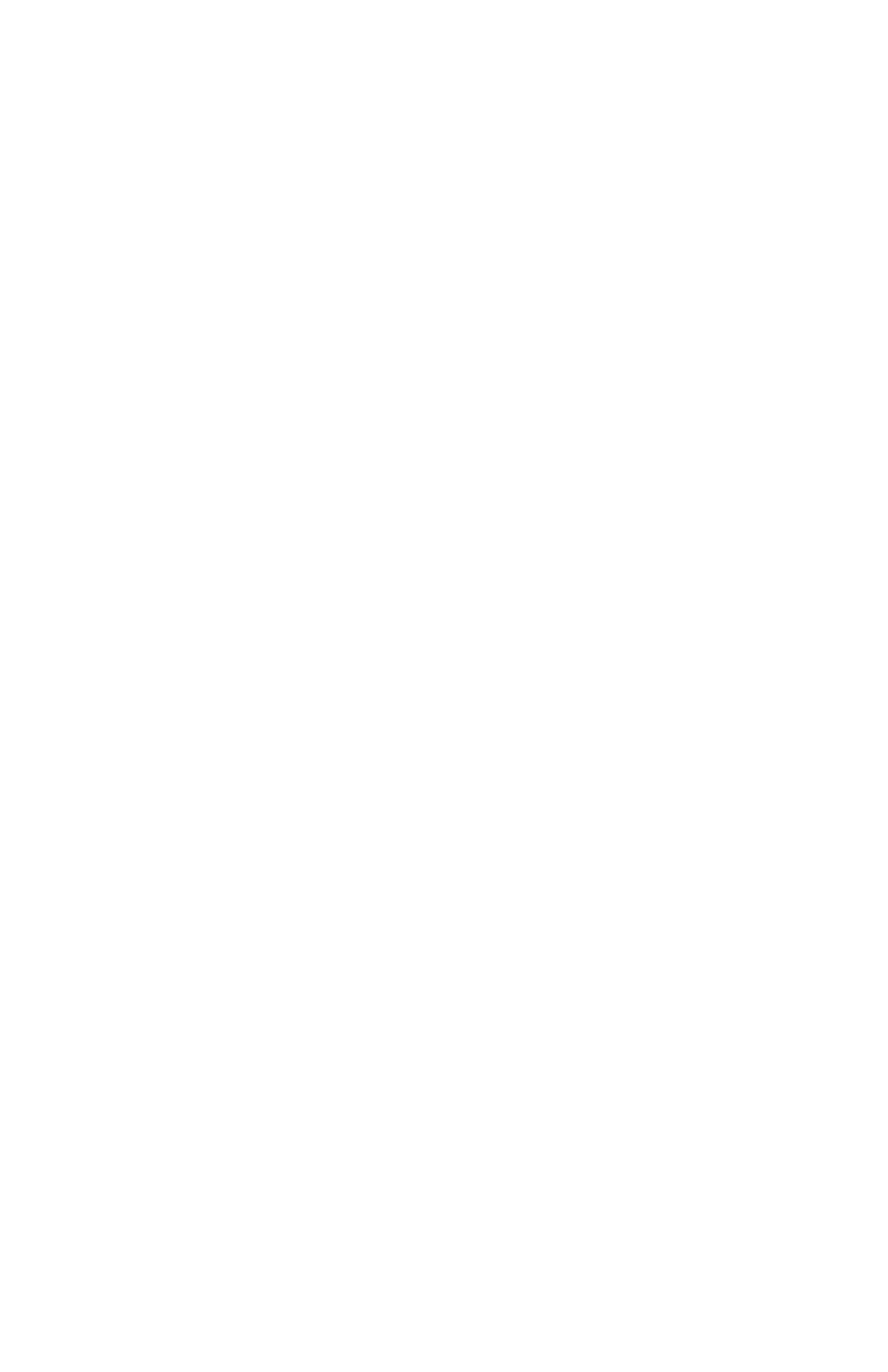

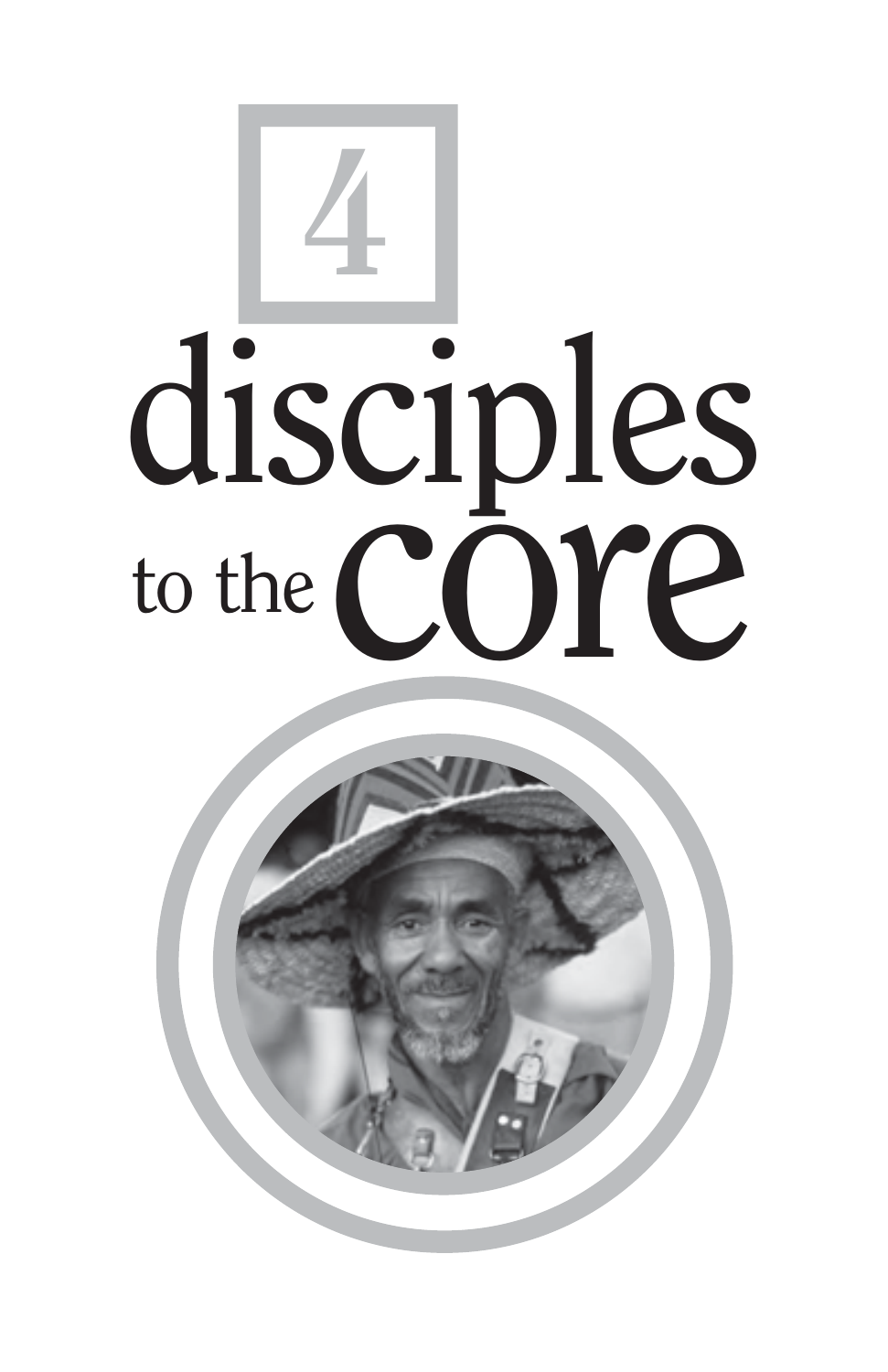

SYNCRETISM is "the mixing of Christian assumptions with those worldview assumptions that are incompatible with Christianity so that the result is not biblical Christianity."17 Syncretism weakens the church, warps non-Christians' understanding of Christianity and withholds from God the full devotion and complete obedience that is rightly due to Him. So the spiritual health and vibrancy of Christian churches depends on developing a faith that is as free from syncretism as possible, a faith that is both biblical and culturally relevant. Several key elements can contribute to discipling oral learners with a minimal amount of syncretism.

The first key element in avoiding syncretism is communicating with people in their mother tongue — the language in which they learned their religion, values and cultural identity. They house their innermost thoughts in their mother tongue, so it is the language through which their worldview is most likely to change. They can explain their new faith more readily to others in their people group when they use the mother tongue. In using the

<sup>17</sup> Charles Kraft, "Culture, Worldview and Contextualization," in *Perspectives on the World Christian Movement*, 3d ed., ed. Ralph D. Winter and Steven C. Hawthorne (Pasadena, CA: William Carey Library, 1999), 390.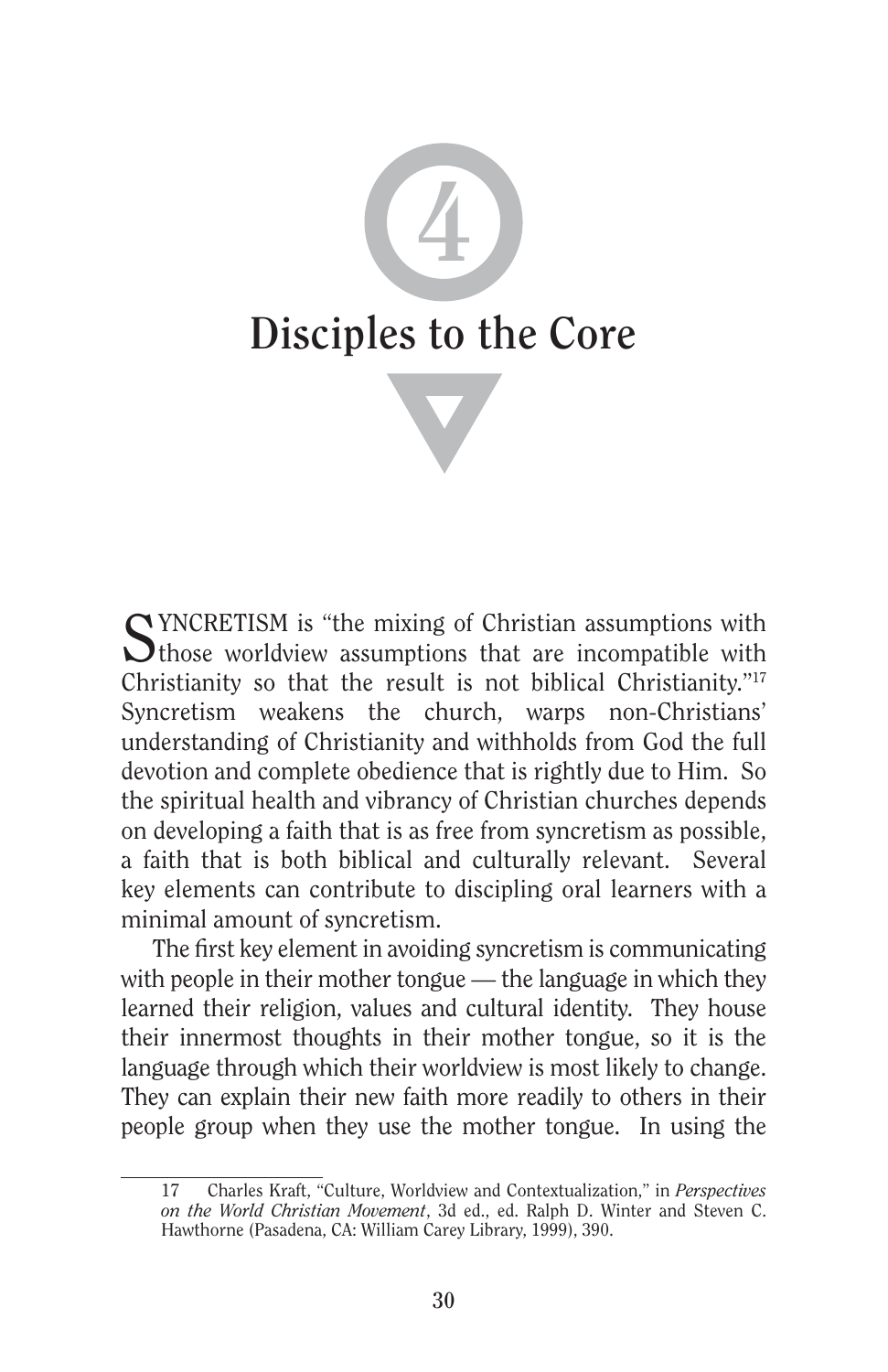mother tongue, one must carefully consider the key biblical terms to use in a language if there is not yet a Bible translation. Concepts like love, grace and sin, or even the basic notion like the name used for God, the Holy Spirit, or Christ need to be carefully identified. Inadequacies in this area readily lead to syncretism.

When pastors are asked why they preach in a national language or trade language instead of the local language of their congregation, they often respond that they did their theological training in the trade language and that the local language is not rich in theological terms. If the pastor does not know how to express theological terms in the local language, you can be sure that his people are not grasping these important concepts. When the pastor does not preach and teach in the local language, he is leaving the important task of choosing the correct term to interpreters who do not have the benefit of the pastor's theological training. The use of interpreters who are not trained in biblical language can result in wrong words being used for important Christian concepts and this can lead to syncretism or even heresy.

The Puinave people of Colombia were "re-discipled" when missionaries uncovered syncretism.18 Although the Puinave had become culturally "Christian" in the 1950s, they mixed magic with their understanding of Christianity's behavioral norms. Many misunderstandings resulted from using the national language, Spanish, in their Christian activity. When New Tribes Mission workers spent seven years learning the Puinave language in the 1970s, they were surprised at the syncretistic beliefs held. At first, they tried teaching the Bible using traditional teaching methods. The Puinave nodded their agreement, but missed many of the key points.

It was only through a chronological presentation of God's word, beginning with the Old Testament and on to the Gospels, story by story, that they were able to vividly portray the holy nature and character of God, the sinful condition of man, the grip that Satan has on this world and the redeeming solution to man's predicament found in Jesus Christ. Reflecting on this

<sup>18</sup> New Tribes Mission, *Now We See Clearly*, video, 1998.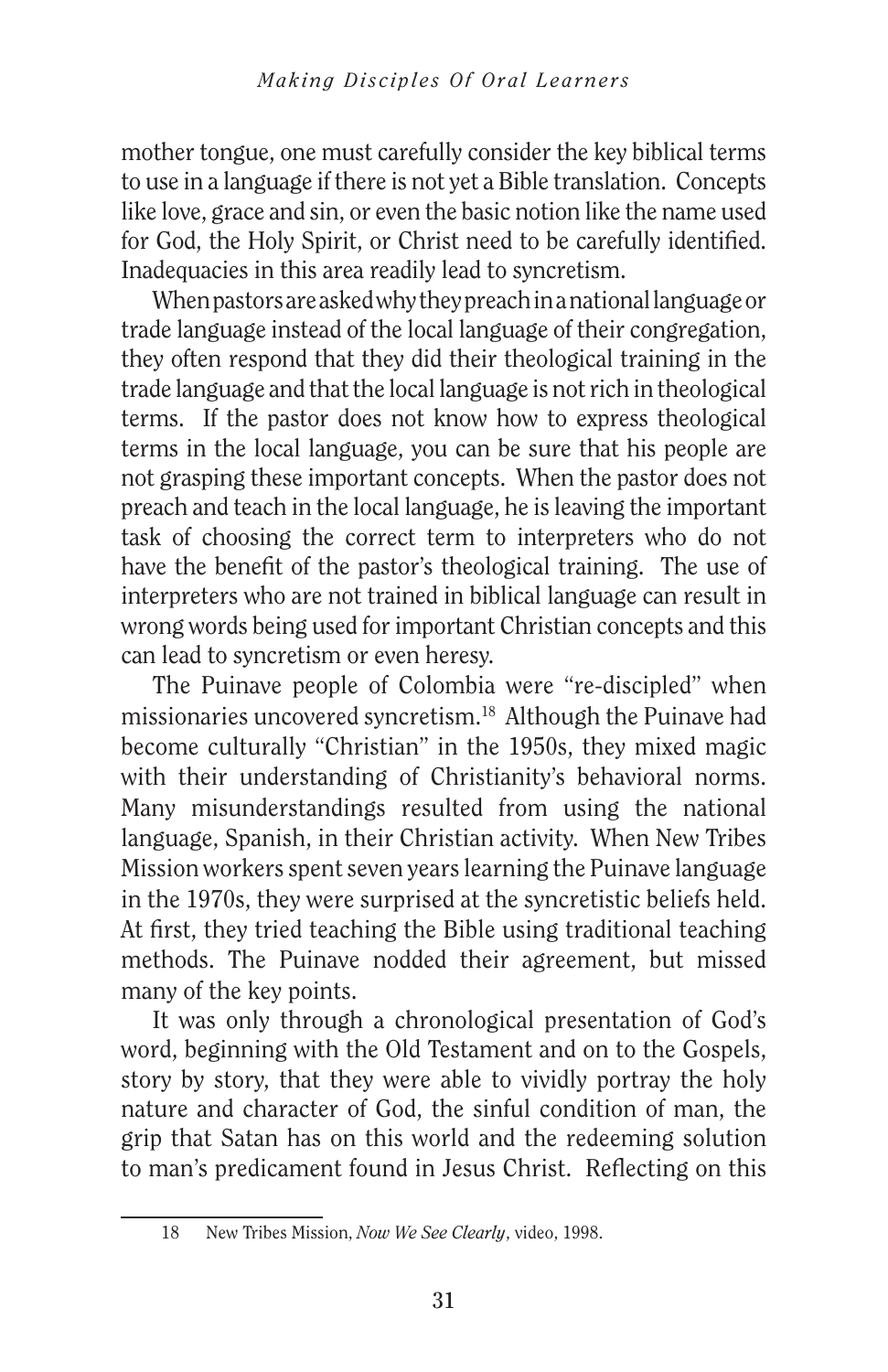redemptive panorama of God's provision, the village elder held up his thumb near to his forefinger and observed: "I came just this close from going to hell…"

Consider the example of Jesus. He taught using the common heart language of the people, rather than the trade language. Jesus spoke in the format that the common people understood such as stories, parables and proverbs. The people who heard were able to understand and apply them, bringing about transformed lives. By communicating in the heart language and using the methods that are common in the culture, we can minimize the danger of syncretism and heresy.

A second key element in reducing syncretism is to develop discipling resources that are worldview specific. Generic discipleship materials are insufficient. Certainly there are biblical essentials that every new Christian needs to know, such as prayer, worship, witness, fellowship and ministry. These practices, however, should fit the local culture under the leadership of the Holy Spirit rather than the practices of the host culture of the missionary. Kraft points out that syncretism occurs when the evangelizers impose their cultural values on the new Christians and fail to separate the evangelizers' own culture adequately from the biblical message.<sup>19</sup> If a certain set of discipleship materials worked well with a people group or segment of society, it is because the materials were meaningful to that worldview. The fact that they served so well among one people should serve as a caution that they will not likely meet needs as effectively in a different cultural setting.

The best discipling resource among oral communicators is not a printed booklet but an obedient Christian. Oral communicators learn by observing. Discipleship involves the disciple spending time with the more mature believer learning by following his or her example. The teaching is conducted more by watching and doing rather than just learning facts. Discipling oral learners would best follow the biblical models such as Elijah, Jesus, and Paul. For example, Paul tells the

19 Charles Kraft, "Culture, Worldview and Contextualization," 390.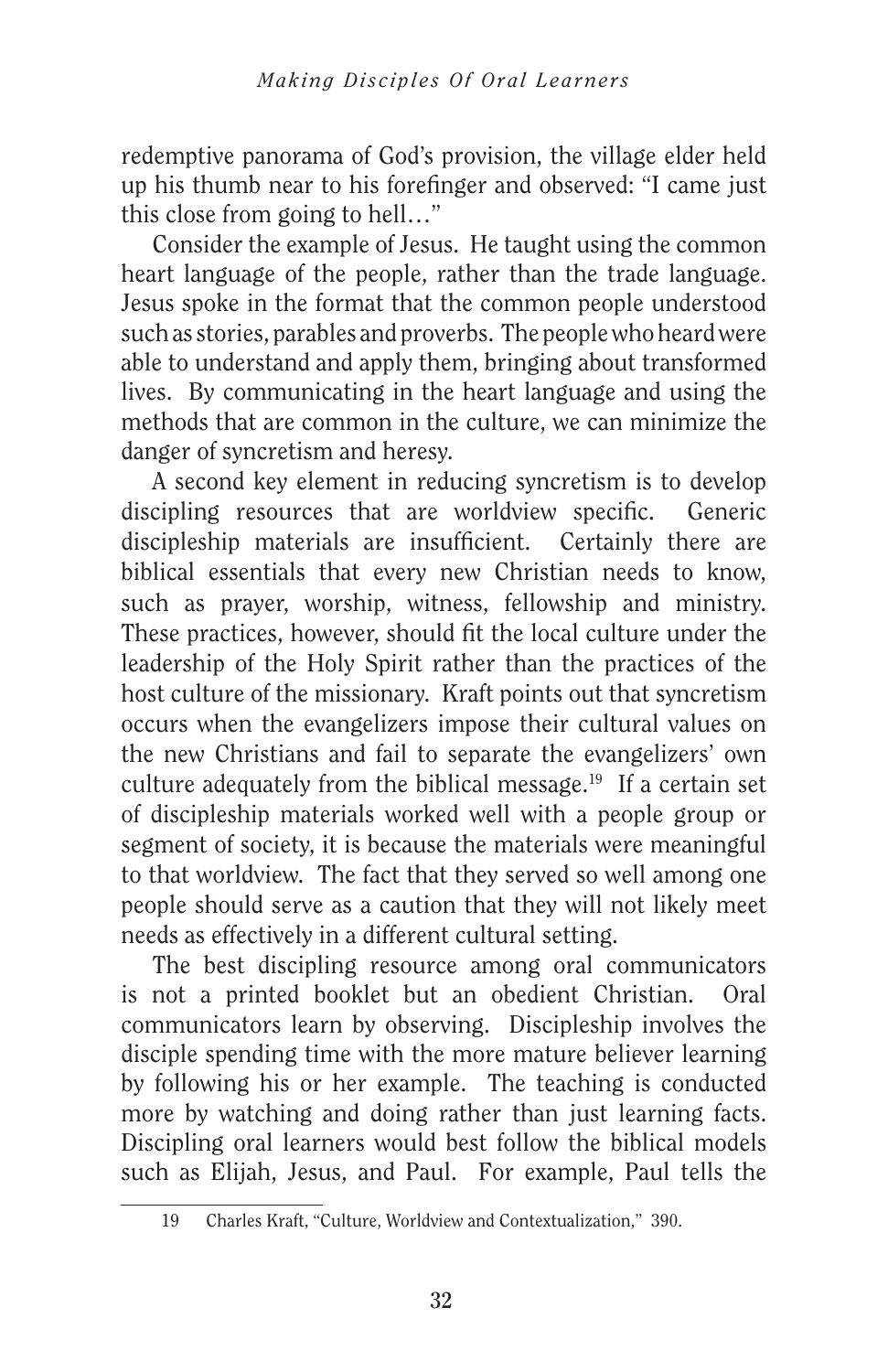Philippian believers, "*Whatever you have learned or received or heard from me, or seen in me–put it into practice*" (Phil. 4:9 NIV). The goal would be that the disciple would immediately become a discipler. As Paul told Timothy, "*. . . the things you have heard me say in the presence of many witnesses entrust to reliable men who will also be qualified to teach others*" (2 Tim. 2:2 NIV).

A third key element in discipling oral learners in order to limit syncretism is to recognize the importance of stories in transforming a person's worldview. N. T. Wright says that stories constitute the core of every culture's worldview. (See the diagram below.) A culture houses its central convictions in its fundamental narrative, whether its narrative is implicit or explicit. The ancient mythologies that we find in cultures around the world are explicit examples of this. Those stories answer four fundamental worldview questions: Who am I? Where am I? What has gone wrong? What can be done about it? Every culture uses stories to tell us what it means to be human, what kind of world we live in, why there is suffering and pain, and what, if anything, we can do to deal with that suffering and pain. Christianity has its own distinctive answers to those worldview questions. In order to influence the worldviews of disciples, we need to tell biblical stories that offer alternative answers to the fundamental worldview questions. The Bible answers these questions with special vividness and power in the opening chapters of Genesis.20 That is one reason it is so important to include Old Testament stories in discipling. Furthermore, when we tell biblical stories chronologically, we

<sup>20</sup> What God has done to deal with the problem of sin is revealed much more fully in the Gospels and Epistles, of course, but there are references to God's redemptive plan in the early stories in Genesis.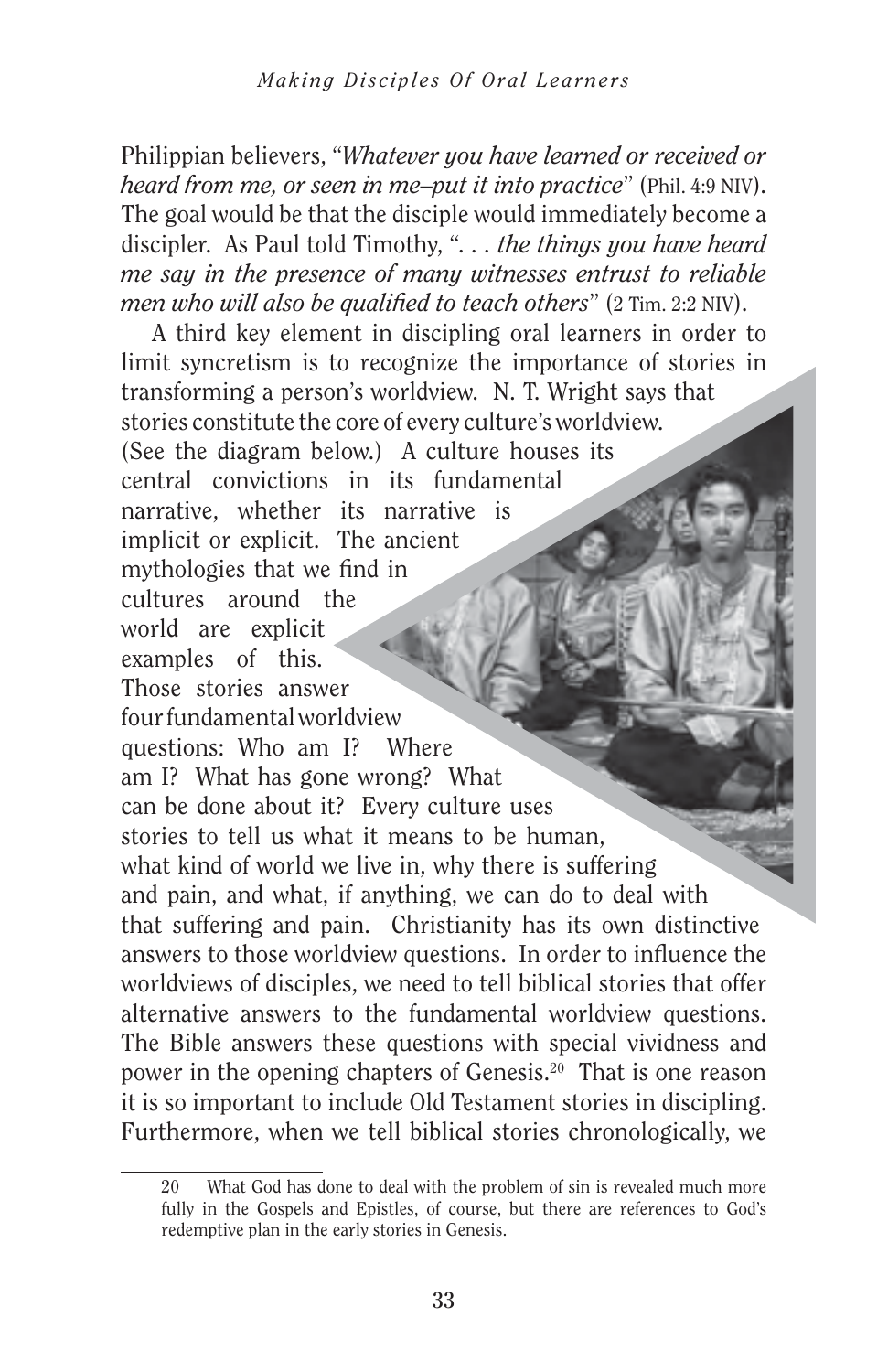are offering a powerful alternative worldview from the very beginning of our presentation. Biblical stories, and the view of the world embedded in them, can replace or refine the cultural stories and the worldview embedded in them.

Wright argues that this is why Jesus so often told stories, particularly parables. Jesus intended them to challenge the existing Jewish worldview and to provide an alternative picture of reality that Jesus called "the kingdom of God" or "kingdom of heaven." Wright says, "Stories are, actually, peculiarly good at modifying or subverting other stories and their worldviews. Where head-on attack would certainly fail, the parable hides the wisdom of the serpent behind the innocence of the dove, gaining entrance and favour which can then be used to change assumptions which the hearer would otherwise keep hidden away for safety*.*"21

There are four areas that affect people...



Wright says stories come into conflict with each other because worldviews and the stories which characterize them

<sup>21</sup> N. T. Wright, *The New Testament and the People of God*, (Minneapolis: Fortress Press, 1992), 40.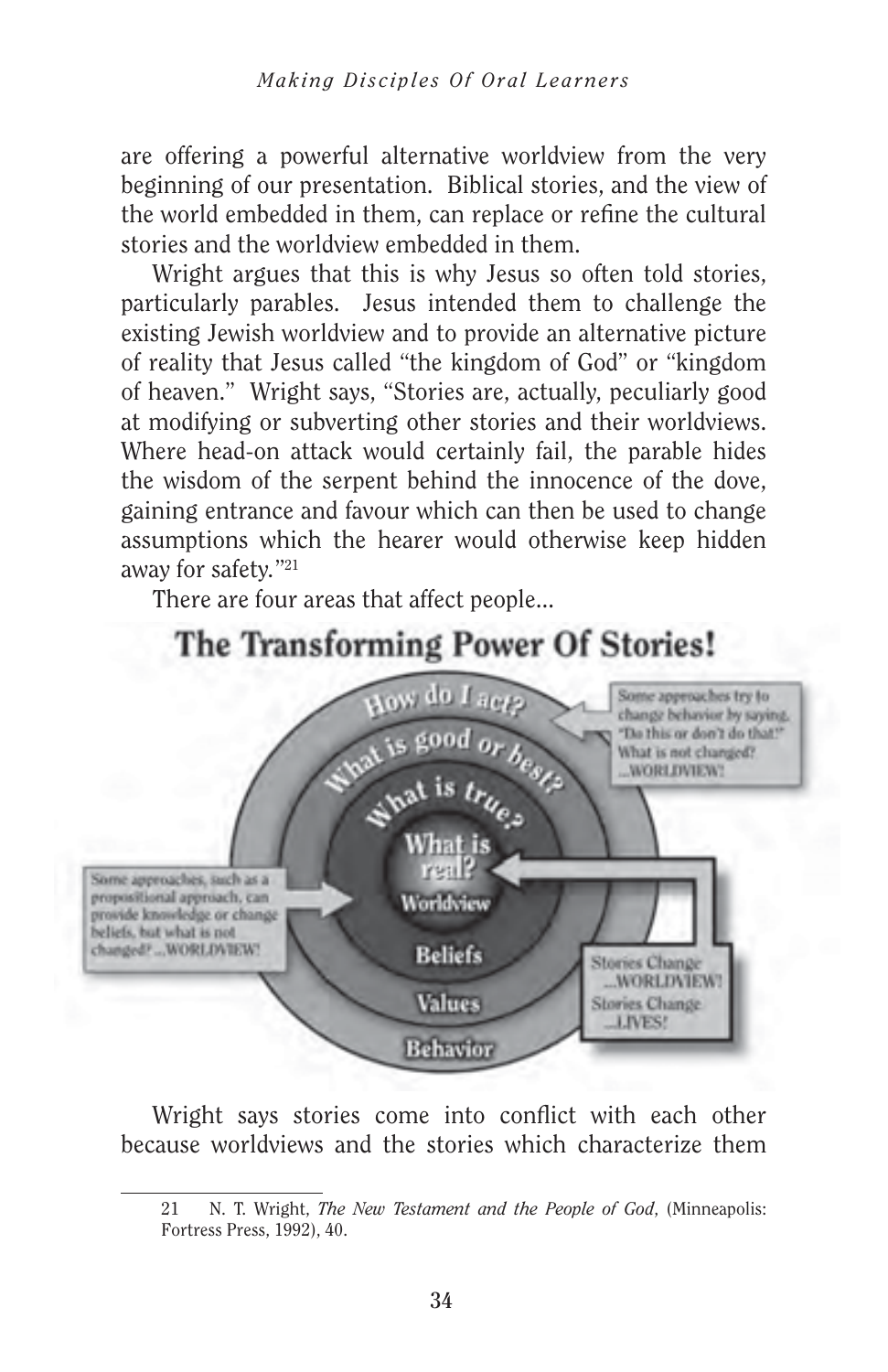represent the realities of one's life. People are threatened by the intrusion of an opposing worldview or story because it challenges their understanding of reality. Wright says "*The only way of handling the clash between two stories is to tell yet another story explaining how the evidence for the challenging story is in fact deceptive.*"22

If stories anchor people's existing perspective on the world, then the best thing Christians can do in order to displace that perspective is to tell better stories, and we have them! Our stories must provide biblical answers to the essential questions of life.<sup>23</sup> The more biblical stories people know and can fit into a single comprehensive story of God's saving work, the more completely they are able to embrace a biblical worldview. By changing their fundamental view of the world, we hope to influence a wide array of beliefs and practices which grow out of that fundamental core.

Wright argues that stories lie at the core of a worldview; formal belief statements, including propositional and theological statements, grow out of those stories. Thus discipleship that offers only propositional teaching does not reach to the centre of the worldview. If we give only propositional teaching and do not present biblical *stories* to challenge existing worldview *stories*, we run the risk of syncretism. The cultural stories will continue to comprise the heart of the worldview and discipleship will deal only with the dimensions of the person's life represented in the outer circles in the diagram. Because propositional beliefs are generated by and reflected in the core stories, those cultural stories will continually be challenging the Christian propositional content. We wind up with the tragedy of professing Christians who assent to biblical propositions, but whose essential worldview and value system is deeply tied to worldview stories that have gone unchallenged. That mix of contradictory religious beliefs and practices is the essence of syncretism. It constitutes a failure in discipling.

A careful study of an unreached people group's worldview will reveal common ground, bridges between their worldview and

<sup>22</sup> Wright, 42.<br>23 Wright, 38-

Wright, 38-40.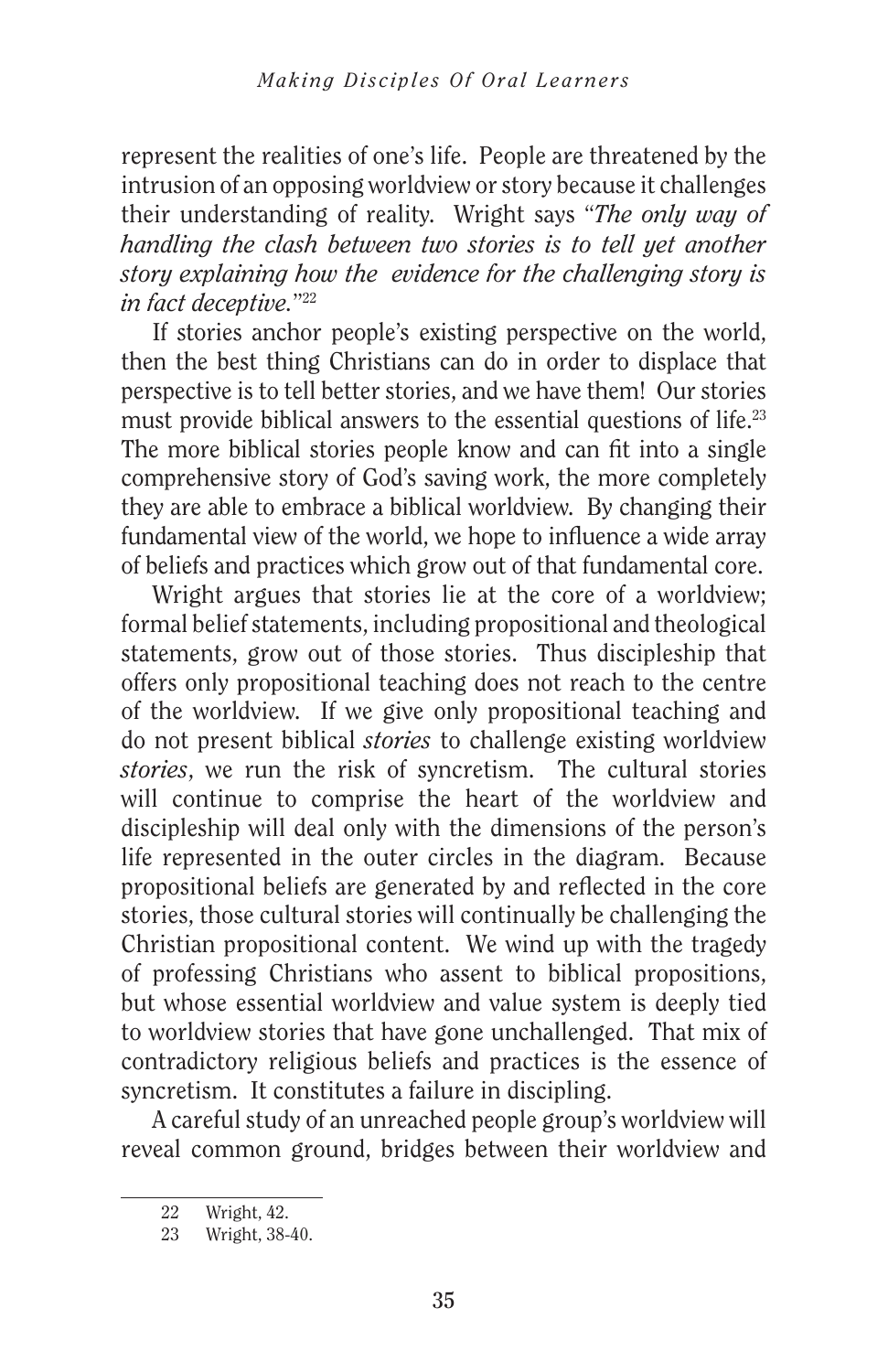the Bible. On these matters the discipler may simply *reinforce* existing beliefs and practices. Worldview study also will disclose matters on which the people group's worldview is contrary to the biblical ideal; these contrary matters are barriers.<sup>24</sup> In those instances, the discipler guides converts to *replace* the existing belief or practice with the biblical one. In addition, the study may reveal issues in which the existing practices and beliefs can be *revised* into the way of Christ. This approach to discipling aims to minimize the syncretism that comes when people just adopt Christian rituals or practices, but keep intact the mythology that underlies the traditional religion. When their core stories are not challenged and replaced, the traditional mythology will continue and may over time infuse the Christian practices with meanings from the traditional religion.

A fourth key element in order to avoid syncretism is to provide a recorded "oral Bible" for each people group in their language. This is a recorded set of stories, biblically accurate and told in the worldview context. At this point the "oral Bible" may be the only scriptural resource available to oral learners. At some future time when written Bible translation is completed, then it could be recorded to provide a standard point of reference.

In an "oral Bible," the stories are communicated in natural, live situations by mother tongue "storyers" from the people group, using the mannerisms and storytelling techniques which are appropriate to that people group. The Bible stories are checked to ensure biblical accuracy before recording takes place. By utilizing this system that checks the stories as they are told, it will ensure that this recorded "oral Bible" is a plumb line for oral methods such as stories, song, etc.

By telling Bible stories in a straightforward way, we give new converts an opportunity to engage biblical truth directly and discover its message for themselves. This approach is significantly different from the approach that has people read numerous individual verses sequenced according to the

<sup>24</sup> Detailed examples and training resources on how to conduct a worldview study can be found on the website www.chronologicalbiblestorying.com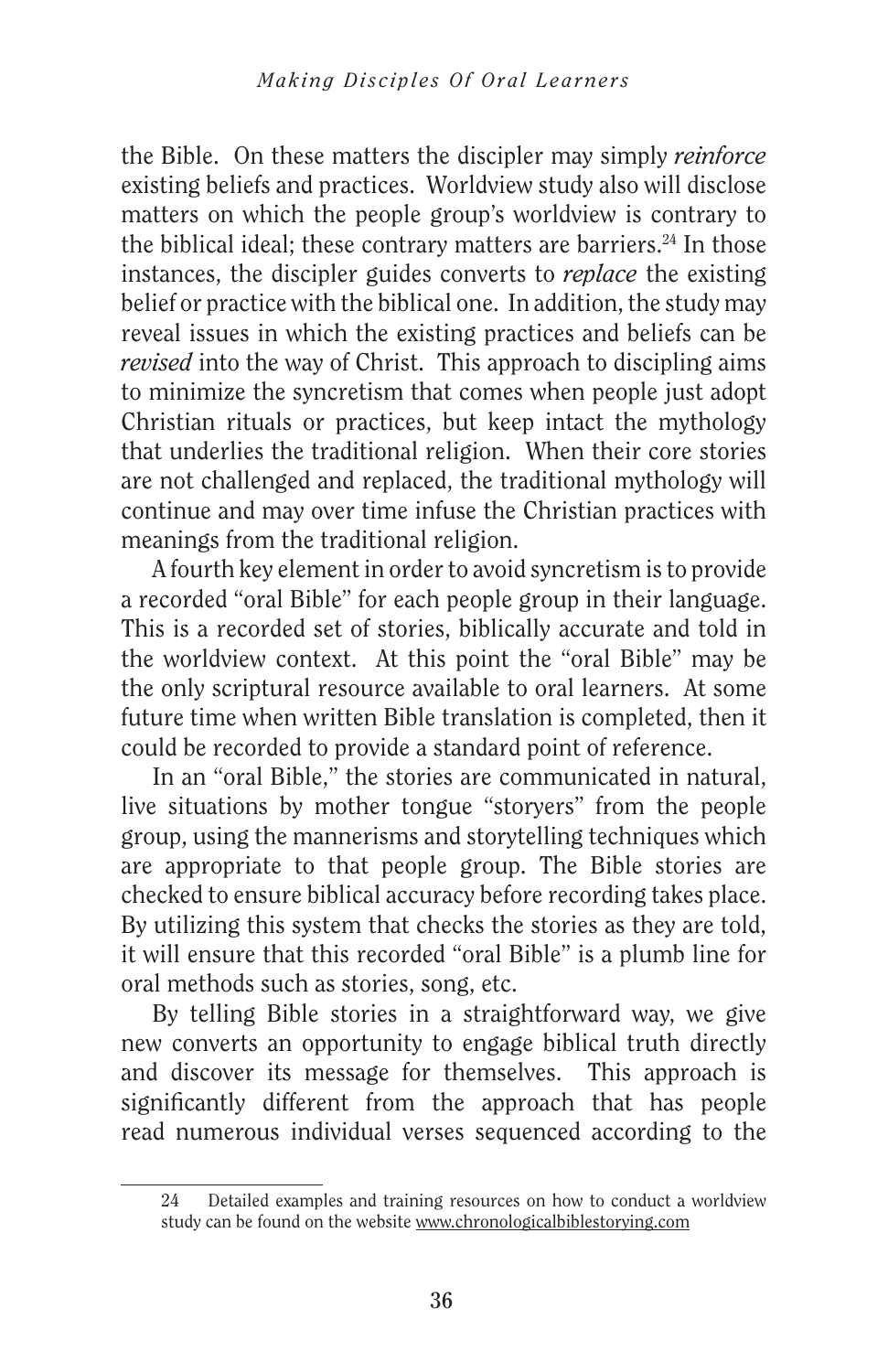curriculum writer's sense of importance and logic and largely divorced from their biblical context. Telling a biblical story in an interesting and accurate way is a simple but powerful manner of freeing disciples to process Scripture. They can do it with a minimum of filtering and interpretive baggage coming from the discipler's culture and experience of Christianity. This is especially true when we tell the stories in chronological order, thus putting them in a biblical context.

The practice of keeping the story *pure* (separate from our own comments and interpretive remarks) protects the oral learners from the syncretism that might come from embracing a polished system of ethics, theology or pastoral philosophy that has a significant dose of European, North American, Korean, Brazilian or Chinese cultural baggage. Instead they synthesize a biblical theology from the stories and can apply it in all kinds of practical situations with courage.

In summary, those of us who seek to make disciples of oral learners will want them to understand biblical truth and live obedient lives as free from syncretism as possible. We can increase the likelihood of that happening when we disciple in the mother tongue, use worldview-

specific approaches instead of generic ones, utilize biblical stories extensively and work with mother-tongue speakers to produce an "oral Bible" that provides a reliable repository of biblical truth.

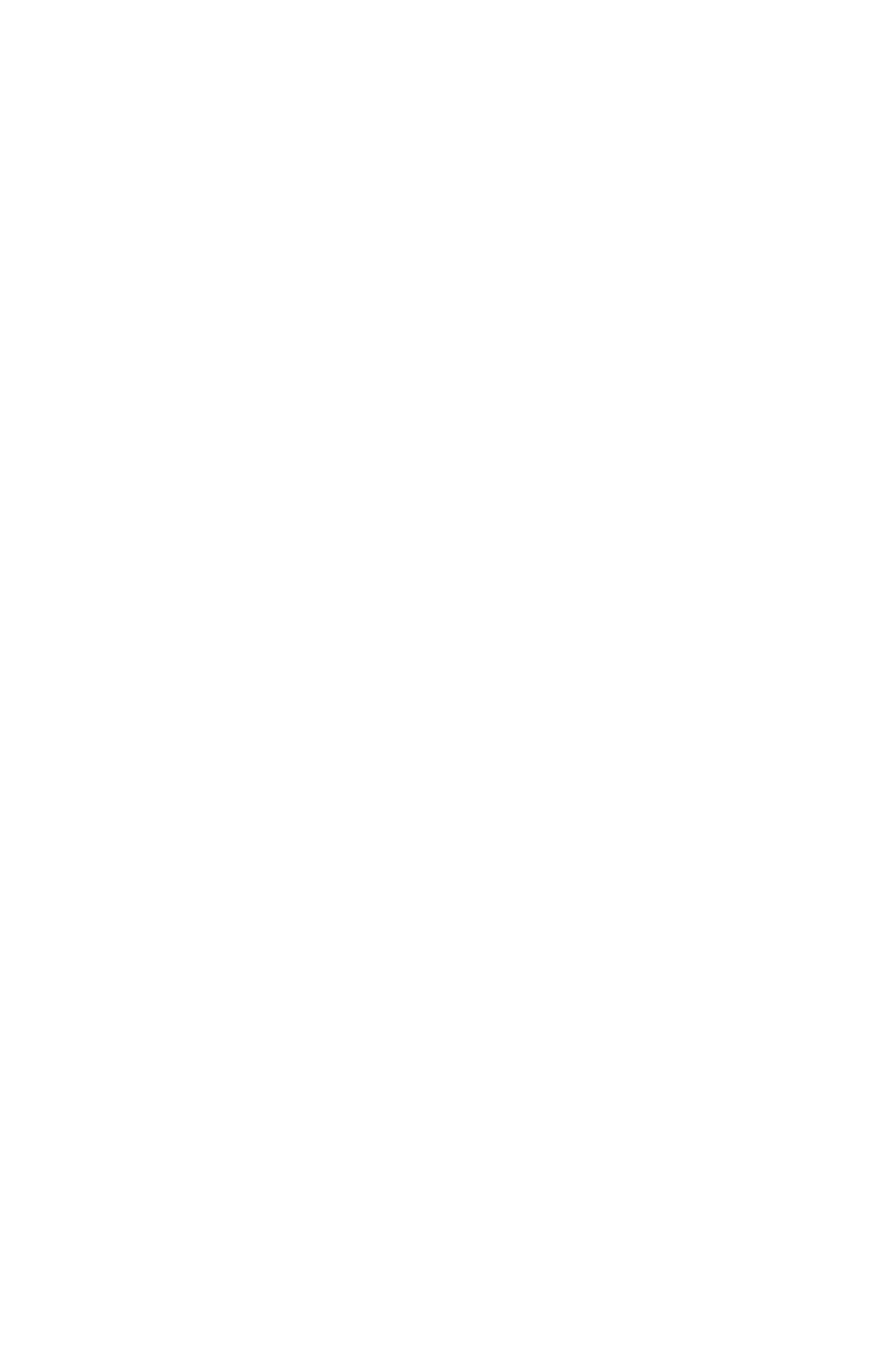## reproducibility, reproducibility, reproducibility **5**

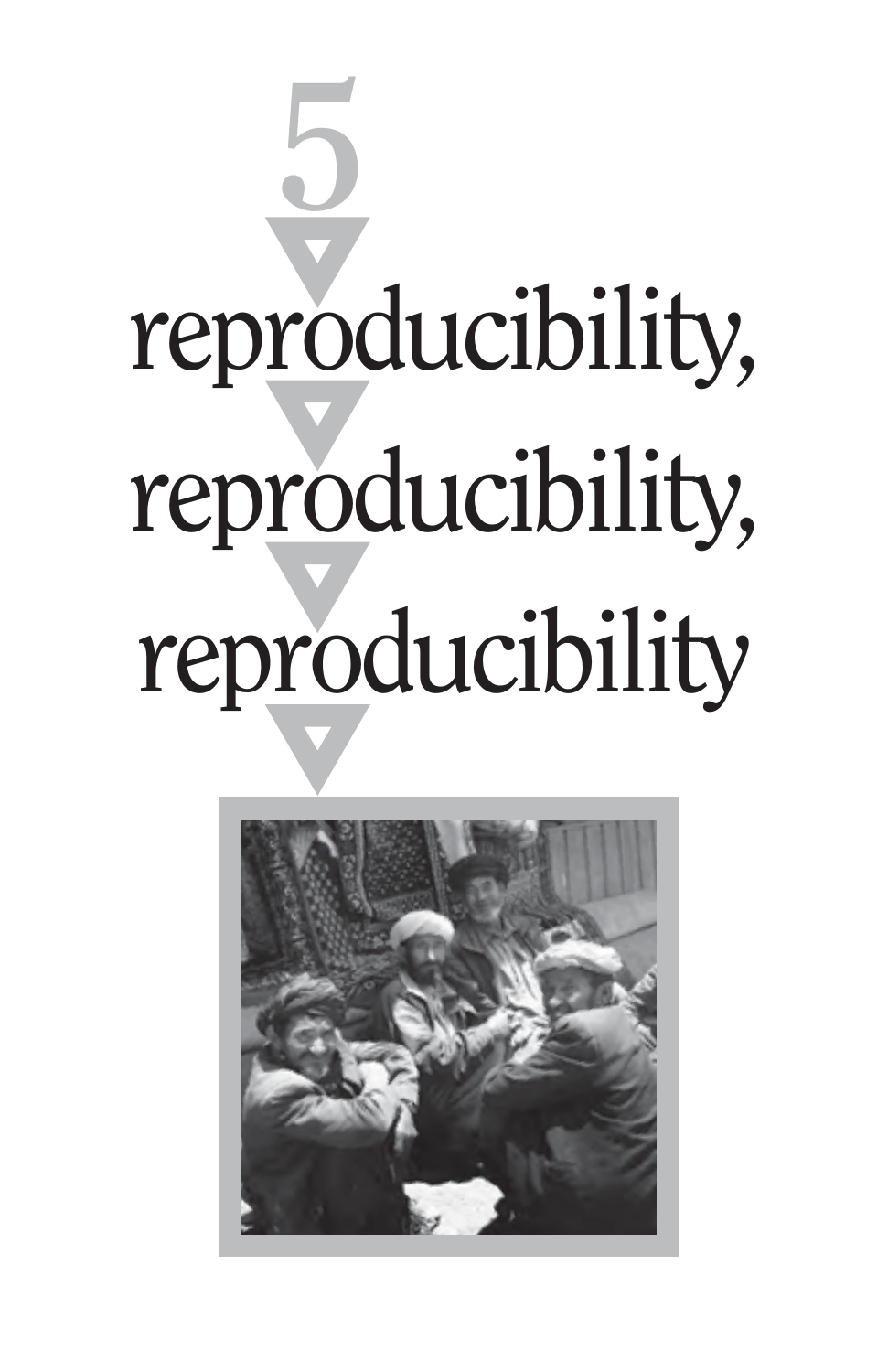### **Reproducibility, Reproducibility, Reproducibility 5**

MANY people accept the idea that an oral approach like chronological Bible storying may be appropriate to initial evangelism, but they wonder whether a storying approach is viable for a sustained, indigenous-led church planting movement. Is it adequate for sustained discipleship among second, third and successive generations and for leadership development in the church? Those working in storying in face-to-face, relational societies assert that not only is it a viable approach to meet these needs—it is the preferred approach to ensure reproducibility and thus sustainability in an emerging, indigenous-led church.

For a spiritual movement to be engaged, we must consciously choose strategies that oral learners can easily reproduce. We must constantly evaluate whether we are modeling the kind of disciples we want the learners to become. This is the most powerful form of discipling. Oral communicators learn best when they pattern themselves after those who led them to Christ. From our first contact with non-Christians, we are modeling how a Christian relates to non-Christians and seeks to introduce them to Jesus Christ. Thus even our evangelism is in this sense a part of discipling.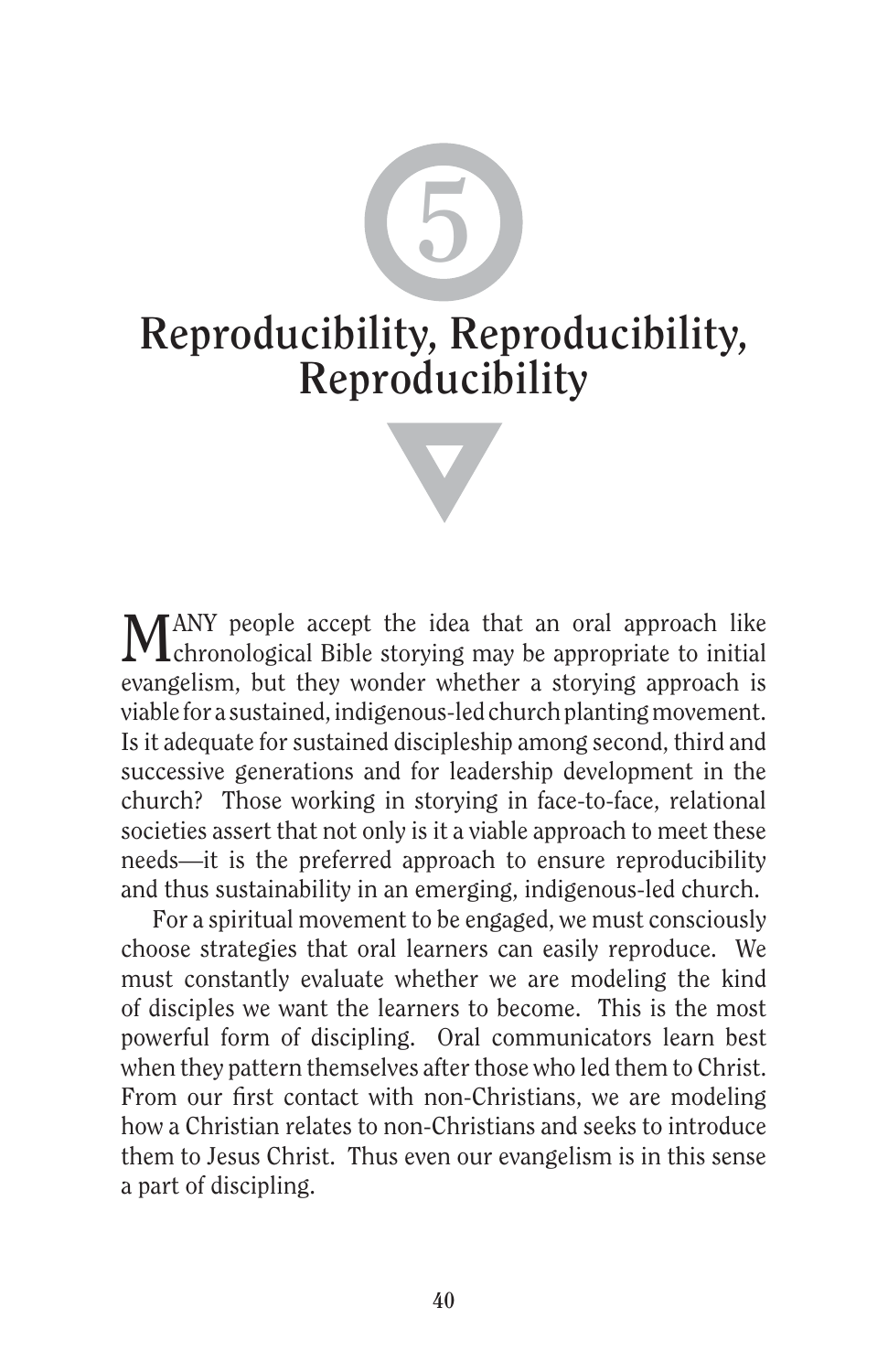The first and most basic aspect of ensuring reproducibility in a storying approach is crafting and telling stories in a way that the hearers are able to readily learn and tell themselves and thus effect a reproducing evangelism. This is why we place great importance on the live, natural telling of stories by mother tongue storyers in the common situations where people communicate with one another. When the gospel is communicated to an oral learner in a way that shows dependence on a written or recorded presentation, it inhibits this reproducibility.

A storyer from Senegal reported:

Recently one of the oral learners told all of us the story of Cain and Abel. She was very accurate, animated, and told all of it from memory. She also led the discussion time with questions. The truly amazing part is that she had missed the previous week's lesson and had learned the story at midweek prayer meeting from another woman who had been present for the training. This oral learner had learned the story from one who had herself just learned the story and had learned to tell it. Some of their children who attend the study with them have prayed: 'Thank You that our mother is now able to teach us the Bible.' <sup>25</sup>

A similar case is reported among the Santal people of South Asia.26 Village literacy among this people group was found to be 0.08%. The Santal people have no written history and do not rely on written documents for evidence or for credibility. They rely on what the elders have decided or what the elders say. A Christian outreach effort went to a Santal village and met Marandi, a man who had never been to school. They presented the gospel using oral methods, including stories, visual aids, dramas, songs, dances, and testimonies. Marandi trusted Christ and shared his testimony with his family, who also believed and were baptized. He then went to other relatives and shared his new faith with them, using many

<sup>25</sup> From http://www.chronologicalbiblestorying.com/news/newsletters,

Oct 2001, Vol. 8, No 4.<br>26 This account is p. 26 This account is provided by S. D. Ponraj and Sheila Ponraj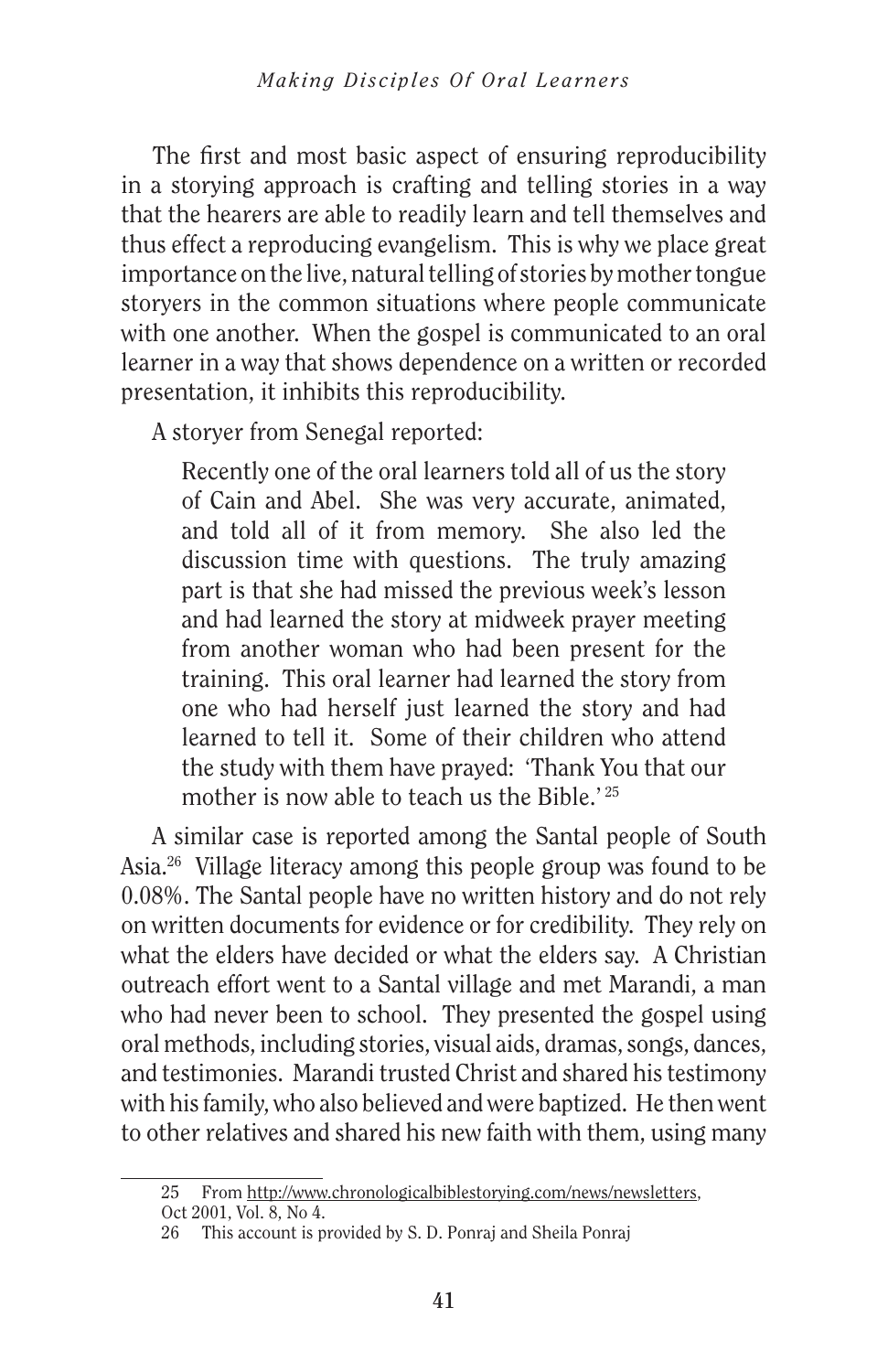of the same oral methods. They also believed and were baptized. He then formed a team of believers, all oral communicators, who went to neighbouring villages using the same combination of stories, dramas, songs, etc. People in those villages accepted Christ, too. Those new believers formed their own teams and they went to yet other villages, still using the same basic strategies that had been introduced in the beginning. Many Santal people believed and they then formed their own outreach teams. The movement continues today among the Santal people.

Other stories and case studies attest that discipling, church planting and developing leaders are also effectively done by a storying approach. First consider a story that shows effective discipling within an oral, storying approach.

In a dusty village in southwestern Nigeria, "Timothy" serves faithfully as pastor of a young church consisting of Yoruba farmers and their families.<sup>27</sup> Three years into his pastorate, Timothy had the opportunity to attend a short course for pastors on chronological Bible storying. There he learned the ancient way of teaching that was new to him. He was encouraged to tell Bible stories in an accurate and interesting way and then lead the group to retell the story, discuss its meaning, and relate the truths to their lives. Upon arriving home, Timothy decided that on the following Sunday he would try out what he had learned.

Because the conference leader had recommended telling Bible stories in chronological sequence, Timothy decided to begin with the story of the creation of spirit beings. He drew on several biblical passages to formulate this particular story as had been illustrated in the short course. After asking them about their creation stories and getting no response, Timothy told the Yoruba creation story. He used that as a bridge to the biblical narration of the story of the creation of angelic beings. He presented it as a story—without explaining it or exhorting the group. Afterward, he asked for someone to retell the biblical story and someone did. Then he asked them questions and led in a dialogue that helped them understand and apply the story.

<sup>27</sup> This account is provided by Grant Lovejoy.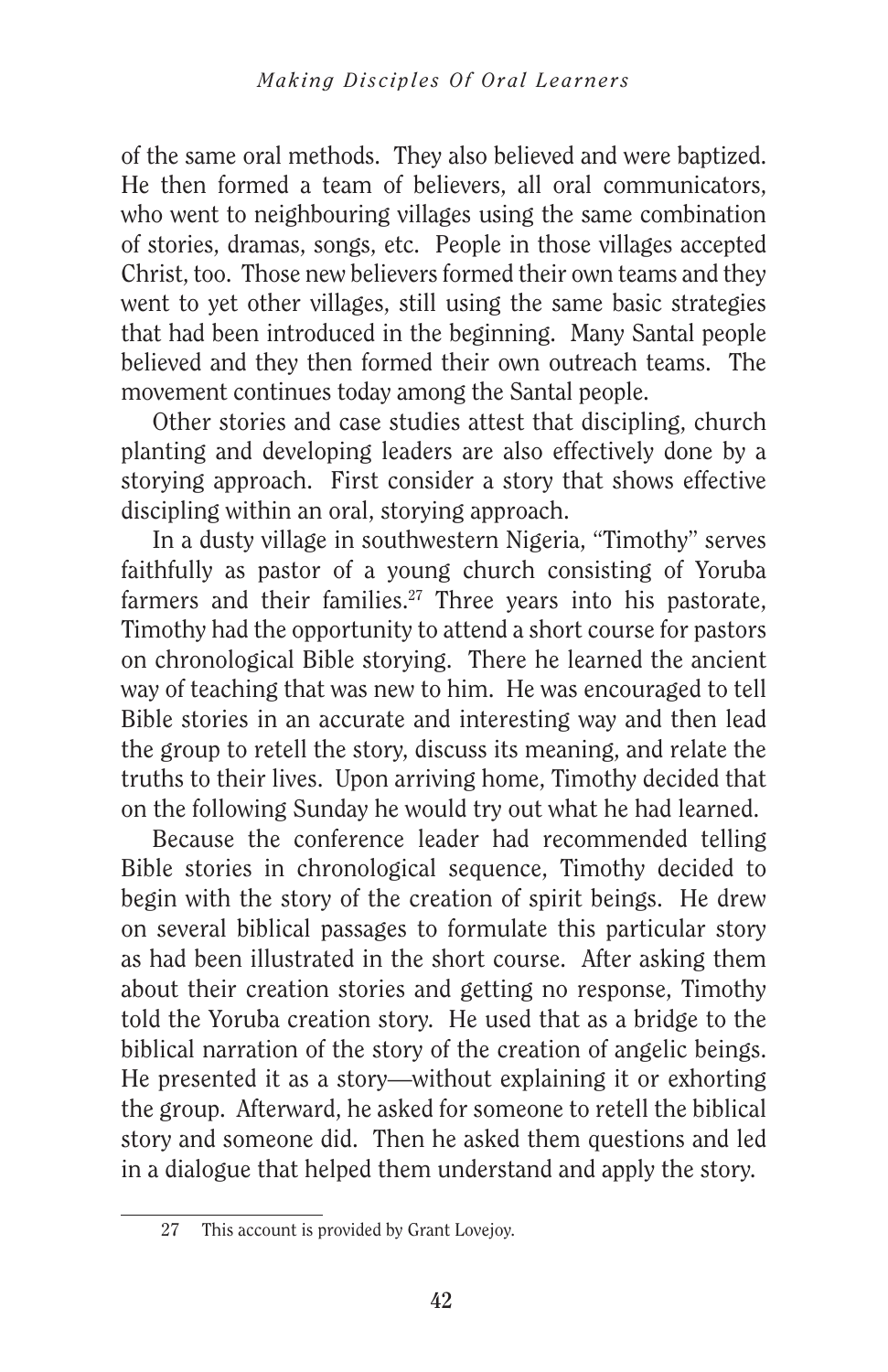#### *Making Disciples Of Oral Learners*

"It was thrilling to me that someone was able to tell the story and others made corrections," he later reported. "The people were very eager to hear more of the stories. When they began to ask questions that were beyond the story, I did not answer [their questions] but simply told them, 'as I tell more stories, you will discover that yourself.'"

Timothy explained, "I have come to understand that they are more open to ask questions with this method, unlike when I was using the [denominational] Sunday School book. Even the children were answering questions. So it is good for the children too. I have decided to train someone by sharing the story on Saturday with the person so that he or she can share with the children on Sunday.



"I also discovered as I asked them questions and listened to their questions that they were still holding on to their previous teachings of worshipping angels," Timothy explained. "To them the angels are from heaven and can reach God better, so we can pass through them to God. This session has further taught me that they have not understood my topical sermons. It now gives me the opportunity to explain to them things on this issue which I do not normally preach on."

Timothy used the same approach the next Sunday, telling the story of the creation of the heavens and the earth. After this second storying session with them, he commented, "Some of their questions during the session have made me understand that they have not understood many things from the Bible for these three years [that he had been their pastor]."

Timothy discovered several important lessons about making disciples. He realized that to effectively disciple, one must first determine how one's people learn. Although Timothy had pastored his people for three years, he had not been aware that his preaching style needed to match the people's learning style.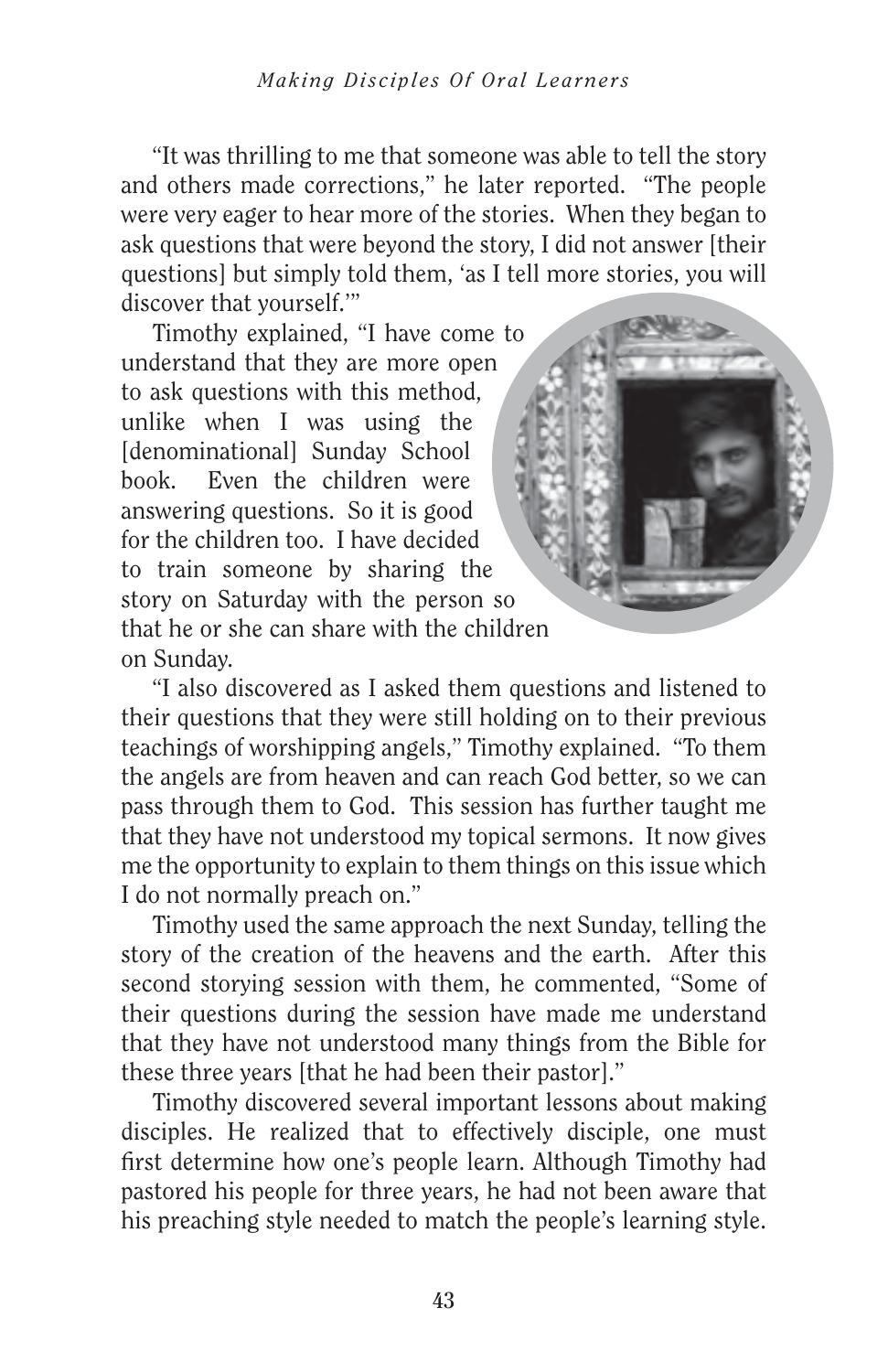They lived in a relational culture with a strong oral tradition. They passed on their history in stories and proverbs. Timothy became conscious of the fact that he was a literate pastor trained in literate teaching methods. The methods he had been taught to use worked well among people highly educated in western schools, but they didn't work well in his situation. He decided to return to his cultural roots as well as model his preaching and teaching after the greatest teacher–Jesus.

Before Timothy changed his teaching methods, he had been frustrated by his people's lack of response. He thought the problem was theirs, that perhaps they were not very intelligent. When Timothy changed his methods the people responded and he discerned that he had been the problem because he had not been communicating effectively. He said, "I have learned to be patient with learners and not to condemn them rashly when they give some 'stupid' answers that are not relevant to what we are discussing. This has encouraged most that didn't use to respond to questions to do so now."

An oral, storying approach can likewise be effective for church planting. A recent church planting movement took place in South Asia among a highly oral people.28 The oral peoples consisted of various scheduled castes, some of whom were animists while others were of Hindu religious background. From 1997-2003 an agricultural project combined with a chronological Bible storying approach led to approximately two thousand new church starts. An expatriate strategy coordinator worked with two media specialists—one a national and one an expatriate—to develop the biblical stories and the communications strategies. The stories were chosen and crafted with biblical accuracy to engage the people at their worldview values and beliefs level. The stories that were told in the villages were the same stories they heard through the FEBA radio broadcasts. The media specialist and FEBA provided taped recordings that served to improve the hearers' memory of the stories. The local Christian farmers, who were trained in implementing vital agricultural and health technologies, mentored other farmers even on large plantations.

<sup>28</sup> This account is provided by James B. Slack.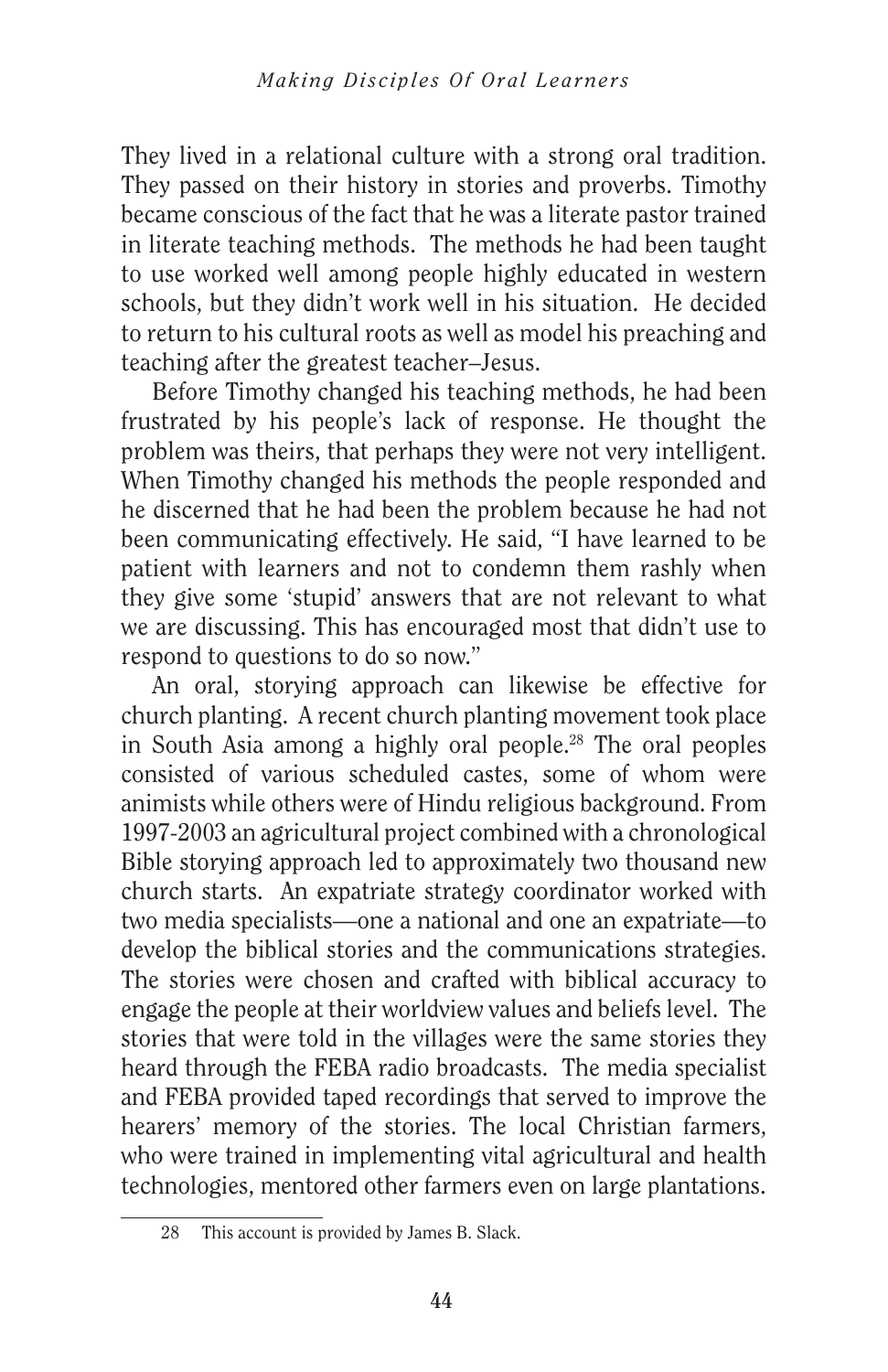In using those technologies, they told the Bible stories in sequence in the evenings after the agriculture sessions. Those who demonstrated further interest in the Bible stories they heard were invited into Bible story listening groups focused on the radio broadcasts. In the groups they would hear the stories told again but in those groups they were organized to discuss the stories as they heard them. Later the stories were also told face to face by those who became interested in the stories and who embraced Jesus Christ as Lord and Saviour. Again, the stories were circulated on audiocassette. It is important to understand that the stories heard on the radio, the stories told in the fields and villages, and the stories heard on the cassettes were the same stories.

Thousands of believers have come from this wedding of agricultural, health and storytelling technologies. As this church planting movement continues to escalate through these partner methods, the locals are now addressing aberrant doctrinal beliefs through stories. An independent evaluation of this situation revealed a situation where the lay pastors discipled and trained by oral methods maintained essentially correct doctrine, compared to more literate pastors in the same people group, trained by literate means, who exhibited syncretized doctrinal positions. This group dates its origin to a preacher who came in the 1760s. They had about 250 churches when the multiplication of churches began through the storying approaches. Since they began storying, they have gone from a mathematical average of approximately one new church a year to approximately one new church a day.

Another example of church planting using similar storying strategies comes from Romania.<sup>29</sup> Expatriate church planting strategists with the Deaf were involved in a storying approach with associates in planting five Deaf churches. Those among the Romanian Deaf community who became believers through a storying approach in those five church plants went on to plant twenty more Deaf churches. They used the telling of their own testimonies in their heart language, Romanian Sign Language, coupled with chronological Bible storying.

<sup>29</sup> This account is provided by Doc Douglas and Dee Douglas.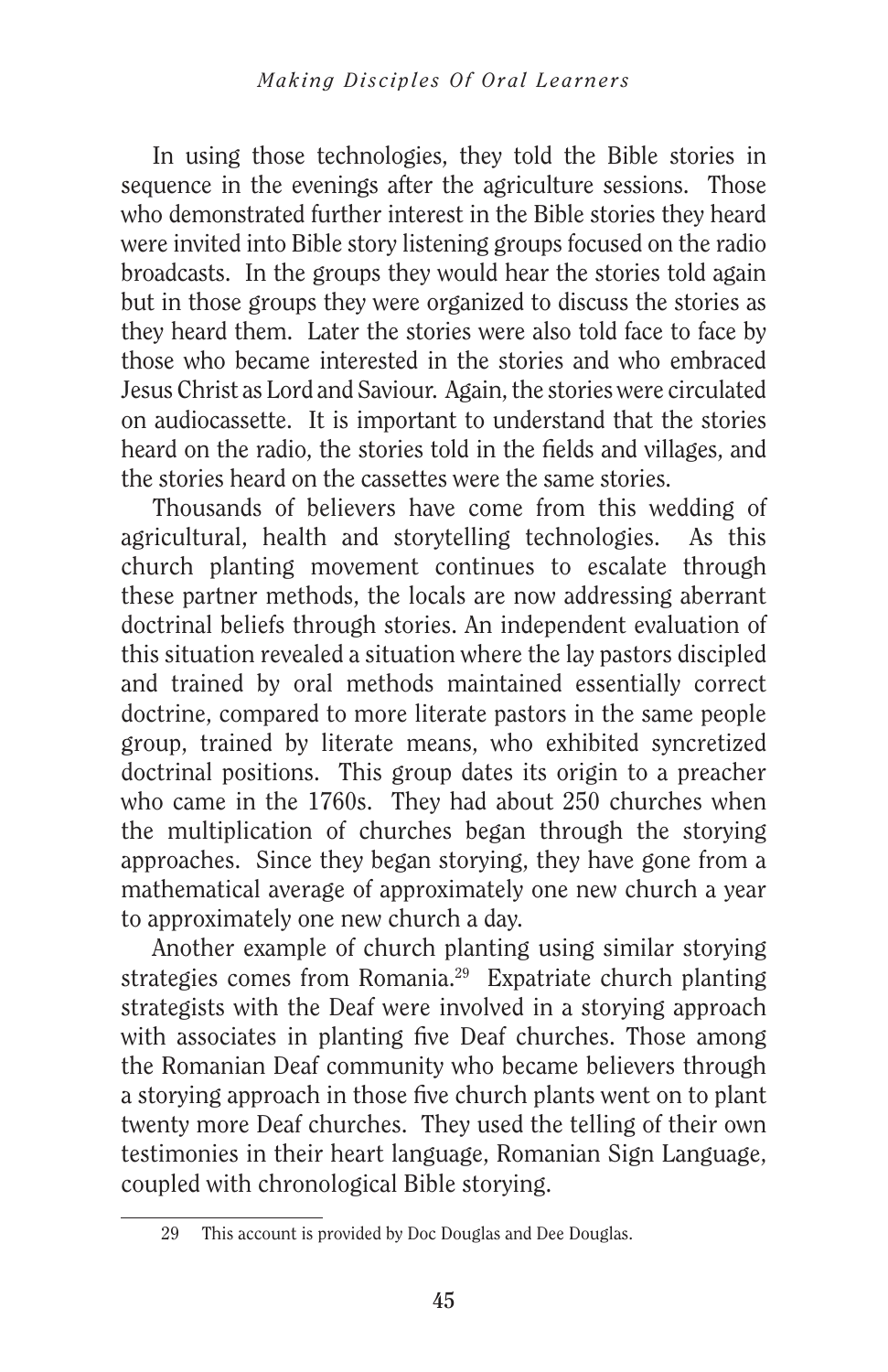#### *Making Disciples Of Oral Learners*

Deaf communities have many of the same features that characterize oral communicators. In fact, a more comprehensive way of looking at what are called "orality" features is not that they are crucially or exclusively associated with what is spoken by mouth. They are, instead a correlation of ways of processing



that are common to faceto-face, highly relational societies. The correlation of ways of processing and communicating involve concrete (rather than abstract) notions; sequential (rather than random) expression of events; and relational (as opposed to individualist) contexts. Both oral cultures and Deaf communities exhibit these characteristics because

they are face-to-face, highly relational cultures. Throughout the world, Deaf communities are being reached by chronological Bible storying methods. So there is reason to include them in this discussion. (It is in some sense inaccurate to call the Deaf "oral communicators." Furthermore, they dislike the terms "oral," "orality" and "oralism" because they associate the terms with nineteenth and twentieth century efforts to force the Deaf to give up sign language and learn to speak.)

An account of oral, storying strategies that were effective in leadership development comes from North Africa.<sup>30</sup> There 17 young men (many of whom could barely read and write and some not at all) underwent a two-year leader training program using chronological Bible storying. At the end of two years, students mastered approximately 135 biblical stories in their correct chronological order, spanning from Genesis to Revelation. They

<sup>30</sup> This account is provided by Grant Lovejoy.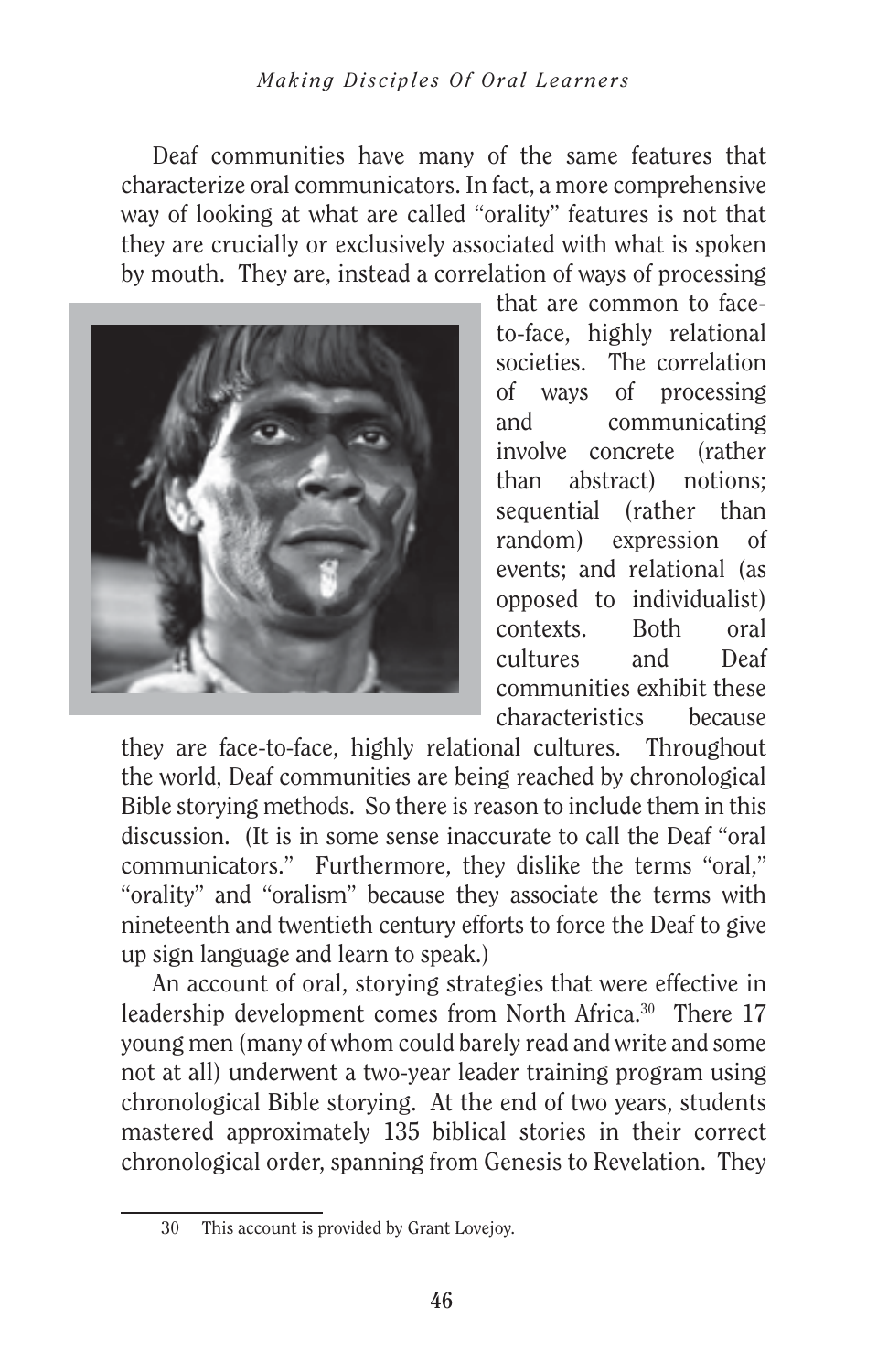were able to tell the stories, sing from one to five songs for each story, and enact dramas about each of the stories. A seminary professor gave them a six-hour oral exam. They demonstrated the ability to answer questions about both the facts and theology of the stories and showed an excellent grasp of the gospel message, the nature of God, and their new life in Christ. The students quickly and skillfully referred to the stories to answer a variety of theological questions. Given a theological theme, they could accurately name multiple biblical stories in which that theme occurs. If asked, they could tell each story and elaborate on how it addressed the theme.

The professor concluded that "the training process has successfully achieved its goals of enabling students to tell a large number of biblical stories accurately, to have a good understanding of those stories and the theology that they convey and to have an eagerness to share the Christian message. The community received the stories and story-songs enthusiastically and have made them part of the culture and church life alike."

"Various students acknowledged that they entered knowing little of the Old Testament, did not understand the relationship between God and Jesus, did not know the characteristics of God, did not know that God created the angelic beings, had not heard of being born again and did not know that Christians should not seek help from local deities. Upon entering the program these students were unable to communicate the Christian faith to other people, but by the time the training was over, they had dramatically improved their understanding of all of these matters and many more," he said. The songs and stories became so popular that when the students returned to their villages, the local people eagerly gathered to learn the new songs and stories, and frequently sang the Scripture songs and told the stories late into the night, sometimes even until dawn.

The stories and case studies above illustrate various aspects of reproducibility among relational-narrative communicators, both among oral communicators and the Deaf. One important aspect of this involves them telling the story of their own experience of coming to faith in Christ. Those from face-to-face societies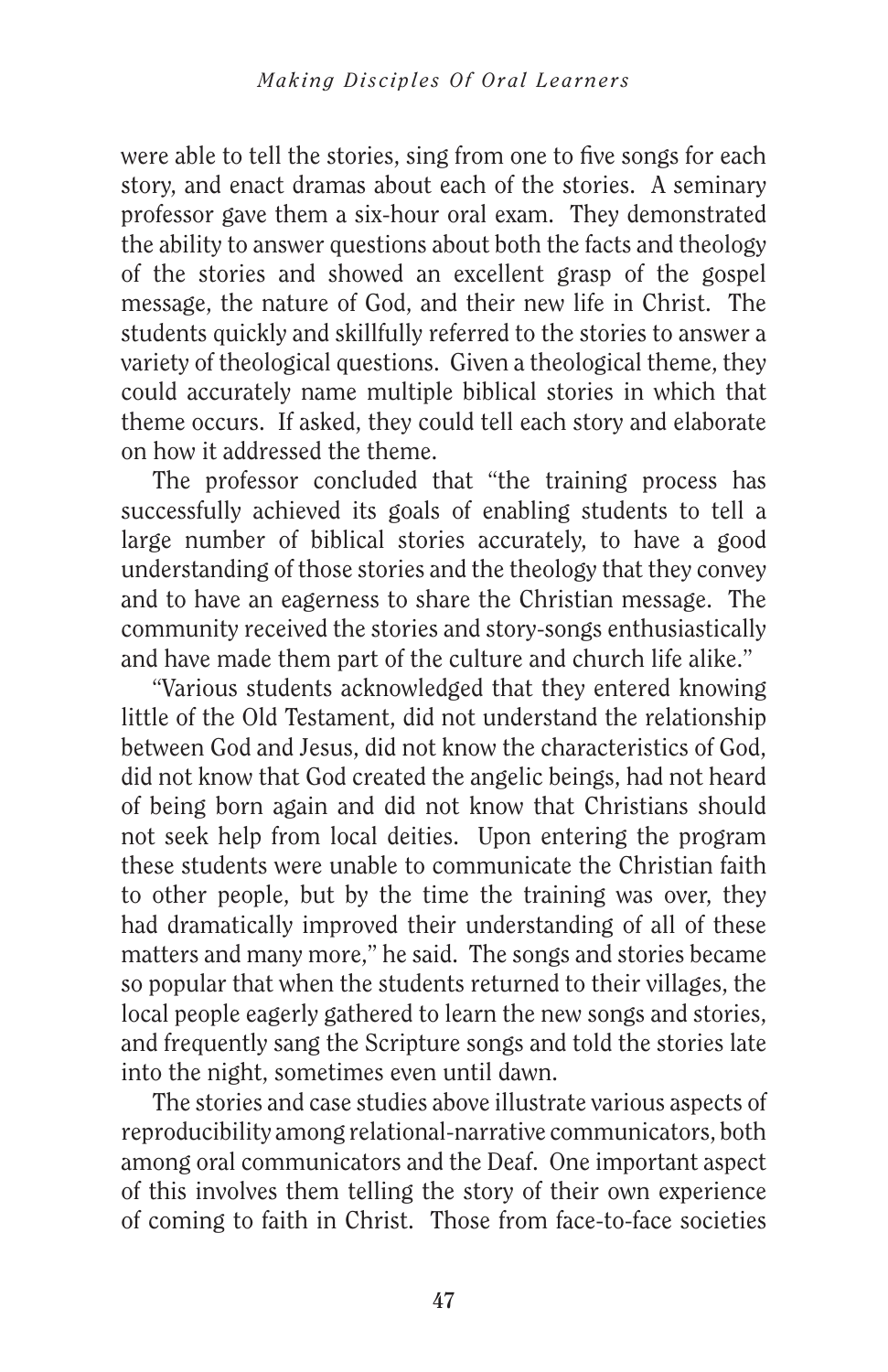readily testify to their personal, daily relationship with Christ. Testimony times in worship services in Western services are limited or non-existent. However, among oral communicators, testimony and prayer times may take up most of the service. When friends and neighbours hear these testimonies and see the change in new converts' lives, they often want to follow the "Jesus road." After they have come to Christ through a process of biblical revelation through stories, the discipler helps them learn an abridged story of the gospel message to use immediately. Disciplers then encourage them to give others the opportunity to hear the biblical stories they heard, in order to consolidate their faith and give these new believers a biblical foundation. Multiple church planting and discipleship efforts from the U. S. to China now incorporate a "my story, your story, God's story, others' stories approach."

Discipling oral communicators involves identifying what the new believers need to know and do and then communicating these truths using appropriate methods. These methods include modeling, telling a Bible story that communicates a truth, discussing it, perhaps memorizing a Scripture related to the matter and applying the truth together or individually. Their discipleship is shaped by the modeling of another believer and on-the-job training. This is most effective when the modeling is done by an in-culture or close-culture believer. Discipleship is not just what one does but who one is—a new creature in Christ. Then we must help them understand that discipleship is primarily a matter of obedience to everything Jesus commanded and revealed in Scripture.

Discipling involves having the disciple do all of the preceding plus being held accountable to report back. This model of discipleship emphasizes accountability for application in two crucial dimensions: living it and sharing it with others. Oral learners, like all true followers of Jesus, need to practice what Scripture teaches and to pass along to others what they are learning.

Oral communicators are more dependent on relationships in communication than literate learners are. For that reason oral communicators tend to place a higher value on those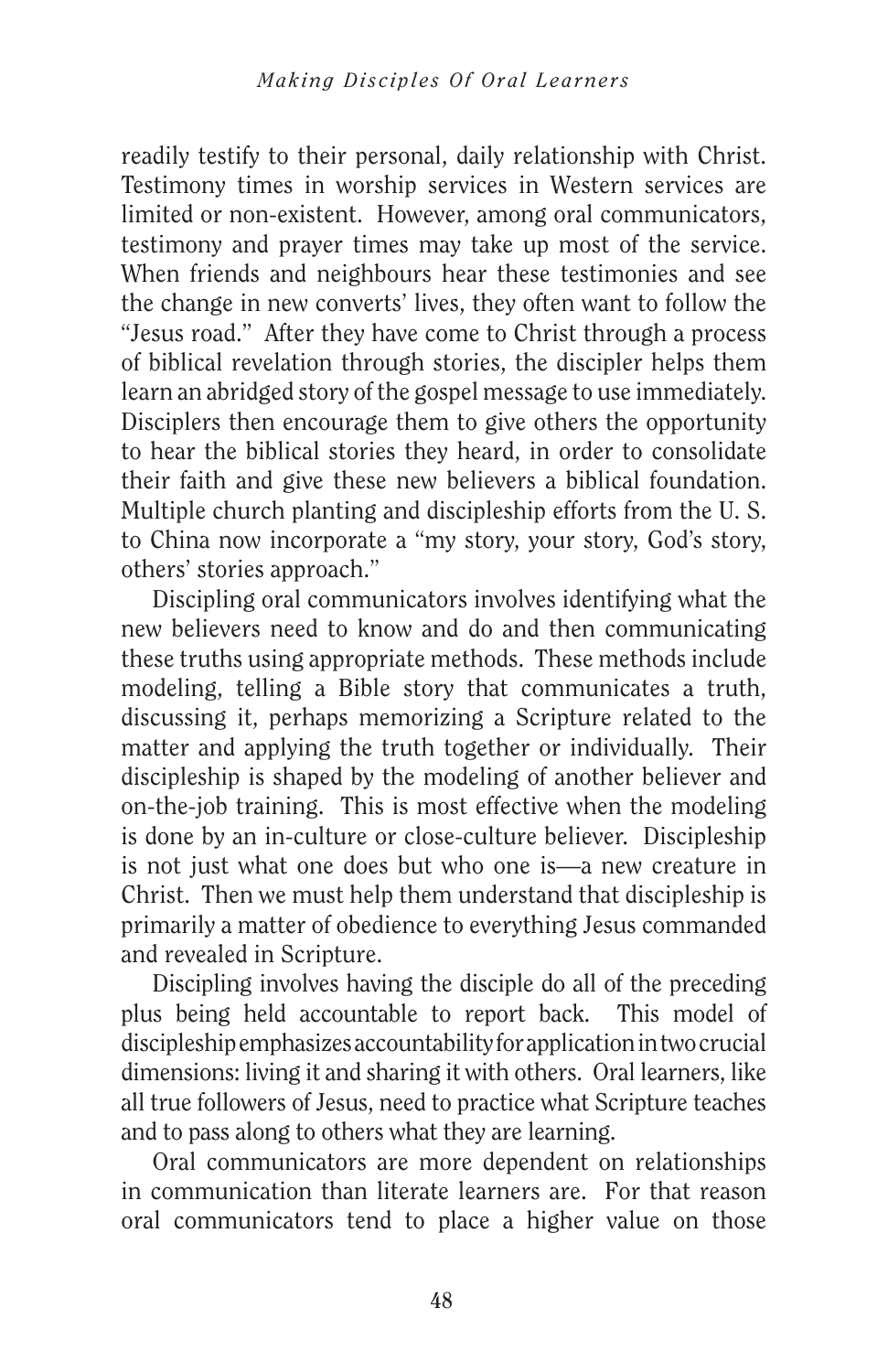relationships. They believe persons more than abstract truths. So the spiritual life and modeling of the messenger is crucial. Making disciples of oral communicators requires maintaining a loving relationship with the ones being discipled. Disciplers help oral communicators acquire biblical truth through appropriate oral means and guide them to obey it. Disciplers also teach them to win and disciple others who will in turn disciple others. The new converts join existing churches or form new churches, according to the situation.

Discipling oral communicators should lead directly to church planting as new converts come together in

covenant communities of believers to carry out the functions of the church. In many instances, these will be house churches that develop along lines of kinship and friendship. Disciples grow best when, from the beginning of their Christian experience, they take responsibility for evangelizing, nurturing new converts, establishing new works and overseeing the development of their own converts.



Providing orally based leader training for oral learners and equipping them to continue it within their people group is one of the great challenges facing the Church. Those involved in rapidly growing church planting movements must disciple and equip leaders for the new churches as leaders are raised up by the Holy Spirit. If they do not, the expansion of the movement slows or ceases.

A summarization of the storying approach from the CD series, *Following Jesus: Making Disciples of Oral Learners*, specifies a ten-step process toward making disciples of primary oral learners with reproducibility as the important culminating step:

- *Identify* the biblical principle that you want to communicate – simply and clearly.
- *Evaluate* the worldview issues of the chosen people group.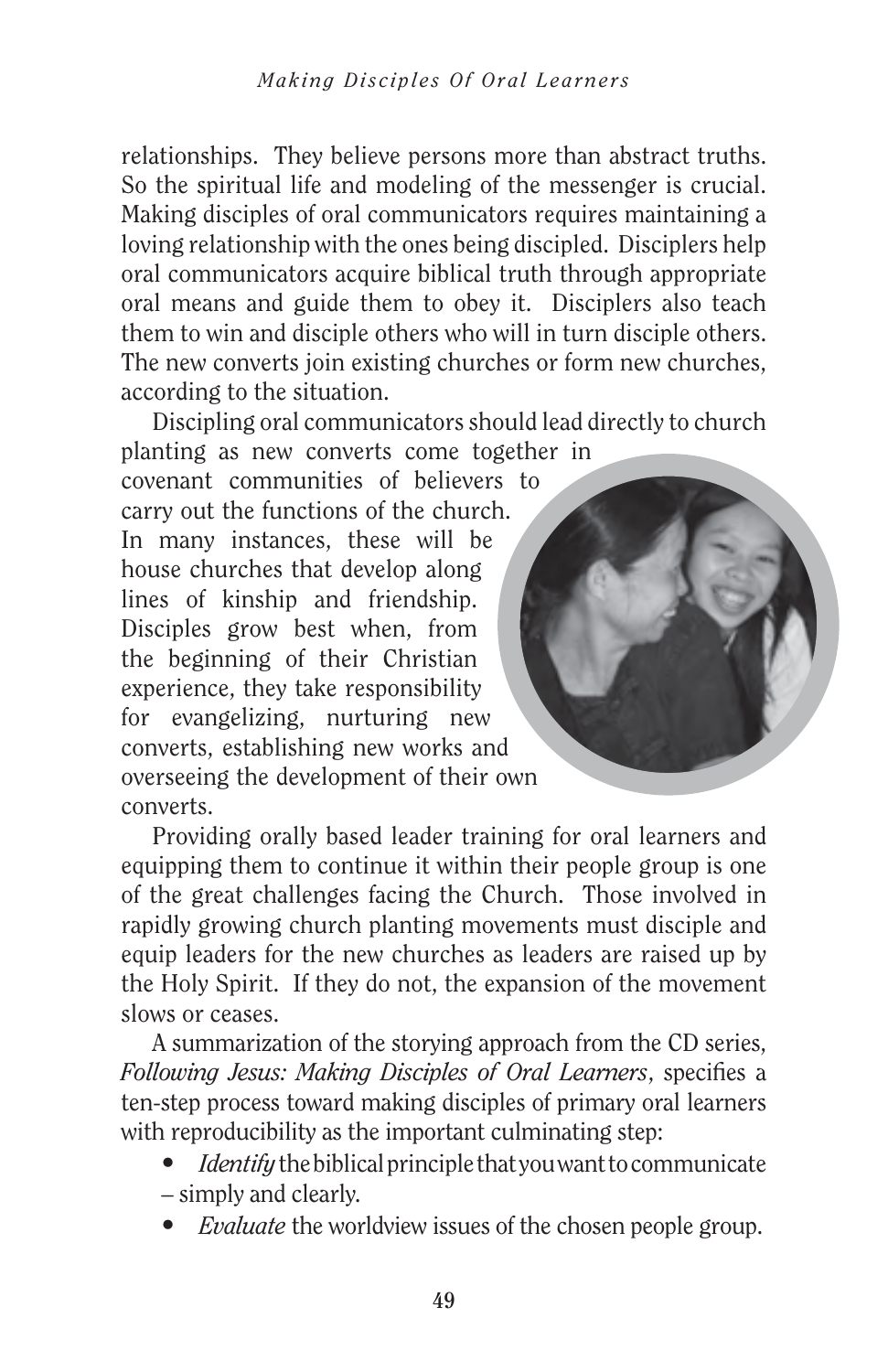*• Consider* worldview – the bridges, barriers, and gaps.

*• Select* the biblical stories that are needed to communicate the biblical principle.

*Plan* (craft) the story and plan the dialogue that is going to follow the story, focusing on the task to be accomplished.

*Communicate* the story in a culturally appropriate way, using narrative, song, dance, object lessons, and other forms.

*• Apply* the principle by facilitating dialogue with the group, helping them to discover the meaning and application of the story to their own lives.

*Obey* the discovered principle by implementation steps to be taken by the individuals.

• *Accountability* – establish accountability between group members by mutual and reciprocal commitments to implement the biblical principle in the conduct of their personal lives between members of the group, their families and other personal relationships.

*• Reproduce* – encourage the group to reproduce the biblical principle, first by demonstrating the principle in their own "witness of life" then in sharing the principle with others.<sup>31</sup>

Bible storying provides a way of engaging a people group that is not highly technological and can readily involve oral communicators in efforts to reach their own people group with the gospel. Storying is thus a reproducible evangelistic and church planting approach—new believers can readily share the gospel, plant new churches and disciple new believers in the same way that they themselves were reached and discipled.

While a storying strategy seems to be one that is particularly appropriate with unreached people groups, many involved with people groups where there is an established church have found significant benefits to a chronological storying approach in those situations as well. The oral, chronological approach can fill major gaps that literate approaches to evangelism,

<sup>31</sup> *Following Jesus: Making Disciples of Primary Oral Learners*, hosted by Avery T. Willis Jr., Progressive Vision, 2002.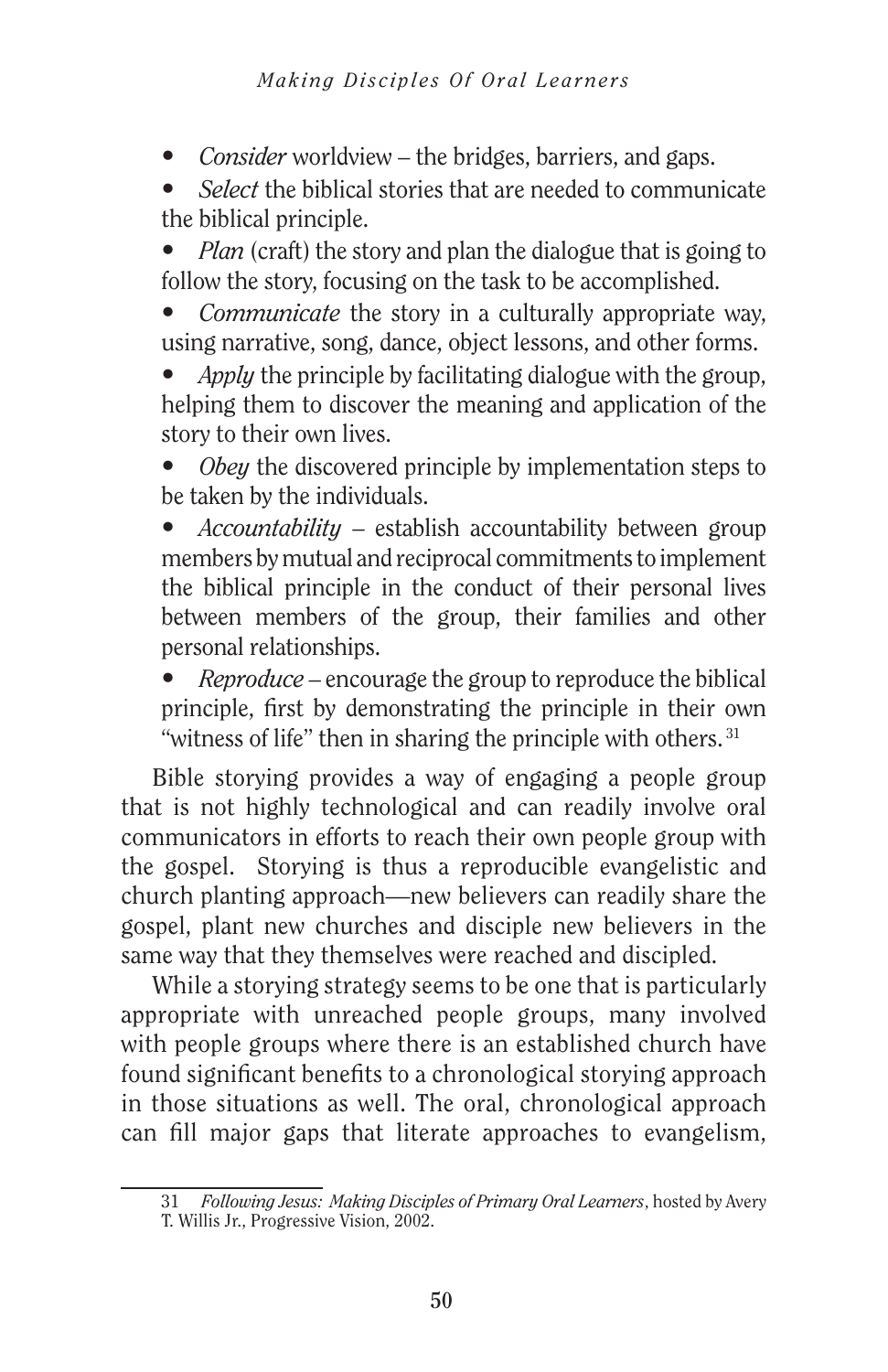discipling, church planting and leadership development have, over the decades, missed.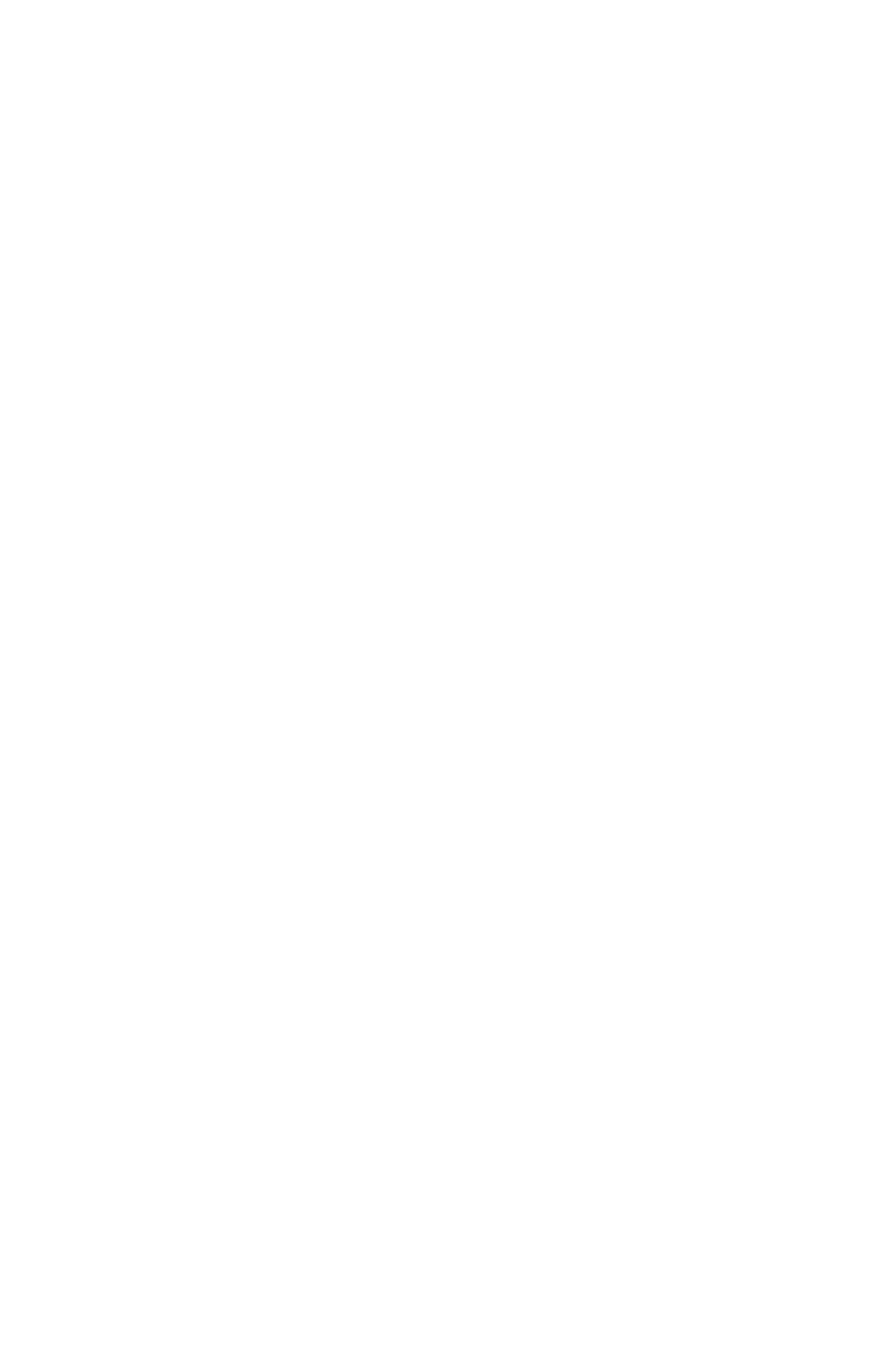



# stop reading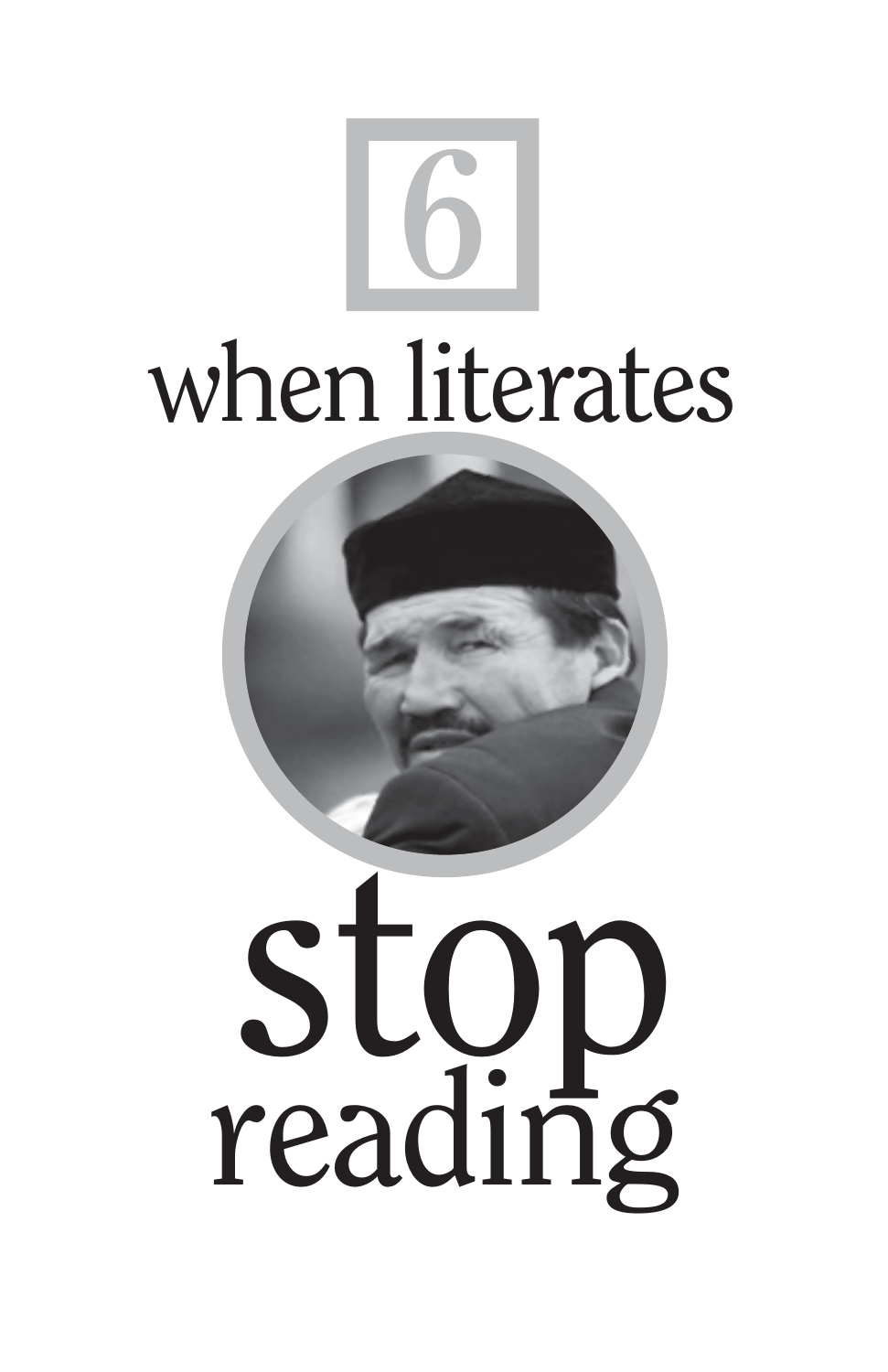## **When Literates Stop Reading 6**

RECALL the statement that two-thirds of the world's people Ccan't, won't, or don't read and write. The bulk of this paper has focused on those who can't. This part will focus on those who don't. These are those who choose to learn by oral methods as opposed to literate ones, in spite of their literacy. These people are known as secondary oral learners. James B. Slack defines "secondary oral learners" as "people who have become literate because of their job or schooling, but prefer to be entertained, learn and communicate by oral means." Walter Ong, father of the modern orality movement, says, "I style the orality of a culture totally untouched by writing or print, 'primary orality.' It is 'primary' by contrast with the 'secondary orality' of present-day high-technology culture, in which a new orality is sustained by telephone, radio, television and other electronic devices that depend for their existence and functioning on writing and print."32

Earlier in this paper we explored the characteristics of oral learners. It is increasingly evident that many of these same characteristics are as descriptive of secondary oral learners as they are of primary oral learners. As such, the effectiveness of our communication is dependent on what we do with this knowledge.

<sup>32</sup> Ong, Walter J. *Orality & Literacy: The Technologizing of the World* (London and New York: Routledge, 1982).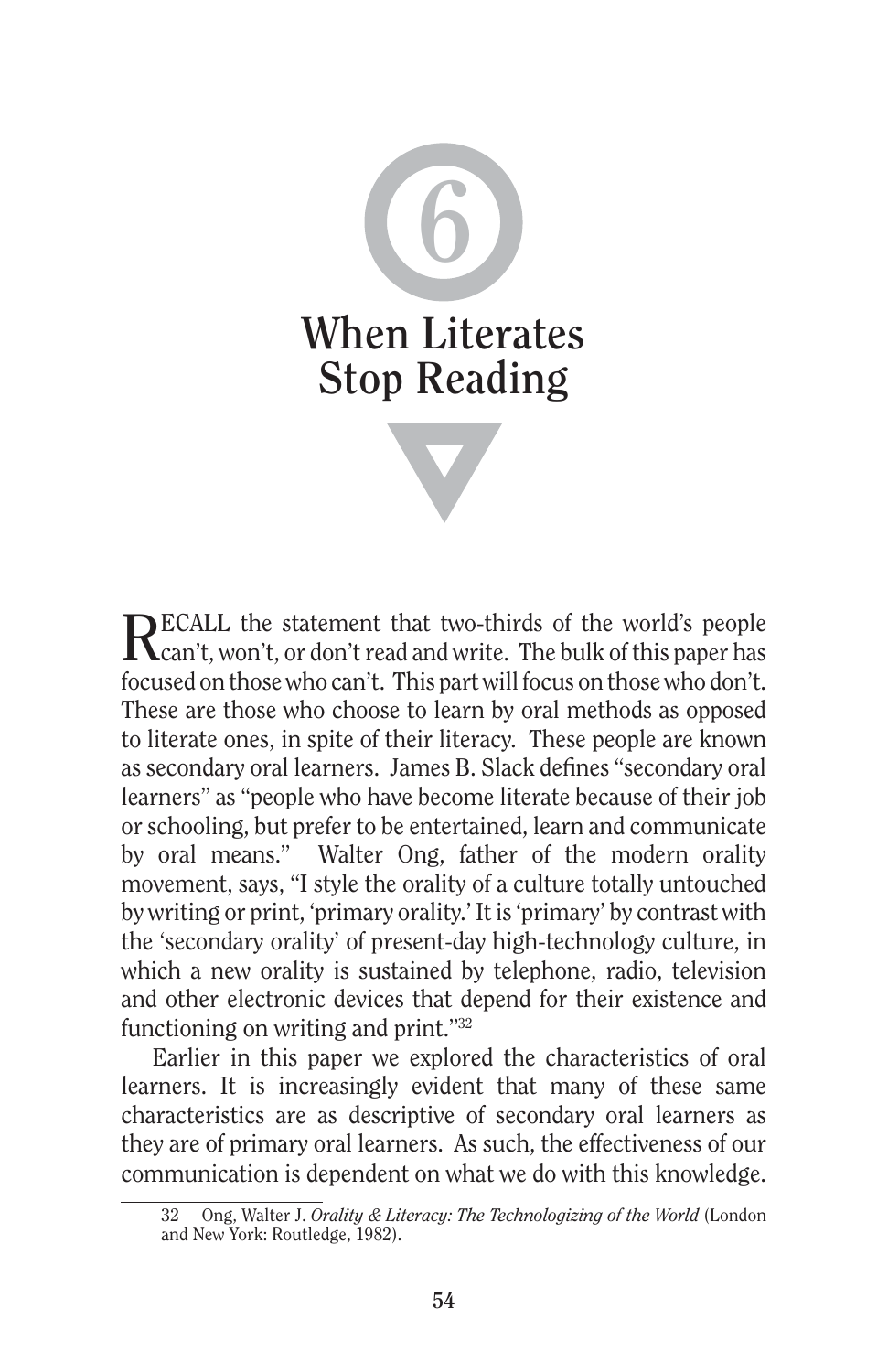Our purpose is to call missions-minded Christians to explore ways to be more effective in communicating with secondary oral learners—in reaching them for Christ, helping them grow and mobilizing them to involvement in ministry.

Why is it important to do this? A 2004 study reported that "literary reading in America is not only declining rapidly among all groups, but the rate of decline has accelerated, especially among the young." This reflects a "massive shift toward electronic media for entertainment and information."33 Numerous western societies are seeing similar shifts toward electronic media and the accompanying secondary orality.

Consider the following statistics:

58% of the U.S. adult population never read another book after high school.

• 42% of U. S. university graduates never read another book.

• Adults in the U. S. spend four hours per day watching TV, three hours listening to the radio and 14 minutes reading magazines. <sup>34</sup>

British teenagers' pleasure reading declined by about a third from 1991-1998.35

• In Denmark one-third of adults do not do any significant amount of reading.36

• More than half the adults in the Netherlands hardly ever read a book. <sup>37</sup>

<sup>33</sup> *Reading at Risk: A Survey of Literary Reading in America,* Research Division Report no. 46 (Washington, DC: National Endowment for the Arts, 2004), vii. The term "literary reading" includes books such as romance novels, so these statistics reflect pleasure reading generally, not just the reading of "literary classics." The survey included 17,000 adults and was administered by the U. S. Census Bureau. 34 The first three items are reported by Dan Poynter and cited in http://newwway.

org/news/2004/apr 2.htm.

<sup>35</sup> *Young People in 1998*, a report compiled from surveys of 18,221 pupils by the Schools Health Education Unit based at Exeter University. Available at http://www. sheu.org.uk/pubs/yp98.htm.

<sup>36</sup> Viggo Sogaard, *Evangelizing Our World: Insights from Global Inquiry*  (Pattaya, Thailand: 2004 Forum for World Evangelization, 2004), 11.

<sup>37</sup> Both statements about reading in the Netherlands are from Marieke Sanders-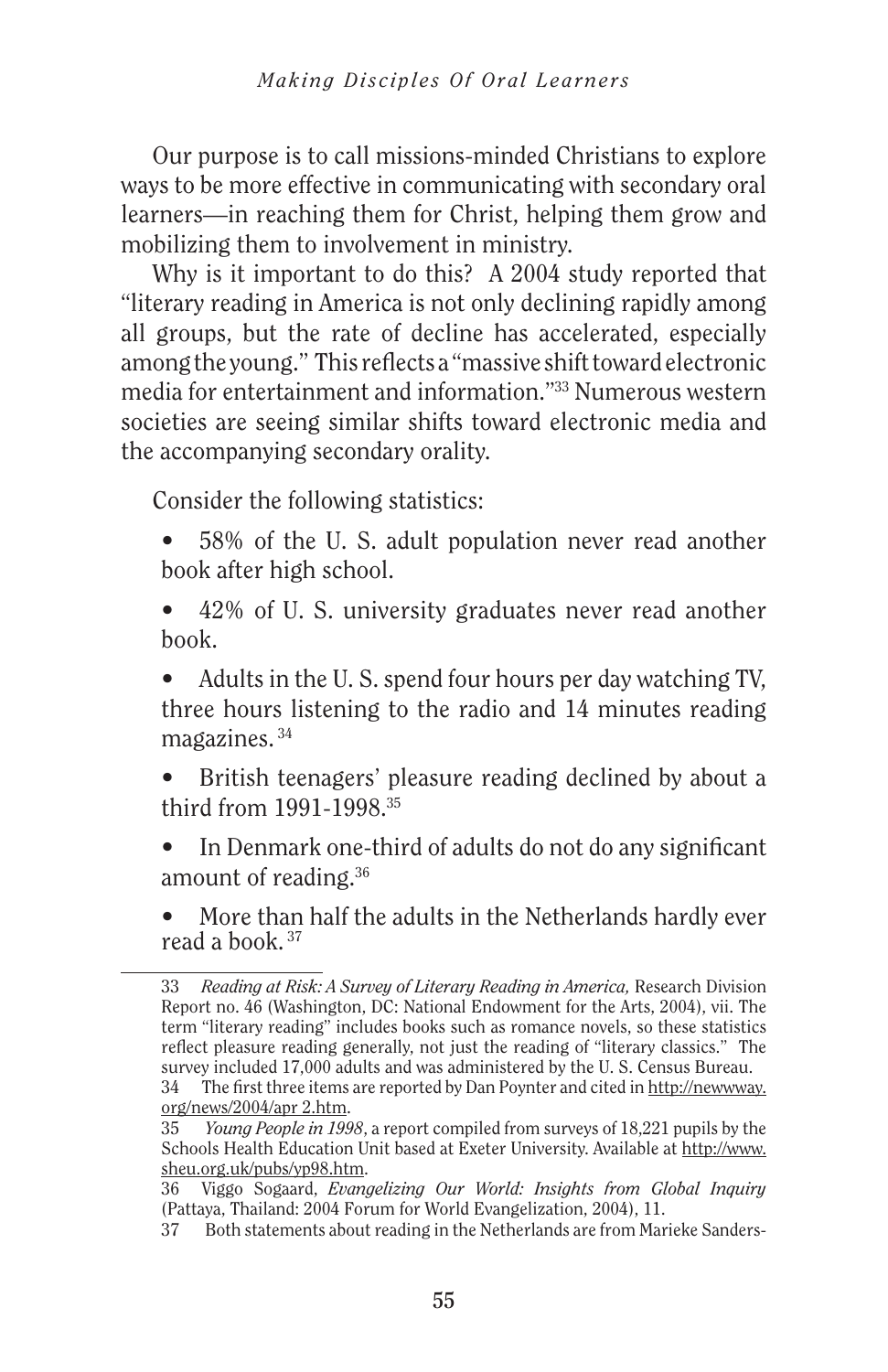• Dutch 12 year old school children spend, on average, less than half an hour a week reading in their leisure time.

Apparently, related trends are unfolding elsewhere in the world.

"Reading and writing are clearly dying arts," professor Jim Dator of the University of Hawaii said, "something which fewer in the world are doing." More important, he said, is the fact that reading and writing are something fewer and fewer people need to know how to do. "Most people in the world, even most of the literate people in the world in fact, do not get much of their ideas about the world from reading. They get them from watching television, going to the movies, listening to the radio, and other forms of audiovisual communication."38

Ravi Zacharias, a Christian apologist, agrees. "More and more we are knowing less and less about the printed tradition," he said. "The ability for abstract reasoning is diminishing in our time, because [people] come to their conclusions on the basis of images. Their capacity for abstract reasoning i s gone." Zacharias concludes that we are now in a time where there is a "humiliation of the word" and an "exaltation of the image."39

In their book *Church Next: Quantum Changes in Christian Ministry*, Eddie Gibbs and Ian Coffey also conclude that people today are more influenced by audio and visual media than print

ten Holte, "Creating an Optimum Reading Culture in the Low Countries: The Role of Stichting Lezen," a paper presented at the 64th International Federation of Library Associations and Institutions General Conference, Aug.16-21, 1998, Amsterdam, http://www.ifla.org/IV/ifla64/098-80e.htm.

<sup>38</sup> Jim Dator, "Families, Communities, and Futures," http://www.soc.hawaii. edu/future/dator/other/FCF.html

<sup>39</sup> Ravi Zacharias, "Mind Games in a World of Images," audiotape.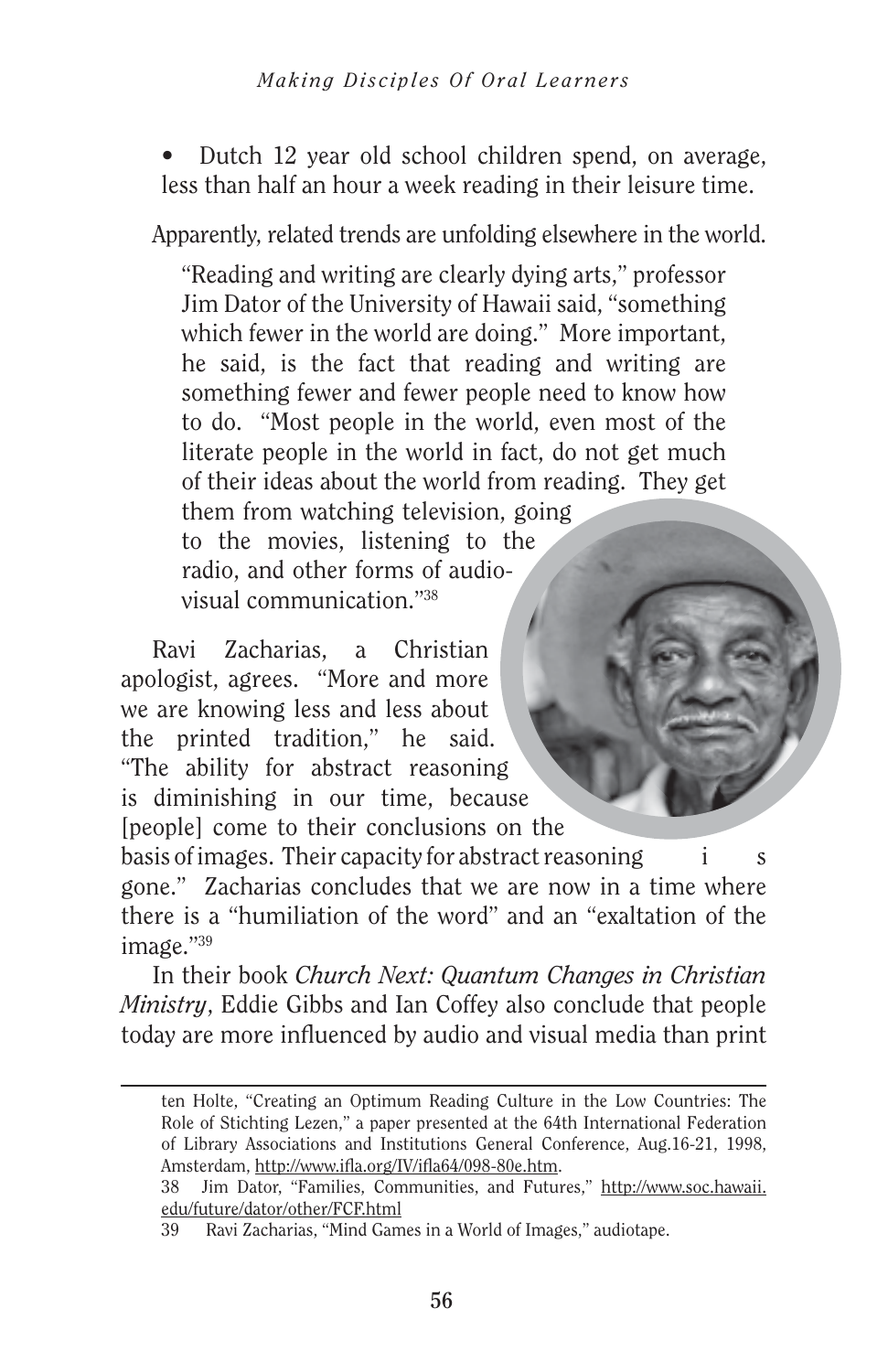media. "Theirs is a post-literacy culture for which sound and image have largely replaced the printed word," they claim. The two argue that "instancy" and intimacy are the distinguishing features of today's non-print media, and that seeing, not reading, is the basis for believing.40

Pritish Nandi, publisher and television news producer in India, recently wrote an article titled "Will Technology Usher in an Era of Illiteracy?" In it he said, "New technology will no longer divide the world into literate and illiterate people but will bring everyone together in a common platform where the ability to read and write will no longer matter. You will have a new world where people will need an entirely different kind of skills set to succeed."<sup>41</sup>

All of these examples are clear indications of a growing global emergence of secondary orality, or post-literacy as some call it. This phenomenon is causing us to think, communicate, process information, and make decisions more and more like oral peoples. The implications of this have ramifications not only on what we do in evangelism, discipleship, leader training and church planting, but also on how we do it! We must make adjustments in the way we communicate the message of the gospel, acknowledging that our goal, responsibility, and desire are to communicate truth in the most effective ways possible.

For many of us, it is becoming more and more evident that issues of secondary orality are reaching the very altars of our churches around the world. Christian researcher George Barna said that technology and the mass media have forever changed the ways in which we process information, saying that "the inability to systematically apply scriptural truth produces a spiritual superficiality or immaturity that is reflected in behaviour." He concludes that we must develop new forums and formats through which people will experience, understand, and serve God.<sup>42</sup>

<sup>40</sup> Eddie Gibbs and Ian Coffey, *Church Next: Quantum Changes in Christian Ministry* (Leicester, England: Inter-Varsity Press, 2001), 127.

<sup>41</sup> *The International Indian*, 9:4, (August 2001), 22.

<sup>42</sup> George Barna, *The Second Coming of the Church: A Blue Print for Survival*  (Nashville: Word Publishing, 1998).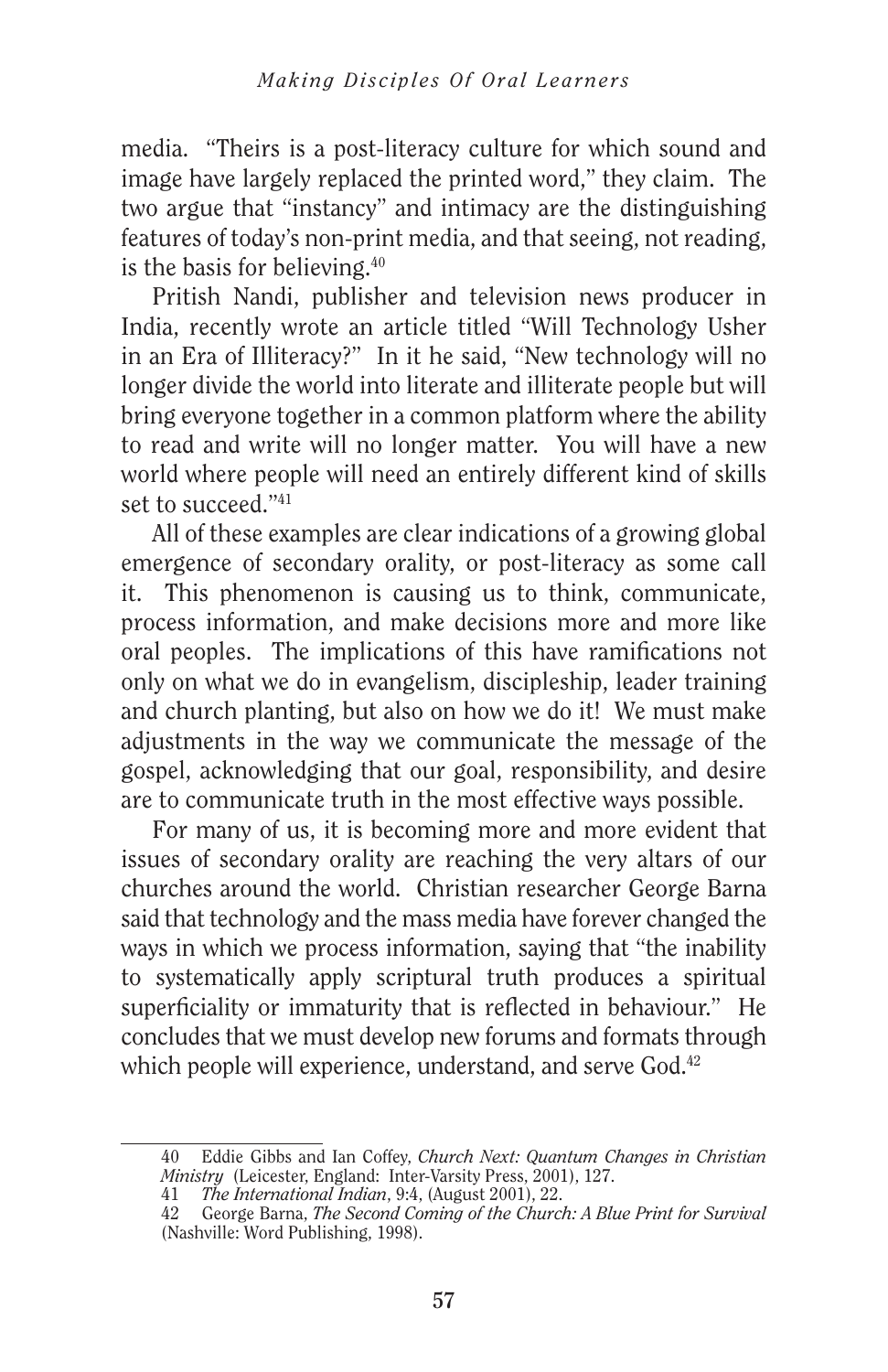Tommy Jones, author of *Postmodern Youth Ministry,* urges us to tell stories. "Narrative is becoming the primary means of telling beliefs. Since propositional logic has fallen on hard times, stories carry more weight in carrying truths – "abductive" reasoning. As opposed to deductive or inductive methods, when you tell a story, you 'abduct' listeners from their known worlds into another world."43

Rick Durst, academic dean at Golden Gate Seminary in California, agrees. "To be a 'storyteller' is no longer a euphemism for someone with a loose grip on truth," he said. "The storyteller is becoming again the person of wisdom who knows the 'good telling stories' that make and maintain community and meaning." Durst refers to well-known Christian author Leonard Sweet, who sees pastors as "story doctors," who use the "truthing" of biblical stories to heal the dysfunctional stories confining and confounding people's lives, concluding that ministry to the emerging generation will be magnified to the degree that narrative is applied.<sup>44</sup>

How do we get started? First, we need to pray that God will show us how to be more effective. We need to ask for ways to turn what have been barriers into bridges. Second, we need to be observant of what is already proven in how to communicate with literate people who have at least some preference for learning orally. For example, many graduate programs in business administration use case study discussions to teach essential leadership principles. As another example, many of the most effective evangelistic speakers and pastors use stories to illustrate their message points. Dallas Theological Seminary professor Howard Hendricks is quoted as saying that such illustrations are the windows to the soul. As a third example, many who teach the Bible in small groups have discovered that a way to understanding is for the student to see specifically how a Bible truth looks when it is applied. If the leader is able to share his or her own experience (story) with how this works, learning is greatly accelerated.

<sup>43</sup> Tommy Jones, *Postmodern Youth Ministry* (Grand Rapids: Zondervan, 2001), 27.

<sup>44</sup> Jones, 27.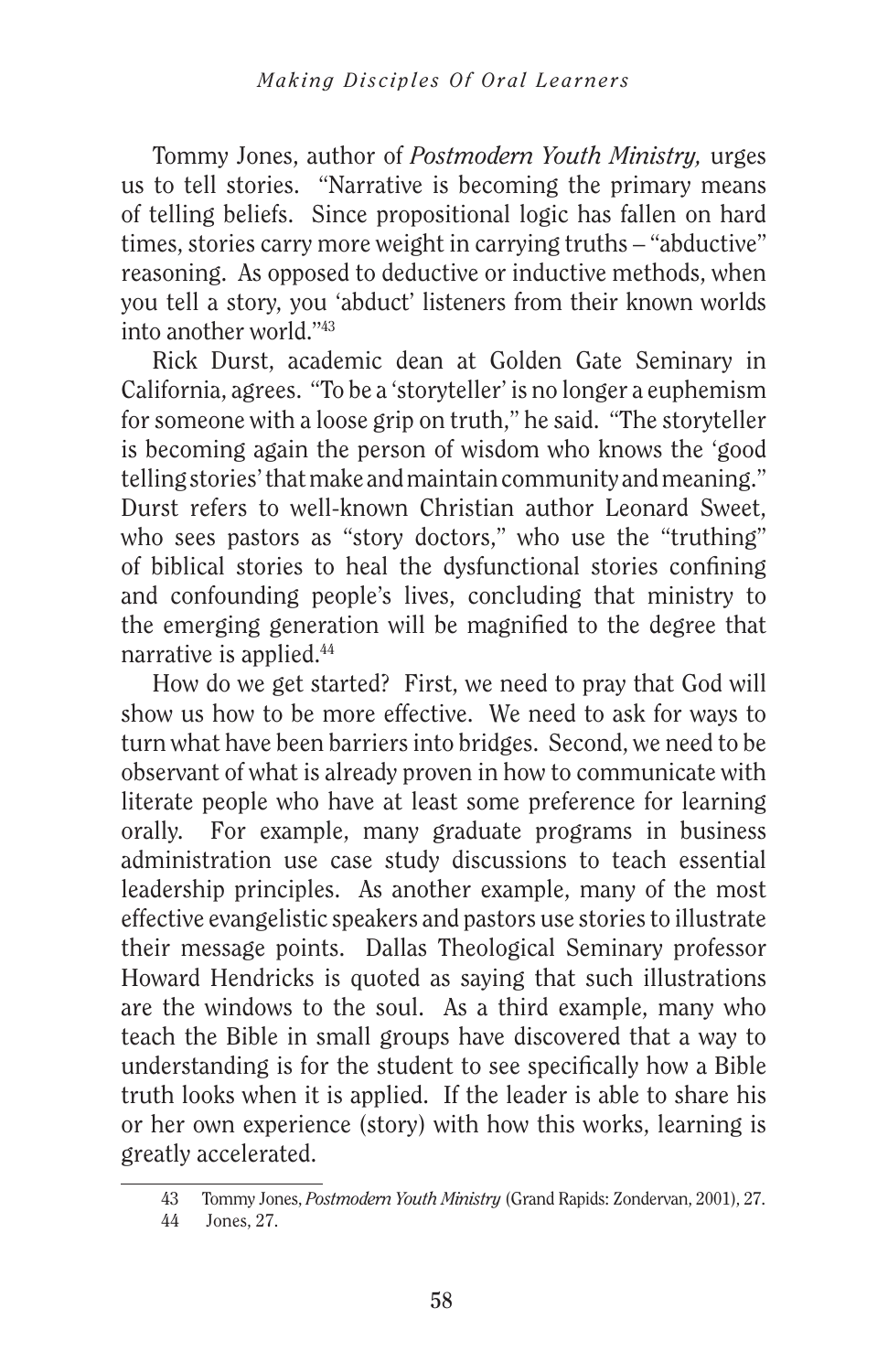Summarizing this second point, we already know a lot about using oral methods with people who are literate. We just need to surface what we know and become more intentional in using it.

Finally, we must proactively experiment with new ways to be even better in communicating with secondary oral learners. One such experiment is being done in Orlando, Florida, by Campus Crusade for Christ. A group of Christian college students are being taught how to do follow-up and discipleship using storying versus using written materials. Four types of stories are being used by the disciplers:

- God's stories (narratives from Scripture)
- Their stories (stories of the discipler's own experience with God)
- Others' stories (stories from other people's lives and video clips from movies and TV programs)
- Disciples' stories (immediate practical applications of biblical truth so that the new disciple can develop his or her own stories that can be used to minister to others, thus

promoting spiritual multiplication)

Similar models are being launched with executives and professionals, as well as with new Christians in Sunday School classes.

These are but a beginning of the kinds of extensive and innovative efforts that will be necessary to learn how to use storying to connect better with secondary oral learners of all educational



and socioeconomic levels. As lessons are learned, they need to be shared freely to further accelerate the learning process in how to be more effective.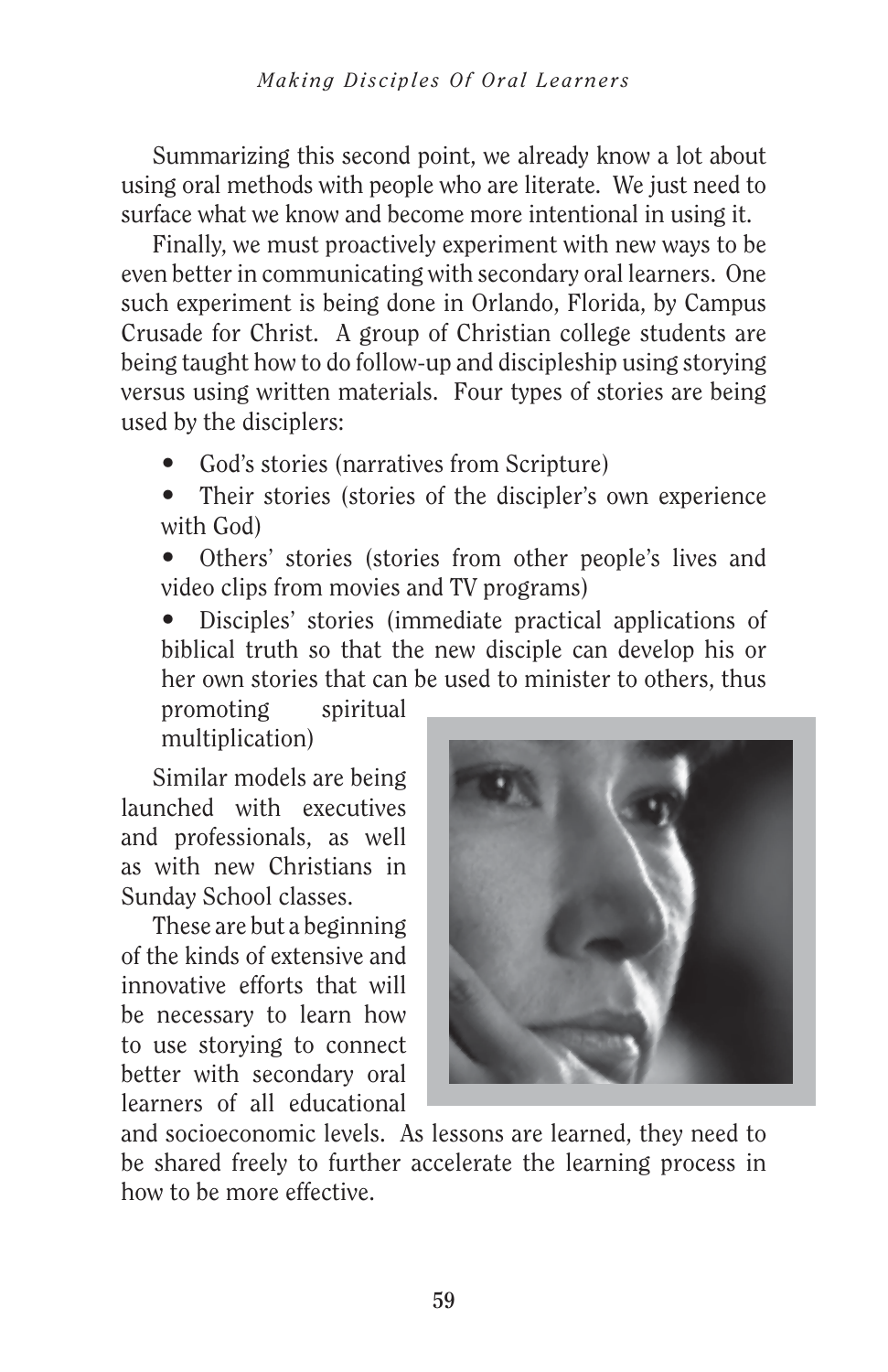We possess knowledge of the greatest story ever told. We increasingly understand how to communicate that knowledge better with the two-thirds of the population of earth who will receive it best through storying and other oral means. In recent years we have begun to see that storying can greatly increase effectiveness even with literate people, including college students and business and professional people.

Our call to action is simple: Let's do everything we can to set aside any tendencies we might have to ignore or not utilize this fact, and let's pray and take advantage of every effective method so that, in the spirit of the apostle Paul, "by all possible means we might save some."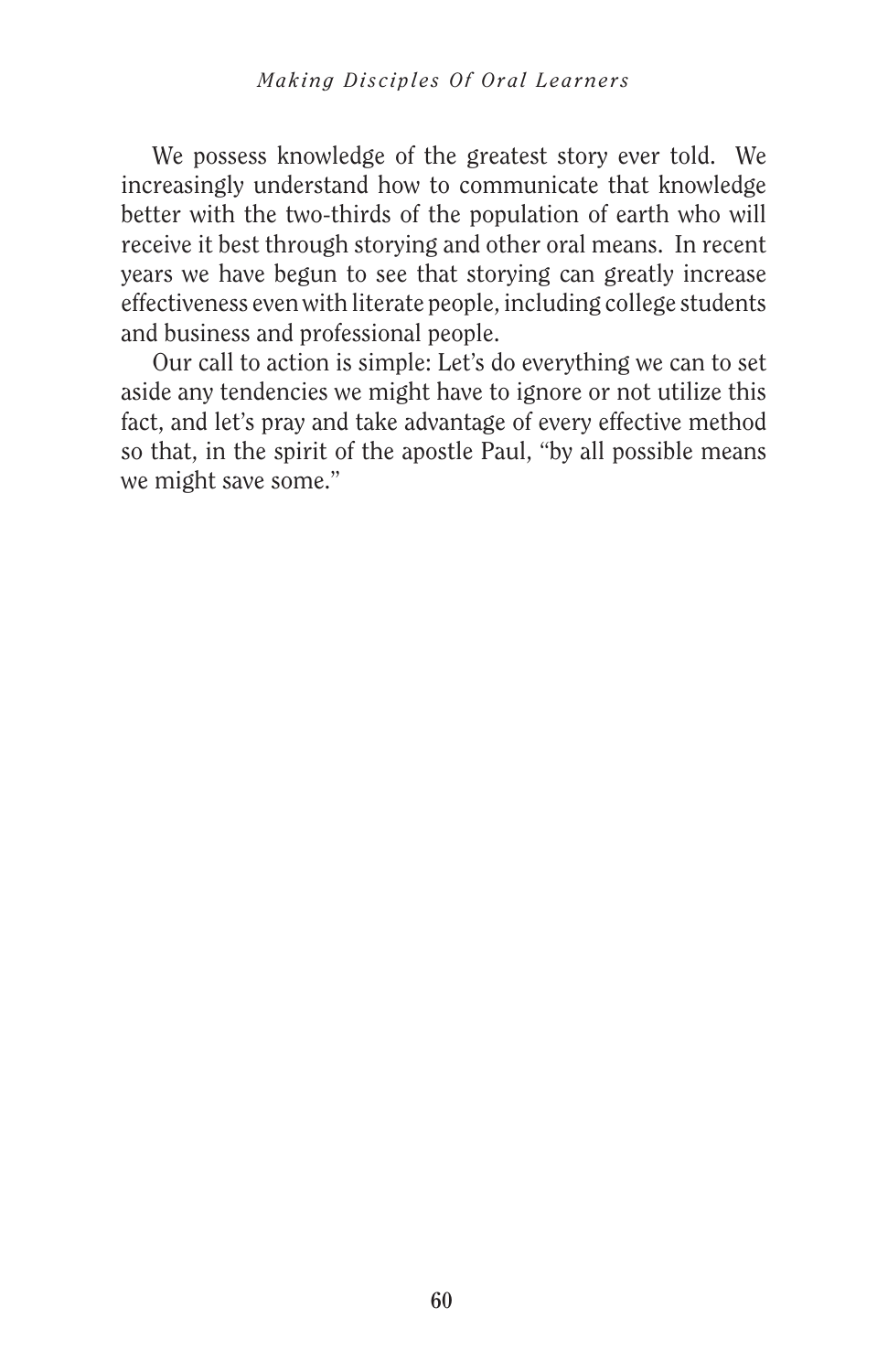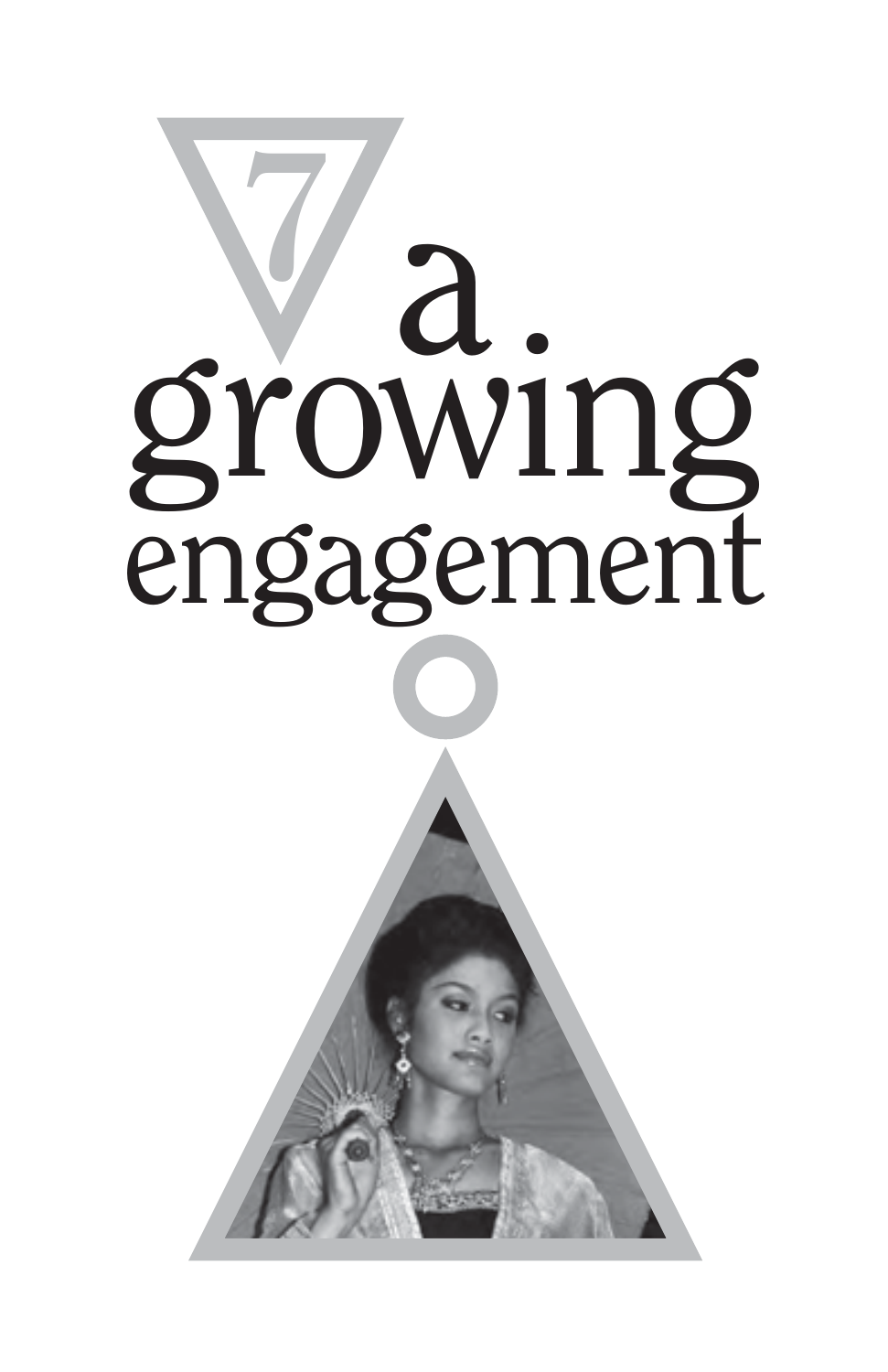

ASPECTS of the storying approach are still under development and orality is still a relatively young academic discipline. Even so, there is enough confidence in the effectiveness of oral approaches to making disciples that reputable organizations are investing resources in an ever-growing engagement of the approach. Following are several examples reflecting this growing movement.45

The International Mission Board (IMB) of the Southern Baptist Convention, the largest denominational international mission agency, is heavily engaged in this approach. IMB has hundreds of field teams using storying as a primary strategy in dozens of countries. In Suriname a storying strategy in one people group enabled Christianity to spread from a handful of known believers to the point of having believers living in every village in that people group in less than five years. Most villages also have a house church.

Scriptures In Use (SIU) and local partners, such as Bihar Outreach Network in India and many others around the globe, have trained over 7000 grassroots workers in 50 countries in

<sup>45</sup> Many of these ministries produce training and ministry resources. See the Resources section for more information about them and for contact information.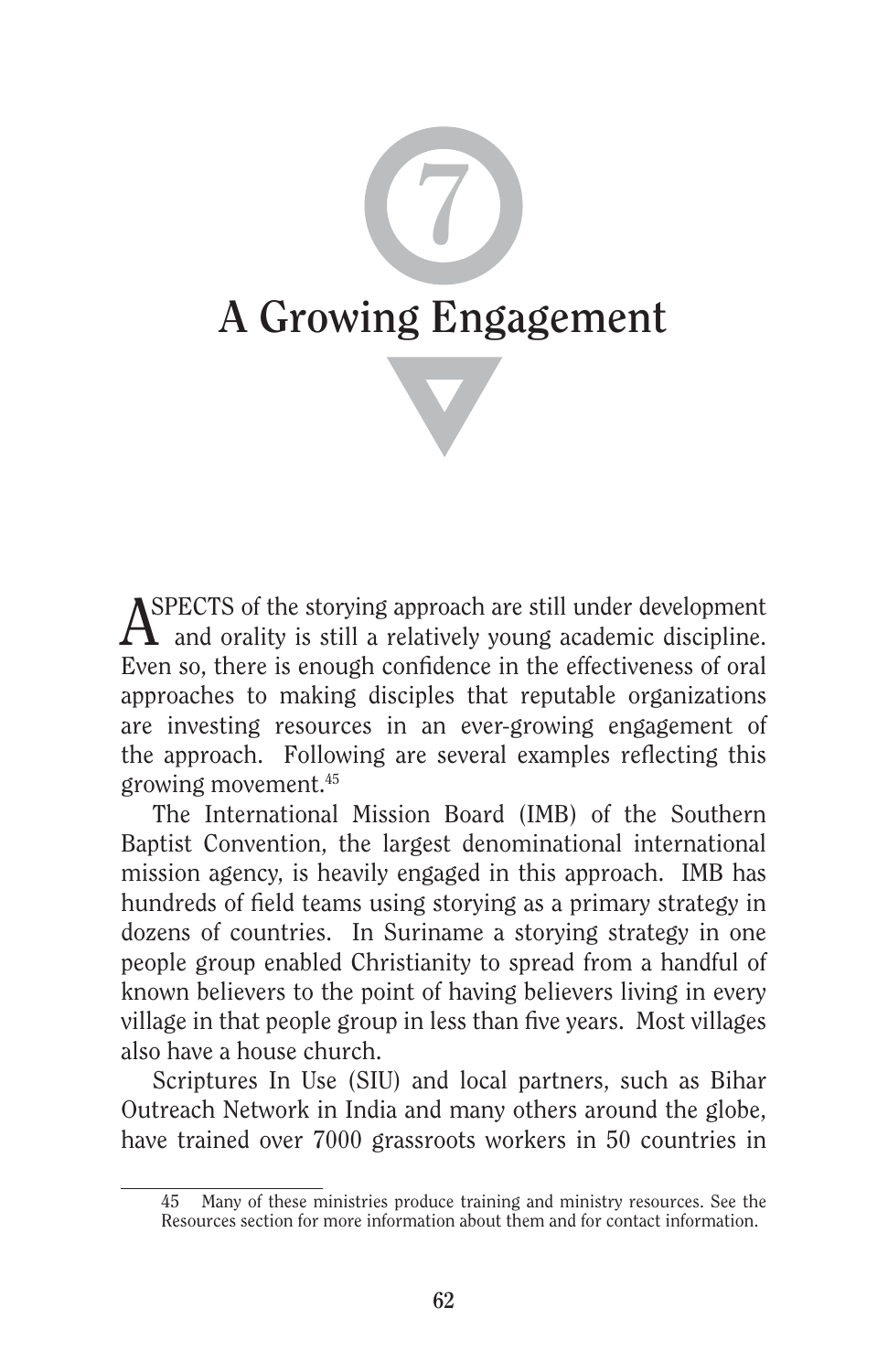Communication Bridges to Oral Cultures. This short course equips non-Western workers to understand their own oral cultures and to develop Scripture storying skills and strategies such as storytelling-drama, cultural adaptations of Scripture in song, memorization, and recitation. SIU focuses on mentoring other agencies through the process of adopting oral methods into their missions programs in order to address orality and the needs of oral cultures within their regions of influence. In one area 75 churches have been planted with 1450 believers, in another area 30 churches were planted in two years; and in another difficult area 22 churches were planted in three years.

Over the past six years, an alliance of international agencies which has come to be known as the International Orality Network has sponsored consultations aimed at sharing insights and experiences in orality and storying and promoting the approach. Sponsoring agencies include Campus Crusade for Christ (CCC), Faith Comes by Hearing, God's Story, Grass Roots Church Planters, IMB, Progressive Vision, Scriptures In Use, Southwestern Baptist Theological Seminary, Trans World Radio (TWR), The Navigators, visionSynergy, Wycliffe International, YWAM (Youth With A Mission).

Table 71, a partnership growing out of Amsterdam 2000, involving the leadership of CCC, Discipling A Whole Nation (DAWN), IMB, WorldTeach, Wycliffe and YWAM, has adopted chronological Bible storying as a primary strategy of cooperative efforts.

Progressive Vision has recently produced *Following Jesus: Making Disciples of Oral Learners*, (2002) an orally-based discipleship resource. *Following Jesus* models the practice of identifying a biblical truth that should be taught, inquiring how the people group would perceive that truth through their worldview, and then selecting biblical stories that could be used to teach that truth in light of that worldview. It consists of seven modules of 53 audio CDs that teach how to communicate to oral learners. The modules give the format and tell over 400 Bible stories that enable the oral learner to go from being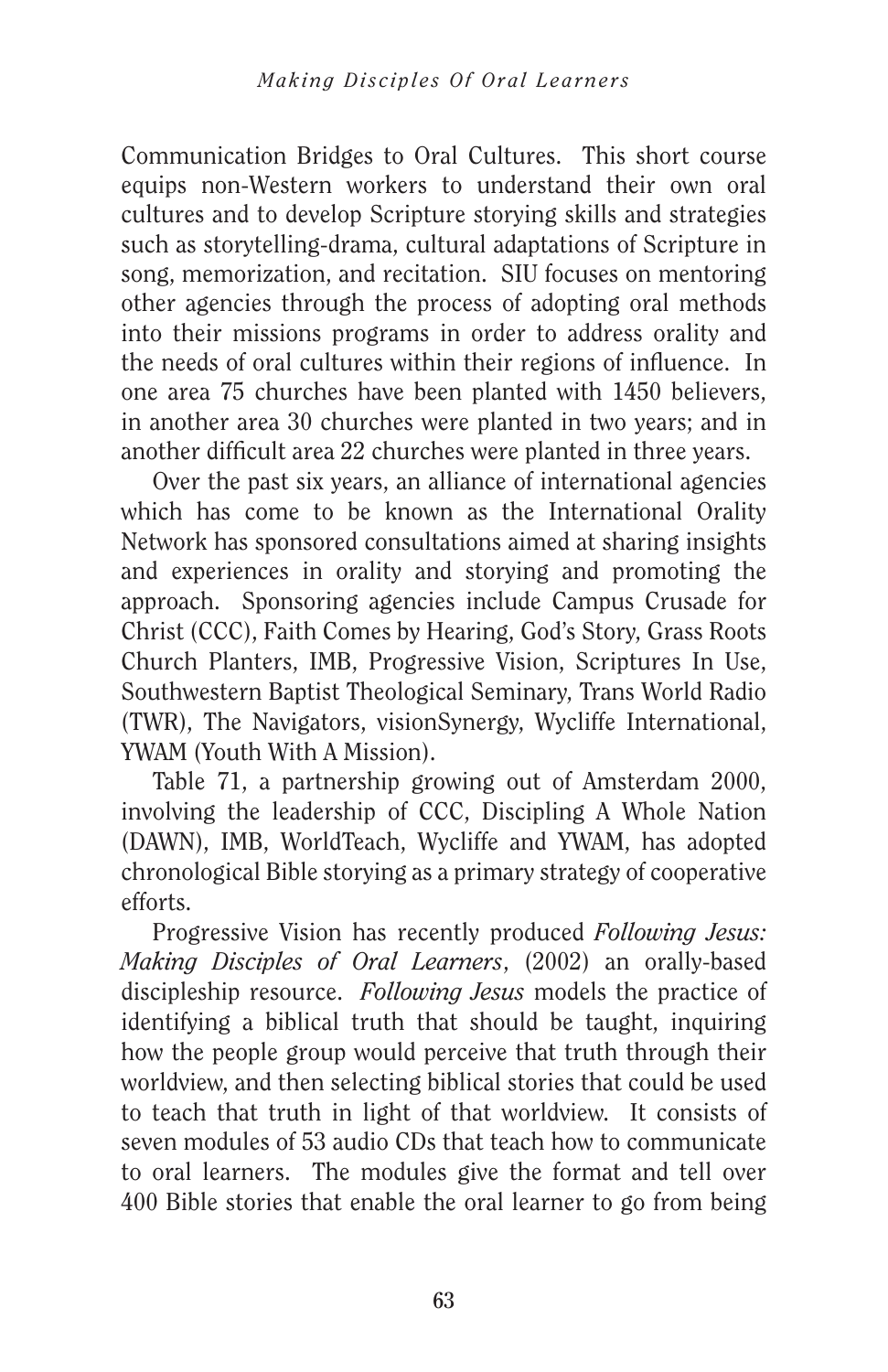a new Christian to becoming a senior pastor or cross-cultural missionary without having to read.

OneStory,46 a partnership founded by CCC, IMB, Wycliffe and YWAM, is engaging a storying approach among unreached peoples. OneStory conducts training and workshops and establishes OneStory training centers around the world to enable churches or agencies to prepare forty to fifty initial stories in an unreached people's language, equipping mother-tongue storyers to tell the stories and multiply churches. It also makes audio recordings of the stories for archiving and broad sowing by volunteers.

Radio ministries are becoming increasingly involved in supporting oral approaches. FEBA Radio has partnered with other agencies in Central Asia, the Middle East and North Africa in broadcasting stories. TWR has recently identified orality as one of five top strategic initiatives.

A Deaf Bible Network has been formed fostering Deaf nationals recording Bible stories in their native sign languages: *God's Stories in Sign*. Deaf Opportunity Out Reach (DOOR) has four training sites for chronological Bible storying where Deaf leaders from over 25 countries have been trained.

Global Recordings Network (GRN, formerly Gospel Recordings) has produced audio and audio-visual Bible-based evangelism and discipling resources in more than 5500 languages designed specifically for non- and minimally-literate people groups. These resources continue to be refined as GRN develops strategic partnerships with other like-minded organizations to reach the unreached oral communicators of the world.

This growing engagement is not limited to missions agencies. Local churches are getting involved as well. Larry Johnson is a coordinator among pastors in Ellis County, Texas, a rural county south of Dallas.<sup>47</sup> Johnson attended a training event about oral

<sup>46</sup> The original name for the OneStory Partnership was Epic Partners, International. The name was changed to avoid confusion with other ministries and organizations. The name of the partnership has been updated throughout this book.

<sup>47</sup> This account is provided by James B. Slack.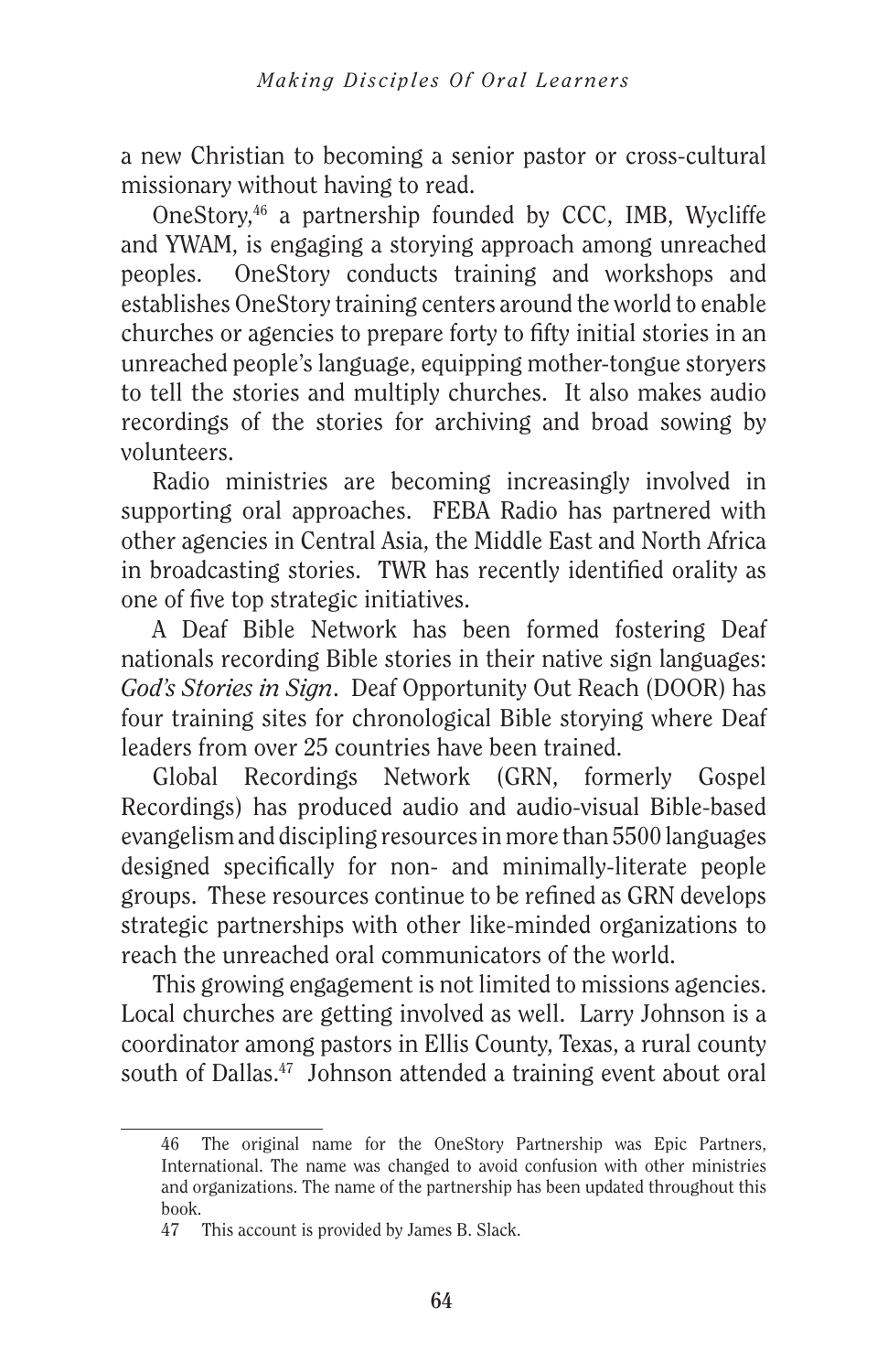communicators and how to work effectively with them. There he realized that there were many oral communicators in his county and came to understand how the churches could minister to them more effectively. When he returned to Ellis County, he shared his findings with pastors. "They recognized that these are the people they are not reaching through traditional churches," he said. "They may be members, but they are not in positions of leadership and are probably on the fringes."

Johnson then enlisted pastors, interested educators, church members, and other skilled people to identify worldview values and beliefs among Ellis county oral communicators. They then chose biblical stories to speak to the oral peoples' view of the world, crafted them, and set about to test them through telling them to sample groups of oral people in the county. They also selected visual materials to use in conjunction with the stories. They have set a goal of planting 700 churches, most of which will meet in homes.

While making these preparations, Johnson heard through international missions announcements that leaders in Central America needed churches to partner with them in evangelizing a specific unreached people group. Today these local churches in Ellis County have gotten additional training in language and worldview issues, and have extended their use of oral strategies to Central America. Johnson comments: "We are now doing overseas among an oral people group what we have been learning to do among our own oral people in Ellis County."

Strategies using oral methods, then, are not unproven theories. They have a proven track record, beginning with biblical times and continuing to the present. Under a wide array of situations, among diverse people groups on virtually every continent, oral strategies have demonstrated their effectiveness in evangelism, discipleship, church planting, and leader development.

What can an individual do to become a part of this growing engagement in making disciples among oral learners? Here are some practical steps: Any individual reading this paper can learn more about the field of orality and storying by reading the books, visiting the websites, or contacting the agencies referenced in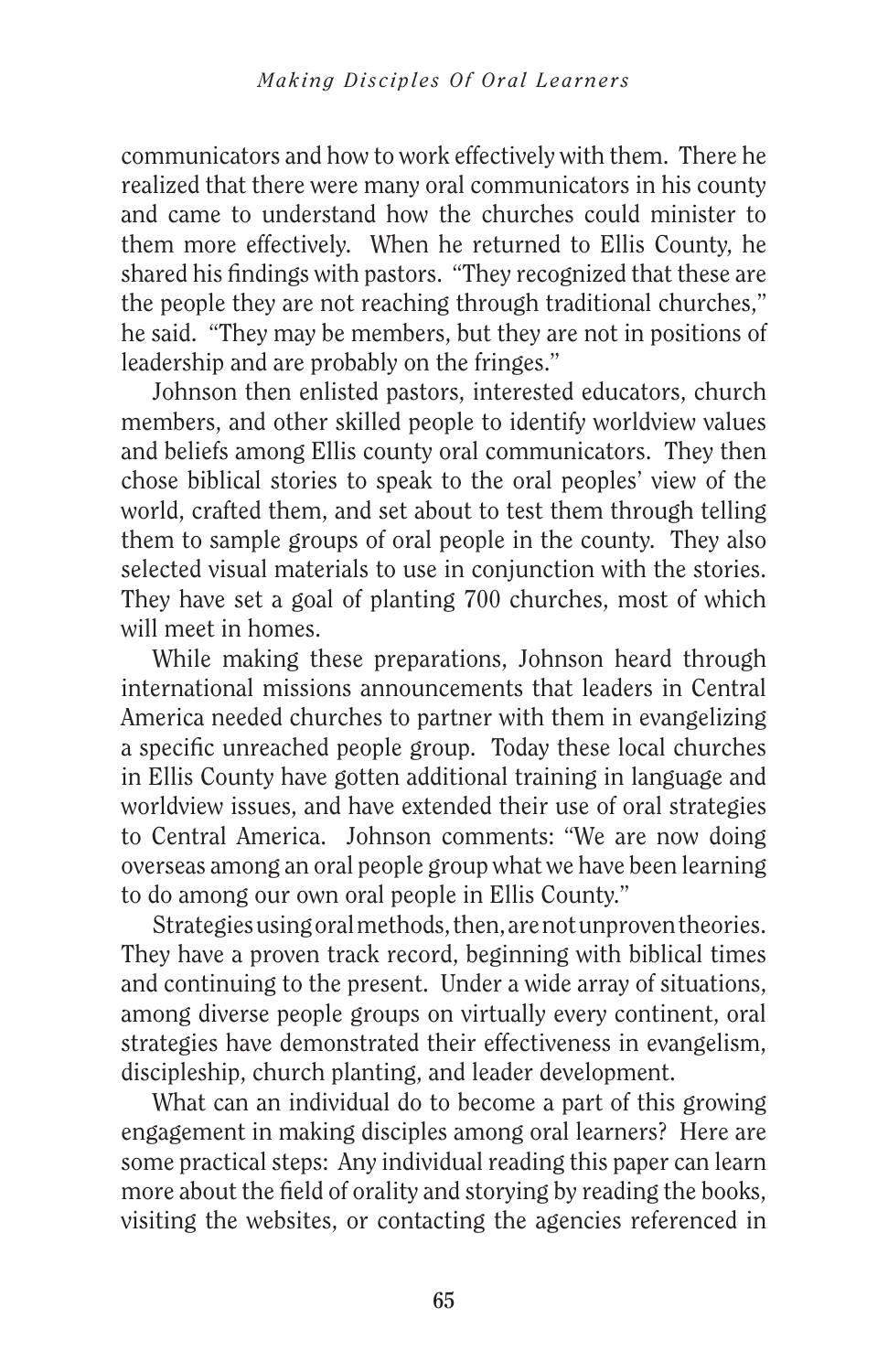this paper. The individual can learn to story passages from the Bible. The individual can identify the nearby oral communicators who are not believers and look for natural opportunities to story the gospel among them and to disciple them with stories. Individuals can share their journey in storying with the local church they are part of, and investigate ways of going global like those in Ellis County have done.

#### *Conclusions*

From the time of the Gutenberg Bible, Christianity "has walked on literate feet." Christians have led the literacy movement because of desiring to read the Bible for themselves. Yet Christians increasingly are concerned that hundreds of years have passed without a comprehensive global Kingdom advance. In 2,000 years since Christ's Great Commission, only about 10% of all peoples are evangelical followers of Jesus.

Effective discipling of oral learners allows them to embrace biblical patterns of Christian life and belief and utilize communication forms that are familiar within the culture. Of necessity, discipling oral learners involves communicating the unchanging message of Scripture into varied and ever-changing cultures in worldview-sensitive ways. It means discipling in ways designed to avoid creating dependency on the discipler. It means setting the oral disciples free to evangelize, disciple, plant churches and train leaders in a never-ceasing pattern. Only then will the message be able to reach to "the uttermost parts of the earth."

So what shall we do with this fresh insight to communicate with oral learners? This is an issue for the Lausanne Committee for World Evangelization (LCWE) and the entire Christian world to investigate, embrace, propagate and utilize in finishing the task of reaching the unreached peoples of the world. Here are proposed actions:

1. The LCWE to highlight this issue as essential for the evangelization of the world, especially the unreached people groups.

2. The LCWE endorse a "Lausanne Task Force on Making Disciples of Oral Learners" to explore and implement all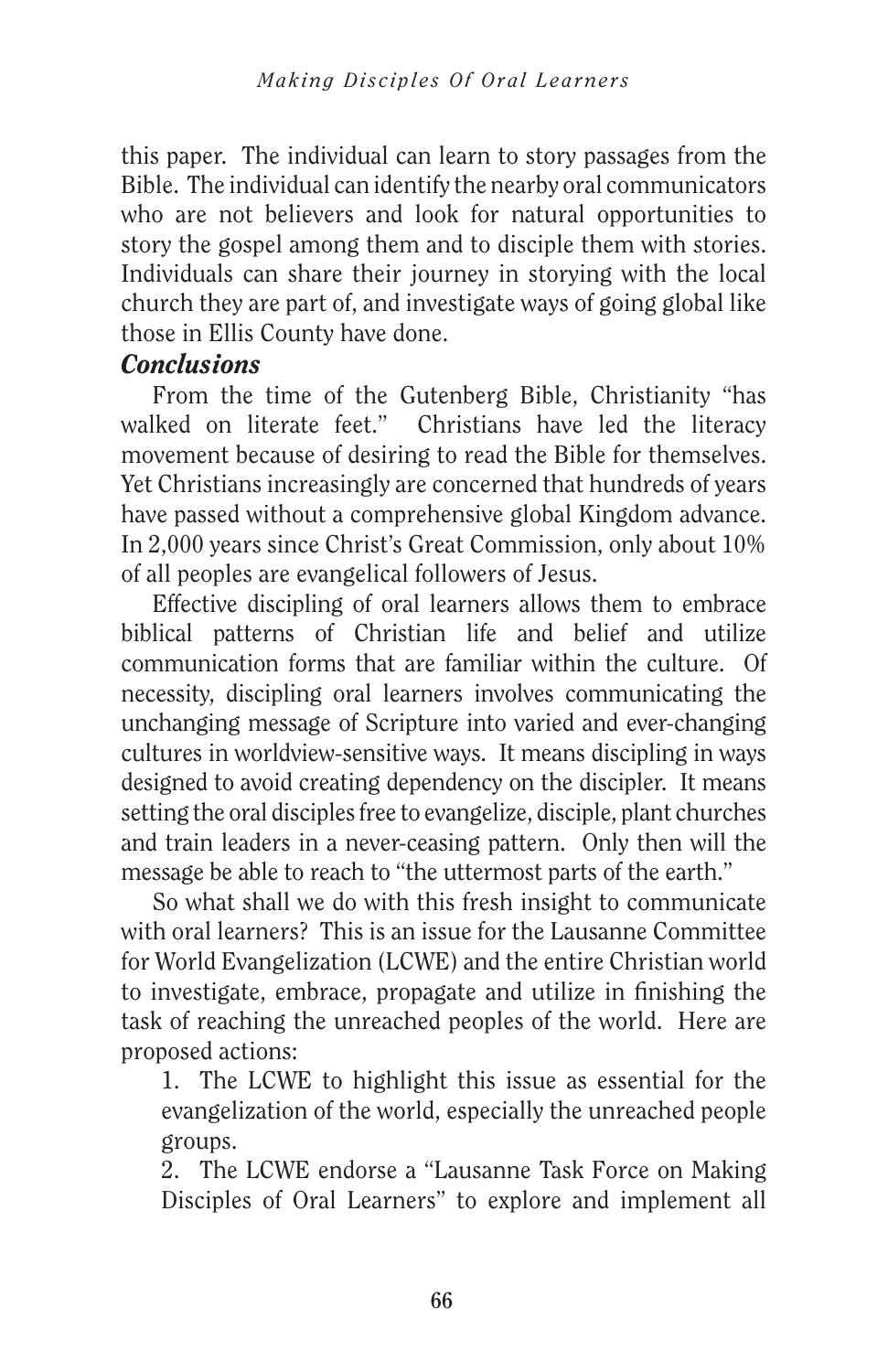practical means to advance the cause of making disciples of oral learners worldwide.

3. The LCWE and others to publish material to permeate the missions world with information about oral strategies.

4. Churches and other Christian organizations to develop and implement methods, communications, and strategies such as:

a. Local churches becoming advocates for specific unreached people groups and promoting an engagement with those people groups by using worldview-specific oral methodologies.

b. Seminaries providing curricula to train pastors and missionaries in oral methodologies.

c. Local churches around the world utilizing oral methodologies to disciple their own members as a way of avoiding syncretism.

d. Mission agencies developing strategies for their missionaries and partners to use among oral learners.

e. Regional networks hosting conferences in strategic locations around the world for awareness building about oral methodologies.

f. Regional partnerships and agencies providing training in strategic locations to train local leaders and missionaries in implementing oral strategies among the unreached.

g. Regional partnerships and agencies developing a network of trainers to train other trainers in oral methodologies.

h. Churches and agencies recording and distributing Bible stories for evangelization, discipling, and leader training.

i. Broadcast networks and agencies broadcasting chronological Bible stories and recordings of a discipleship group in a house church setting, including dialogue reflecting culturally appropriate ways of processing the story and interacting with it.

j. Funding organizations making resources available for oral methodologies to be implemented with the thousands of language groups, people groups, and segments of societies that are still unreached.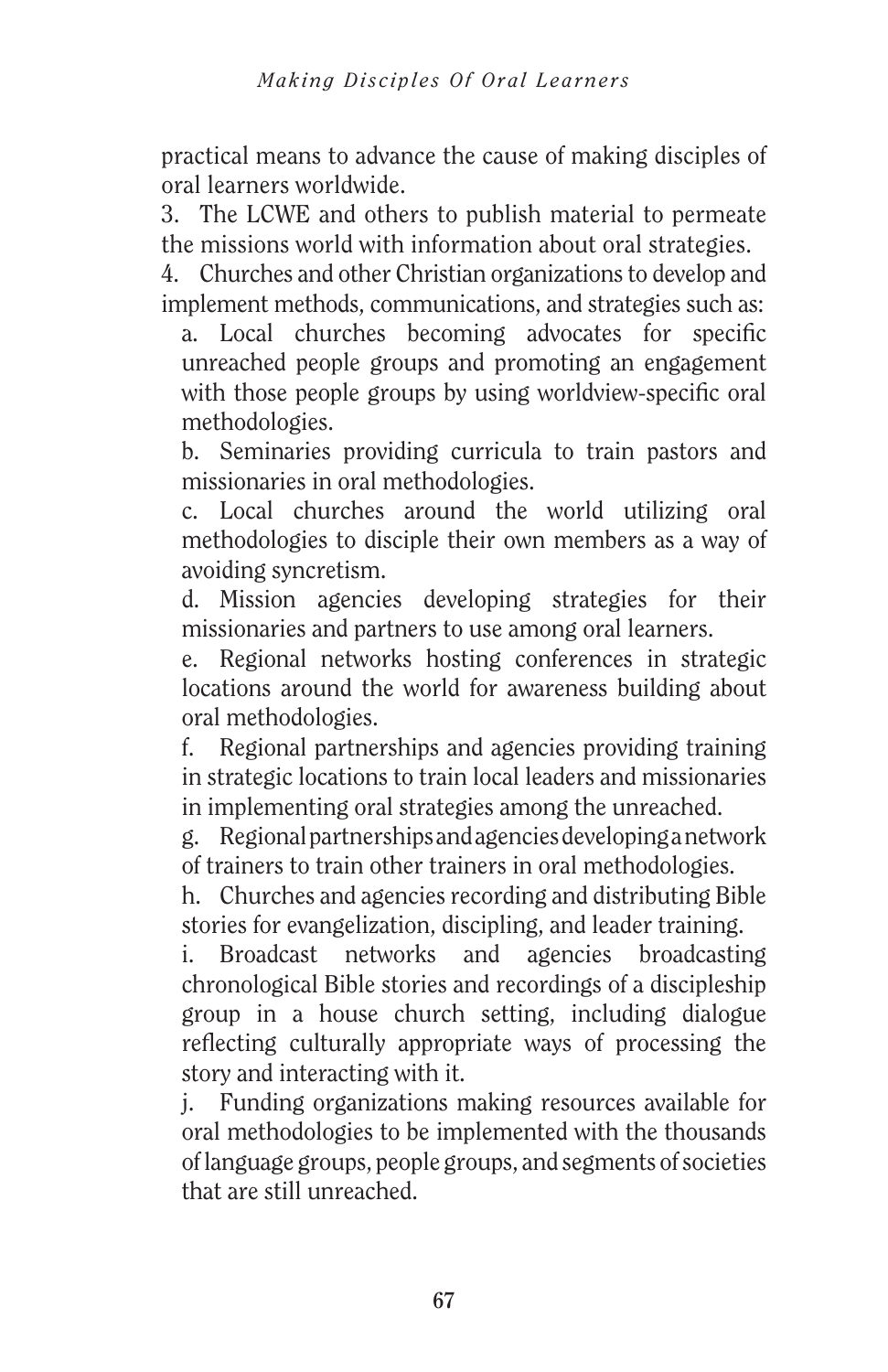With the insights gleaned from research and collaboration, Christians have the opportunity to reach in our generation the billions of unreached people in the world headed to a Christless eternity. Following the example of Jesus' own witness through parables and proverbs, we can communicate the gospel orally in a way that these unreached people can understand, respond to, and reproduce. Let us therefore go forth embracing oral communicators as partners—together making disciples of all peoples to the glory of God!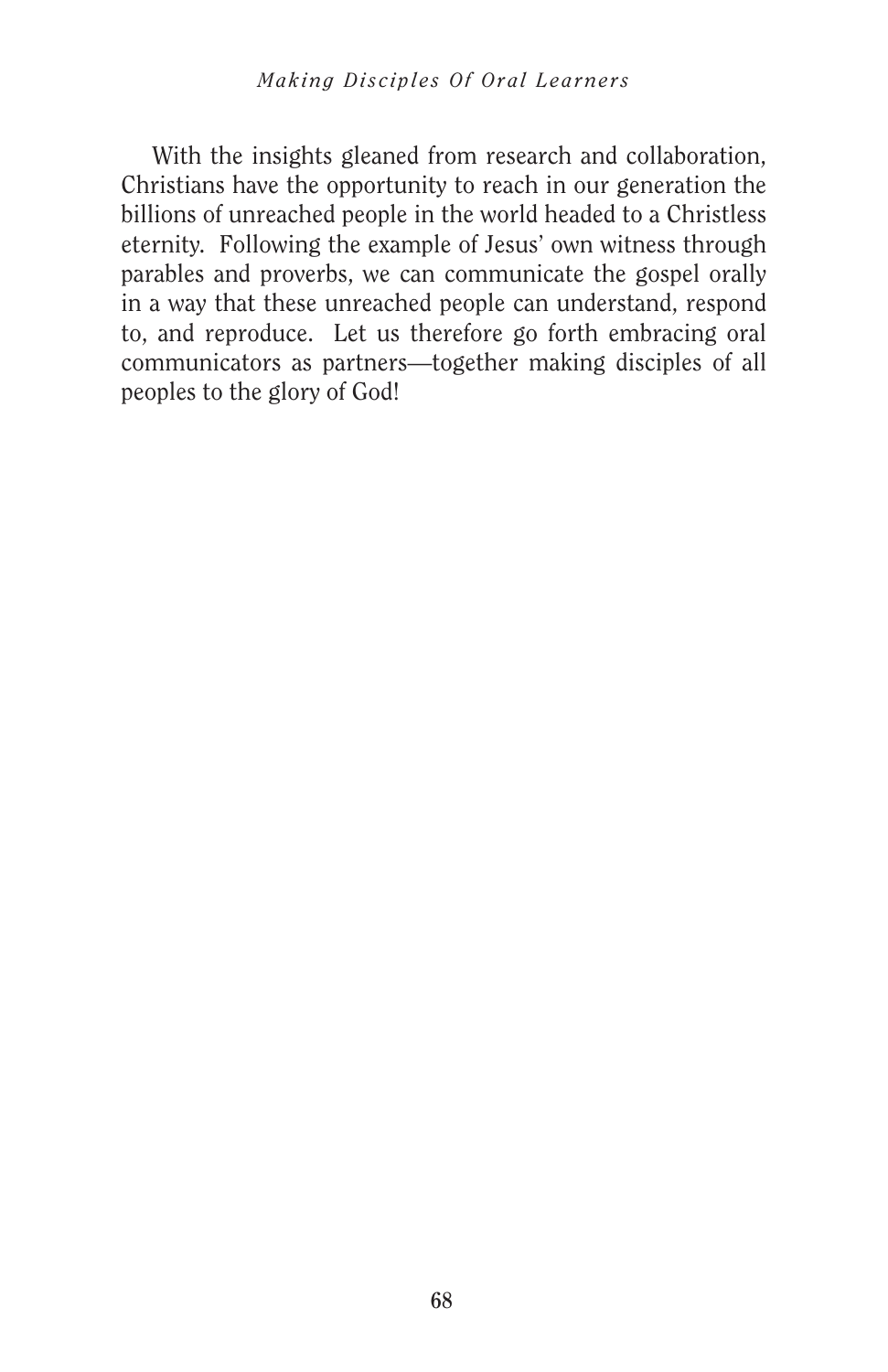# executive summar

FROM the time of the Gutenberg Bible, Christianity "has walked on literate feet" and has directly or indirectly required literacy of others. However, two-thirds of all people in the world are oral communicators—those who can't, don't, or won't learn through literate means. Four billion in our world are at risk of a Christless eternity unless literate Christians make significant changes in evangelism, discipleship, leader training and church planting.

Making disciples of oral learners means using communication forms that are familiar within the culture: stories, proverbs, drama, songs, chants, and poetry. Literate approaches rely on lists, outlines, word studies, apologetics and theological jargon. These literate methods are largely ineffective among two-thirds of the world's peoples. Of necessity, making disciples of oral learners depends on communicating God's word with varied cultures in relevant ways. Only then will the gospel be able to reach to "the uttermost parts of the earth."

# *Key Issues for the Church to Address:*

Five aspects of making disciples of oral learners in the context of the Great Commission must be considered vital to "finishing the task":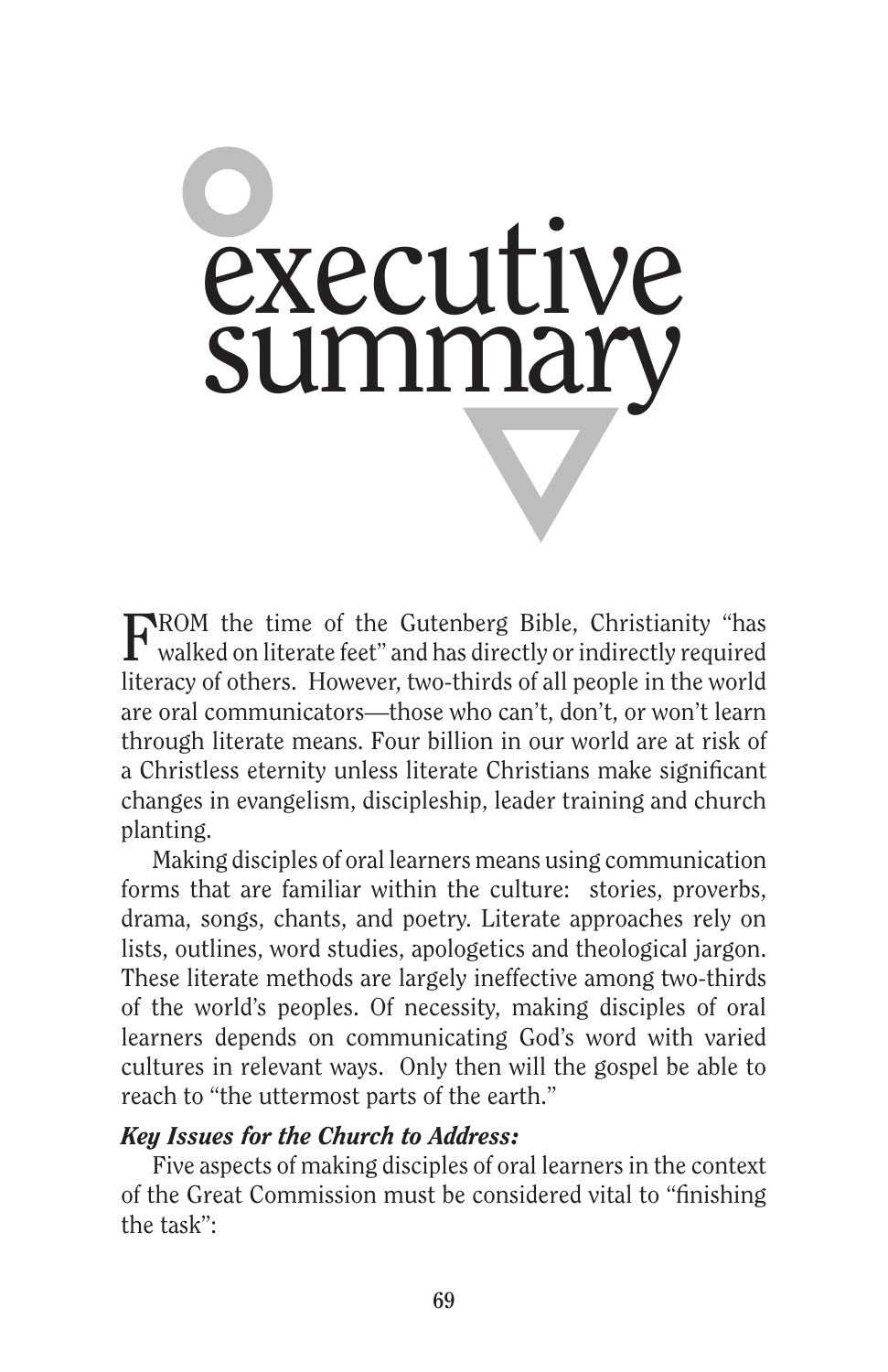# 1. Make the word of God available to unreached peoples using appropriate oral strategies.

The church is commanded by Christ to "make disciples of all peoples" which certainly includes the vast majority of the yet unreached oral learners. Providing an "oral Bible" allows God's word to be produced accurately from memory for the purpose of re-telling. The "oral Bible" is the singular key to unlocking church planting movements among unreached people groups. However, that "oral Bible" must penetrate the people group to its worldview level belief system. Only then will a Bible become meaningful and useful. The only Bible that will be effective during the lifetime of the vast majority of unreached people is an "oral Bible," probably best presented in narrative form. It is important for the church to understand that a written version of Scripture does not even exist for the majority of languages. Even if literacy were achieved, the Bible would still not exist in some 4,000 languages (see further in Chapter 2 below).

# 2. Use oral communication patterns which allow the whole communitytohearclearlyintheirmothertongue,tounderstand, respond and reproduce the message of the gospel.

Literate church leaders and their missionaries should master new ways of preaching and teaching. Effective ministries among those with an oral learning preference will use communication forms already in place within their own culture. If the gospel is to spread freely and rapidly within an unreached people group, strategists working in that group must do their best to avoid methodology that hinders oral peoples from winning and discipling their own families, friends and others. Training models will be most effective when they take orality into consideration. Churches will then begin to see training and new leaders emerge from within the oral peoples. These leaders will facilitate churchplanting movements to rapidly disciple and equip leaders for the new churches as leaders are raised up by the Holy Spirit.

# 3. Avoid syncretism by making disciples of oral learners using oral means.

If the church is going to avoid syncretism, then the gospel needs to be communicated in the mother tongue of the people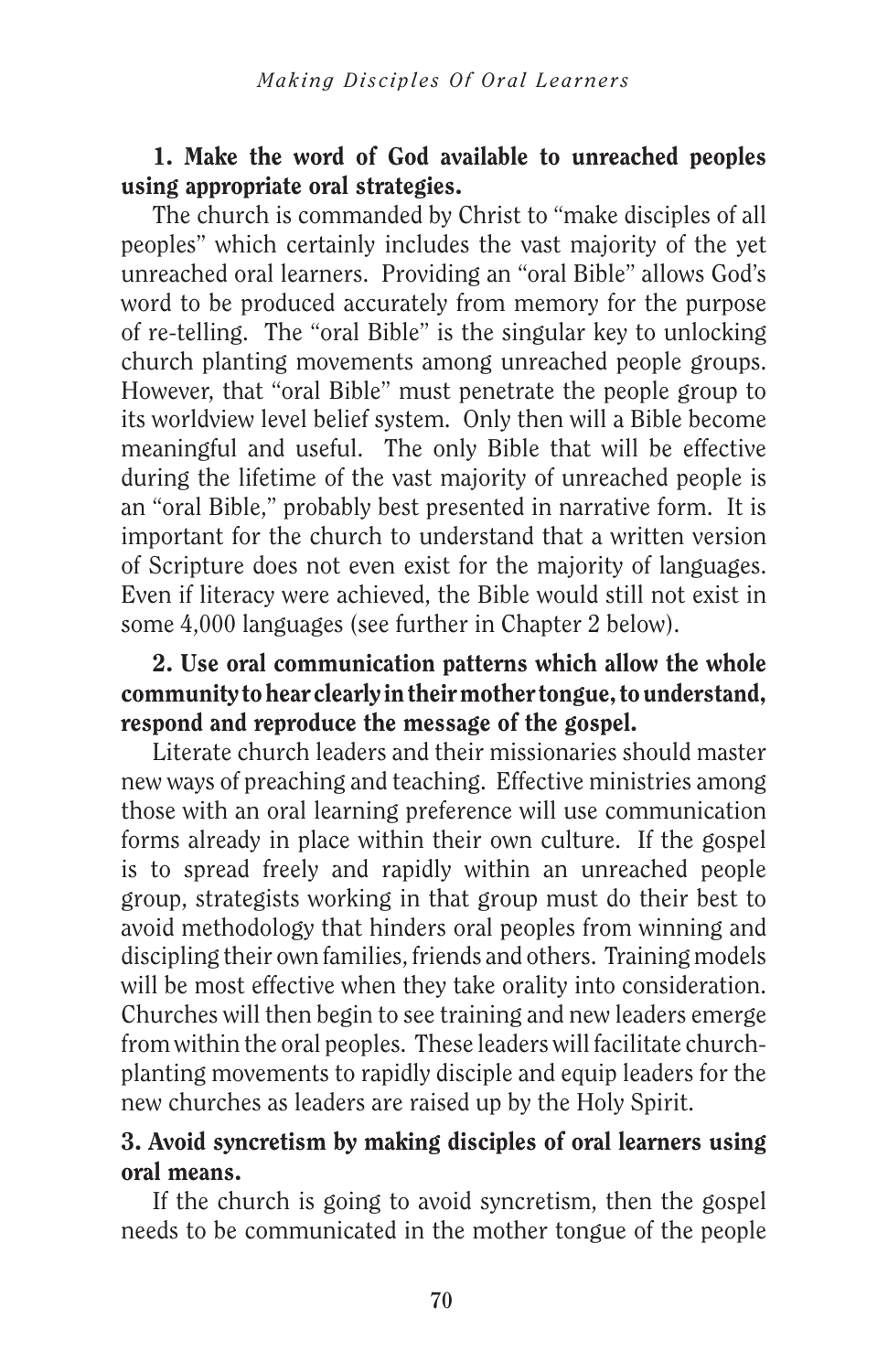we are trying to reach. Both evangelistic as well as discipleship materials cannot be generic but will need to be developed with the worldview of the target people. The stories chosen and the manner in which they are communicated will have to transform the worldview of those who are seeing or hearing the stories. A recorded oral Bible will help serve as a standard to ensure the transmission of the stories remains accurate. These methods will help ensure the church remains true to the historic beliefs of Christianity and does not mix traditional beliefs in their doctrines or practices.

# 4. Equip relational-narrative communicators to make disciples.

Oral strategies provide multiple ways for effectively engaging a people group to readily involve oral communicators in efforts to reach their own people group and others with the gospel. Storying is one reproducible evangelistic and church-planting approach—new believers can readily share the gospel, plant new churches and disciple new believers in the same way that they themselves were reached and discipled.

# 5. Increase Effectiveness among Secondary Oral Learners.

Oral strategies are also necessary in reaching people whose orality is tied to electronic media. They may be able to read well, but get most of the important information in their lives through stories and music coming through radio, television, film, internet and other electronic means. We need oral strategies focused on this segment of the world population, too.

# *How Orality Works on the Local Level*

While a storying strategy seems to be one that is particularly appropriate with unreached people groups, many established churches, especially in relational cultures, have found significant benefits to the chronological storying approach.

In evangelism: *One missionary couple cautiously entered a West Africa Muslim village.*

My husband and I asked permission of the village chief to live among the people in order to learn more about them. After living among the people, we asked the chief for permission to share God's word in the village.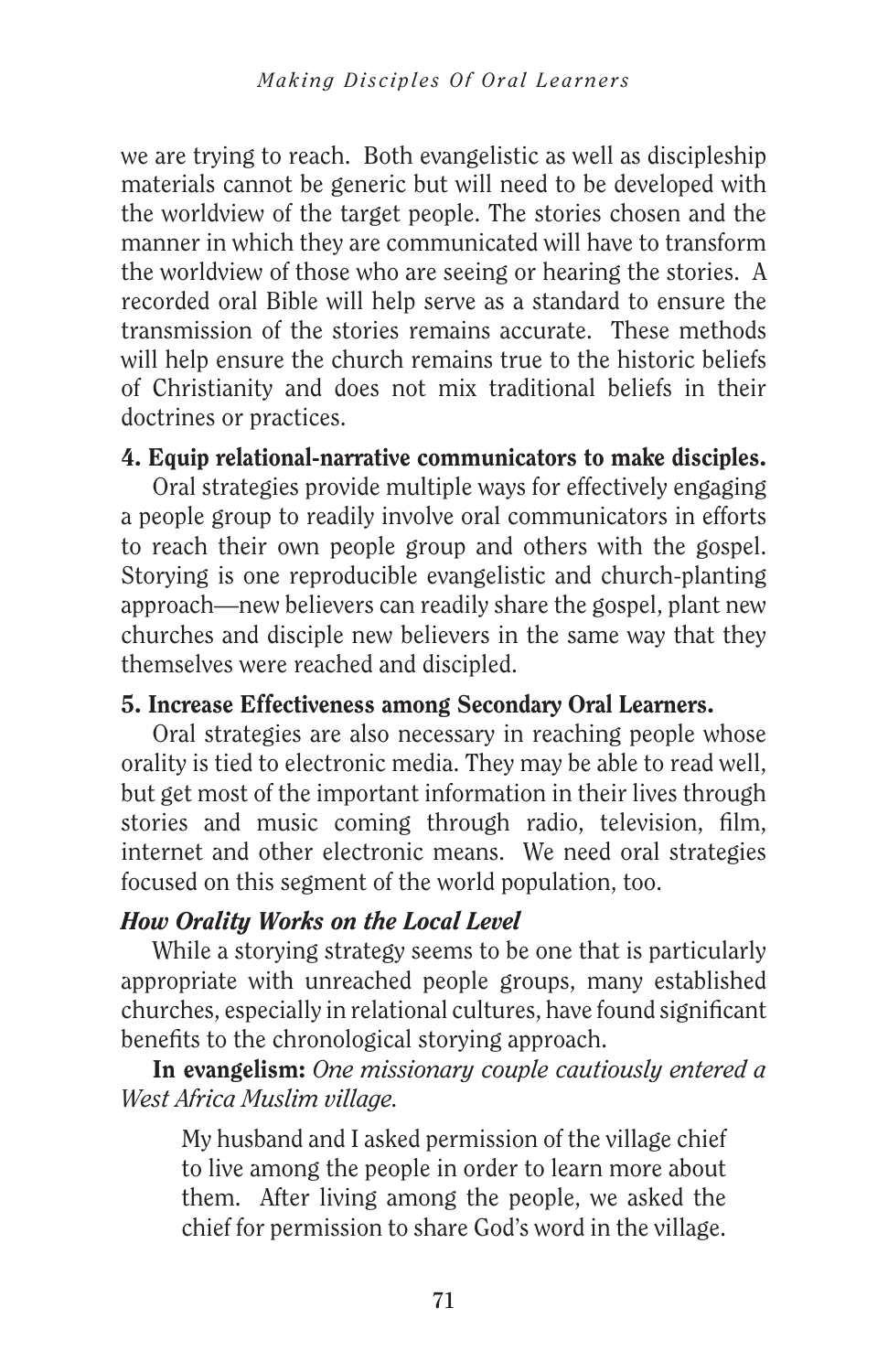He gave us permission to do whatever we wanted. We did not discuss the religion of Christianity or talk about 'the Christian way.' We never discussed Islam, Muhammad or the Quran or the differences between Christianity and Islam. We were there to teach God's word under the leadership of the Holy Spirit. We chose to use only the storying method, to teach the stories of the Bible chronologically and bring out the truths the people needed to know in order to understand the gospel. We began storying in small groups throughout the village and distributed storying cassettes to those who asked. The Imam used some of the stories in his sermons and gave his people permission to listen to the stories. During the next year 20 individuals became followers of Jesus.

 In Discipleship: The Puinave people were re-discipled when missionaries discovered syncretism. Although the Puinave had become culturally "Christian" in the 1950s, they mixed magic with Christian do's and don'ts. Many misunderstandings resulted from using the trade language, Spanish. When New Tribes missionaries spent seven years learning the difficult Puinave language in the 1970s, they were surprised at the actual beliefs held among the people. At first, the missionaries tried teaching the Bible using traditional teaching methods. The Puinave nodded their agreement, but obviously missed many of the key points. It was only through a chronological presentation of God's word, Old Testament and on to the Gospels, story by story, that they were able to vividly portray the holy nature and character of God, the sinful condition of man, the grip that Satan has on this world and the redeeming solution to man's predicament found in Jesus Christ. Later, the village elder observed, "I came just this close from going to hell…" holding up his thumb and forefinger. In 1998, New Tribes Mission made this story into a movie titled *Now We See Clearly*.

 In Church Leader Training: In a north African Muslimdominated country, 17 young men (many of whom could barely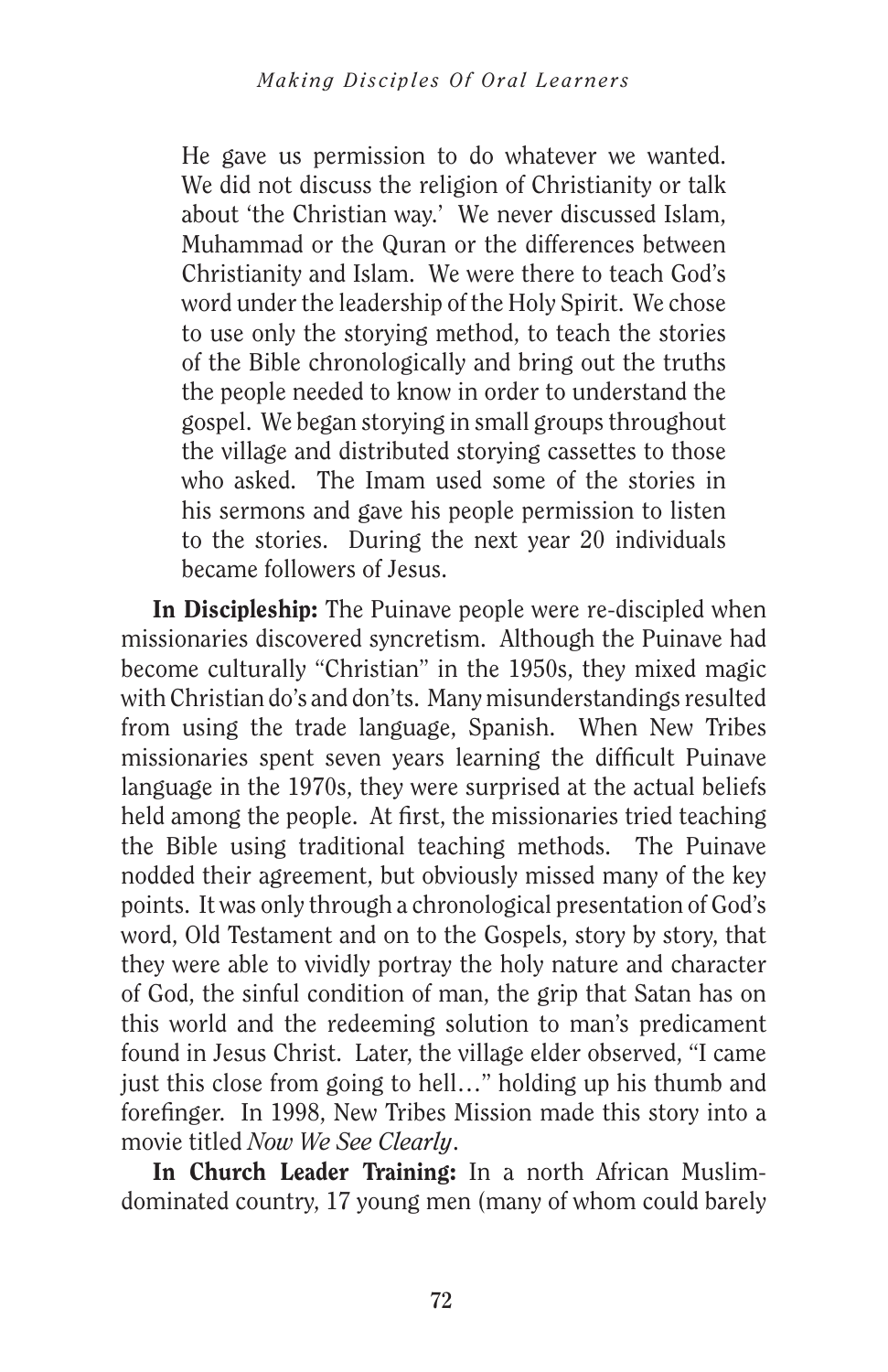read and write and some not at all) underwent a two-year leader training program using Chronological Bible Storying. At the end of two years, students mastered approximately 135 biblical stories in their correct chronological order, spanning from Genesis to Revelation. They were able to tell the stories, compose from one to five songs for each story and enact dramas about each of the stories. A seminary professor gave them a six-hour oral exam. They demonstrated the ability to answer questions about both the facts and theology of the stories and showed an excellent grasp of the gospel message, the nature of God and their new life in Christ. The students quickly and skillfully referred to the stories to answer a variety of theological questions.

In Church Planting: In South America, Jeremy, an IMB worker, joined a larger team that included Wycliffe translation workers. Working with stories adapted from a neighbouring language, Jeremy instilled vision for the storying process in two mother tongue storyers and coached them through learning

the stories and telling them to others.  $J \cdot e \cdot r \cdot e \cdot m \cdot y \cdot s$ two-year involvement has been a significant contributing factor toward a church-planting initiative that now has resulted in as many as 20% of the people group becoming believers. In the two years since Jeremy's departure, storyers continue to go to new, unreached villages up and down the river, telling the stories and evangelizing.

These are but a few ways that oral strategies are facilitating God's redemptive work among oral peoples on many continents.

#### *Conclusions, Challenge, and Recommendations*

The Lausanne Committee on World Evangelization included "Making Disciples of Oral Learners" as an issue group for the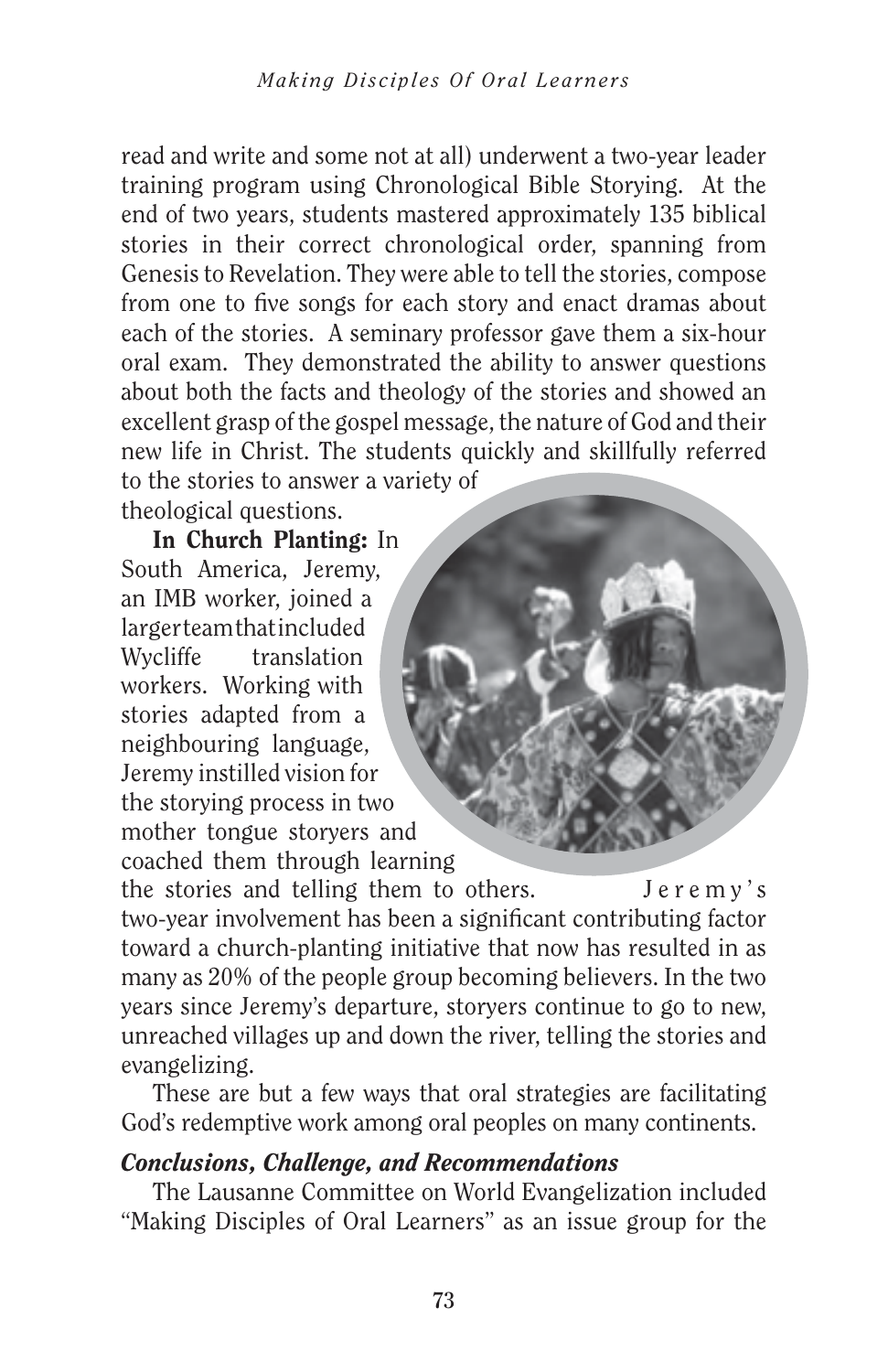first time in 2004. An estimated 90% of the world's Christian workers work among oral peoples using literate communication styles. Orality issues raise an urgent cry for effectiveness.

What a challenge! Yet, more than *four billion* people in our world need a customized strategy delivered in a culturally appropriate manner in order for them to hear, understand, respond to, and reproduce. The church today must embrace oral communicators as partners—together making disciples of all peoples to the glory of God!

Lausanne's orality issue group challenges churches and other Christian organizations to ride the next wave of Kingdom advancement by developing and implementing methods for effective oral strategies. Partners, networks, seminaries, mission agencies, conference and workshop leaders, as well as other Christian influencers are called upon to recognize the issues of orality in the world around them. We all need to become intentional in making disciples of oral learners. We need to raise awareness, initiate oral communication projects and train missionaries and local leaders in Chronological Bible Storying as an effective church-planting strategy.

We recommend that:

1. The LCWE highlight this issue as essential for the evangelization of the world, especially the unreached people groups.

2. The LCWE endorse a "Lausanne Task Force on Making Disciples of Oral Learners" to explore and implement all practical means to advance the cause of making disciples of oral learners worldwide.

3. The LCWE and others publish material to permeate the missions world with information about oral strategies.

4. Churches and other Christian organizations develop and implement methods, communications and strategies such as:

 *a.* Local churches to become advocates for specific unreached people groups and promote an engagement with those people groups by using worldview-specific oral methodologies.

 *b.* Seminaries to provide curricula to train pastors and missionaries in oral methodologies.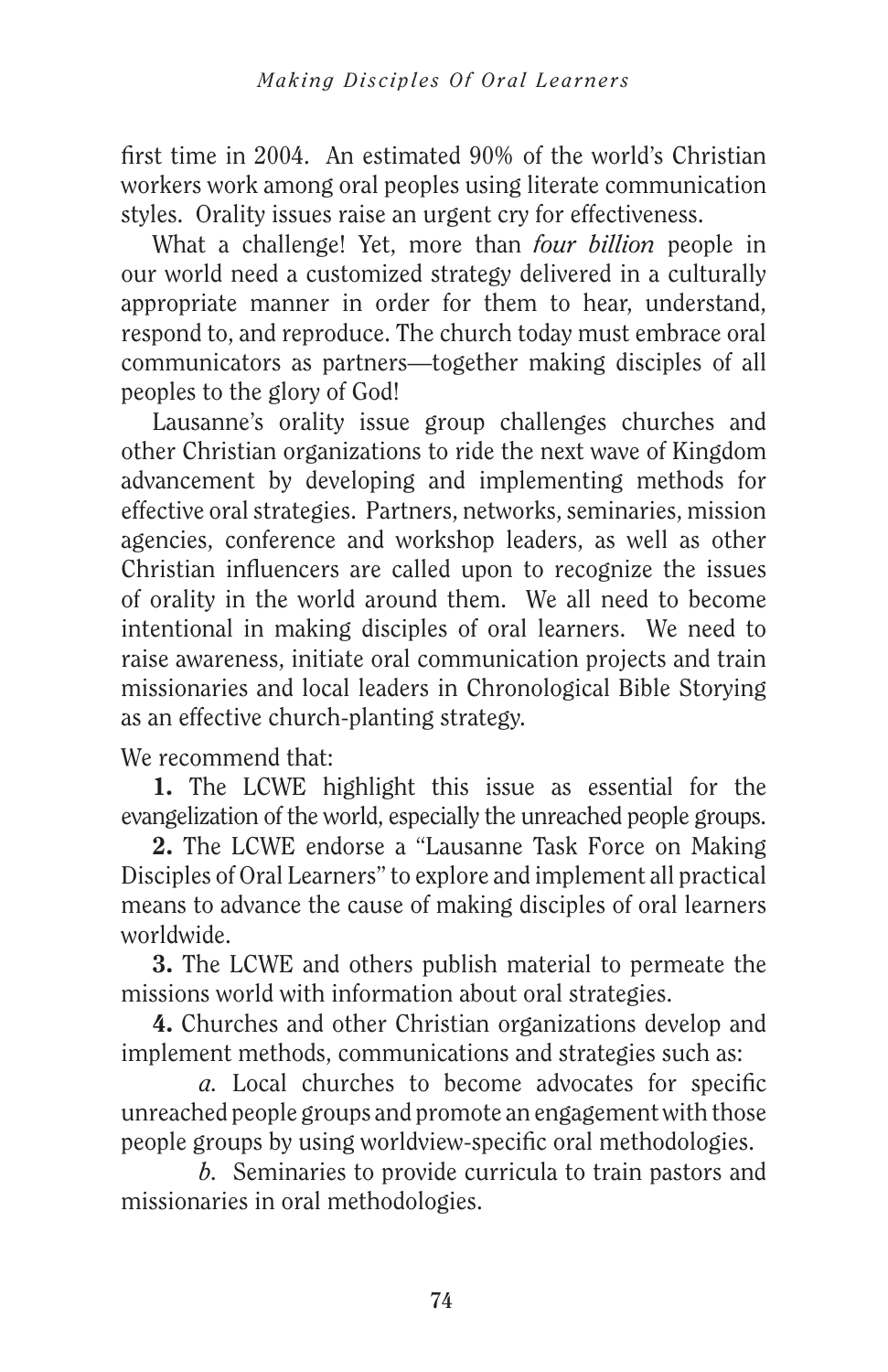#### *Making Disciples Of Oral Learners*

 *c.* Local churches around the world to utilize oral methodologies as they disciple their own members.

 *d.* Mission agencies to develop strategies for their missionaries and partners to use among oral learners.

 *e*. Regional networks to host conferences in strategic locations around the world for awareness building about oral methodologies.

 *f.* Regional partnerships and agencies to provide training in strategic locations to train local leaders and missionaries in implementing oral strategies among the unreached.

 *g.* Regional partnerships and agencies to develop a network of trainers to train other trainers in oral methodologies.

 *h.* Churches and agencies to record and distribute Bible stories for evangelization, discipling and leader training.

 *i.* Broadcast networks and agencies to broadcast chronological Bible stories and recordings of discipleship groups in house church settings. They should include dialogue which reflects culturally appropriate ways of processing the story and interacting with it.

 *j.* Funding organizations to make resources available for oral methodologies to be implemented with the thousands of language groups, people groups and segments of societies that are still unreached.

With the insights gleaned from research and collaboration, Christians have the opportunity to keep billions of unreached people from a Christless eternity in our generation. Following the examples of Jesus' teaching through parables, primary oral learners who comprise two-thirds of the world can comprehend God's word. The thorough method that oral strategies provide can assist in preventing syncretism. Oral learners can understand at their heart level, within their culture, what it means to follow Jesus. They can be discipled, become leaders and plant churches. Let us therefore go forth embracing oral communicators as partners, together making disciples of all peoples to the glory of God!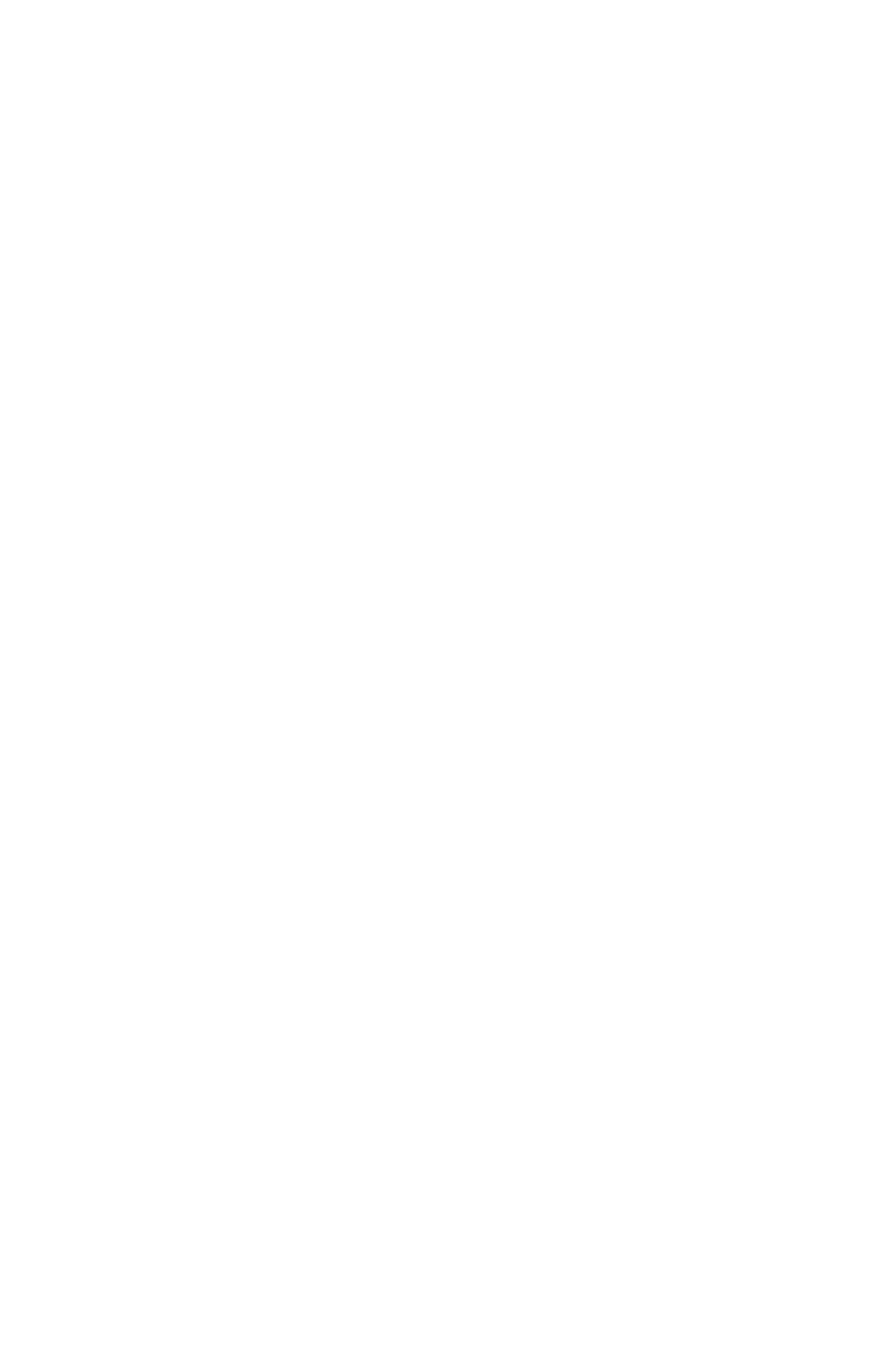# an annotated resource list<sup>o</sup>

IN KEEPING with our interest in assisting churches in ministry, we have listed below a number of resources that N KEEPING with our interest in assisting churches in churches might use in making disciples of oral learners. This list is representative, not exhaustive. There are doubtless other fine resources not listed here.

In a listing as diverse as this, it is inevitable that some resources will be better suited to a given situation than others. Some of the resources below focus on ministry among unreached peoples having no literacy and no Scripture in their language, while other resources are intended for audiences with significant amounts of literacy. Some of the resources have been carefully tailored for a specific worldview; others have not been. Some resources are free of charge while others involve significant purchases. Some are intensely practical and simple; others are academic and technical in nature. We encourage pastors, churches, missionaries, researchers, and others to discern what resources would best suit their needs.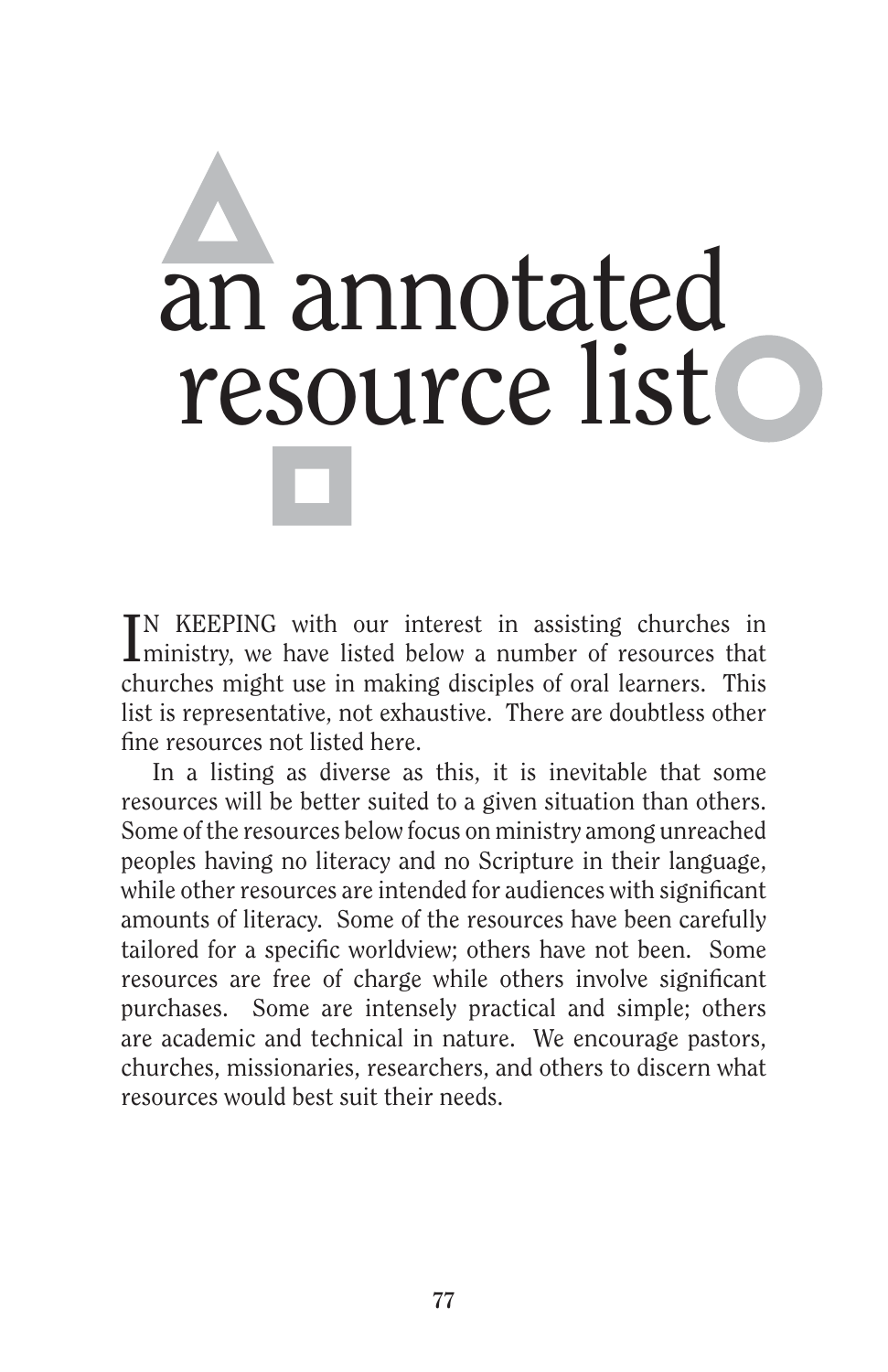# Resources on Orality, Bible Storying and Audio-Visual Bible Services and Product**s**

#### Individual Resources

Charlton Heston Presents the Bible. 4 DVDs. GoodTimes DVD. (1993). *Shot on location in the Holy Land, this incredible production is more than great literature come to life--it is a walk through history itself. Connect with some of the most beautiful and relevant Bible stories. This is an educational and entertaining family activity, allowing the viewer to experience the power and drama set to rich musical scores. This Bible storytelling resource is in four parts: Genesis, Moses, Jesus, and the Passion. www.hestonbible.com.*

Communication Bridges to Oral Cultures—Master Trainer Series Manuals for Grass Roots Church Planters (80 pp.), Discipleship through Storytelling (68 pp.), Stories and Letters of the Apostles (34 pp.), accompanied by a 3-DVD set (3 hour video series) available in English, Spanish, French, Hindi, Mandarin, and Amharic (others in progress). *These resources are used for a four-day intensive training course for grass roots church planters. Approximately 75-100 training events are given each year in various parts of the world by Scriptures In Use and various partner agencies.*

Davis, Charlotte ed. Telling His Story in the Caribbean Basin: Chronological Bible Storying.

 *An electronic newsletter sharing the world of Chronological Bible Storying in the Caribbean and South/Central America. Subscribe free at cdavi17@attglobal.net.*

Evans, Steve. Communicating Christ in a Cross-Cultural Context: Developing Effective Media and Communication Strategies Leading to Church Planting Movements / The World of Orality. Workbook/ PowerPoint. (2004).

Evans, Steve*.* The World of Orality: Limited Edition is a 43-page mini workbook taken from the much larger Communicating Christ in a Cross-Cultural Context: Developing Effective Media and Communication Strategies Leading to Church Planting Movements.

*It is a good introduction to the world of orality and the development of strategies to reach oral peoples. The accompanying PowerPoint*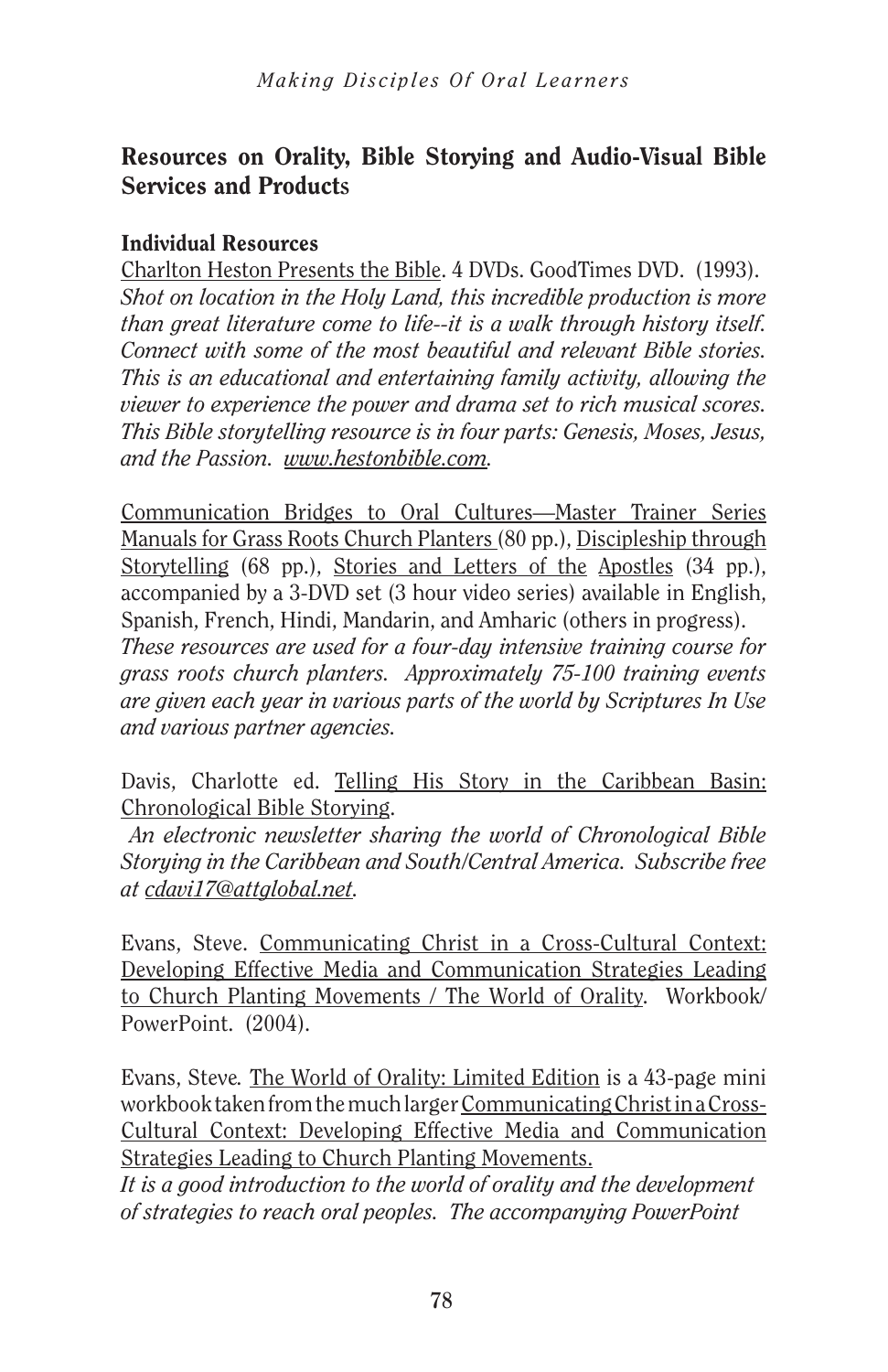*is a general overview of orality and its impact on Christian work around the world. Free download at http://www.communicationstrategy.net/synapse/documents/Files\_public.cfm?website=communi cation-strategy.net*

#### The HOPE: The Story of God's Promise for All People. Mars Hill Productions.

*Created in cooperation with motion picture producers and distributors around the world, The HOPE is a powerful dramatic overview of an incredible story–the Bible–a story many have called the greatest ever told. Designed for cultural adaptation and language translation, The HOPE is divided into 12 chapters and 36 events and is available in VHS or DVD format. For information go to* http://www.mars-hill.org/ media/the\_hope\_main/the\_hope\_set.htm.

My Place in HIStory. Study Course/Multi-Media. Lifeway Christian Resources. (1999).

*A videotape and workbook church training course on how to use Chronological Bible Storying to share the gospel with family, friends and neighbours.* https://www.lifeway.com/cgsp/english/catalog (then do a resource search and indicate *My Place in HIStory*).

Norwood, Johnny. Storying for Evangelism and Church Planting (Textbook and Teacher's Manual): For Training Christian Leaders to Teach Both Literate and Oral Oriented Learners How to Do Chronological Bible Storying in Antagonistic as Well as Sympathetic Settings. Chiang Mai, Thailand (2003).

*A step-by-step manual on using pre-selected chronological Bible stories for personal evangelism. For information write jnorwood@ gsnconsultants.com.*

\*Tell the Story: A Primer on Chronological Bible Storying. Workbook/ Study Course. International Center for Excellence in Leadership, 2003.

Learn how to reach oral communicators effectively with the gospel *using this workbook including CD. This workbook consists of 13 lessons, starting with the world of stories to using Chronological Bible Storying for church planting movement strategies. For information go to http://resources.imb.org/index.cfm/fa/prod/ProdID/1140.htm.*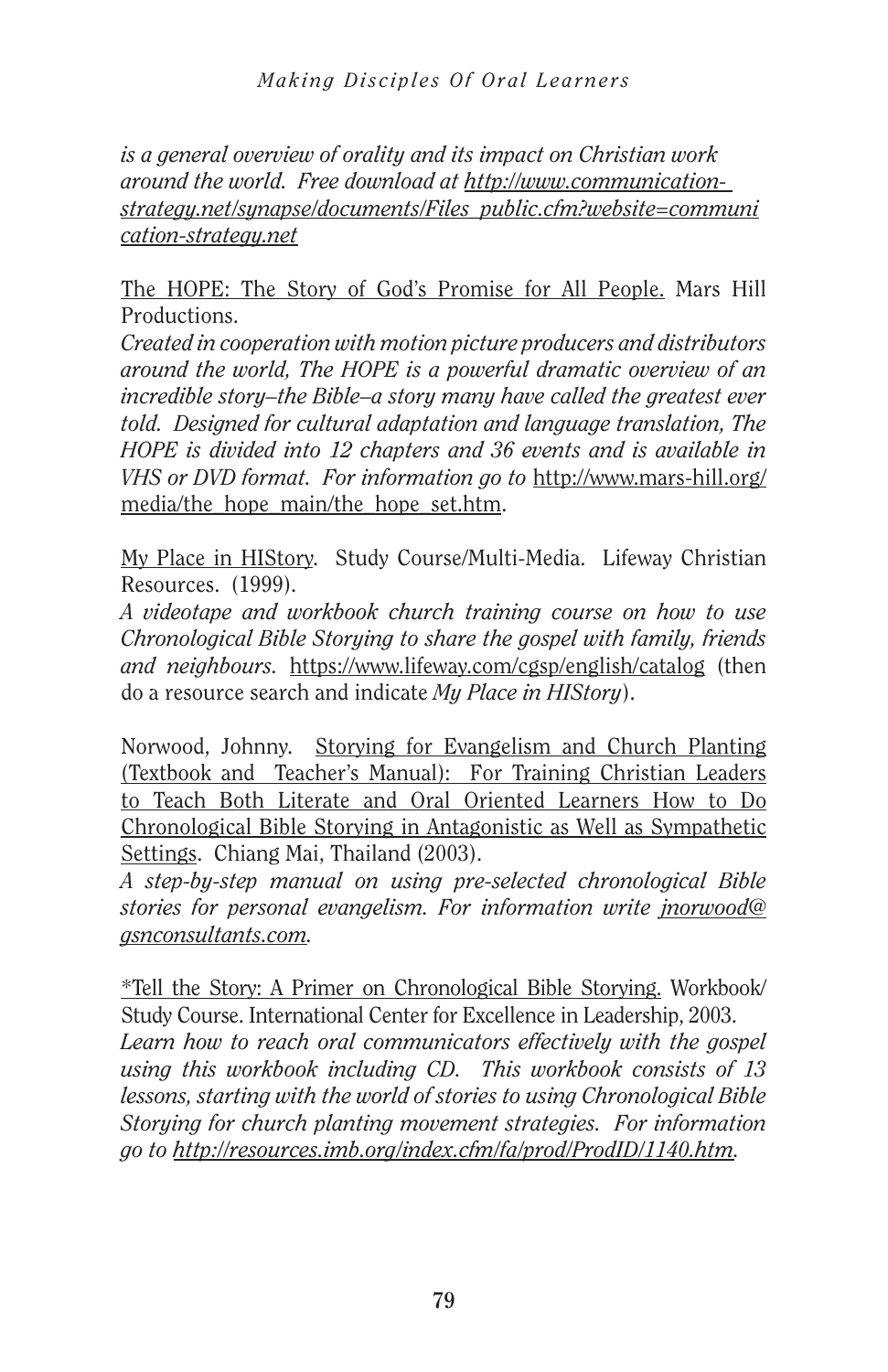Terry J.O. ed. Bible Storying: God's Word Story by Story to Empower Every Person Oral or Literate for Witness and Discipling Their Own. *An electronic newsletter on Chronological Bible Storying worldwide. Subscribe free at* biblestorying@sbcglobal.net.

Terry J.O. ed*.* Journal of Bible Storying.

*An electronic journal on the more academic and scholarly side of Chronological Bible Storying. Subscribe free at* biblestorying@ sbcglobal.net.

Willis, Avery*.* Following Jesus: Making Disciples of Primary Oral Learners. Audio CDs. (2003). Progressive Vision.

*Your answer to critical issues: 1) getting the gospel to all nations; 2) communicating with non-literates; 3) addressing syncretism problems; 4) making disciples of oral learners who comprise 70% of the world's population; 5) the next wave of missions advance. Designed to reach illiterates, functionally illiterates, semi-literates, storying cultures and many others who simply prefer a non-literate approach. Following Jesus consists of seven learning modules that frame this learning experience on audio CD! Designed for translation and cultural adaptation. For information go to http://fjseries.org.*

# Organizations, Resources, Services, and Products

# The Bible Storytelling Project

The Bible Storytelling Project uses Bible stories in chronological order for the purpose of evangelizing, teaching, preaching, planting new churches and training church leaders. Bible stories in chronological order give a panoramic view of the Bible and an overview of basic Bible doctrine. This project has numerous Bible storytelling resources, including*Storying the Bible: Tools for Bible Storytelling* by Jackson Day. Age-level curriculum is available in English, Spanish, and Portuguese. Contact jackday@pobox.com or http://biblestorytelling.org.

# Deaf Church Planting Network

The "Deaf Sign-Bible" visual program is being developed in several sign languages. This includes video, DVD or CD recording accompanied by a set of story cards. The presentation utilizes a system of iconic symbols to aid in memorization and presentation of gospel truths. The presentations provide an overview of the Bible from creation to Christ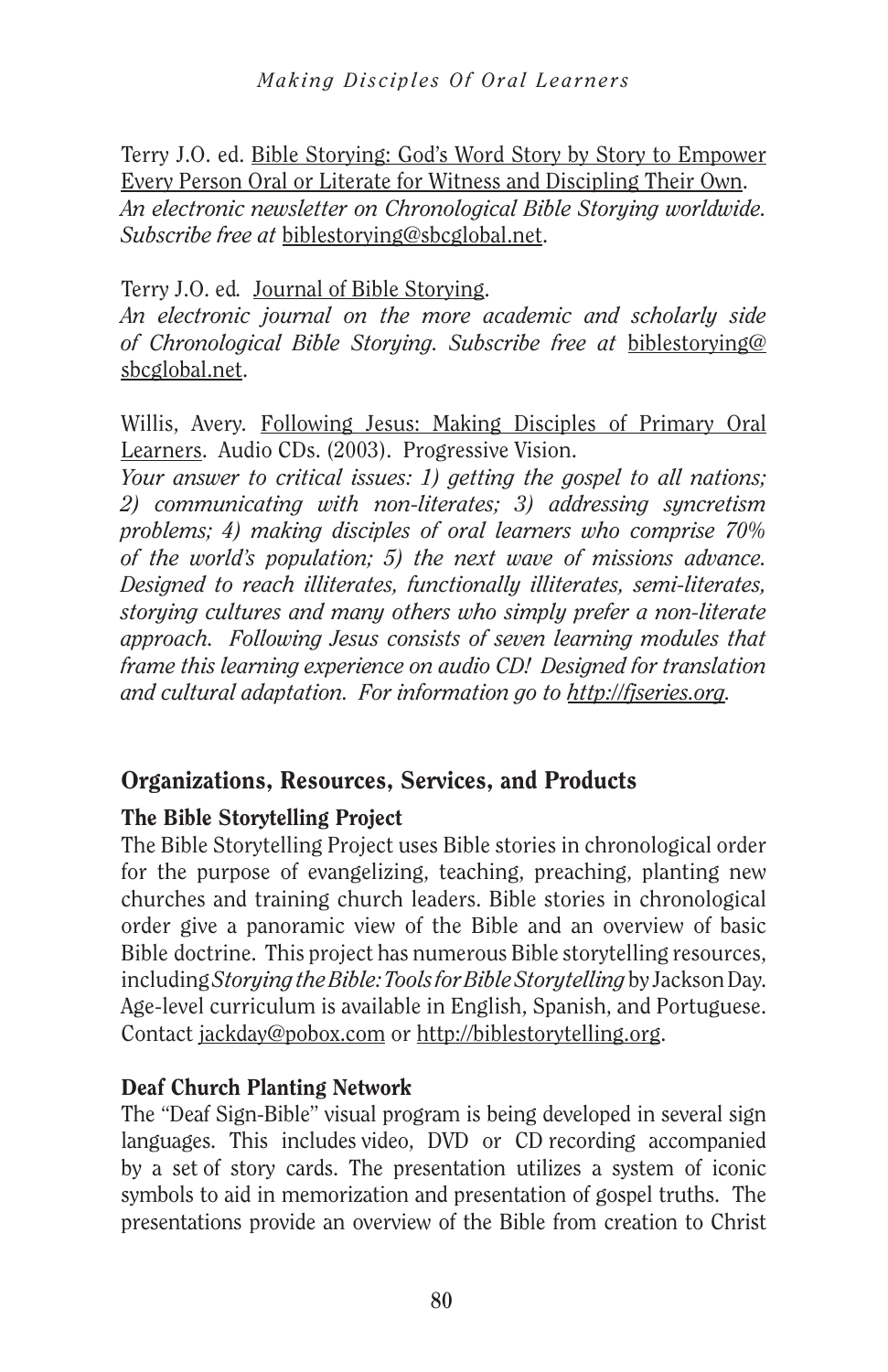the way of salvation, the basics of the Christian life, and strategies for church planting. This is an excellent evangelism, discipling, and church planting resource for the Deaf. Also, there are visual recordings of Bible messages in various signed languages. (These are a selection of short Bible stories or messages signed by native Deaf sign users). For more information and list of signed languages go to www.deafchurches.net.

#### Deaf Opportunity OutReach International (D.O.O.R.)

D.O.O.R. (Deaf Opportunity Out Reach International) uses Chronological Bible Storying in its three regional leadership-training centres: 1) Nairobi, Kenya, 2) San Jose, Costa Rica, and 3) Budapest, Hungary. They have trained 240 Deaf Christians from 44 countries. For more information go to www.DOORInternational.com.

#### Faith Comes By Hearing

FCBH has dramatized word-for-word recordings of the entire New Testament in 150 languages, with 50 more in process. They also have training on how to use these recordings to disciple oral people through the formation of Faith Comes By Hearing listening groups. There are 25 national recording teams in 12 Recording Service Centres located throughout the world that are trained to do dramatized recordings including music and sound effects with cutting edge portable digital recording and editing equipment. For more information visit www.fcbh.org**.**

#### Global Recordings Network/Gospel Recordings

Global Recordings Network has produced the following resources suitable for use with and by non- or minimally-literate people (oral communicators): *Gospel Messages* in over 5,500 languages. (These are usually a selection of short Bible stories or messages spoken by mother tongue speakers and sometimes incorporate indigenous music); the *Good News* audio-visual program available in over 900 languages (this includes a cassette or CD recording accompanied by a set of 40 pictures giving a brief overview of the Bible from creation to Christ the way of salvation and the basics of the Christian life); the *Look, Listen and Live* audio presentation (available in more than 300 languages, consisting of 8 cassettes with accompanying picture sets: parts 1-5 cover Old Testament stories and themes, parts 6 & 7 cover the four Gospels and part 8 covers the book Acts); *The Living Christ* audio-visual presentation (available in about 30 languages, with 120 loose leaf pictures and commentary on 2 cassettes – the pictures come with a printed script and a set of 20 short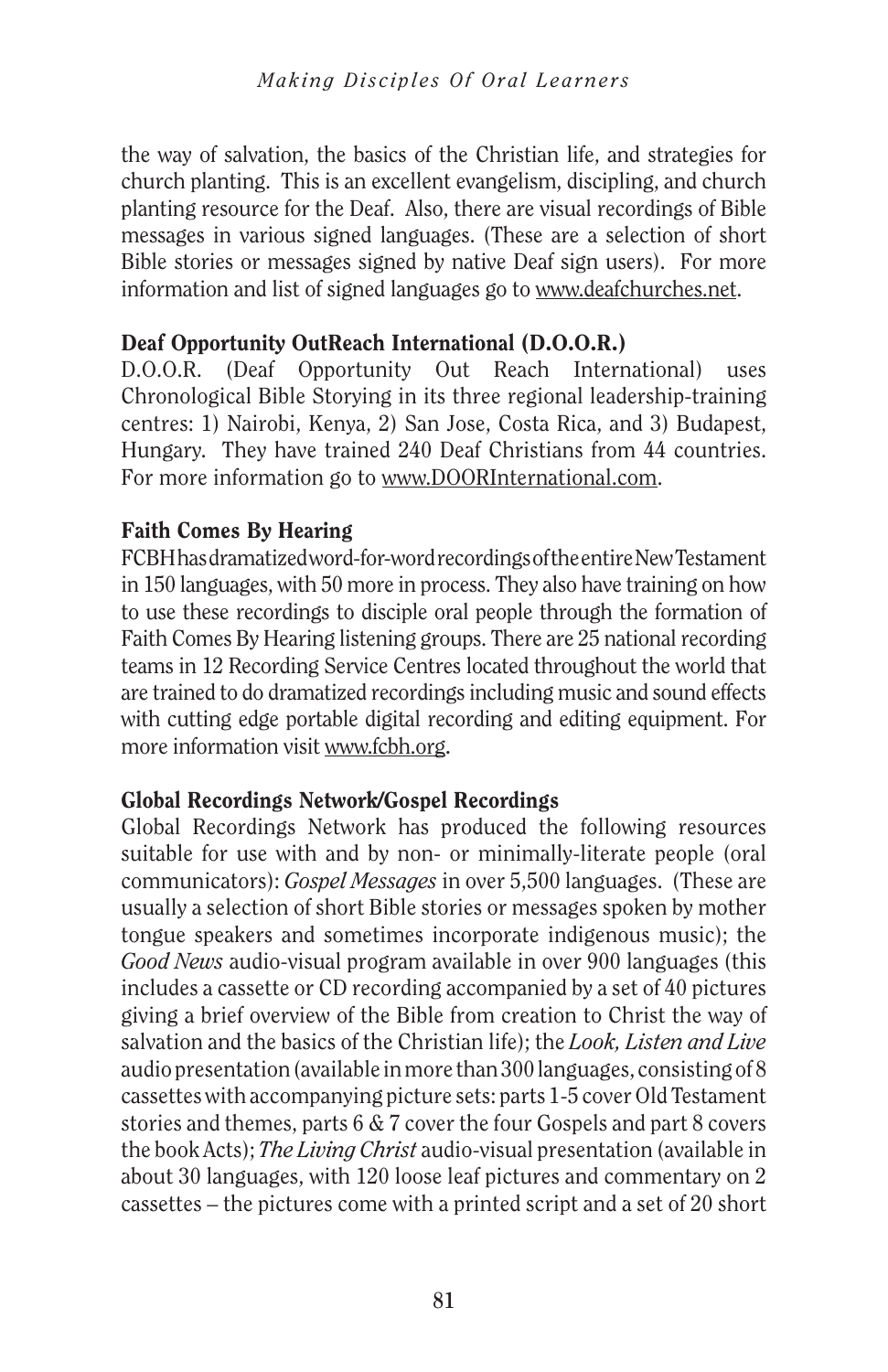lessons for use as a teaching resource). All pictures are also available as black and white line drawings. GRN also offers hand-wind cassette players for use where there is no power and batteries are expensive or not available. For more information, prices and orders go to www.globalrecordings.net.

#### The God's Story Project

The 80-minute presentation, *God's Story: From Creation to Eternity*, presents the Bible from Genesis to Revelation. Throughout the Old and New Testaments, this panorama of the Scriptures highlights God's plan to rescue fallen mankind. For evangelism and discipling. Available in video, VCD (video CD), audiocassette, audio CD. In total there are over 200 language translations of *God's Story* either finished, in various stages of negotiation or in script translation. This does not include the over one thousand languages that have also been requested. "Our desire is to partner with national Christians, willing to share the workload, to produce a tool for them to use for evangelism and discipleship in their country." TGSP features a village-size backpack containing a VCD player, *God's Story* on Video CD (VCD), a solar panel and a battery power source. These items enable an evangelist to deliver the gospel via *God's Story* to homes and gatherings in remote areas where there is no electricity! Optional PA with wireless mic projects sound clearly to 500 feet. Script, discussion guide and radio script are also available. For information go to www.Gods-Story.org or www.biblevideo.org.

#### The JESUS Film Project

The *JESUS Film* Project distributes the film "JESUS," a two-hour docudrama about the life of Christ based on the Gospel of Luke. The film has been seen in every country of the world and translated into over 870 languages since its initial release in 1979. The goal is to reach every nation, tribe, people, and tongue, helping them see and hear the story of Jesus in a language they can understand. Through use by The JESUS Film Project, and more than 1,500 Christian agencies, this powerful film has had more than 5 billion viewings worldwide since 1979. As a result, more than 197 million people have indicated decisions to accept Christ as their personal Savior and Lord. The *JESUS* film is available in video, VCD, and DVD formats, as well as in a special children's edition and audio-radio format. Other resources are available as well. Go to http://www.jesusfilmstore.com/Merchant2/ merchant.mvc?Screen=SFNT.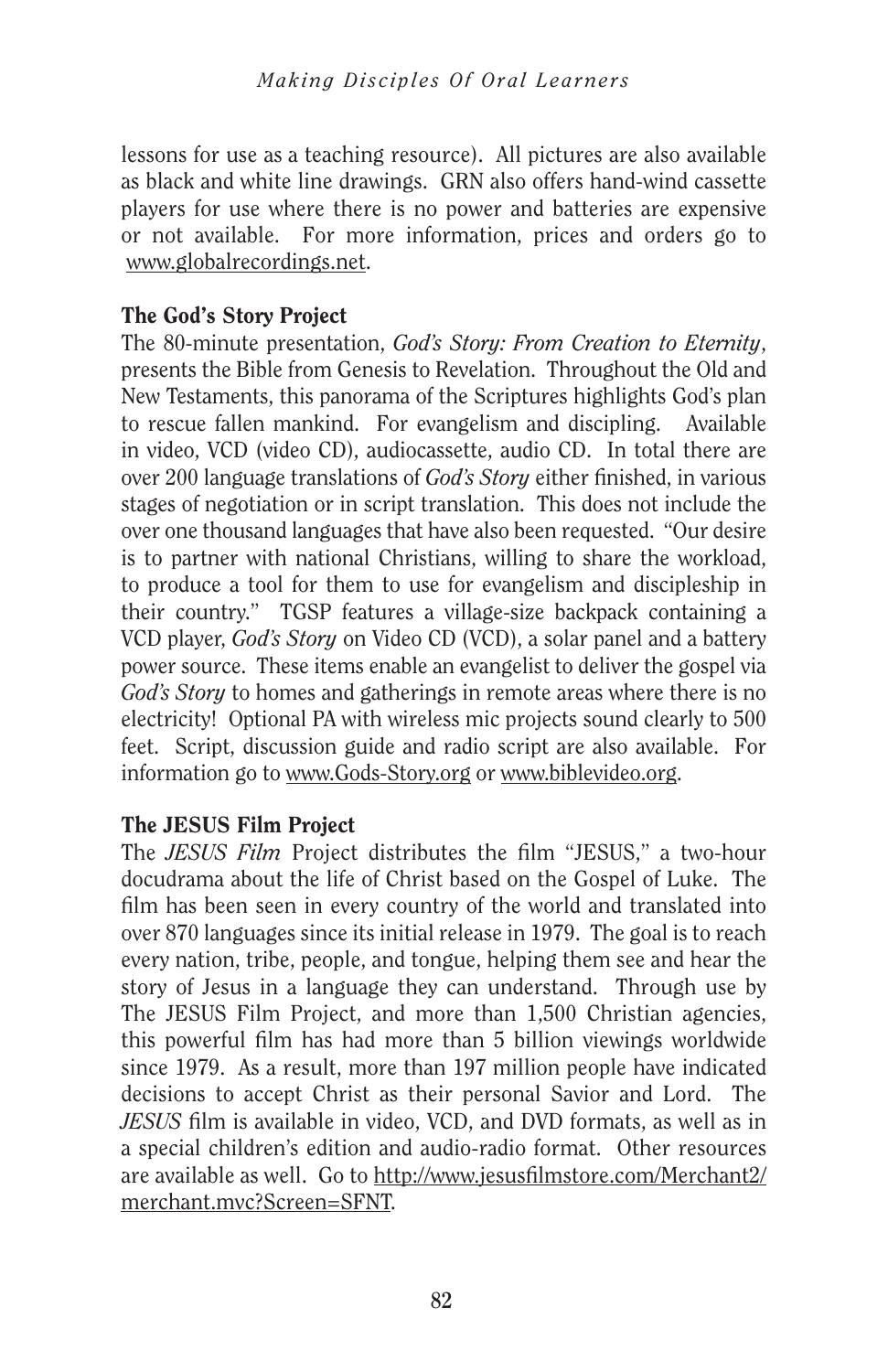#### **MegaVoice**

MegaVoice: *The Word in Hand*. "Break the Silence…Finish the Task." A unique application in voice storage and retrieval, designed to dramatically accelerate dissemination of vital information, including God's Word, Chronological Bible Stories, etc. The *MegaVoice Ambassador* is a palm-sized, self-contained digital audio player designed to store up to 160 hours of material and has an internal solar panel for rechargeable batteries. The *MegaVoice Messenger* is a smaller unit, designed to store up to one hour of material, and has been known as the "Talking Tract." For information visit www.megavoice.com or write info@megavoice.com.

#### Mission Education Books (MEB)

Mission Education Books is located in Chennai, India and has a wealth of resources on orality, church planting, and Bible storying. They have *Discipleship through Storytelling*, *Gospel Communication Bridges for Non-Literates* by S. D. Ponraj and Jim Bowman, *Communication Bridges to Oral Cultures II*, and more. Many titles are in languages of India. For information go to http://www.missionbooks.net/pubtraining.htm.

#### New Tribes Mission

*EE-TAOW!; EE-TAOW! The Next Chapter;* and *Now We See Clearly*. Videos/DVDs. New Tribes Mission. Discover the success of chronological presentations of God's Word for effective church planting, discipleship, and correction of syncretism. Go to

http://www.ntmbooks.com/index.cfm?fuseaction=catalog.shop&shop Action=listCategory&categoryID=5&sr=1. In addition to numerous other resources, NTM offers *Bible Teaching Pictures* on CD. Both in colour and B&W line drawings, this CD contains 105 Bible story pictures to be used in chronological narrative presentations of God's Word. For information go to

http://www.ntmbooks.com/index.cfm?fuseaction=catalog.shop&shopA ction=itemDetail&catalogID=116&categoryid=1&myInventoryID=33

#### The Radio Bible Project

The Radio Bible Project is a global partnership between Hosanna/Faith Comes By Hearing, the International Bible Society, Trans World Radio, and the United Bible Societies formed to bring the Word of God to oral societies. The Radio Bible consists of 365 fifteen-minute broadcasts of stories from the Old and New Testaments. These programs allow both literate and oral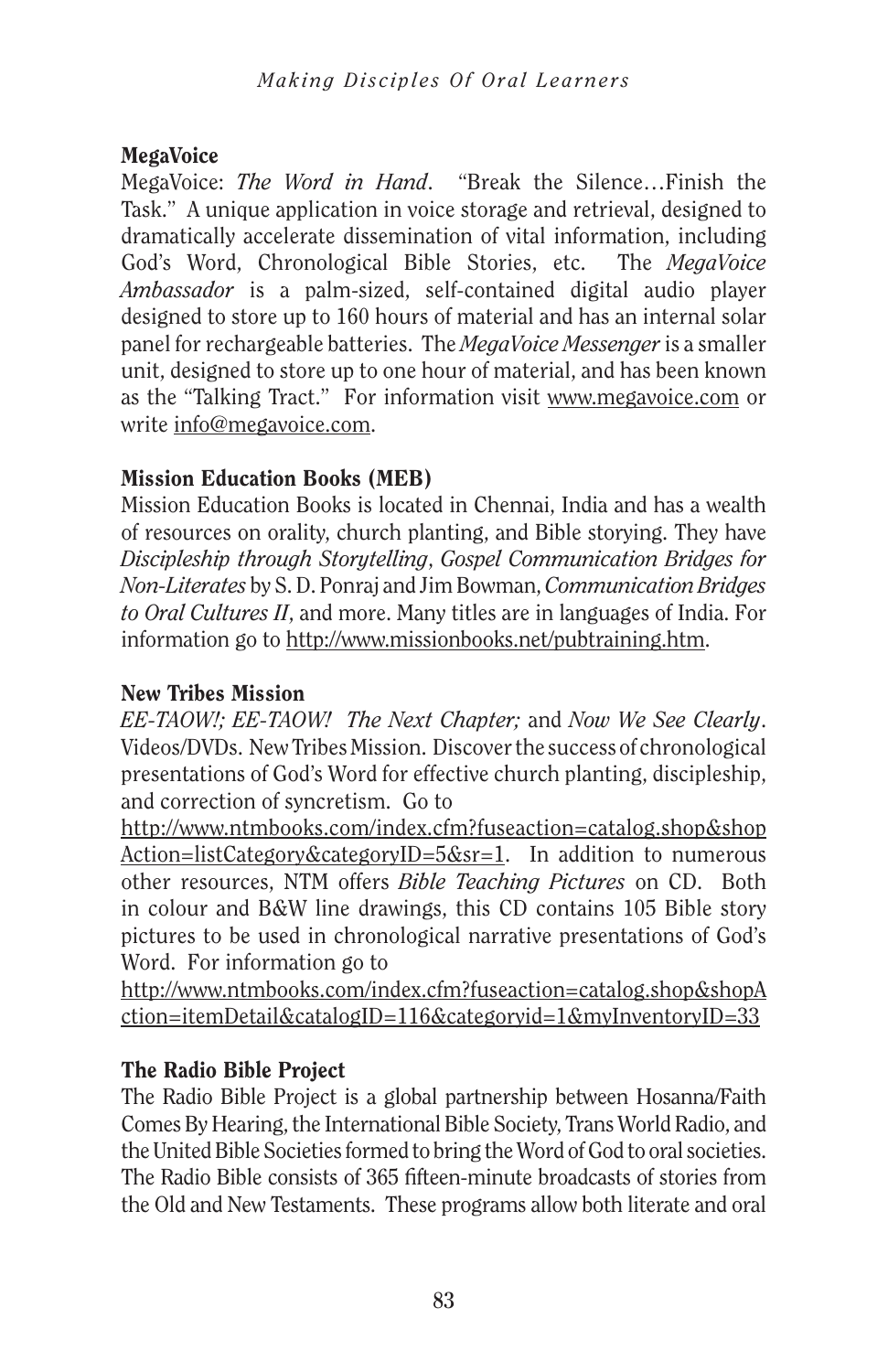communicators the opportunity to hear the Bible in an engaging fashion. While the core of the Radio Bible is a dramatized Scripture presentation, it also includes background and engagement material so listeners can understand and apply the Scriptural stories to their daily lives. Find more information about this project at www.theradiobible.org.

#### Scriptures In Use

Scriptures In Use specializes in training grass roots church planters to communicate the Oral Bible, guiding and mentoring each church planter to develop a grass roots church planting ministry through simple Bible storytelling and other traditional oral communication media. http://www.siutraining.org. SIU offers *Communication Bridges to Oral Cultures* training course that instills a love for the Scriptures in the mother tongue through a systematic chronological Bible storytelling approach. This 4-day, intensive training teaches the fundamentals of evangelism and discipleship for local leaders or trainers working among non-literate or traditionally oral people groups, and provides: 1) emphasis on church planting through chronological Scripture storytelling in the cultural context of the people group; 2) practical training in effective Scripture storytelling methods; and 3) exploration of stories, adaptations of Scripture in song, dramatization of the parables, audio/video for effective communication to traditional oral cultures. An excellent overview of and tool for the training is *The Ancient Path: Church Planting for Oral Cultures.* DVDs. (2004). Scriptures In Use/Progressive Vision. For more information go to www.siutraining.org/resources.htm.

#### Vernacular Media Services

VMS brings the Word to the world in a culturally relevant way. "Vernacular" means the local language or mother tongue. "Media" is the path used to bring a message. Vernacular media specialists help Wycliffe Bible translators and national translators use media tools that are culturally appropriate. Scripture may be presented in the local language on video or audiocassette, or in radio programs, dance, or drama. These tools help establish a bridge for oral cultures to understand the Word of God. VMS asks: "What will help to make Scripture a part of these people's lives?" Media options are varied: audio and videocassettes, filmstrips, radio and television, live drama, puppets, and flipcharts. For more information go to http://www.jaars.org/vern.shtml.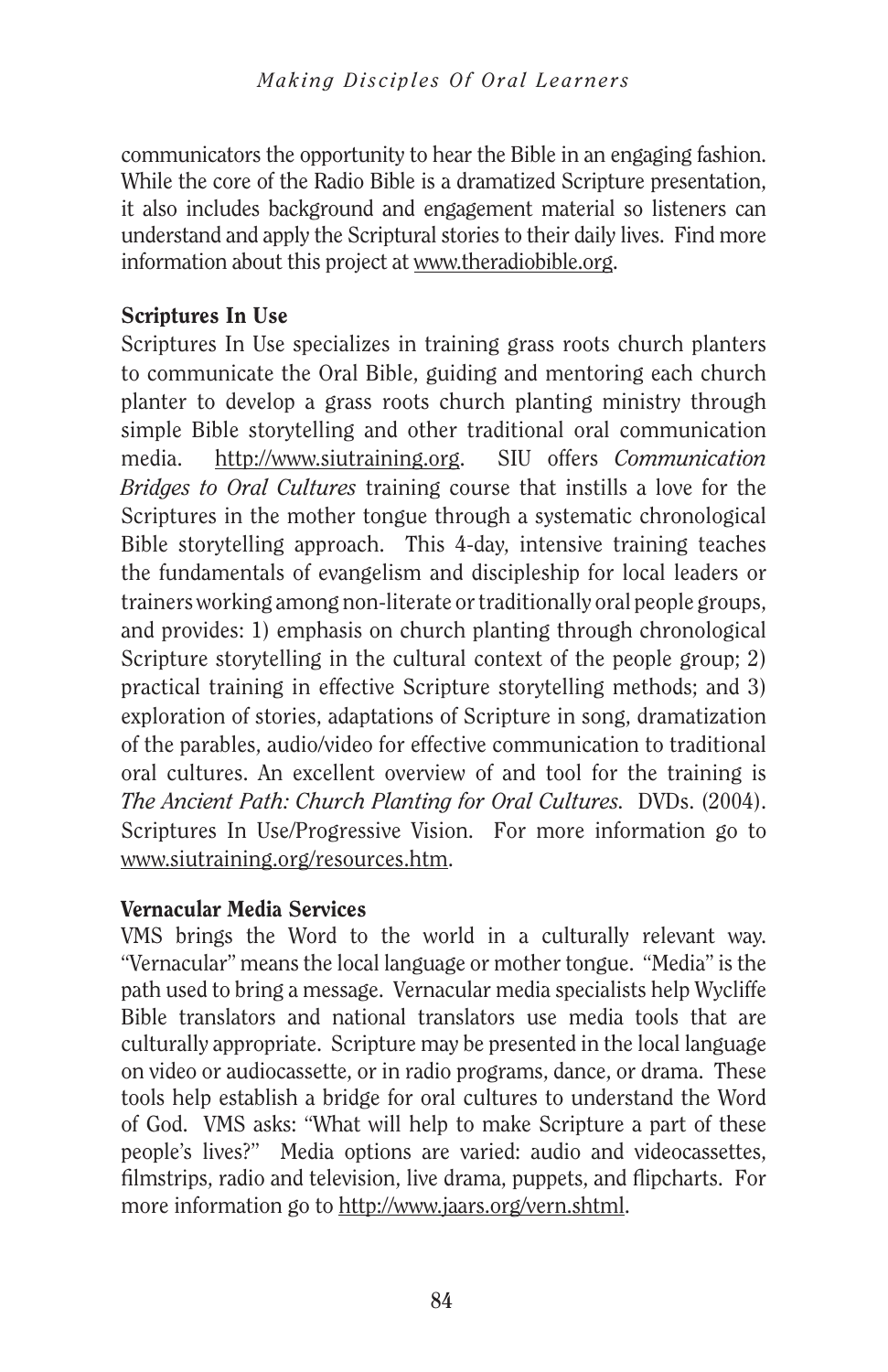# Pictures and Related Visual Resources

*Bible Pictures.* Hong Kong: Hong Kong Baptist Press. A set of 40 traditional colour pictures from Noah to Shadrach, Meshach, and Abednego in the Old Testament, 17 on the life and ministry of Jesus, and 7 on Acts. Pictures are 12x17 inches on durable card stock.

*Biblical Wall-Posters*. National Biblical Catechetical and Liturgical Centre, Bangalore, India. Large bright colour Indian contextualized biblical posters covering creation to the restoration of Israel in 51 pictures and from the annunciation to Elizabeth to a new heaven and new earth in Revelation for a total of 140 pictures.

*Colour It Tell It Bible Stories; Book One: Creation to Moses.* Manila: Church Strengthening Ministry, 1992. Projected as a series of five story coloring books for use with children using line drawings taken from "Telling the Story..." color picture set. When completed the series will contain 103 Bible stories suitable for reading to children, to use in family devotions, or for church-centered Bible study or Sunday school. (Book Two: *Moses to Roman Rule*; Book Three: *The Birth of Jesus to the Transfiguration*; Book Four: *Jesus and the Children to the Ascension*; and Book Five: *the Acts of the Apostles*.) http://csmpublishing.net.

Dawson, David L. *A Visual Survey of the Bible.* Greenville, TX, 1982. The Bible's message illustrated in a fifteen foot color chart showing the panoramic story of redemption from creation to the return of Christ. Also available in Chinese, Korean, Spanish and other languages. The chart is also available as a black and white line drawing in which local languages could be drawn in and coloured. Accompanying text and choice of end times panels according to theological preference. 4400 Moulton Street, Suite D. Greenville, TX (USA) 75401. Tel 903-455-3782.

Farris, Mary Lou. *The Adam & Eve Family Tree.* Norman, OK. A helpful colour chart showing the genealogy of Jesus from Adam and Eve. It lists the family lines of the Old Testament along with the names of wives and offspring. It is helpful for sorting out the patriarchal and royal family genealogies. http://members.aol.com/tmcorner2/a-e\_ft.htm.

*Good News* audiovisual - A set of 40 pictures, available in large (flipchart), medium and small (pocket size) formats, accompanied by a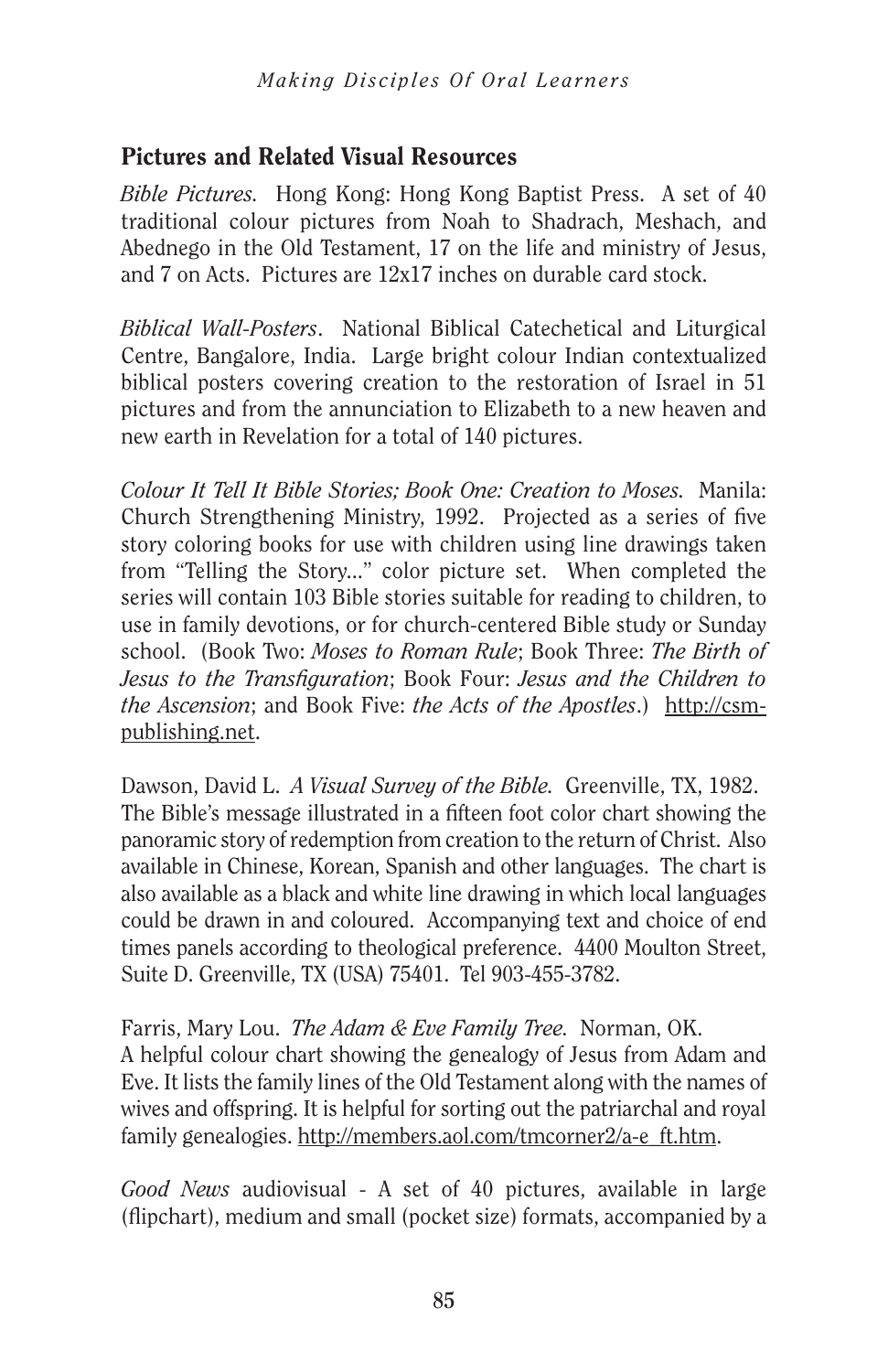#### *Making Disciples Of Oral Learners*

recorded 'commentary'. The story-based programme provides a brief overview of the Bible and then some basic teaching on getting right with God and living as a follower of Jesus. The recorded commentary is available in more than 900 languages. http://globalrecordings.net/ au/prod-gn.html.

*Life of Jesus Mafa.* Versailles, France. Highly contextualized African teaching pictures with Jesus and all story characters portrayed as African Blacks in typical African village settings. Sixty colour pictures from the Annunciation to Pentecost. http://www.jesusmafa.com/anglais/accueil.htm.

*Line Drawings for Bible Stories Asian Style.* Bangkok: New Tribes Mission. Black and white line drawings lightly contextualized for Southeast Asians in 11x16 inch size supplied as photocopies. A total of 389 pictures divided into 46 "sets" of pictures consisting of 38 Pre-Bible pictures, 193 Old Testament pictures and 158 New Testament pictures. Suggested guide for colouring the pictures locally.

*The Living Christ* audiovisual–A set of 120 loose leaf, A4 size pictures based on the life of Christ with accompanying recorded commentary, printed script and set of short lesson scripts indicating which pictures to use for the lesson. The recorded commentary is available in about 30 languages. http://globalrecordings.net/au/prod-tlc.html.

*Look, Listen & Live* Bible Pictures and Scripts. Global Recordings Network, Inc. (Australia) An eight-part set of colour Bible pictures (2 formats available: flipcharts [17x13 inches] and picture booklets [5.5x8.5 inches] chronologically arranged with recorded story commentaries. The recorded commentaries are available in more than 200 languages. The first five parts cover Old Testament material while parts 6-8 are based on the Gospels and book of Acts. Printed scripts are available in several languages. The scripts are simple story presentations with Scripture base indicated. Each picture set contains four or five stories with multiple pictures for each story. 24 pictures in each flipchart or booklet. Flip charts are spiral bound at the top; booklets are stapled. http://globalrecordings.net/au/prod-lll.html.

Lukens, Betty. *The Bible in Felt*. A three-year cycle of presenting the Bible story chronologically through use of flannel graph pictures. Available in two sizes--classroom size (16x24 inches) and auditorium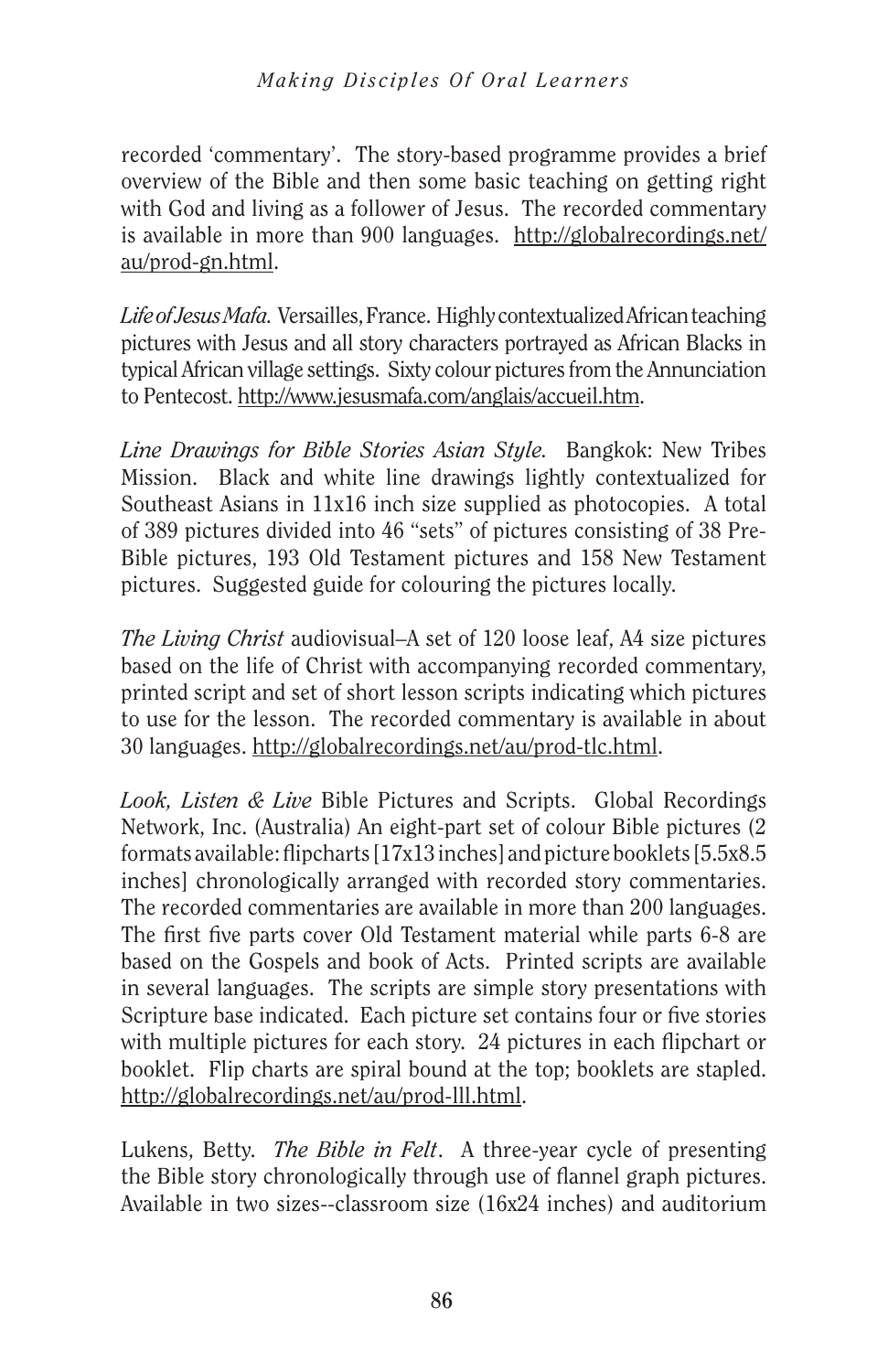size (32x48 inches). May be used in place of flat pictures to illustrate, build, or tell the Bible story. Teacher's manual does not contain the stories but suggests background scenes and flannel graph figures to use for each Bible story passage. www.bettylukens.com.

*Telling the Story.* 105 Picture Set. Manila: Church Strengthening Ministry. A set of 105 individual 17x13 inch colour pictures (103 pictures and 2 maps) jointly developed by Philippine Baptist Mission and New Tribes Mission for use in chronological approaches to teaching. The pictures follow a chronological order and are presented with limited background detail and minimal perspective for use with those of limited visual literacy. Also available in 8.5x11 inch line drawings suitable for photocopy and colouring by local users. http://csm-publishing.net.

# Web-Based Resources

http://www.augusthouse.com: August House is an award-winning publisher of children's books, folktale anthologies for all ages and stories for classroom use in book and audio formats. Their books are used in literacy and Title I programs to build language, critical thinking and writing skills even as they entertain. Parents and teachers use August House books, tapes, and CDs in reading comprehension and diversity study, character education, and cross-curriculum lesson plans. Scout leaders and summer camps use their scary story books, world folktales, and trickster tales around the campfire. Sunday School educators use their tales of wisdom and justice as discussion openers. Storytellers use August House storytelling skills handbooks for story resources, for ethnic sourcing, and to prepare for telling stories or public speaking.

http://biblestorytelling.org: The Bible Storytelling Project uses Bible stories in chronological order for the purpose of evangelizing, teaching, preaching, planting new churches, and training church leaders. Bible stories in chronological order give a panoramic view of the Bible and an overview of basic Bible doctrine. This site contains numerous Bible storytelling resources.

http://www.christianstorytelling.com: Their goal is to network Christian storytellers and nurture storytelling in the Christian community. They want to be a resource for churches and Christian organizations. Believing that God has put into each individual a love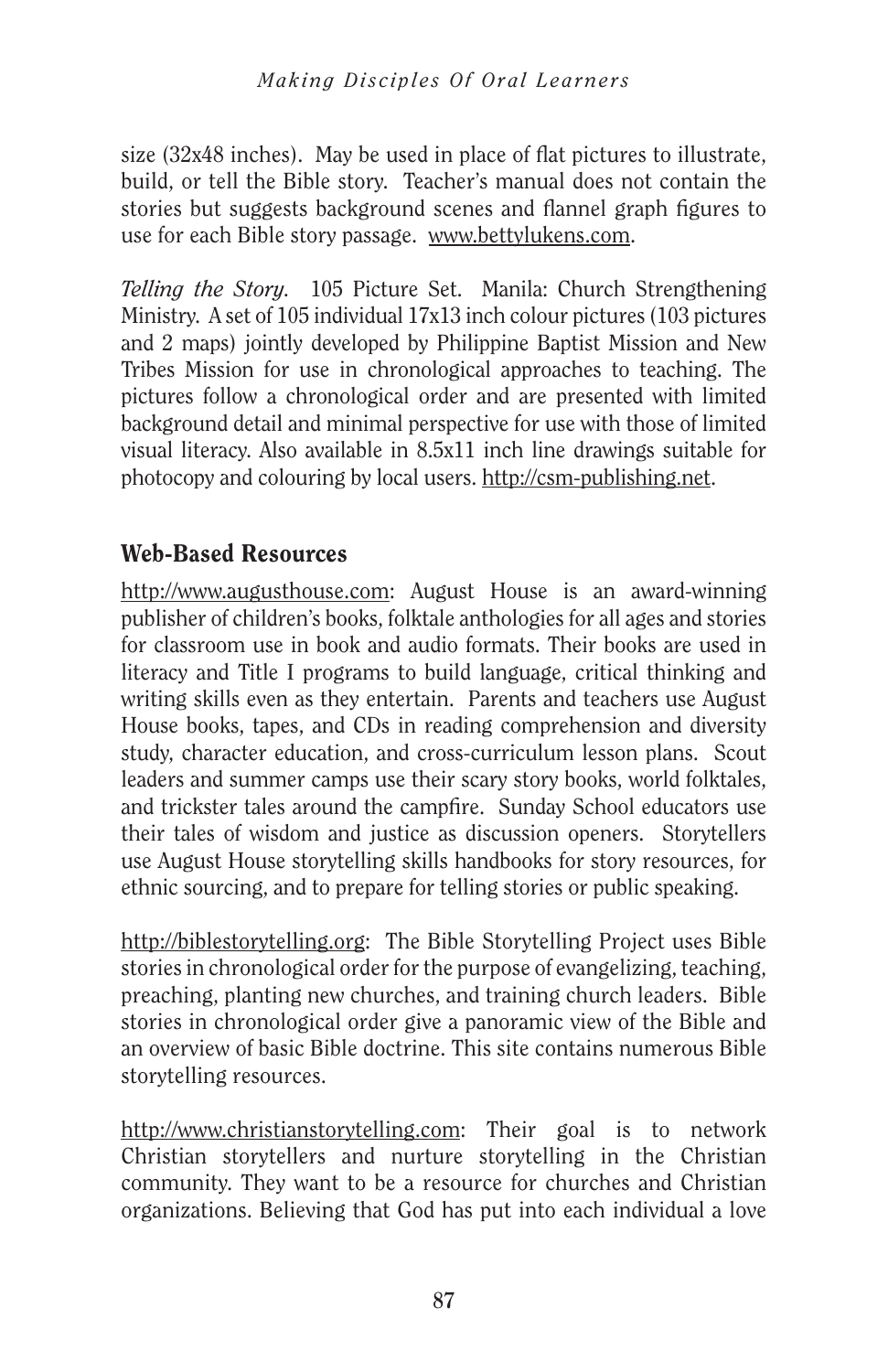for hearing a good story, this web site and its creator, John Walsh, encourage storytelling as a powerful way to communicate God's grace to others. John Walsh is dedicated to offering a free story each month, resources for developing storytelling skills, and a growing list of Christian storytellers across the U. S. who are available to perform and to train others in storytelling. Storytelling curriculum and Christian school resources are also available.

http://chronologicalbiblestorying.com: The official Chronological Bible Storying website. Contains training manuals, story sets, advice, research reports, articles, readers, PowerPoint presentations and a number of other helpful training resources.

http://www.communication-strategy.net: The Communication Strategy Network carries a number of articles on Chronological Bible Storying, orality and the use of media for effective church planting strategies; has a number of free downloads; and uses e-newsletter--free by subscription.

http://www.OneStory.org: OneStory was founded by four missionsending organizations: Campus Crusade, International Mission Board, Wycliffe International and YWAM. The web site provides information on Quest, Venture, and Journey options. The main goal of OneStory is to provide God's Word for oral learners without Bibles and who are lost.

http://www.mediastrategy.org: Mediastrategy is produced by media strategist Dan Henrich of Liberty University; stays current through active blog.

www.nobs.org: The Network of Biblical Storytellers (NOBS) is an international organization whose mission is to communicate the sacred stories of the biblical tradition. It was formed nearly twenty years ago by people searching for ways to experience and hear anew the word of God as narrative. NOBS develops resources for telling biblical stories through audio, video and computer technologies as well as telling them face-toface. Members come from the USA, Canada, Australia, Europe, Japan, Singapore, South Africa, the Philippines, and New Zealand. NOBS sponsors the Journal of Biblical Storytelling (http://www.nobs.org/journal.htm). P.O. Box 413, Brookville, OH 45309 (USA). TEL 937-833-4141 or 1-800-355- NOBS (from USA); FAX 937-833-5603; nobsint@nobs.org.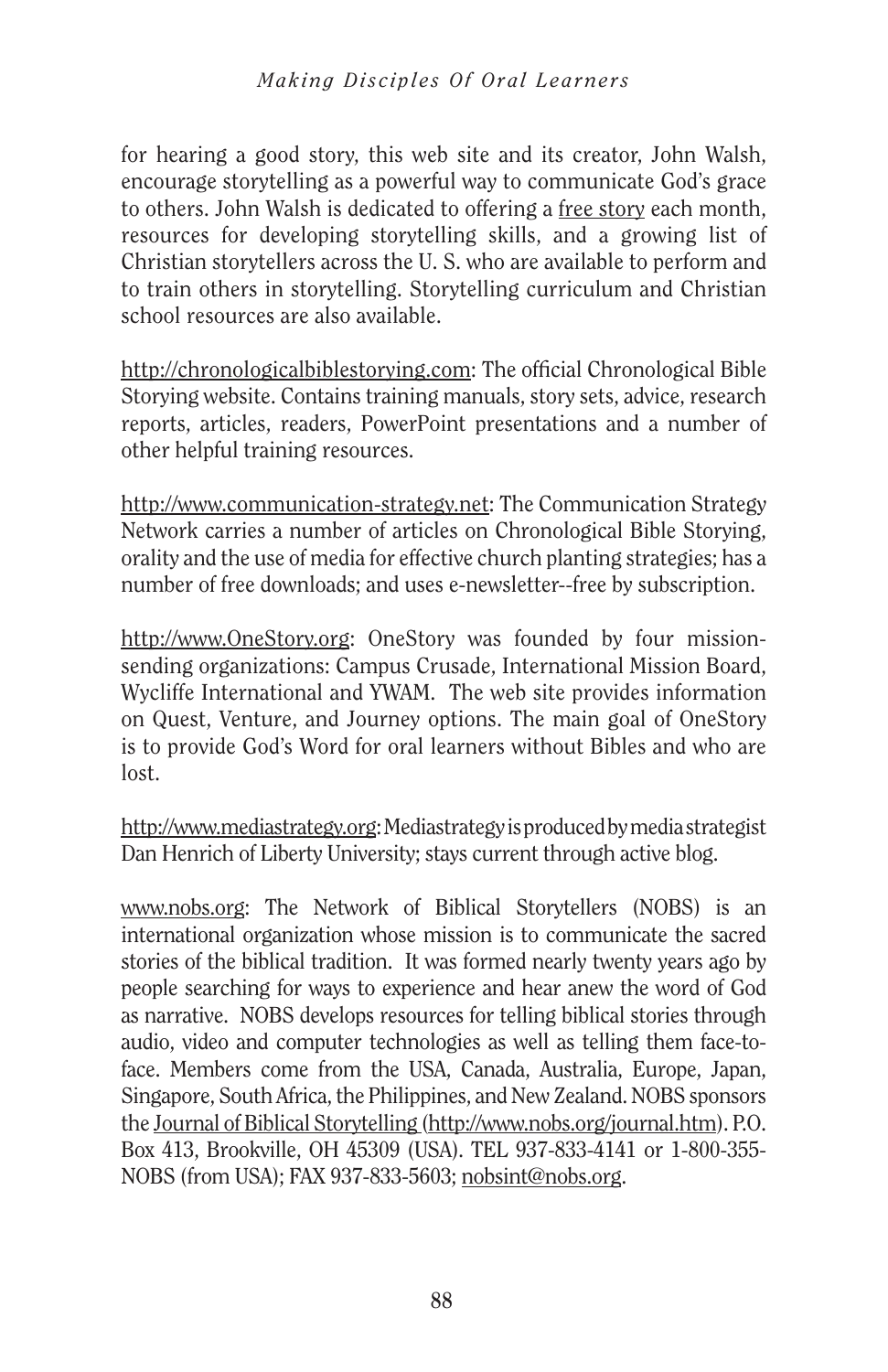http://internationaloralitynetwork.com: A network founded by nine missions agencies. The International Orality Network has conducted consultations and training workshops for learners and experienced storyers. Member organizations include Campus Crusade, International Mission Board (SBC), Wycliffe International, TWR, the JESUS Film Project, Faith Comes By Hearing, Scriptures In Use, The Seed Company, and the God's Story Project.

http://www.stevedenning.com: Steve Denning consults and gives workshops and keynote presentations on topics that include: leadership, innovation, organizational storytelling, business storytelling, springboard storytelling, knowledge management, branding, marketing, values, communication, communities of practice, business performance, collective intelligence, tacit knowledge, business collaboration, knowledge, learning, community, performance improvement, visionary leadership, social potential, institutional community building and internal communications. The site has many storytelling resources.

http://www.storytellingcenter.net: U. S.-based International Storytelling Centre. Inspired by an international renaissance of storytelling, people around the world are turning to the ancient tradition of storytelling to produce positive change in our world. The International Storytelling Center-to further infuse storytelling into the mainstream of our society - is building on its 30-year history to promote the power of storytelling and its creative applications to build a better world. This site is abundant in storytelling resources and activities.

http://www.storynet.org: U.S.-based National Storytellers Network. "Bringing together and nurturing individuals and organizations that use the power of storytelling in all its forms." In addition to numerous resources, NSN features *Storytellers Magazine* and *Storytelling World*. *Storytelling Magazine* is published bimonthly by National Storytelling Network and is available at no charge to NSN Members. Subscriptions only to *Storytelling Magazine* are not available. Single copies, however, may be purchased for \$6.50 (\$4.95 per issue plus shipping) to U.S. addresses. Storytelling World magazine is now offered as a membership benefit for the National Storytelling Network and is also available via subscription.

http://strategyleader.org: Orville Boyd Jenkins' virtual research centre offers a wide variety of research tools and information about key issues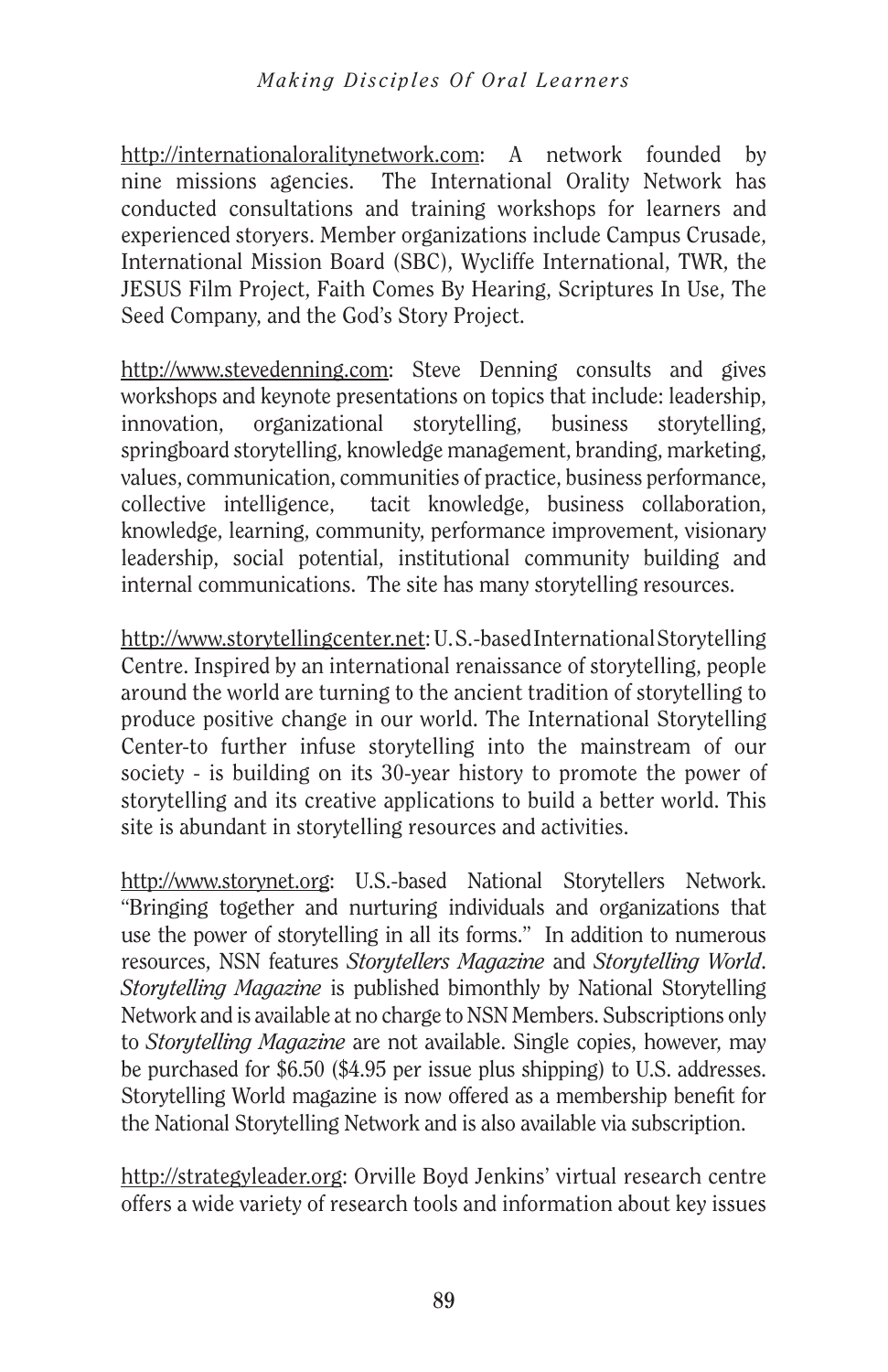like worldview definition and study, plus people group and ethnicity issues. It is a great resource for learning about the underlying issues of serving oral peoples in a post-literate world. Available resources include up-to-date PowerPoint presentations.

http://www.kn.pacbell.com/wired/fil/pages/liststorytelvi.html: Storytelling—Tales to Tell bills itself as "an internet hotlist on storytelling" and lists dozens of storytelling links.

# Bible Software Useful in Story Crafting

BibleWorks 6.0 - Computer software contains 93 Bible translations in 29 languages, 12 original language texts with 7 morphology databases, 6 Greek lexicons and dictionaries, 4 Hebrew lexicons and dictionaries, plus 18 practical reference works! While other programs are m e r e l y loose collections of books, BibleWorks tightly integrates its databases with the most powerful morphology and analysis tools. Considered a high-end Bible research package competitively priced, BibleWorks has a quality database, permits programming, search capabilities and customer support. Cost: \$299.95. Order info online at www.bibleworks. com or www.discountbible.com (which includes free shipping and a free software package worth \$29.95).

Bible Navigator - Computer software offers powerful search features, fast cross-referencing, and an integrated word processor. This CD-ROM product includes the complete new Holman Christian Standard Bible and a library of reference works. Personalization features maximize its value for reading and study while Internet-enhancements extend your learning. \$19.97. Order online at http://www.lifewaystores.com.

**iLumina** - (Gold edition) is the world's first digitally animated Bible and encyclopedia suite. Carries the full text of the Bible in the New Living Translation and King James Version. The package also includes commentary on every verse and a complete illustrated encyclopedia. iLumina Gold provides computer animations guided virtual tours of the Holy Land, 20,000 notes and commentaries, and 42 documentary videos on the life of Jesus. Compatible with Windows or Mac OS X. Cost: \$89.99 at http://www.iLumina.com or www.Amazon.com.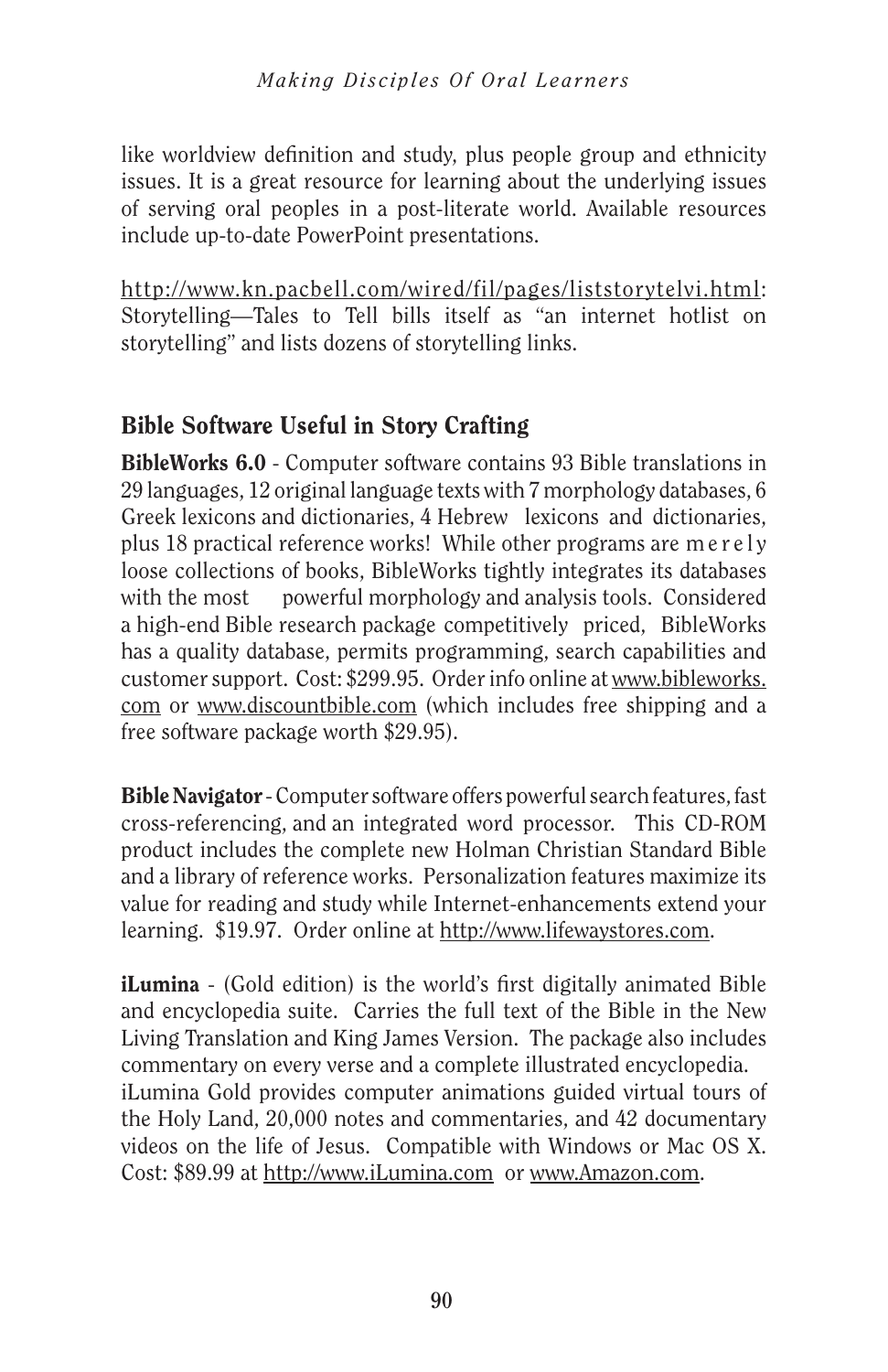Logos Bible Series X - Computer software can make your personal Bible study easier and more productive by giving you access to more content and by acting as an automated "research assistant" that searches, organizes and presents that content in ways that accelerate your study and draw you deeper into the word. Series X lets you have different levels of software - Christian Home Library (\$150), Bible Study Library (\$250), Pastor's Library (\$300), Original Languages Library (\$400) and Scholar's Libraries (\$600) and Silver Edition (\$1,000). The Silver edition contains everything in the X Series; each series builds on the next. (Prices rounded.) The Bible Study Library, for instance, has 115 Bibles, a Greek and Hebrew dictionary, several commentaries, and references that normally cost \$2,500 in purchased volumes for \$249.95. Order online at http://www.logos.com.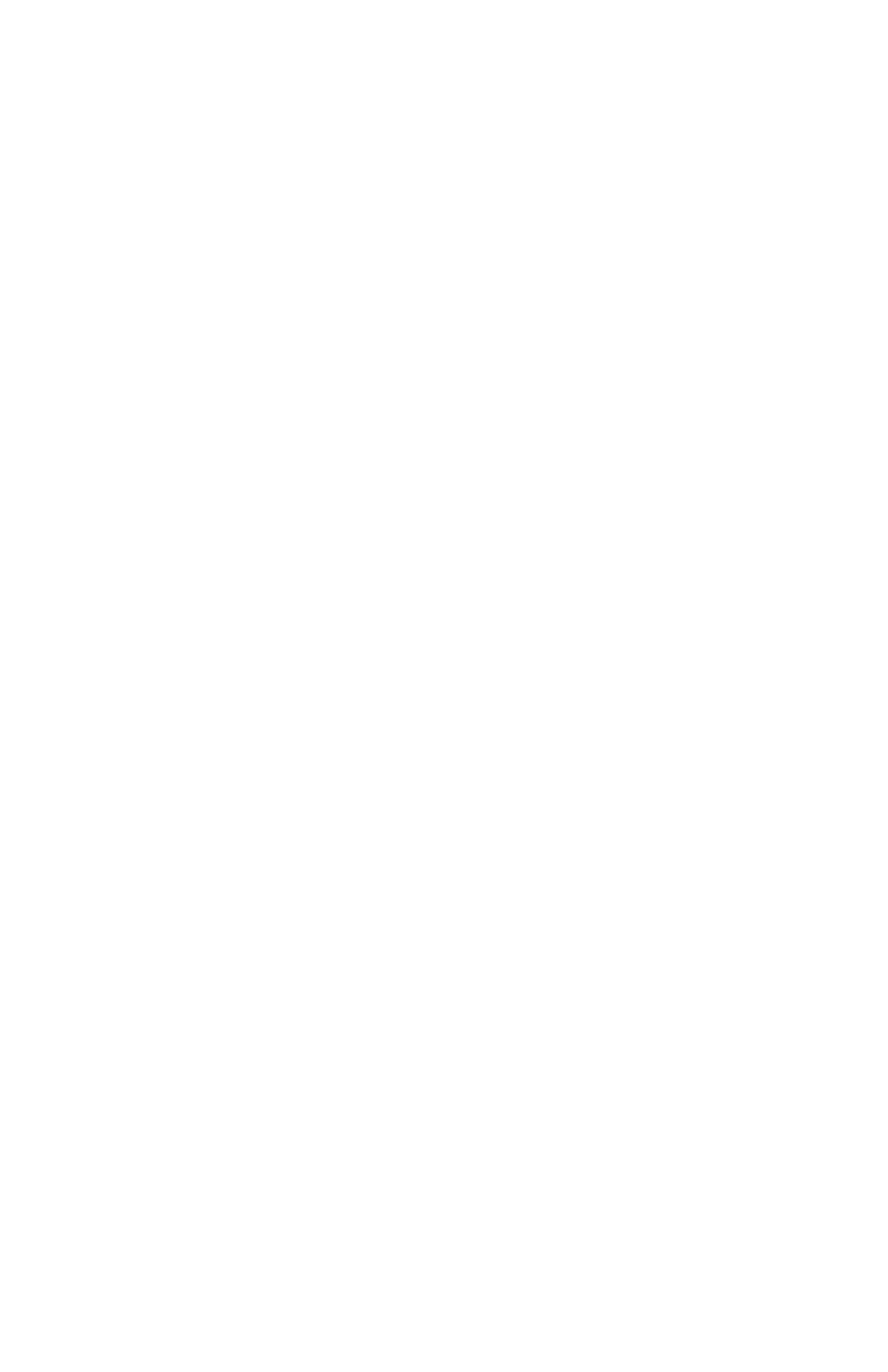# bibliography

ORALITY is a multi-faceted phenomenon that has drawn the attention of writers in many disciplines. Historians, biblical scholars, linguists, psychologists, educators, students of folk tales, communications experts, business consultants, professional storytellers, missionaries, and leaders of emerging churches: all of these and more have written about the phenomenon we refer to as orality. Consequently this bibliography includes a wide variety of books, some of which do not use the term "orality" and many of which have no concern for Christian ministry. Members of the Lausanne special interest group have found useful information in each of them, however. If nothing else, this wide array of books confirms the central role that orality plays in the contemporary world, especially in communication and the shaping of values. Thus far only a few authors have sought to draw on this wide array of scholarship to improve our effectiveness in making disciples of oral learners. But work is in progress that will hopefully meet that need in the years to come.

Books marked with an asterisk (\*) in the list below are recommended for Bible college and theological libraries.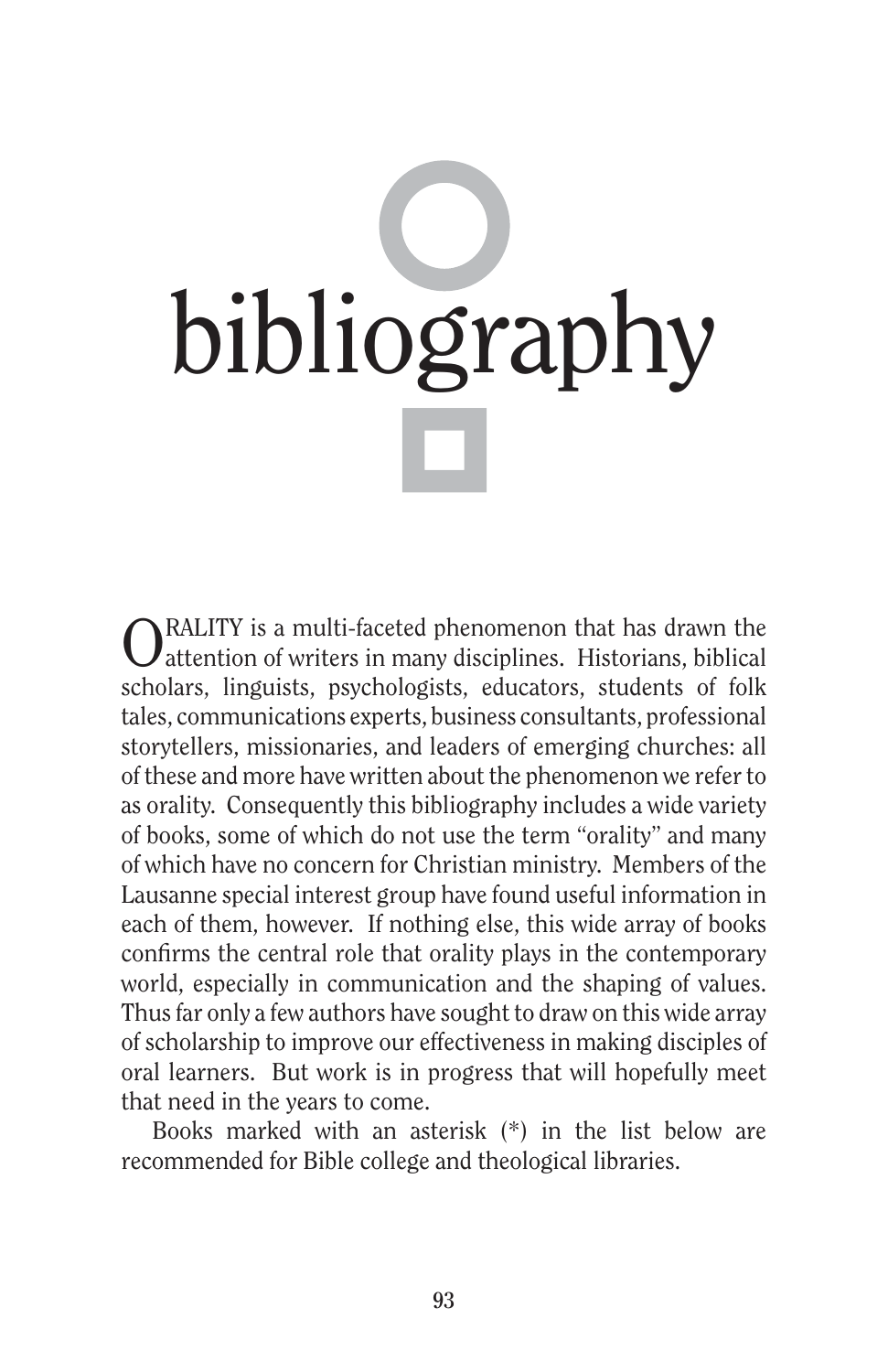# Books

Anderson, John R. Cognitive Psychology and Its Implications. 4<sup>th</sup> ed. New York: W. H. Freeman, 1995. *In Anderson's discussion of cognitive schemata and worldview, one can understand the importance of story repetition in the avoidance of error.*

Baddeley, A. D. The Psychology of Memory. New York: Basic Books, 1976.

Baush, William J. Storytelling: Imagination and Faith. Mystic, CT: Twenty-Third Publications, 1984. *Bausch refers to a wealth and breadth of stories to capture and pass on from one generation to another the wisdom, imagination, and faith of a people. This is a book of stories as well as a book about storytelling.*

Baush, William J. Storytelling the Word: Homilies & How to Write Them*.* Mystic-Connecticut: Twenty-Third Publications, 1996. *This book contains 42 homilies and 130 stories used to instruct the reader in the art of storytelling combined with narrative preaching. An appendix correlates the homilies to specific liturgical seasons and a lectionary of readings.*

Bilmes, Jack and Stephen T. Boggs. "Language and Communication: The Foundations of Culture." In Perspectives on Cross-Cultural Psychology*,* ed. Anthony Marsella, Roland Tharp, and Thomas Ciborowski, 47-76. New York: Academic Press, 1979. *The authors identify the reality of culture as systems of knowledge in persons' minds.*

Birch, Carol L. and Melissa A.Heckler, eds. *Who Says?: Essays on Pivotal Issues in Contemporary Storytelling*. Little Rock: August House, 1990. *The editors provide ten essays by various writers addressing critical issues in an increasingly potent movement–that of storytelling. They assert that the movement is young and there is no common vocabulary for discussion.*

\*Boomershine, Thomas E. Story Journey. An Invitation to the Gospel as Storytelling. Nashville: Abingdon Press, 1988. *Using illustrations from the Gospel of Mark, Boomershine makes an excellent case for telling the gospel as stories. He gives practical instruction on learning, remembering, and telling biblical stories for a variety of ministry purposes.*

Breech, James. Jesus and Postmodernism. Minneapolis: Augsburg Fortress, 1989. *James Breech traces Jesus the storyteller. He looks to the parables of Jesus and their divine uniqueness, their narrative integrity, their truth, and their ethical stance. In this work, the author engages two movements in contemporary theology: postmodernism and narrative theology.*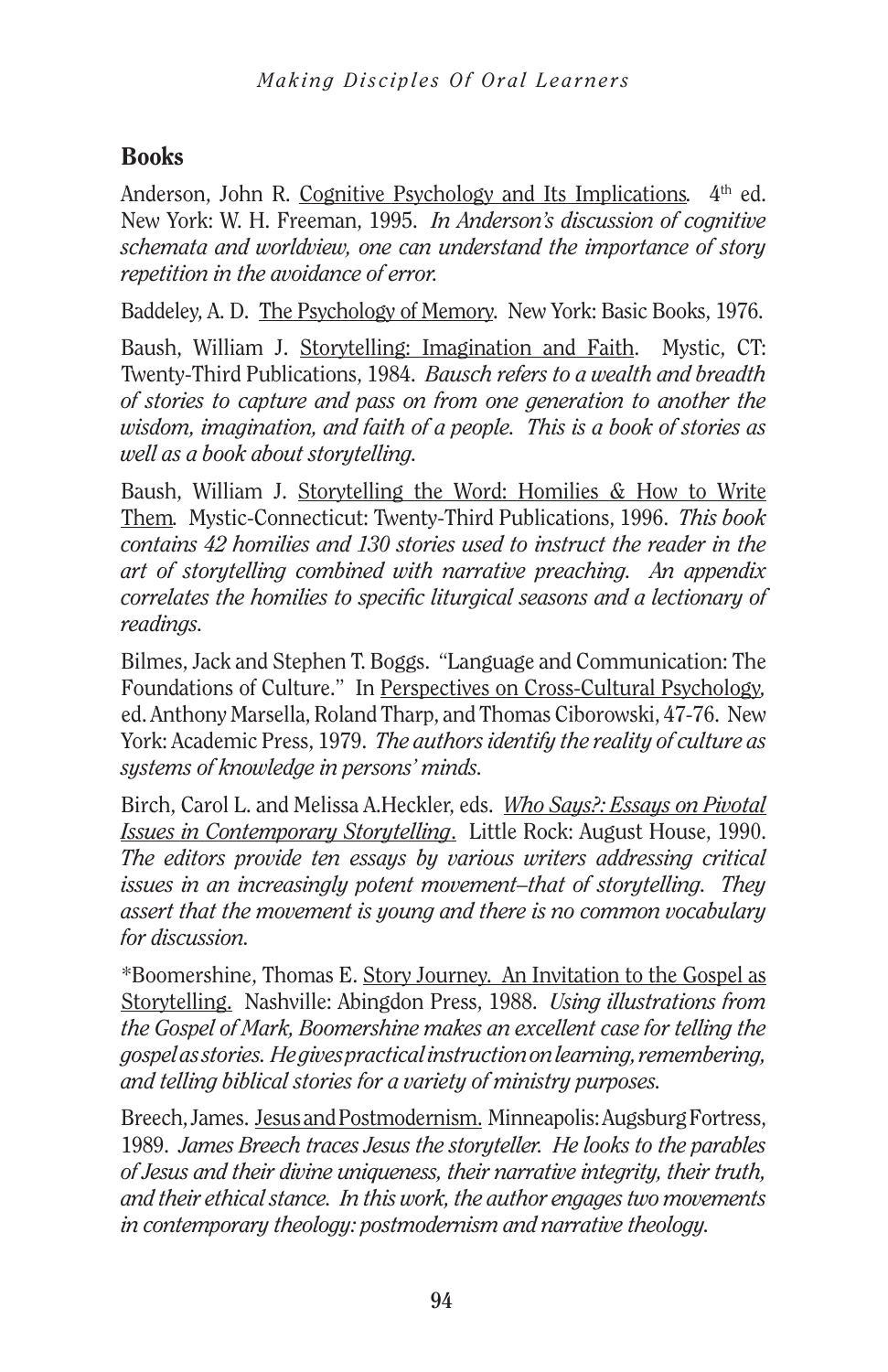Campbell, Joseph. The Hero with a Thousand Faces. New York: Pantheon, 1949. *From the well-known interpreter on mythology, this classic study traces the story of the hero's journey and transformation through virtually all the mythologies of the world, revealing the one archetypal hero in them all.*

Carruthers, Mary J. The Book of Memory: A Study of Memory in Medieval Culture. New York: Cambridge University Press, 1992.

Cate, Mary Ann and Karol Downey. From Fear to Faith: Muslim Women and Christian Women. Pasadena, CA: William Carey Library, 2003. *This is a compendium of messages presented at a conference on reaching Muslim women. The focus is on Muslim women and strategies to lead them to a mature, reproducing faith in Christ. Of particular interest would be the chapters on the Muslim woman's view of God and why Muslim women come to Christ. There is also a chapter describing the use of Chronological Bible Storying as one method of outreach.*

Chomsky, Noam. Language and Mind. New York: Oxford University Press, 1968.

Cipolla, Carlo M. Literacy and Development in the West. New York: Penguin Books. 1969. *This traces the historic emergence of languages, reading, writing, and thus literacy from at least the Classic Greek era to the 1900s. It assists the reader in understanding the historic development of literacy, which is only recent and not that pervasive, even by A.D. 2000.* 

Clanchy, M. T. From Memory to Written Record: England, 1066-1307. London: Edward Arnold, 1979.

Cole, Michael, John Gay, Joseph A. Glick, and Donald W. Sharp. The Cultural Context of Learning and Thinking*.* New York: Basic Books, 1971. *An interesting report of cognitive experiments conducted with non-literates in Africa.*

Cole, Michael and Sylvia Scribner. Culture and Thought. New York: Wiley, 1974. *Two influential researchers explore the influence of culture on habitual ways of thinking.*

Connelly, Bridget. Arab Folk Epic and Identity. Berkeley, CA:University of California Press, 1986.

D'Andrade, Roy. "Culture and Human Cognition." In Cultural Psychology: Essays on Comparative Human Development*,* ed. James W. Stigler, Richard A. Shweder, and Gilbert Herdt, 65-129. New York: Cambridge University Press, 1990. *D'Andrade discusses the concept of cognitive schemata and the link between culture, language, and cognition.*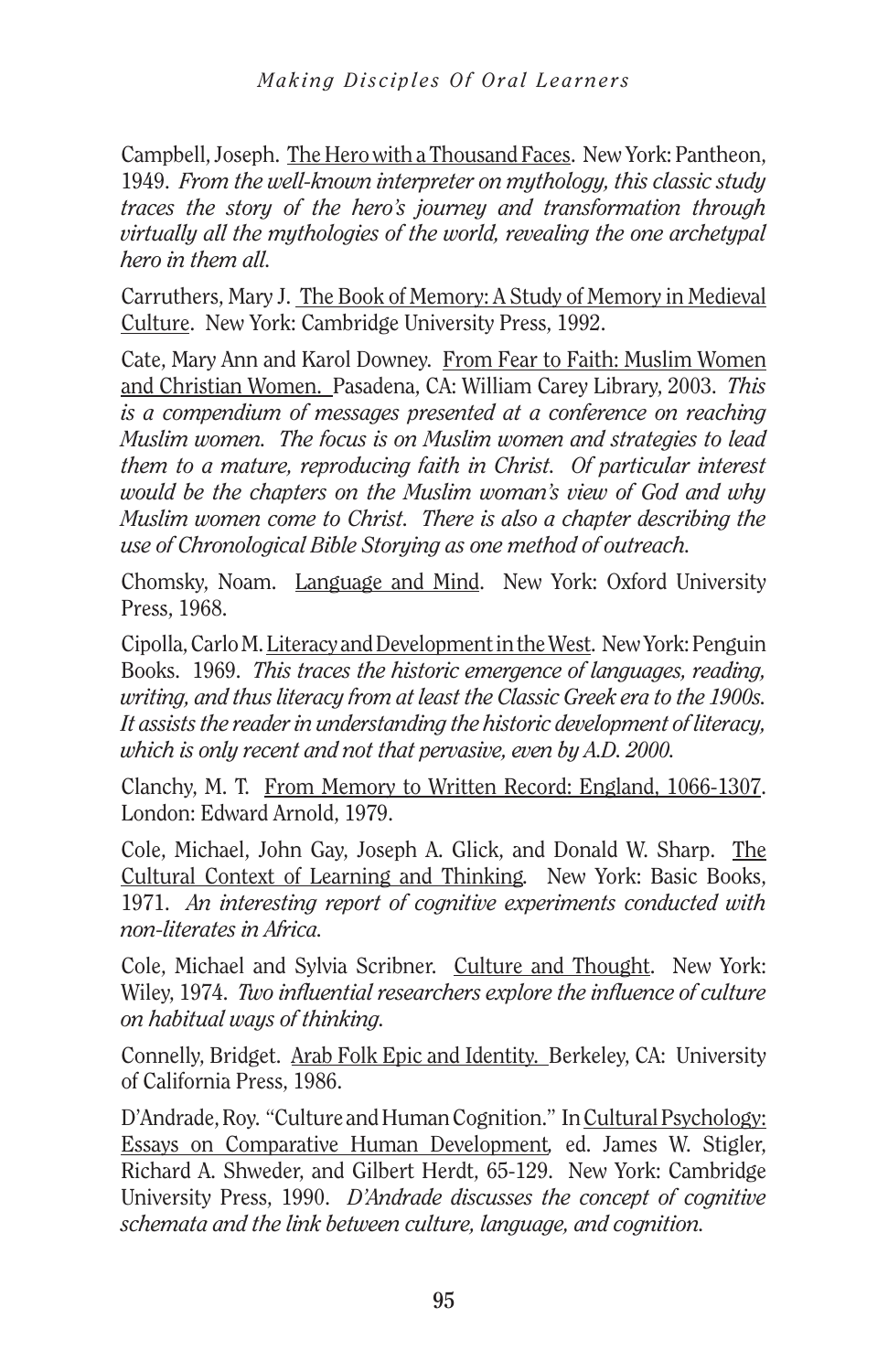Davidson, J. A. Literature and Literacy in Ancient Greece. Phoenix 14 (1962), nos. 3-4.

Davis, Donald. Writing as a Second Language: From Experience to Story to Prose. Little Rock: August House, 2000. *Davis addresses the issue of language arts in schools, where focus is on reading and writing instead of nourishing the whole oral and kinesthetic realm, that of spoken language. He argues that talking and writing are not to be mutually exclusive in language development and lays out a method to address the issue.*

Egan, Kieran. Teaching as Storytelling: An Alternative Approach to Teaching and Curriculum in the Elementary School*.* Chicago: University of Chicago Press, 1986. *Egan argues the case for storytelling from an educational perspective, contending that stories are a very sophisticated way of developing both intellect and imagination. He gives special attention to using storytelling across the curriculum.*

\*Enyart, David A. Creative Anticipation: Narrative Sermon Designs for Telling the Story. N. p.: Xlibris, 2002. *Enyart introduces preachers to a variety of ways to preach biblical narratives.*

Finnegan, Ruth. Limba Stories and Storytelling. London: Oxford University Press, 1967. *This is the best book for looking inside a specific socio-linguistic culture in West Africa to see the issues of orality and literacy as they existed within these people. It is a very scholarly, but practical and easy to read book. An influential study of storytelling practices and their impact in the Limba culture of West Africa, it is widely quoted within the discipline.*

Freidman, Thomas L. The Lexus and the Olive Tree: Understanding Globalization. New York: Anchor Books, 1999. *This book offers an engrossing look at the international system that is transforming the world today–globalization. With vivid stories drawn from his extensive travels, Friedman dramatizes the conflict between "the Lexus and the olive tree"--the tension between the globalization system and the ancient forces of culture, geography, tradition, and community.*

Gerhardsson, Birger, Memory and Manuscript: Oral Tradition and Written Transmission in Rabbinic Judaism and Early Christianity*.* Copenhagen: Gleerup and Lund, 1961. *Gerhardsson deals with the respective roles of memory and manuscripts, orality and literacy from the Abrahamic era to well beyond the New Testament era. He gives a detailed, technical description of the careful, conscious process of transmitting religious instruction during the biblical period and beyond. Frequently dismissed*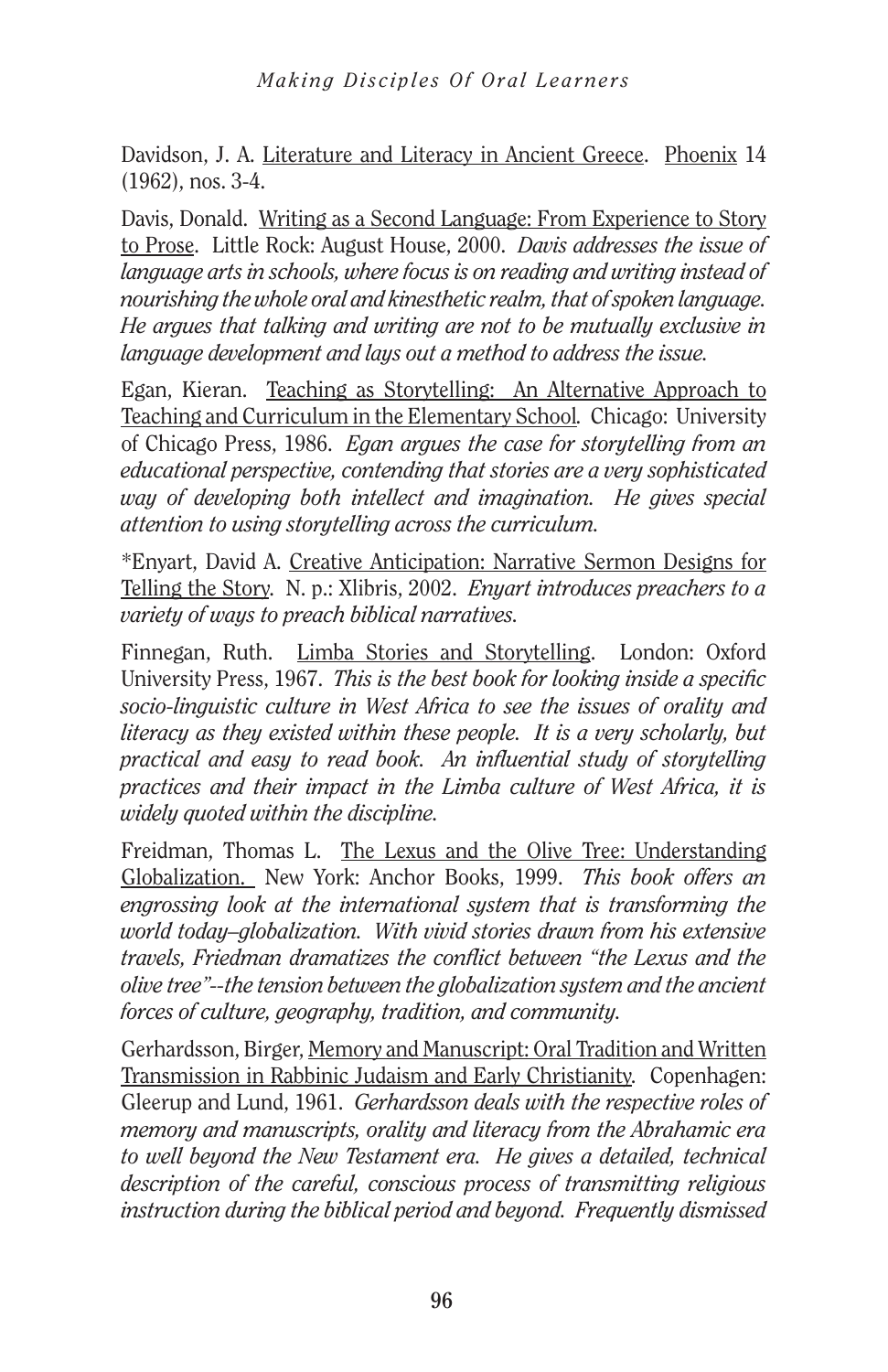*but never refuted, Gerhardsson persisted in setting forth his views and defending his arguments about the relationship of the text to oral and literate religious leaders.* Tradition and Transmission in Early Christianity*, published in 1964, clarified his views and replied to critics. In 1998 Eerdmans released a single volume combining* Memory and Manuscript *with* Tradition and Transmission *and adding new material, including an apology from one of Gerhardsson's early critics, who admits that he and others did not read Gerhardsson's work carefully and thus misrepresented him.* 

Gibbs, Eddie and Ian Coffey. Church Next: Quantum Changes in Christian Ministry. Downers Grove, IL: Inter Varsity Press, 2001. *The authors of this book identify some of the major storm centers through which the church must navigate, not in order to return to a previously more tranquil world, but to enter an entirely new one. The book looks at mission, church structures, developing new leaders and mentoring, worship, spirituality and evangelism, and asks how ministry must change in order to serve a new generation of Christians.*

Goodwin, Frank J. A Harmony of the Life of St. Paul.Baker Book House, 1960. *A generally helpful volume for those preparing integrated Acts-Epistles story lessons for advanced tracks of chronological method after the basic evangelism and review tracks. The author integrates the missionary journeys of Paul with the letters written to the churches. May be a bit difficult for the average user, but could be helpful for those preparing lessons for local area use.*

Goody, Jack. Literacy in Traditional Societies*.* Cambridge: Cambridge University Press, 1968.

Goody, Jack. The Domestication of the Savage Mind*.* Cambridge: Cambridge University Press, 1977. *This is an influential book describing the effects of literacy on non-literate societies and their patterns of thinking.*

Graff, Harvey J. The Legacies of Literacy: Continuities and Contradictions in Western Culture and Society*.* Bloomington: Indiana University Press, 1987. *Graff's work is an outstanding history of the development of literacy in the West and its influence on western culture.*

Graham, William A. Beyond the Written Word: Oral Aspects of Scripture in he History of Religion. Cambridge: Cambridge UP, 1987. *Graham compares orality and literacy in major religions having both written and oral traditions.*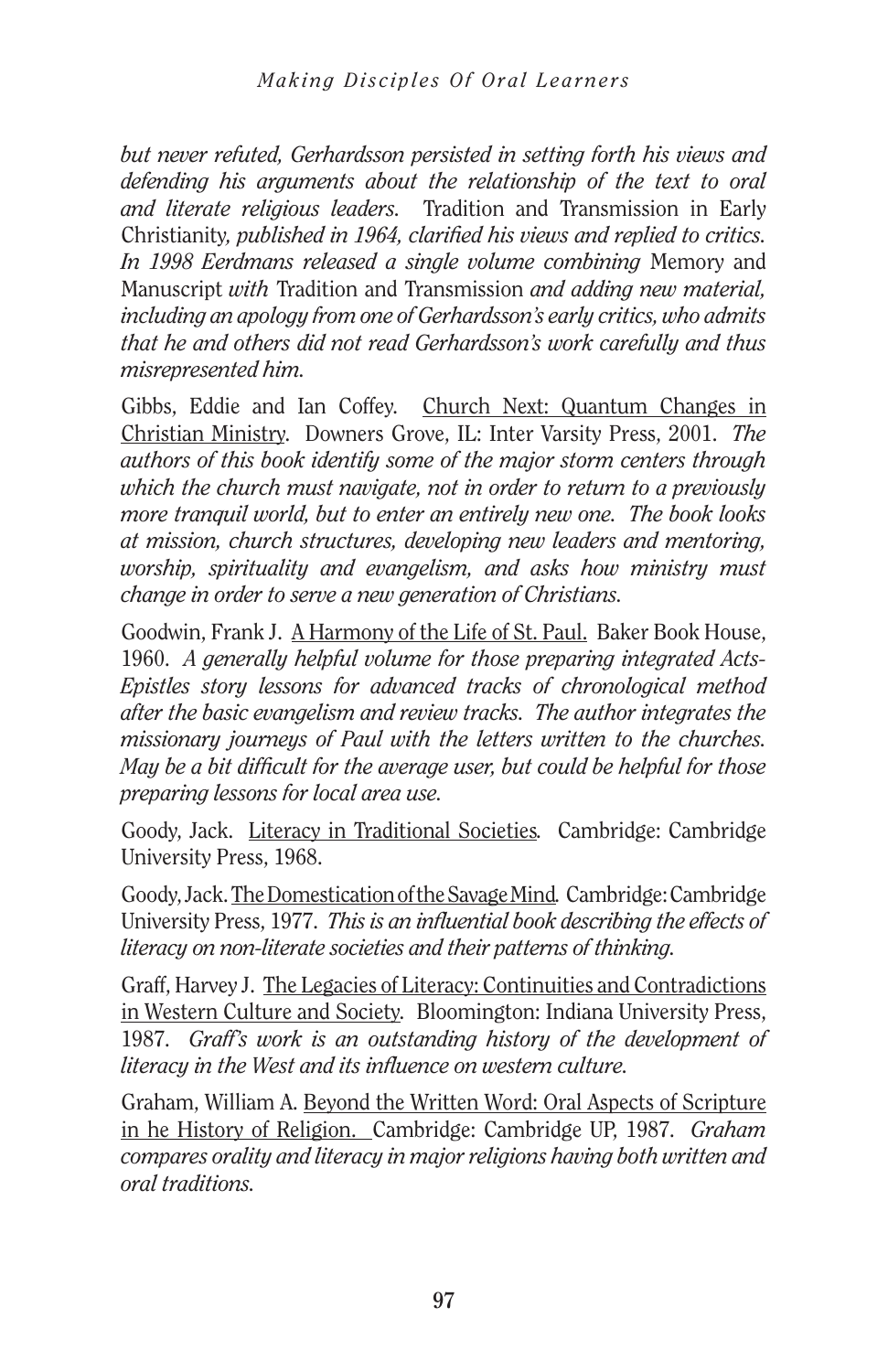Haaland, Ane. Pretesting Communication Materials. Burma: UNICEF Publications, 1984. *This source is helpful in determining whether communication materials will be received and correctly perceived among a specific audience.*

Harold, Innis. The Bias of Communication*.* Toronto: University of Toronto Press, 1951.

Harris, Joseph, ed. The Ballad and Oral Literature. Cambridge, MA: Harvard University Press, 1991.

Harris, William V. Ancient Literacy. Cambridge, MA: Harvard University Press, 1989. *A respected historian explores the nature and extent of literacy in the ancient world. This is a standard work on this topic.*

Havelock, Eric. The Greek Concept of Justice from Its Shadow in Homer to Its Substance in Plato. Cambridge, MA: Harvard University Press. 1978.

Havelock, Eric. The Muse Learns to Write: Reflections on Orality and Literacy from Antiquity to the Present.New Haven: CT: Yale University Press, 1988. *A leading scholar in the historical development of literacy, Havelock presents here the fruit of a lifetime of study on this issue.*

Jaffee, Martin S. Torah in the Mouth: Writing and Oral Tradition in Palestinian Judaism 200 BCE-400 CE. Oxford: Oxford University Press, 2001. *Jaffee explores the relationship between the written and oral sources in Palestinian Judaism during the era that included the development of Christianity.*

Jensen, Richard A. Thinking in Story: Preaching in a Post-literate Age. Lima, Ohio: CSS Publishing, 1993. *Poised on the boundary between the print and electronic era, the contemporary church needs to rethink preaching. To this end Jensen offers a strategy for effective communication in this electronic era. Due to present-day media saturation, the author calls for a shift in approaches to gospel proclamation. Jensen argues that trends in western culture make it necessary for Christians to begin thinking in stories and preaching using biblical narratives. He tells how to do this and gives sample sermons.*

\*Jousse, Marcel. Le Style Oral Rhythmique et Mnemotechnique Chez les Verbo-moteurs Paris: G. Beauchesne, 1925; ET, *The Oral Style.* Translated by Edgard Sienaert and Richard Whitaker. New York. Garland, 1990. *One of the early attempts by scholars to describe in detail the methods used by oral communicators.*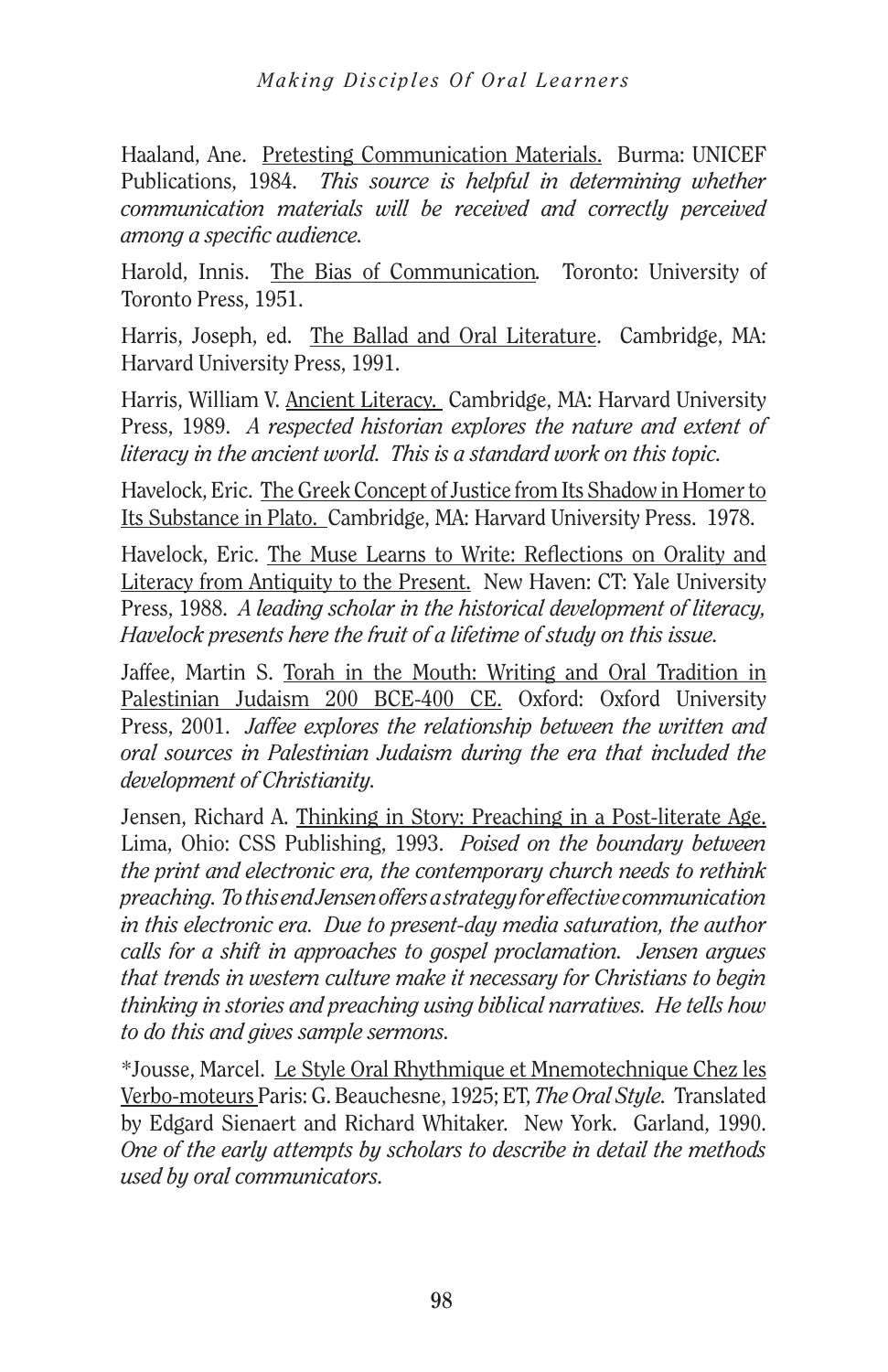Kelber, Werner. The Oral and Written Gospel: The Hermeneutics of Speaking and Writing in the Synoptic Tradition. Mark. Paul and Q. Philadelphia: Fortress Press, 1983. *Kelber discusses the interplay of oral and written sources with respect to the gospel accounts.*

\*Klem, Herbert V. Oral Communication of the Scripture*.* Pasadena: William Carey Library, 1982. *The author builds his case for oral communication of the Bible based upon the prevailing literacy situation and oral communication preferences of the African people, and of the situation in Palestine during Jesus' day. He also covers aspects of oral art forms. He includes important concepts for those involved in literacy work as well as evangelizing among illiterates. This study is focused primarily on West Africa.*

Levy-Strauss, Claude. La Pensee Sauvage. Paris: Plon, 1962; ET, The Savage Mind. Chicago: University of Chicago Press, 1966.

Lipman, Doug. Improving Your Storytelling: Beyond the Basics for All Who Tell Stories in Work or Play. Little Rock: August House, 1999. *This book takes the reader beyond the first, almost natural, steps of storytelling into the world of its more formal contexts. Instead of rules to follow, Lipman provides a series of frameworks that encourages "thinking on your feet." Part of the book looks at the transfer of imagery in a medium that is simultaneously visual, auditory, and kinesthetic.*

Lord, Albert B. The Singer of Tales. Harvard Studies in Comparative Literature, vol. 24. 2ded. Cambridge, MA: Harvard University Press, 2000. *This edition of Lord's classic work on Yugoslavian epic poets includes a CD with audio and video recordings of the performances that are the focus of his research. This research, done by Milman Parry and his student, Albert Lord, enabled them to describe how illiterate poets were able to compose monumental epics like the* Iliad *and* Odyssey*. This volume established conclusively that oral cultures are capable of producing lengthy, complicated, and beautiful oral art forms without the use of print and reproduce them with accuracy over long periods of time.*

Love, Fran and Jeleta Eckheart. Ministry to Muslim Women: Longing to Call Them Sisters. Pasadena, CA: William Carey Library, 2000. *This is a compendium of messages presented at a conference on evangelism of Muslim women. It has an extensive section on worldview with several different articles on this subject. The book includes strategies for reaching Muslim women.*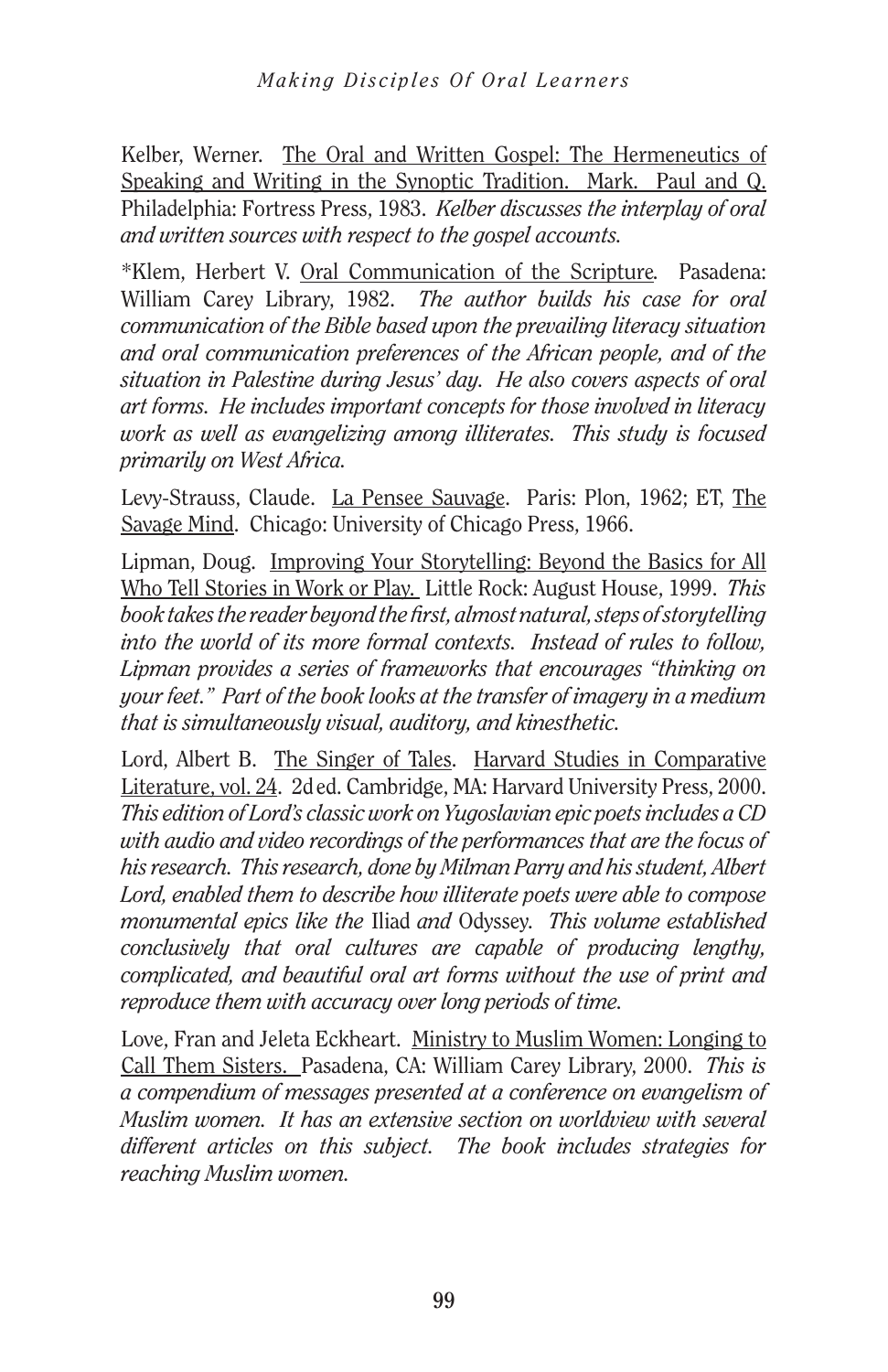Luria, A. R. Cognitive Development: Its Cultural and Social Foundations*.*  Edited by Michael Cole. Translated by Martin Lopez-Morillas and Lynn Solotaroff. Cambridge, MA, and London: Harvard University Press, 1976. *Luria's research into peasant life in central Asia had pronounced impact on Walter Ong and the development of later understandings of the impact of literacy on oral peoples, especially in their cognitive development.*

Luria, A. R. The Mind of a Mnemonist. Translated by Lynn Solotaroff. New York: Basic Books, 1968. *Luria gives a description of a remarkable journalist who remembered everything that had ever happened to him and explores what that phenomenon reveals about the human memory.*

MacDonald, Margaret Read. The Storyteller's Start-Up Book: Finding, Learning, Performing and Using Folktales. Little Rock: August House, 1993. *The author believes that every community needs storytellers, actively sharing stories in the classroom, library, recreation centre, and boardroom. MacDonald's step-by-step process is an encouragement for beginners to have confidence in storytelling.*

\*McLuhan, Marshall. The Gutenberg Galaxy: The Making of Typographic Man*.* Toronto: University of Toronto Press, 1962. *McLuhan was a wellknown communications, linguistics, and media specialist. This classic work gave the world the concept of the "global village." It looks back at what the printing revolution did to the world and reflects on what the electronic age will do--creating a totally different world that is almost inconceivable even today. This is an excellent companion book to read along with Cipolla's work.* 

Maguire, Jack. The Power of Personal Storytelling: Spinning Tales to Connect With Others. New York: Putnam, 1988. *Maguire explains how to mine stories buried deep within memory to communicate more effectively, enhance personal and professional relationships, and understand oneself in order to better understand others. Step by step he illustrates how to shape and express true-life stories*.

Malinowski, Bronislaw The Meaning of Meaning: A Study of the Influence of Language upon Thought and of the Science of Symbolism. New York: Harcourt, Brace; London: Kegan Paul, Trench, Trubner, 1923.

\*Mathewson, Steven D. The Art of Preaching Old Testament Narrative. Grand Rapids, MI: Baker Academic, 2002.

Miller, Joseph C. The African Past Speaks: Essays on Oral Tradition and History. London: Dawson; Hamden, CT.: Archon, 1980.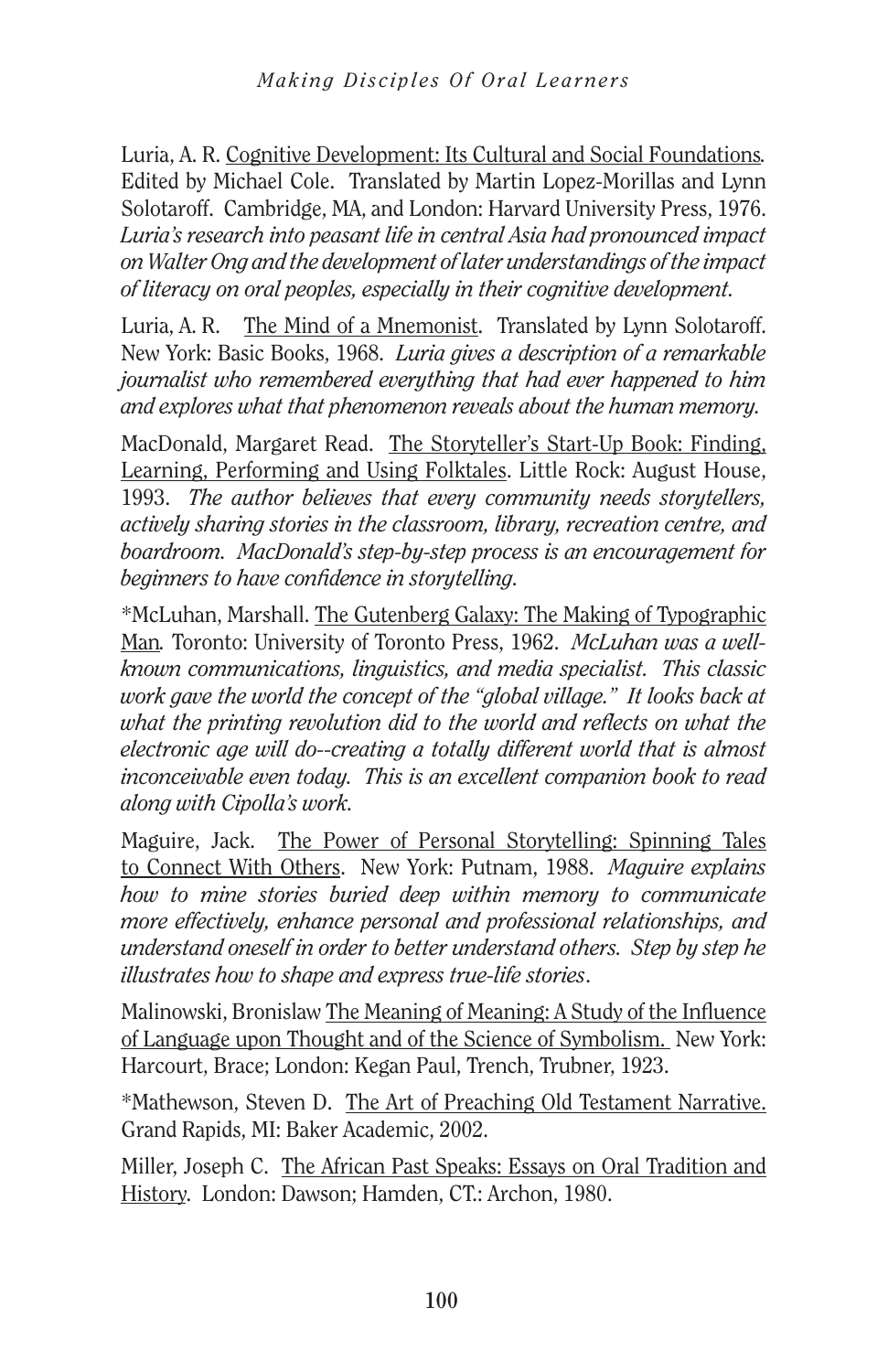Miller, Ted, ed. The Story. Carol Stream, IL: Tyndale House, 1986. *The Story is an edited version of the Living Bible which presents the Bible story as a continuing and integrated narrative in which individual stories are identified. This volume is of great help in learning how to present the Bible narratively, especially during the time of the kings and prophets and later in the Acts and epistles. While some of the better-known stories are somewhat abridged, enough of the story detail is retained to show the work and purpose of God in carrying out His work of redemption.*

Mooney, Bill and David Holt. The Storyteller's Guide. Little Rock, AR: August House, 1996. *Mooney and Holt have collected, edited, and written practical advice from a wide array of professional storytellers. They address issues such as how to create stories from printed texts, how to memorize and rehearse a story, the use of performance techniques, dealing with stage fright, avoiding frequent mistakes made by beginning storytellers, and using stories in a variety of situations.*

Olson, David R. "The Languages of Instruction: The Literate Bias of Schooling." In Schooling and the Acquisition of Knowledge*,* ed. Richard C. Anderson, Rand J. Spiro, and William E. Montague, 65-98. New York: John Wiley & Sons, 1977. *Olson discusses how humans acquire knowledge.*

\*Ong, Walter J. Orality and Literacy: The Technologizing of the Word*.*  London and New York: Routledge, 1982. *This is a technical treatise covering the modern discovery of primary oral cultures, some psychodynamics of orality, and oral memory, the story line, and characterization. It is more suitable for those interested in a deeper study of orality and its role in communication. This is the basic scholarly work in the field to date. No other work has superseded it. Ong takes account of all the major scholarly investigations through 1980.* 

Postman, Leo and Geoffrey Keppel, eds. Verbal Learning and Memory. Baltimore, Penguin, 1969.

Rosenberg, Bruce A. Can These Bones Live? The Art of the American Folk Preacher. Rev. ed. Urbana: University of Illinois Press, 1988. *Rosenberg's study focuses on folk preachers, many of them rural pastors, whose sermonic style is influenced by oral traditions of preaching rather than formal academic instruction in preaching. His extensive interviews with the preachers offer insight into oral methods of composition and delivery.*

Rubin, David. Memory in Oral Traditions: The Cognitive Psychology of Epic, Ballads, and Counting-Out Rhymes*.* New York: Oxford University Press, 1995.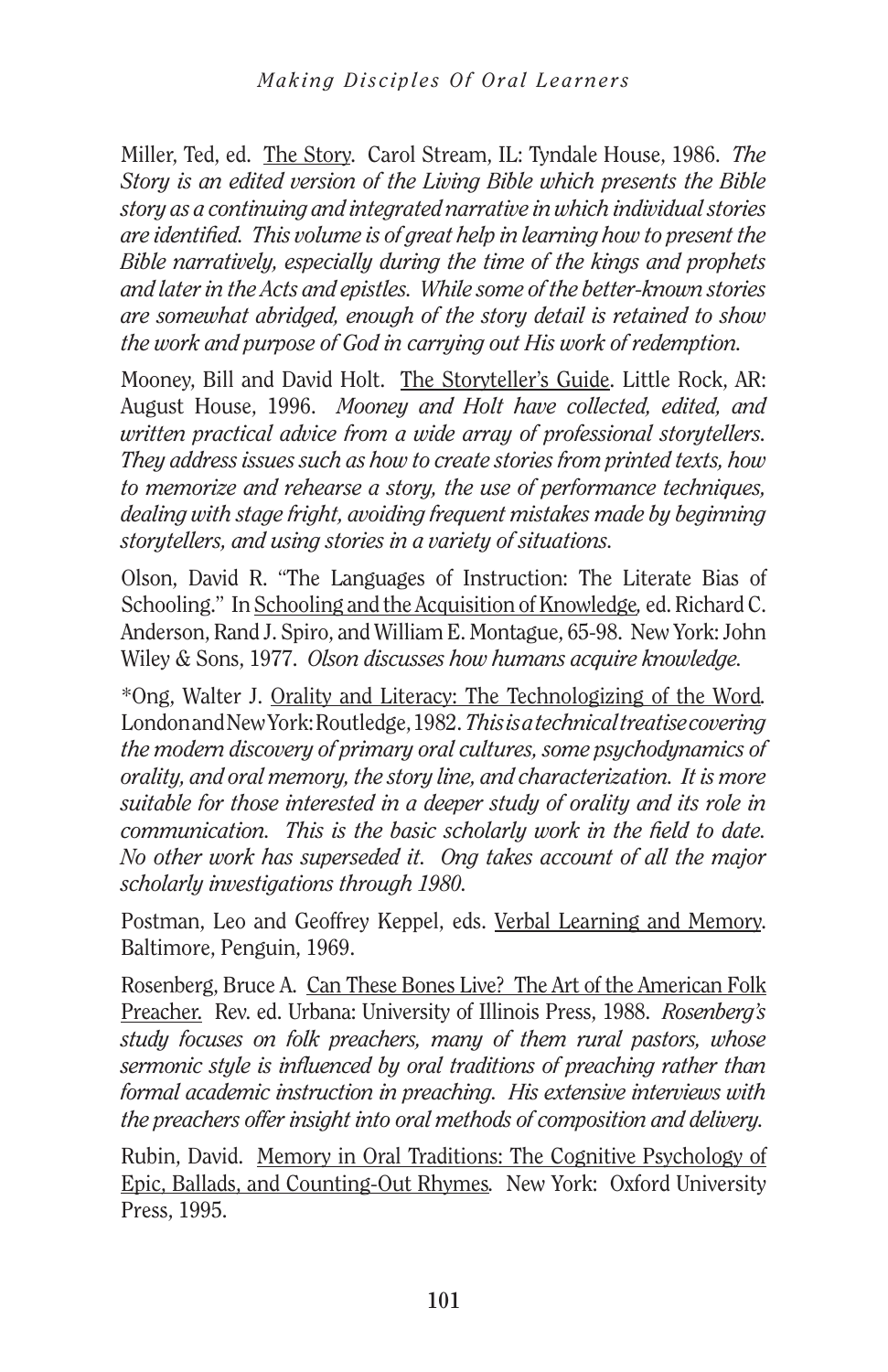Rumelhart, David E. "Schemata: The Building Blocks of Cognition. In Theoretical Issues in Reading Comprehension*,* ed. Rand J. Spiro, Bertram C. Bruce, and William F. Brewer, 33-58. Hillsdale, New Jersey: Lawrence Erlbaum, 1980. *This chapter includes a discussion of cognitive schemata and their importance in information processing and memory recall.*

Sample, Tex. Ministry in an Oral Culture: Living with Will Rogers, Uncle Remus, and Minnie Pearl. Louisville, KY: John Knox Press, 1994. *Sample offers a popularly-written description of traditional oral culture in the United States and its implications for congregational decision making and ethics. This book is very helpful for understanding the unique dynamics of oral-culture churches, whether rural or urban.*

Scribner, Sylvia, and Michael Cole. The Psychology of Literacy*.* Cambridge, MA: Harvard University Press, 1981.

Simons, Annette. The Story Factor: Inspiration, Influence and Persuasion through the Art of Storytelling. Cambridge: Perseus, 2001.

Spradley, J. P. Culture and Cognition: Rule, Maps and Plans. San Francisco: Chandler, 1972. *A helpful source for envisioning the various aspects of a culture as one seeks to investigate and understand that culture.*

\*Steffen, Tom A. Reconnecting God's Story to Ministry: Crosscultural Storytelling at Home and Abroad. La Habra, CA: Center for Organizational & Ministry Development, 1996. *Steffen draws on a wide array of sources to build a concise but strong case for using Bible storytelling in ministry. He includes a good bibliography of missions-related books and articles related to the topic.*

Tannen, Deborah, ed. Spoken and Written Language: Exploring Orality and Literacy. Advances in Discourse Processes, vol. 9. Norwood, NJ: Ablex, 1982. *This is a collection of articles on oral and written language including references to Japanese, Chinese, and Javanese, the comparison of comprehension and memory vs. written materials, and literary complexity in everyday storytelling.*

Tannen, Deborah. The Pear Stories: Cultural, Cognitive, and Linguistic Aspects of Narrative Production*.* Norwood, NJ: Ablex, 1980.

Tapscott, Don. Growing Up Digital: The Rise of the Net Generation. New York: McGraw-Hill, 1998. *The author profiles the rise of the Net Generation, which is using digital technology to change the way individuals and society interact. He makes a distinction between the passive medium of television and the "explosion" of interactive digital media, sparked by the computer and the Internet.*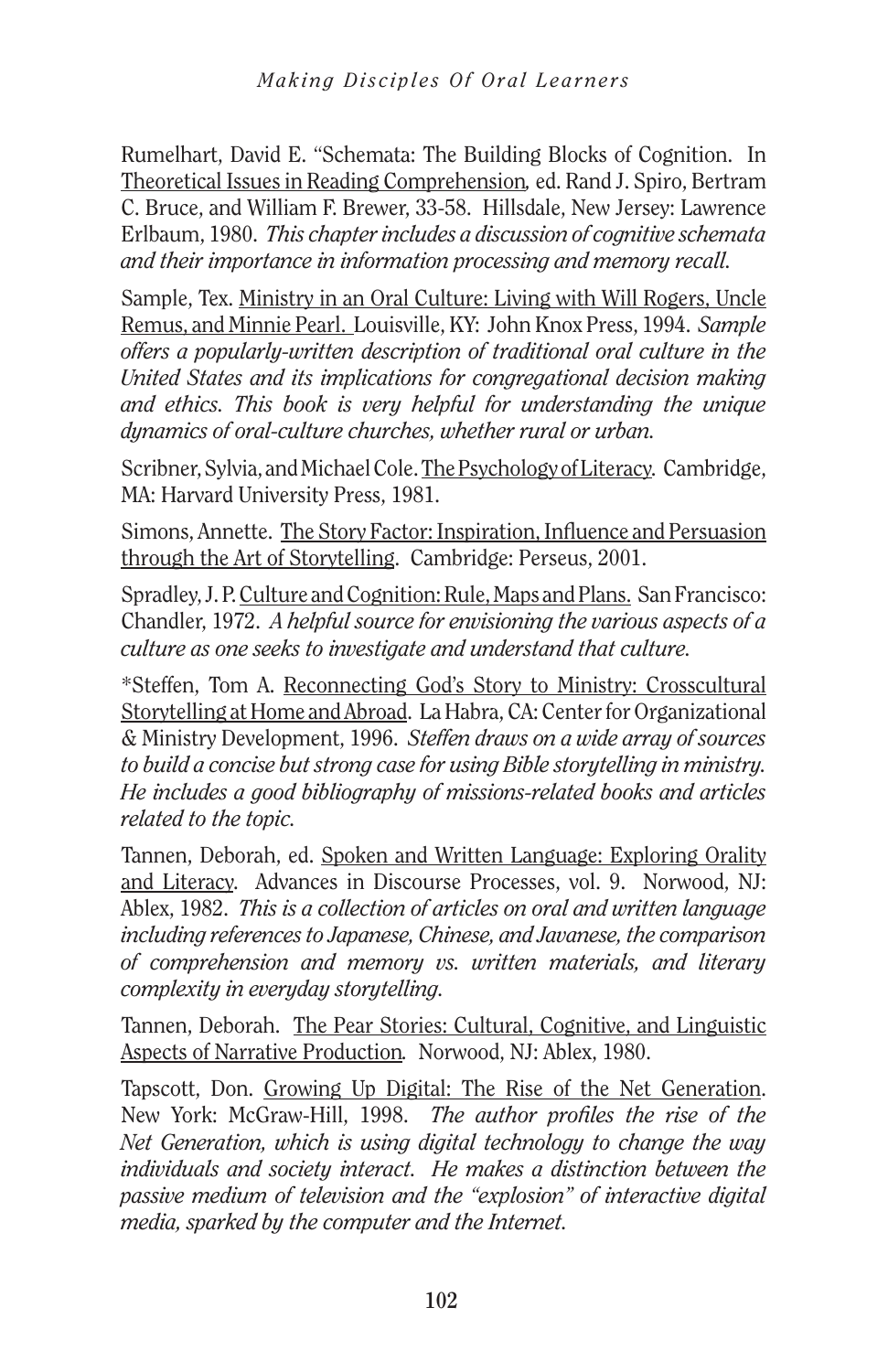Thomas, Rosalind. Oral Tradition and Written Record in Classical Athens*.*  Cambridge: Cambridge University Press, 1989. *A leading researcher explores the relationships of orality and literacy in the first major interaction of the two, in classical Athens. As with many similar historical studies, this one helps the reader understand what preceded literacy and also provides a basis for trying to project what could happen when literacy is introduced into a previously-oral culture.*

Thomas, Rosalind. Literacy and Orality in Ancient Greece*.* Cambridge: Cambridge University Press, 1992. *Thomas extends her research beyond Athens to include ancient Greece as a whole.*

UNESCO. Functional Literacy: Why and How*.* Paris: UNESCO, 1971.

UNESCO. Practical Guide to Functional Literacy. Paris: UNESCO, 1973.

\*Van Rheenen, Gailyn. Communicating Christ in Animistic Contexts*.* Grand Rapids: Baker Book House, 1991. *This is an excellent book about the communication task of the missionary evangelist when facing an animistic worldview. While based on the author's study in Kenya among the Kipsigis people, the book broadly approaches animism in today's world, the process of theological thinking in animistic contexts and then analyzes animistic practices and powers. It concludes with a comparison of sin and salvation in Christianity and animism. One of the best overall texts on looking at spiritual worldviews and how they relate to communication of the gospel.*

Van Vleck, Amelia B. Memory and Re-Creation in Troubadour Lyric*.*  Berkeley, CA: University of California Press, 1991.

Vansina, Oral Tradition: A Study of Historical Methodology*.* London: Routledge and Kegan Paul, 1961. *Translated from the original in French, this is a somewhat technical treatise on oral tradition as verbal testimony. The chapter on historical knowledge is of interest to the narrative oral storyteller.*

\*Walsh, John. The Art of Storytelling*.* Chicago: Moody Press, 2003. *This book is a practical guide to storytelling written by a storyteller who overcame his stuttering and fear to tell stories professionally. Walsh includes fine learning activities to use alone or with others. He discusses the use of stories both inside church and out.*

\*Weber, Hans Rudi. The Communication of the Gospel to Illiterates*.*  London: SCM, 1957. *This is a case study from Weber's missionary experience among the Luwuk-Banggai people of the Celebes (Indonesia)*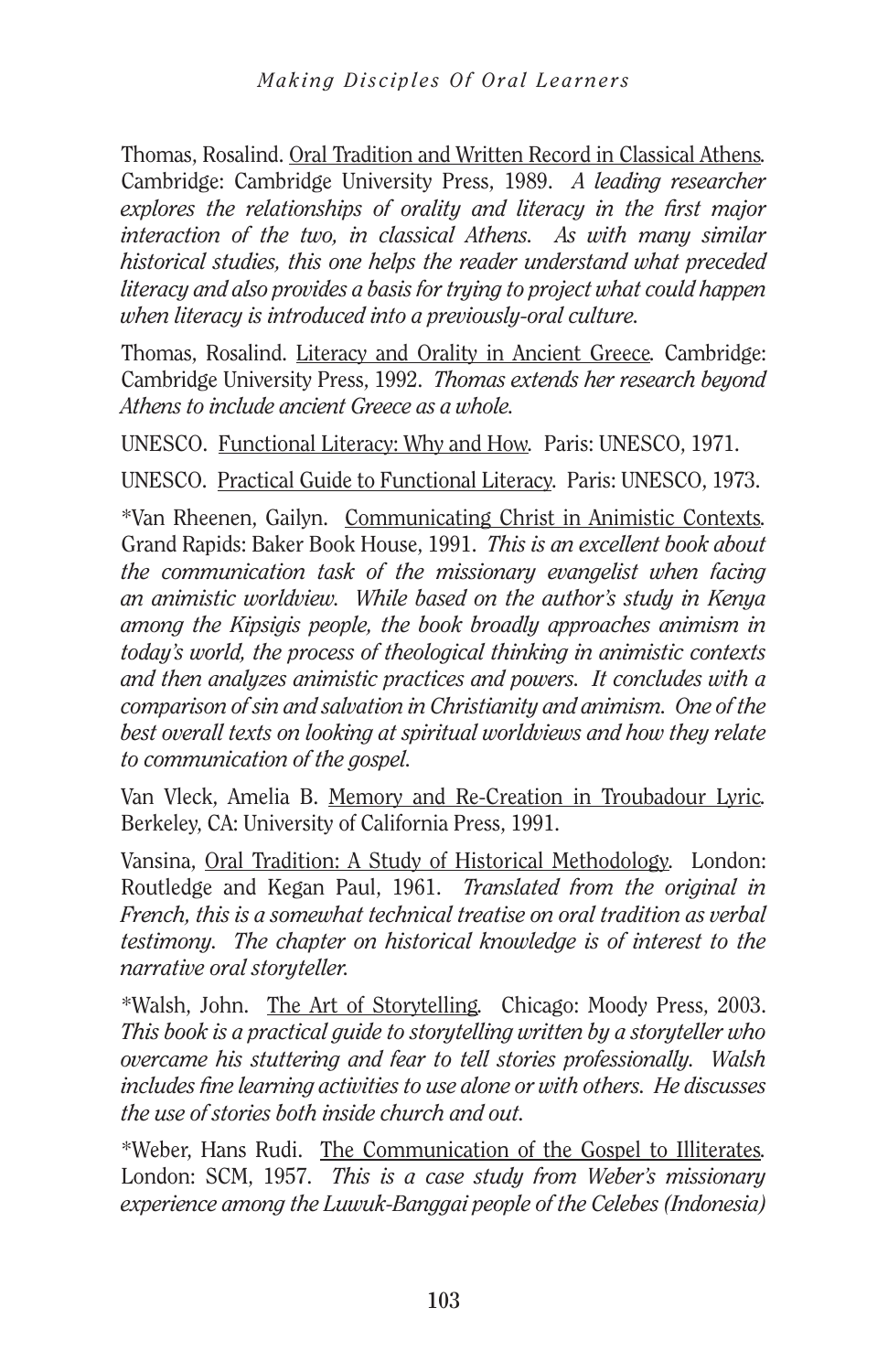*in 1952. Weber looks at the world of illiterates and how they communicate their ideas. He then proposes using oral and visual means of presenting a holistic historical Bible message. While not a treatise about the use of chronological biblical narratives per se, the book contains many fundamental principles for communicating the gospel to illiterates.*

Willmington, H. L Willmington's Guide to the Bible. Carol Stream, IL: Tyndale House Publishers, 1981. *A one-volume guide to the Bible in which the Bible story is first presented chronologically. This is followed by a section called "The Theological Method" in which the major doctrines are presented including the doctrines of the Trinity, the Father, the Son, the Spirit, man, the Church, salvation, Satan, angels, the Bible, and prophecy. The last sections include Topical and Historical Study Summaries.*

\*Wright, N. T. The New Testament and the People of God. Minneapolis: Fortress Press, 1992. *This book is a rich and penetrating historical and theological spotlight on first-century Palestinian Judaism, delving into the history, social make-up, worldview, beliefs, and hope of it. One fascinating aspect of the book is how Wright explores worldview and the effect stories have on the shaping of worldview.*

Yates, Francis. The Art of Memory. London: Routledge and Kegan Paul; Chicago: University of Chicago Press, 1966.

# Articles

Gilbert Ansre, "The Crucial Role of Oral-Scripture: Focus Africa" in International Journal of Frontier Missions 12 (Apr.-June 1995), 65-68. *Ansre argues that providing Scripture in audio recordings is crucial in reaching both illiterate and post-literate Africans with the gospel.*

Kenneth Bailey, "Informal, Controlled, Oral Tradition and the Synoptic Gospels" in Asia Journal of Theology 5 (1991), 34-54. *Written by an expert on Middle Eastern peasant society, this is a little-known but crucial study showing that there are distinctly different patterns for oral transmission within a Middle Eastern peasant society. Bailey contends that peasants in upper Egypt carefully transmit valued stories without change while allowing alterations to stories of other kinds. They clearly keep the various kinds of stories separate and transmit them using different guidelines.*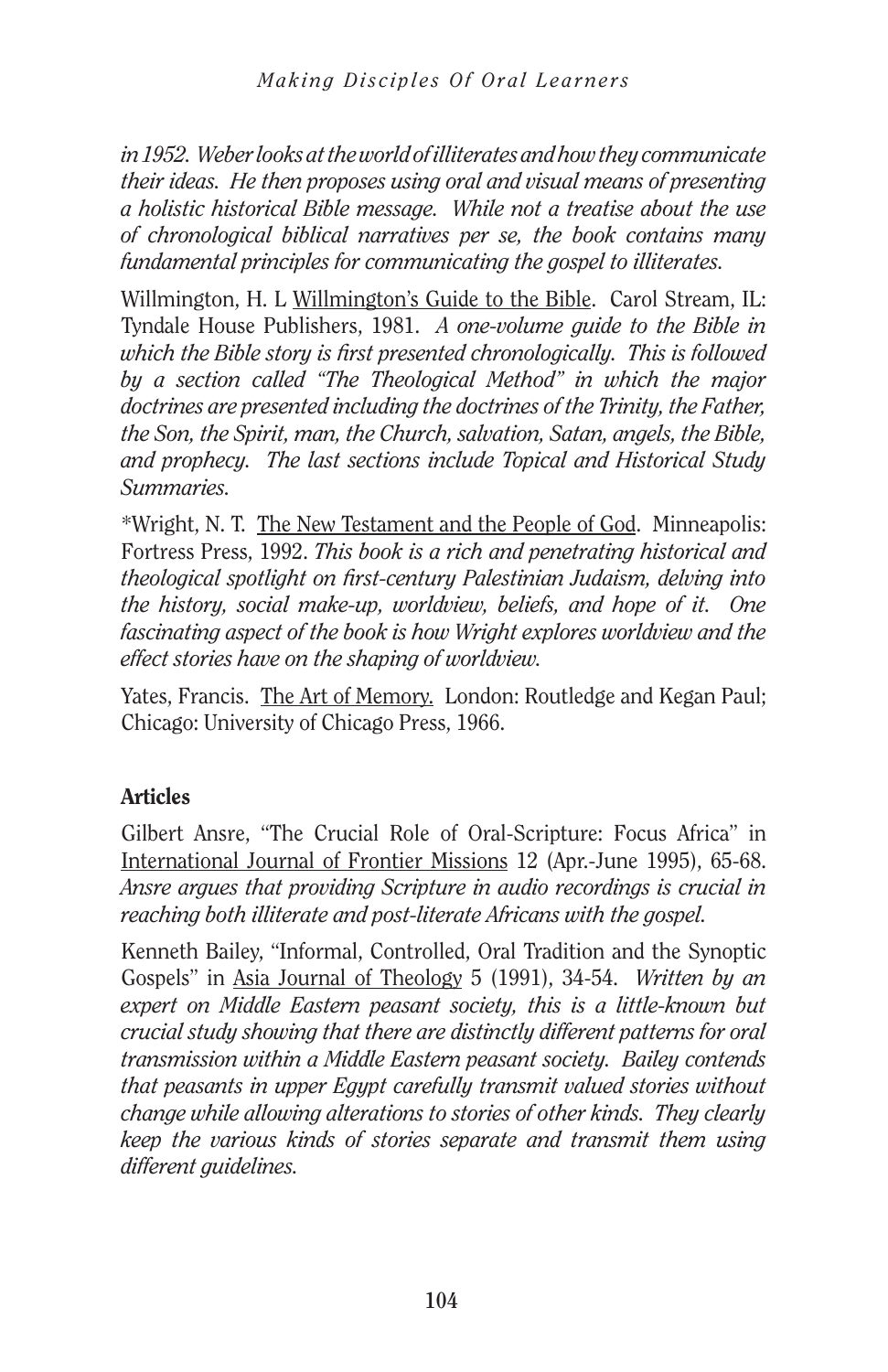Jim Bowman, "Communicating Christ through Oral Tradition: A Training Model for Grass Roots Church Planters" in International Journal of Frontier Missions 20 (Spring 2003), 25-27. *Bowman describes his pilgrimage into training grass roots church planters using oral means.*

Rick Brown, "Communicating God's Message in Oral Cultures" in International Journal of Frontier Missions 21 (Fall 2004), 26-32. *Brown describes oral cultures in contrast with print cultures and suggests principles and strategies for communicating effectively within oral cultures. He discusses choosing Scripture passages, sequencing them, and determining which medium of communication to use.* 

Rick Brown."Selecting and Using Scripture Portions Effectively in Frontier Missions," in International Journal of Frontier Missions 18 (Winter 2001), 10-24. *Brown does an excellent job of describing the criteria for selecting biblical stories in working with oral peoples and why sequencing stories chronologically is so effective.*

Paul D. Dyer, "Was Jesus a Zairian?" in International Journal of Frontier Missions 12 (Apr.-June 1995), 83-86. *Dyer argues that using the heart language on tape makes "Jesus talk" meaningful and receptor oriented. It is received with positive response and greater receptivity to the gospel.*

Hans Magnus Enzensberger, "In Praise of Illiteracy" in Harper's 273 (October 1986), 12-14. *Enzensberger tracks the beginning of the term "illiteracy" to 1876 and notes that the use of the concept is linked to the spread of colonialism.*

Jack Goody, and Ian P. Watt, *"*The Consequences of Literacy*"* in Comparative Studies in History and Society 5 (1963), 304-345.

Eric Havelock, "*Dikaiosune:* An Essay in Greek Intellectual History*,*" in Phoenix 23 (1969), 49-70.

Herbert V. Klem, "Dependence on Literacy Strategy: Taking a Hard Second Look" in International Journal of Frontier Missions 12 (Apr.-June 1995), 59-64.

Jean M. Mandler, Sylvia Scribner, Michael Cole, and Marsha DeForest, "Cross-cultural Invariance in Story Recall" in Child Development 51 (1980), 19-26. *This article looks at the childhood development of cognitive schemata and the process of schematic activation.*

S. Devasahayam Ponraj, and Chandan K. Sah, "Communication Bridges to Oral Cultures: A Method that Caused a Breakthrough in Starting Several church planting movements in North India" in International Journal of Frontier Missions 20 (Spring 2003), 28-31.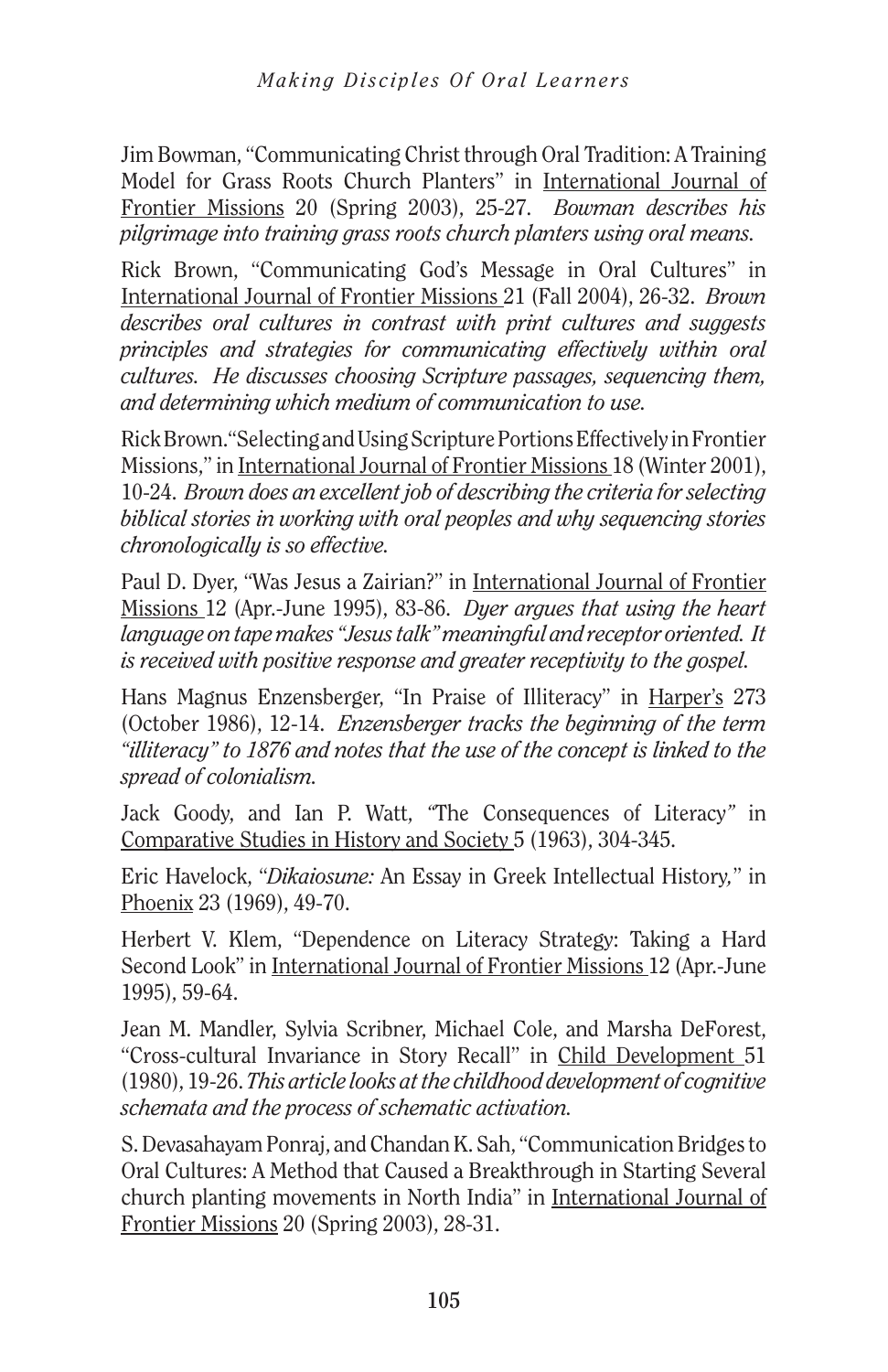Sylvia Scribner and Michael Cole, "Cognitive Consequences of Formal and Informal Education," in Science 9 (November 1973), 553-559. *The authors discuss the different goals of formal (literate) and informal (nonliterate) education, noting that non-literate children are sometimes labeled as cognitively deficient when no true deficiency exists.*

Viggo Søgaard, "The Emergence of Audio-Scriptures in Church and Mission" in International Journal of Frontier Missions 12 (Apr.-June 1995), 71-75. *A long-time advocate of the use of audio cassettes in Christian ministry explains why that is important and how it is having an impact.*

Tom A. Steffen, "Storying the Storybook to Tribals: A Philippines Perspective of the Chronological Teaching Model," in International Journal of Frontier Missions 12 (Apr.-June 1995), 99-105. *Steffen reports on a survey he did to evaluate the effectiveness of the Chronological Teaching method, developed by Trevor McIlwain and used by many groups.* 

Paul C. Vitz, "The Use of Stories in Moral Development: New Psychological Reasons for an Old Education Method," in American Psychologist 45 (June 1990), 709-720. *Contemporary approaches to moral development and moral education emphasize propositional thinking and verbal discussion of abstract moral dilemmas. In contrast, this article proposes that narratives (stories) are a central factor in a person's moral development. Vitz proposes that narratives and narrative thinking are especially involved in how these processes lead to moral development and therefore that narrative should be rehabilitated as a valuable part of moral education. He includes an extensive bibliography from his discipline.*

#### Dissertations and Theses

Box, Harry. "Communicating Christianity to Oral, Event-Oriented People." D. Miss., Fuller Theological Seminary, Pasadena, CA, 1992.

Dyer, Paul D. "The Use of Oral Communication Methods (Storytelling, Song/Music, and Drama) in Health Education, Evangelism, and Christian Maturation." D. Min., Bethel Seminary, St. Paul, MN, 1994.

Wilson, John D. "Scripture in an Oral Culture: The Yali of Irian Jaya." Th.M., Faculty of Divinity, University of Edinburgh, Edinburgh, 1988.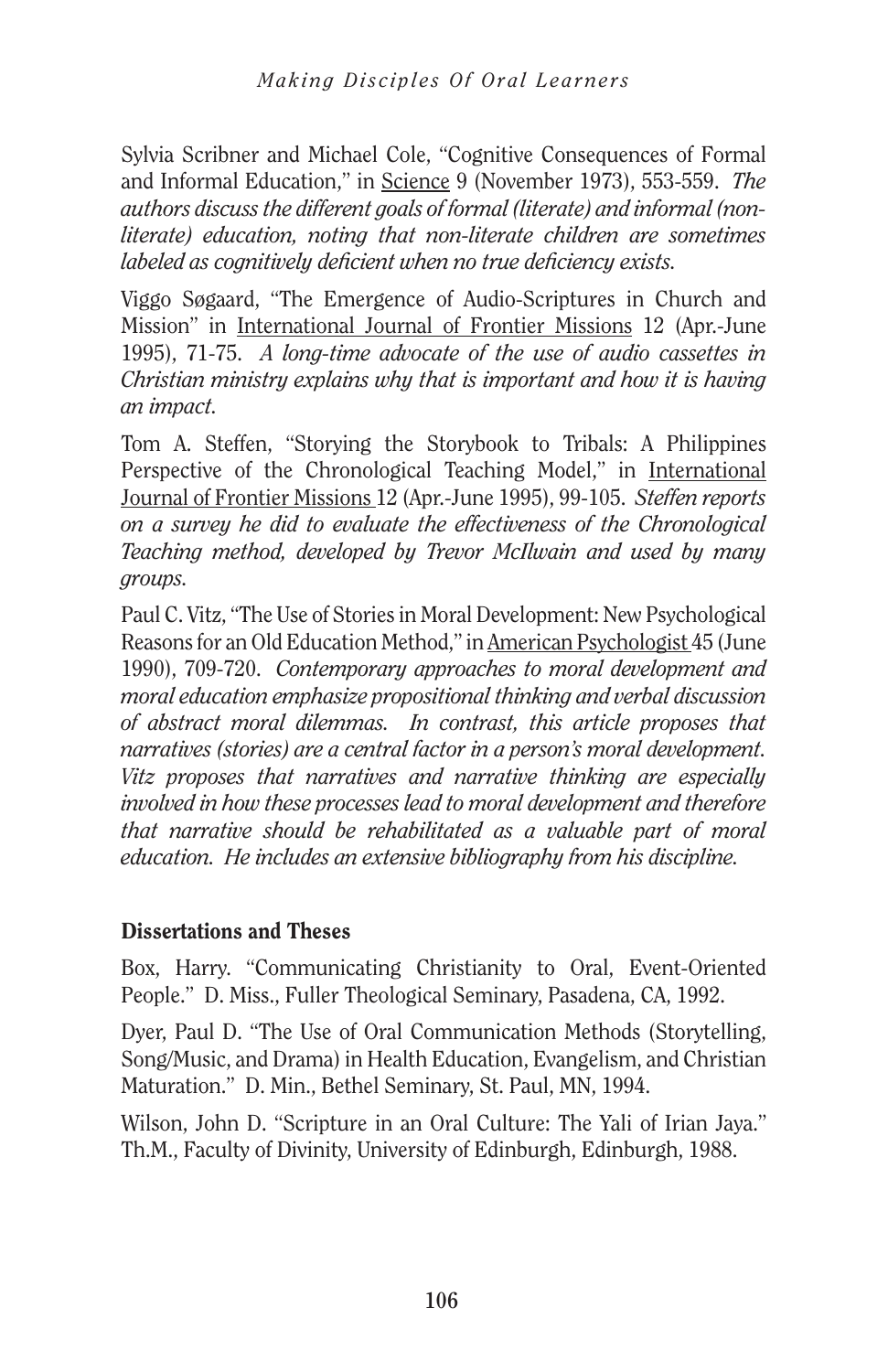

THESE terms and definitions have been gathered from a variety of sources. This is not an exhaustive list and the definitions are not necessarily universally agreed upon. This is a work in progress. Some definitions will be revised after knowledgeable people continue to make suggestions. The terms below are part of the larger discussion about "making disciples of oral learners."

aliteracy A lack of interest in or enjoyment of reading; characteristic of people who are capable of reading with understanding but do not often read for pleasure. See 'post-literate'.

**barriers** The aspects of a culture, circumstances, or religion that hinder a listener in hearing, understanding, or acting upon the message of the Gospel. These are the 'stumbling blocks'. Barriers are discerned by studying the worldview. Barriers are beliefs, practices, or experiences that might keep unbelievers from understanding or accepting spiritual truths. Prior experiences, such as with nominal Christians, may also pose barriers. See 'bridges'.

**basic Bible truths** Those biblical truths which are the foundation or essence of truth leading to salvation, the New Testament Church, the discipled life and Christian leadership. The actual body of truths as expressed may vary somewhat for each worldview situation according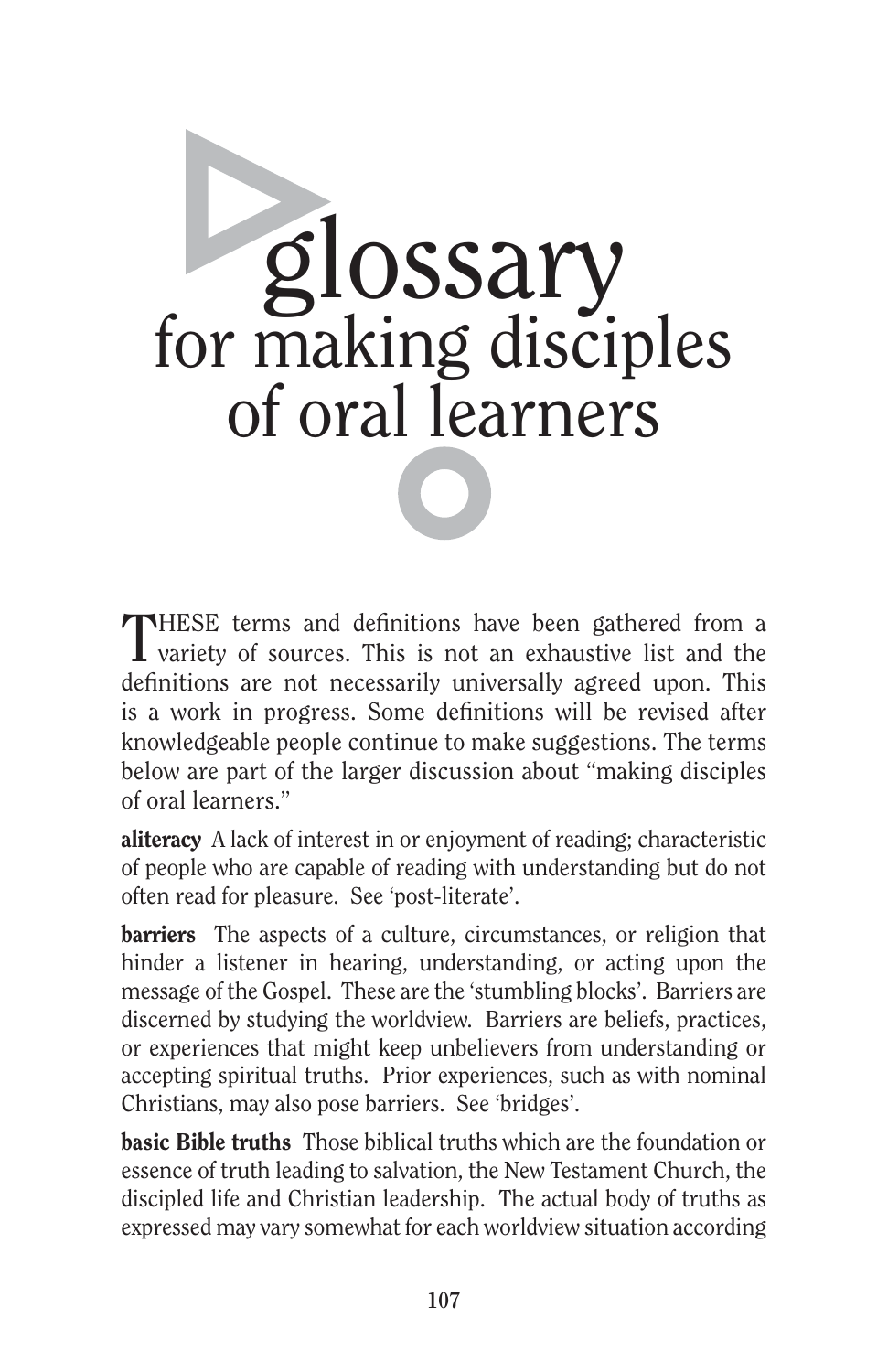to prior knowledge and belief. The three terms 'essential Bible Truths', 'Basic Bible Truths' and 'Universal Bible Truths' all describe the generic or basic truths needed for one of the core objectives such as evangelism, congregationalizing a people (or planting a church), discipling, leader training, etc. See 'essential Bible truths', 'universal Bible truths'.

Bible panorama A selection of stories from the Old and New Testaments. A panorama gives a relatively fast opportunity to tell the Old Testament stories, which provide background and a foundation, as well as the New Testament stories. Alternate term for 'mini Bible' or 'panoramic Bible'. See 'fast-tracking', 'mini Bible, 'panoramic Bible'.

**Bible storying** A generic term which includes the many forms of telling Bible stories, of which Chronological Bible Storying is the main format. Single stories related to ministry needs, thematic story clusters in teaching and preaching, and even storying which begins with the story of Jesus are sometimes used, according to need and strategy.

Bibleless people group A language group or ethnic group which does not yet possess a translation of the Bible, especially the New Testament scriptures.

**bridges** The beliefs, practices, or experiences of a culture that can have a beneficial influence upon a person's consideration of the gospel. God-given opportunities for witness, in which needs felt within the culture are met by the Christian faith. Bridges are discerned by studying the 'worldview'. Bridges often provide openings for heightened interest and greater relevancy of the biblical message to a person's worldview. The storyer can intentionally target issues deemed significant to the listener.

CBS See 'Chronological Bible Storying' (acronym)

chirographic Pertaining to a writing culture.

chronological Arranged in the order that things happened in time.

Chronological Bible Storying (CBS) A method of sharing biblical truths by telling the stories of the Bible as intact stories in the order that they happened in time. The person using this method leads the hearers to discover the truths in the stories for the purpose of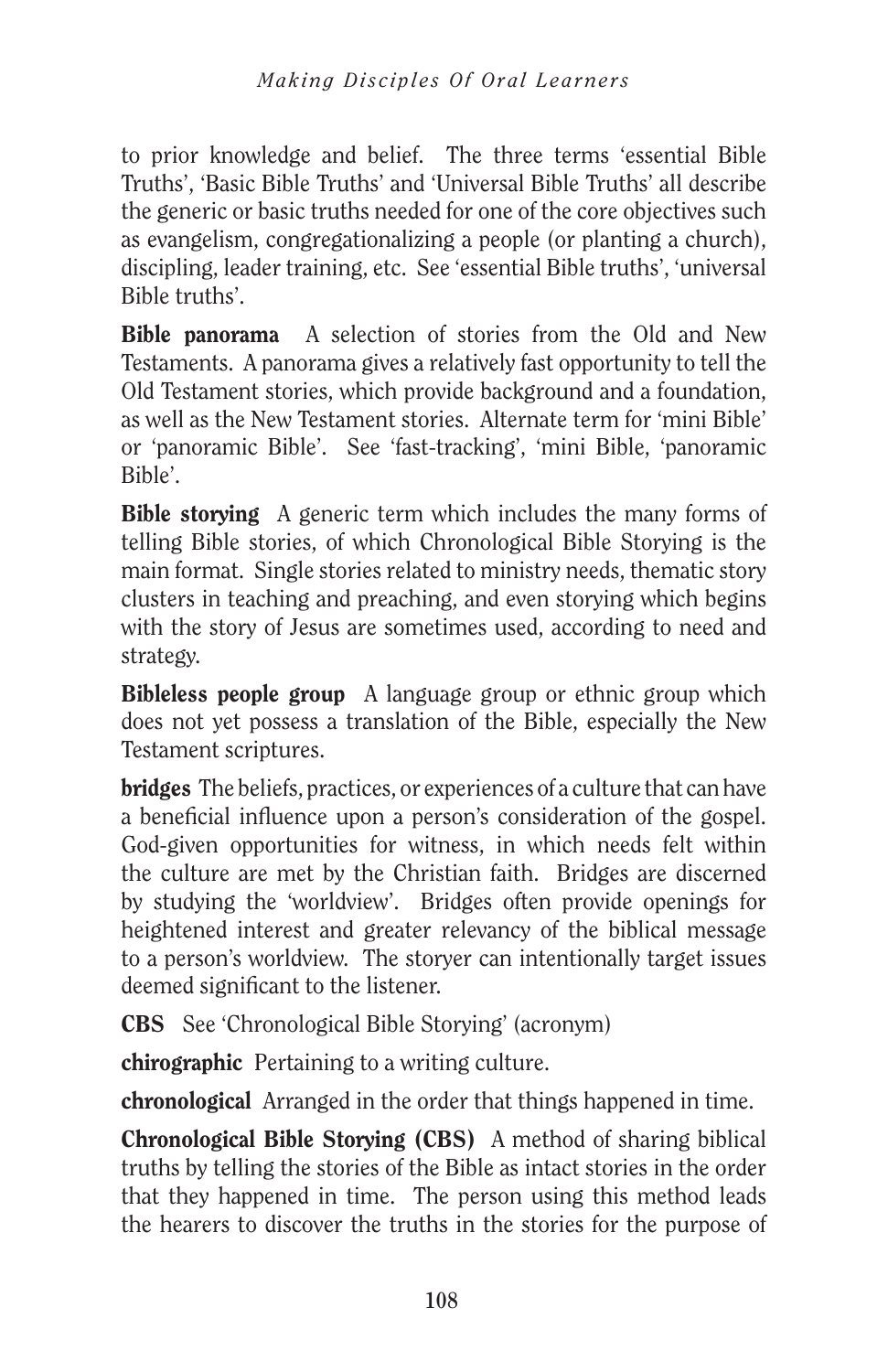evangelization, discipleship, church planting, and leader training. Jim Slack and J. O. Terry developed CBS when they saw the need for a purely oral approach to oral peoples. They coined the term 'storying' to differentiate CBS from Chronological Bible Teaching (see below). CBS is promoted globally by the IMB (the International Mission Board of the Southern Baptist Convention).

Chronological Bible Storytelling The act of presenting biblical truth generally in story format though the story may be deeply paraphrased or may be interrupted for teaching whenever some important issue occurs in the passage. The story may or may not be kept intact as a story. It follows a chronologically organized timeline.

Chronological Bible Teaching The type of chronological Bible instruction used by New Tribes Mission, popularized by Trevor McIlwain in the 1970s. It references biblical stories but does not necessarily tell them as intact stories. It uses exposition and explanation as teaching approaches. This presupposes at least semiliteracy on the part of the teacher. CBT methodology reflects NTM's mission of literacy development in conjunction with translation, evangelism, and church planting. See 'New Tribes Mission' and http://www.ntm.org.

church planting movement A rapidly-multiplying increase of indigenous churches planting churches with a given people group or population segment. A church planting movement is not simply an increase in the number of churches, even though this also is positive. A church planting movement occurs when the vision of churches planting churches spreads from the missionary and professional church planter into the churches themselves, so that by their very nature they are winning the lost and reproducing themselves.

communication The process of giving and understanding a message.

communication preference The preferred style or method of communication for an individual or group of people. There are two dominant poles in a communication preference continuum oral and literate. There are major differences between literate or print-oriented communicators and oral communicators in the way they receive information. See 'literate communicator' and 'oral communicator'.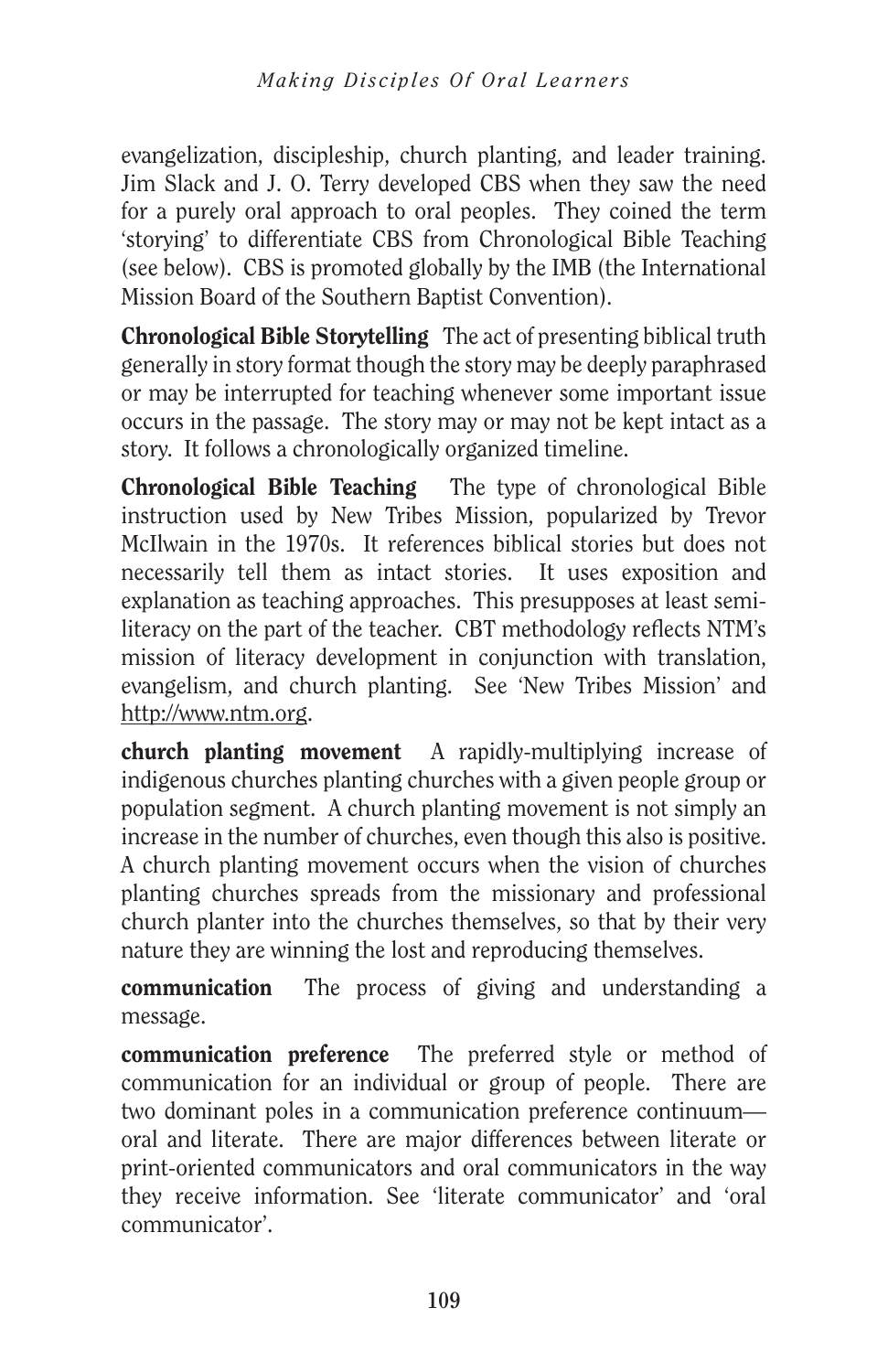context ...the whole cognitive environment of the speaker and addressee: their worldview(s), their culture(s), the situation in which they are communicating, their conventions of communication, the immediate context of what they have already said, and any other shared information.

core story, core story list Core stories are those biblical stories which are so essential to the biblical message and/or so consistently relevant in a variety of cultures that they have been chosen again and again as missionaries put together worldview-specific story sets. A core story list, then, is descriptive rather than prescriptive; it acknowledges the stories that have been used most often in evangelism story sets. It is not intended as a 'universal' list that must always be used, but rather it provides an opportunity to see what other storyers have done. (Initially, the core story list reflected the basic list of stories which included and taught the basic truths leading to evangelism, church planting, discipling, or leader training. The most popular list is that for evangelism.) See 'training story set'.

crafting a story, story crafting Crafting Bible stories is shaping the stories from a literature format to an oral format and making such changes as needed to maintain a clear focus on the story's main point(s), to give clarity in telling, and to make necessary changes needed for accommodating certain worldview issues and story continuity leading to the storying track objective of evangelism, discipling, leader training, etc. "Crafting Bible Stories for Telling", an unpublished booklet by J. O. Terry, is available in e-format from: biblestorying@sbcglobal.net

discovery question A question that leads the people to draw a conclusion and discover a biblical truth based on events that occur in a story. Compare 'factual question'.

discovery time The period after the story when the storyer fixes the story in the people's minds by asking someone from the group to retell the story. The storyer then leads the people to discover biblical truths by asking questions about the story.

door opener A kind of 'bridge' involving differences which appeal to the audience. Door openers appeal to people and encourage them to open their hearts and minds to hear the message. For example, Joseph forgave his brothers; this is a new value to people who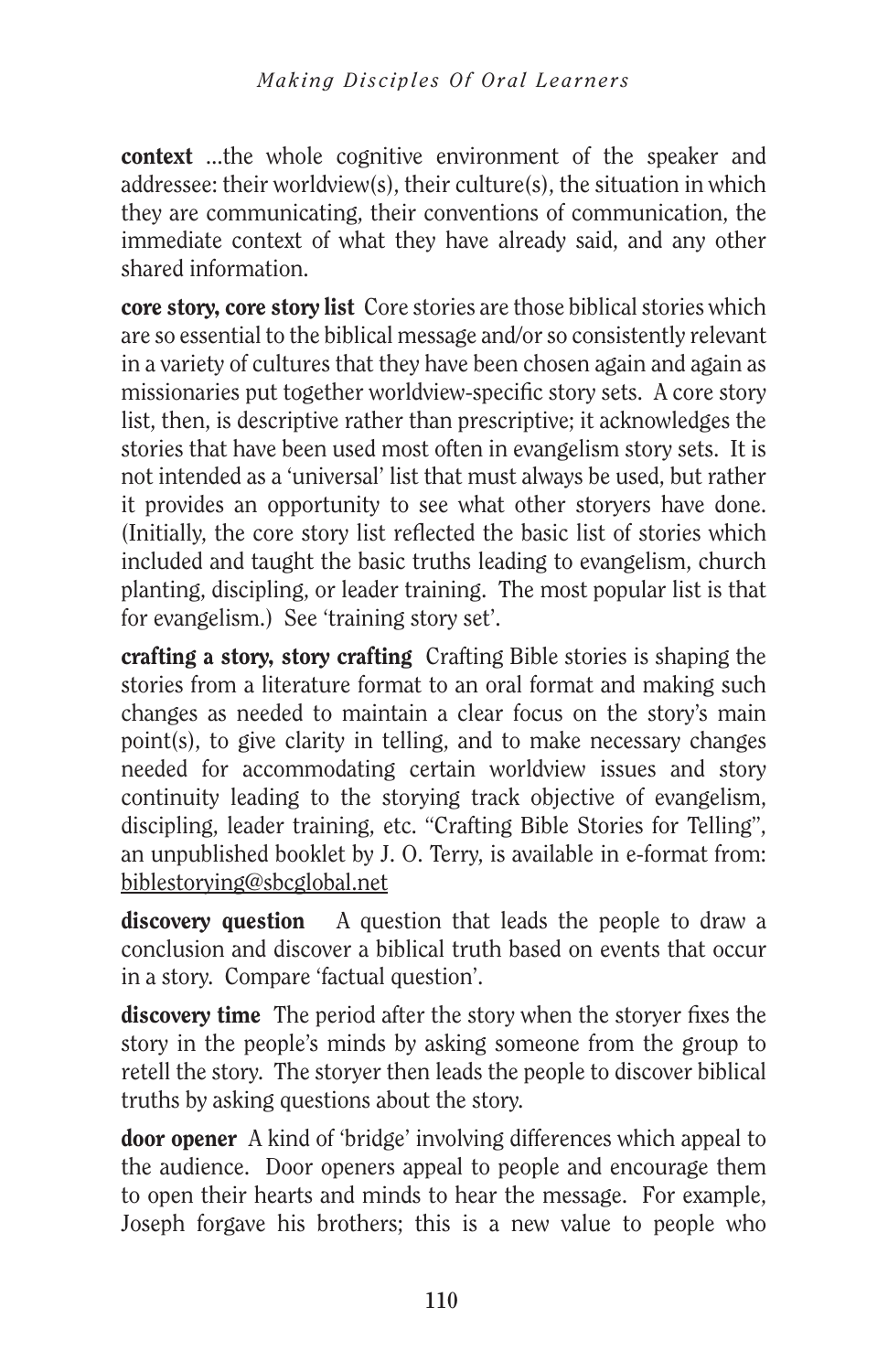emphasize honor through vengeance. They are also impressed that God was working in Joseph's life to bring good out of the bad things his brothers did; this is a new concept of God for some people. This appeals to them and opens the door to hear more of the Word. See 'bridges'.

embedded truth Truth that is embedded, retained, situated in, related to, the story and which is evident to the listener without the need to extract the truth in order for the listeners to be aware of its presence and to catch its implication for them. See 'extracted truth'.

engagement/engaged A people group is engaged when a church planting strategy, consistent with evangelical faith and practice, is under implementation. (In this respect, a people group is not engaged when it has been merely adopted, is the object of focused prayer, or is part of an advocacy strategy.)

essential Bible truths Biblical concepts or teachings that are applicable to all Christians, in all cultures. The biblical 'givens' that must be communicated in ministry because without them Christianity loses its distinctiveness. Sometimes referred to as biblical principles. See 'basic Bible truths', 'universal Bible truths', 'core story'.

ethnography A description of a culture. A description of the behavior and lifestyle of a people—a community, society, or ethnic group. The aim in ethnography is to understand another way of life from the 'insider's' point of view. Rather than studying people, ethnography means learning from people. An enquiry into the culture, life, and lifestyles of a specific ethnolinguistic people group. A traditional term for 'worldview'.

evangelical An evangelical Christian is a person who believes that Jesus Christ is the sole source of salvation through faith in Him, has personal faith and conversion with regeneration by the Holy Spirit, recognizes the inspired word of God as the only basis for faith and Christian living, and is committed to biblical preaching and evangelism that brings others to faith in Jesus Christ. Therefore, an evangelical church is a church that is characterized by these same beliefs and principles. Some churches that are not considered evangelical in faith and practice may contain members who are evangelical.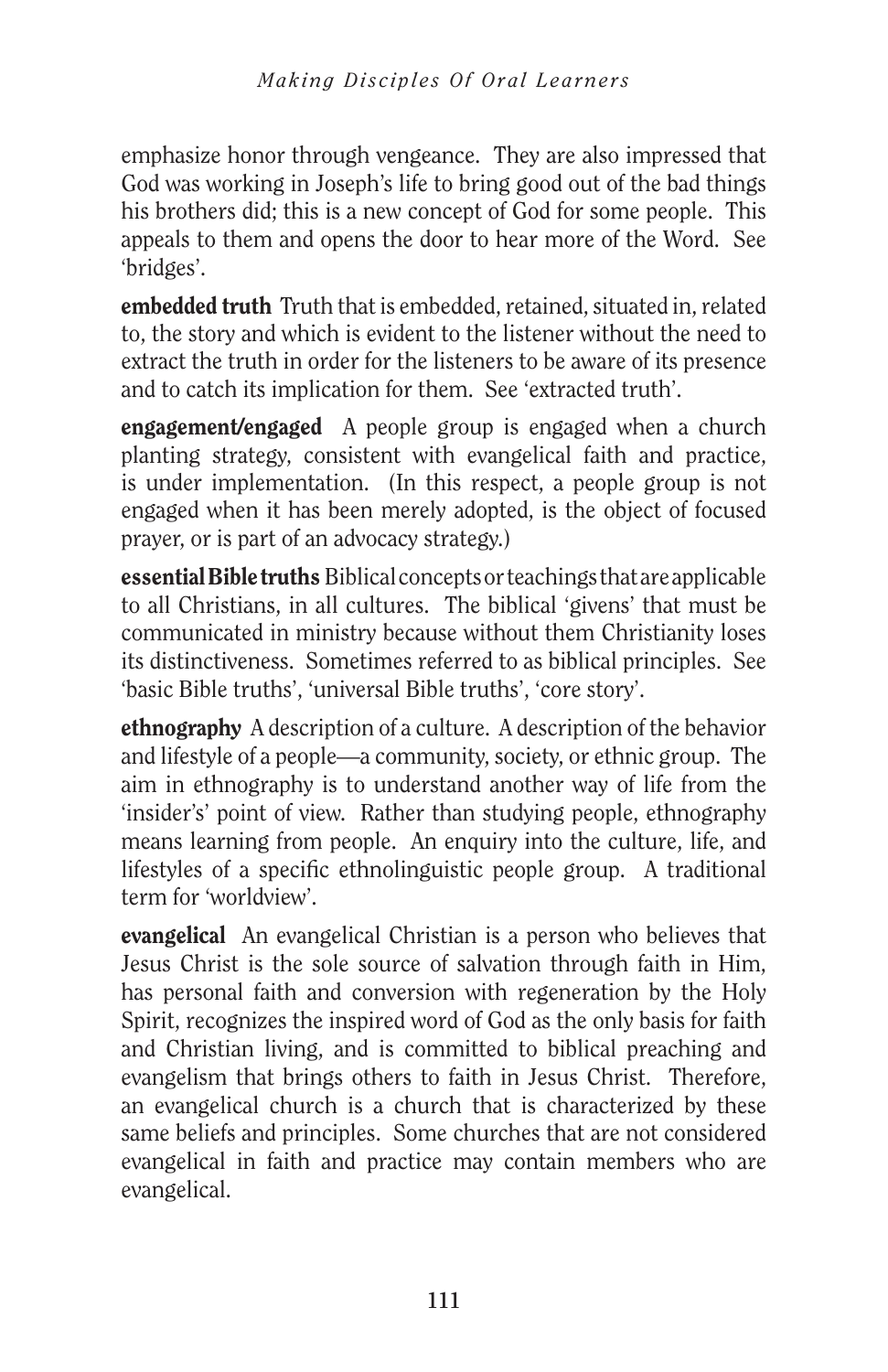**evangelism track** The first set of stories, taught for the purpose of sharing the gospel with unbelievers or giving believers a firm foundation in God's Word.

extracted truth Truth that is extracted, that is, drawn out of a story and presented as a list of facts, issues, propositions which comprise the essence of the story. Compare 'embedded truth'.

factual question A question that can be answered from events that happened in the story without much, if any, interpretive insight. Deals with who, what, when, and where. Compare 'discovery question'.

fast-tracking The act of telling many biblical stories one after another at a single occasion with little or no opportunity given for discussion of the stories. Used to give a panorama of the biblical story, to test for receptivity, and to give witness when there is a limited window for contact, among other reasons. Formerly called 'mainstreaming'. See 'Bible panorama'.

functional illiterate / (functional illiteracy) UNESCO has recommended the following definition: "A person is functionally illiterate who cannot engage in all those activities in which literacy is required for effective functioning of his group and community and also for enabling him to continue to use reading, writing and calculation for his own and the community's development." A person who has had some education but does not meet a minimum standard of literacy. To read poorly and without adequate understanding. Lacks sufficient skills in literacy to function as a literate person in his or her society. Some say that statistics indicate that 70% of the world's population who are either illiterate or functionally illiterate. Please see 'illiterate' for comment on usage.

gaps The difference between potential availability of Scripture and real availability. Language, culture and other barriers and obstacles create a gap between potential and real availability. There are at least four gaps: the translation gap; the distribution gap; the literacy gap; the oral gap. The translation gap includes at least the 2,700 languages with no translation in process and the many languages waiting for Old Testament translation. The distribution gap includes the difference between the number of speakers of languages where a translation has been done and the number of copies of the text which have been printed and distributed. In some major languages there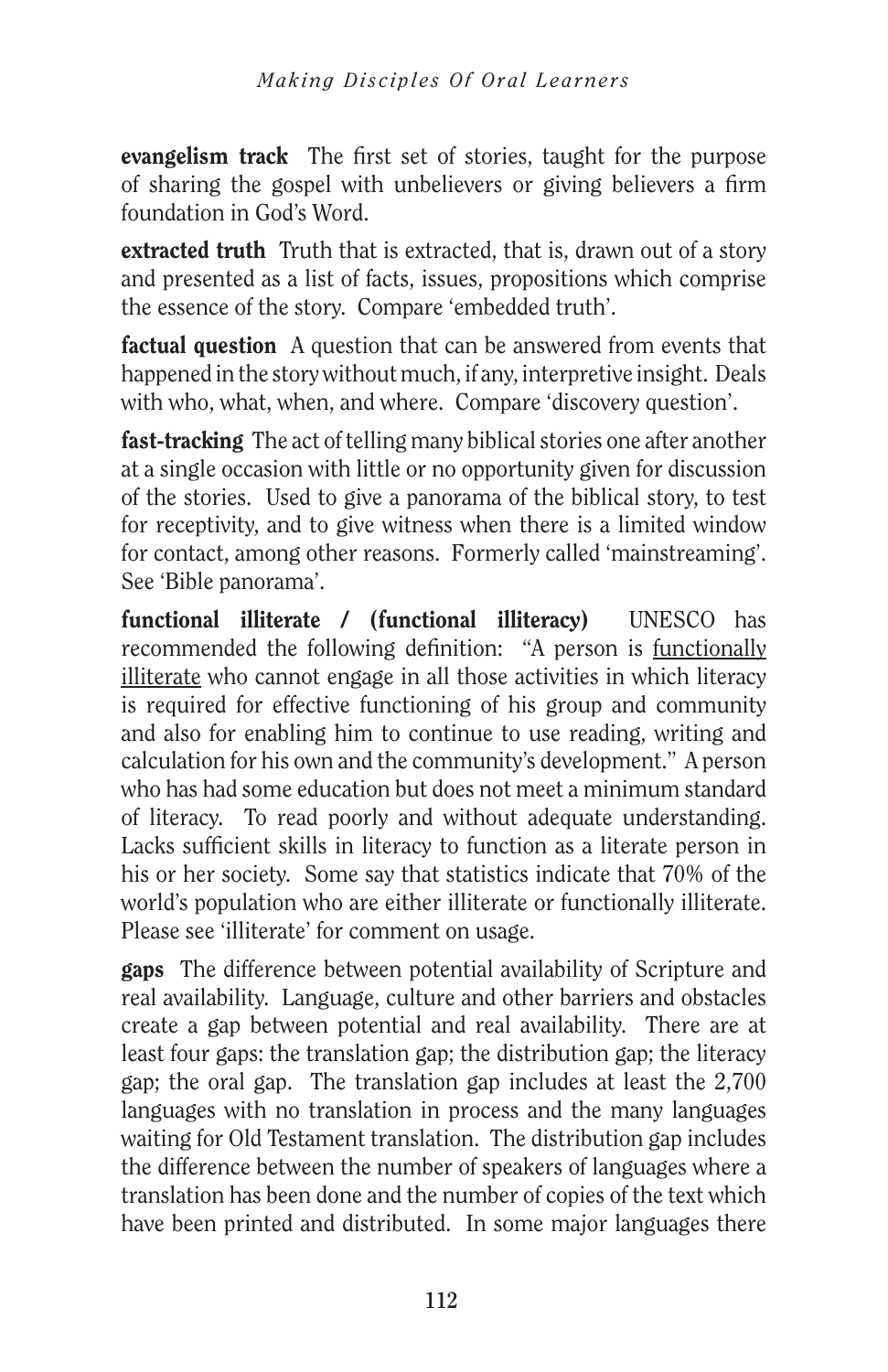are many more speakers than there are Bibles or New Testaments distributed. The literacy gap exists where a written translated text is available, but speakers of the language are unable to read it. The oral gap exists where there is a translated text, but speakers cannot or will not learn to read it. For such people, audio, video, and radio are possible avenues to access, as well as storytelling.

grass roots evangelism Evangelism at the grassroots level; done by local believers among local believers. Indigenous evangelism resulting in local believers in indigenous churches.

grass roots church planting Church planting at the grassroots level; done by local church planters among local believers using reproducible methodology resulting in indigenous local churches.

Gutenberg Galaxy Term coined by Marshall McLuhan in his book by that name. The time, events and people in history when oral communication styles began to move toward literate communication styles in the West. The 'Gutenberg Galaxy', named for Johannes Gutenberg (renowned as the inventor of printing), is the universe of all printed books ever published. One hypothesis is that a post-Gutenberg universe is emerging based on electronic media.

heart language See 'mother tongue'.

illiterate Not able to read and write. That person is illiterate who, in a language that he speaks, cannot read and understand anything he would have understood if it had been spoken to him; and who cannot write anything that he can say. Note: Because the word 'illiterate' tends to be accompanied by negative connotations, an alternative term to consider using is 'non-literate'. See 'functional' and 'oral preference'.

IMB / International Mission Board of the Southern Baptist Convention. The International Mission Board is an entity of the Southern Baptist Convention, the nation's largest evangelical denomination, which consists of more than 40,000 churches with nearly 16 million members. The IMB's main objective is to present the gospel of Jesus Christ in order to lead individuals to saving faith in Him and resulting in church-planting movements among all the peoples of the world. IMB is one entrance into the Epic Quest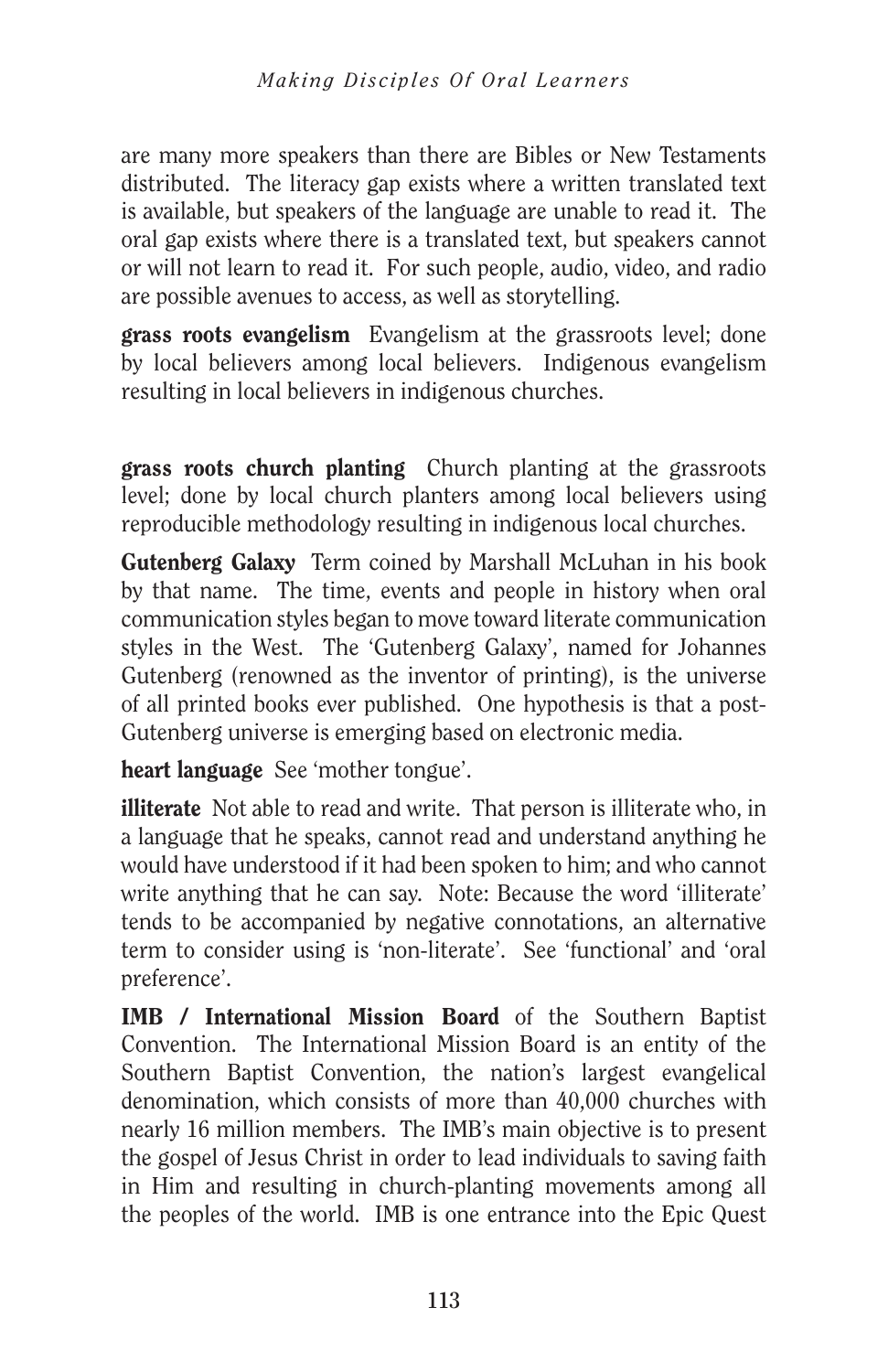program. Specifically, see http://imb.org. More generally, see http:// www.sbc.net/.

intact narrative Uninterrupted story which is presented as a whole except for a possible aside or two in the story explaining something unfamiliar to the listeners. Compare 'interrupted narrative' and 'interpreted narrative'.

International Orality Network A network of organizations which are all interested in proclaiming the Scriptures through oral methods. Some members are: Campus Crusade for Christ, DAWN, FCBH, Feba Radio, GRN, IMB, the JESUS Film Project, New Tribes Mission, Scriptures In Use, Trans World Radio, Vernacular Media Services of JAARS, Wycliffe International, and YWAM.

interpreted narrative The story which is explained, or interpreted, without telling the story. It is talking about the story, telling what is in the story, but never telling the story. Compare 'intact narrative' and 'interrupted narrative'.

interrupted narrative Telling the story and stopping, periodically, to teach, emphasizing themes and issues which occur in the story, then continuing the story until another teaching point is reached. Compare 'intact narrative' and 'interpreted narrative'.

key terms / key biblical terms A set of basic biblical vocabulary which includes the words for 'God', 'sin', 'punishment', 'sacrifice', 'reconciliation', 'promise', 'Savior' and more. There are not words for these biblical terms in all languages, or there may be words in some languages which could be used but which might carry meanings which will not accurately convey the biblical sense. Determining key terms is an important component of Bible translation.

learning preference A learning preference is the most common, comfortable and natural way that an individual receives and communicates information. Literate and oral are the two learning preferences discussed in relation to storying. Compare 'communication preference'.

linking Linking provides connectedness between stories. Carefully spanning time (spacers) and generations (place markers) so that the people know that events happened, but do not have the full details, so that the emotional investment in characters is not lost and the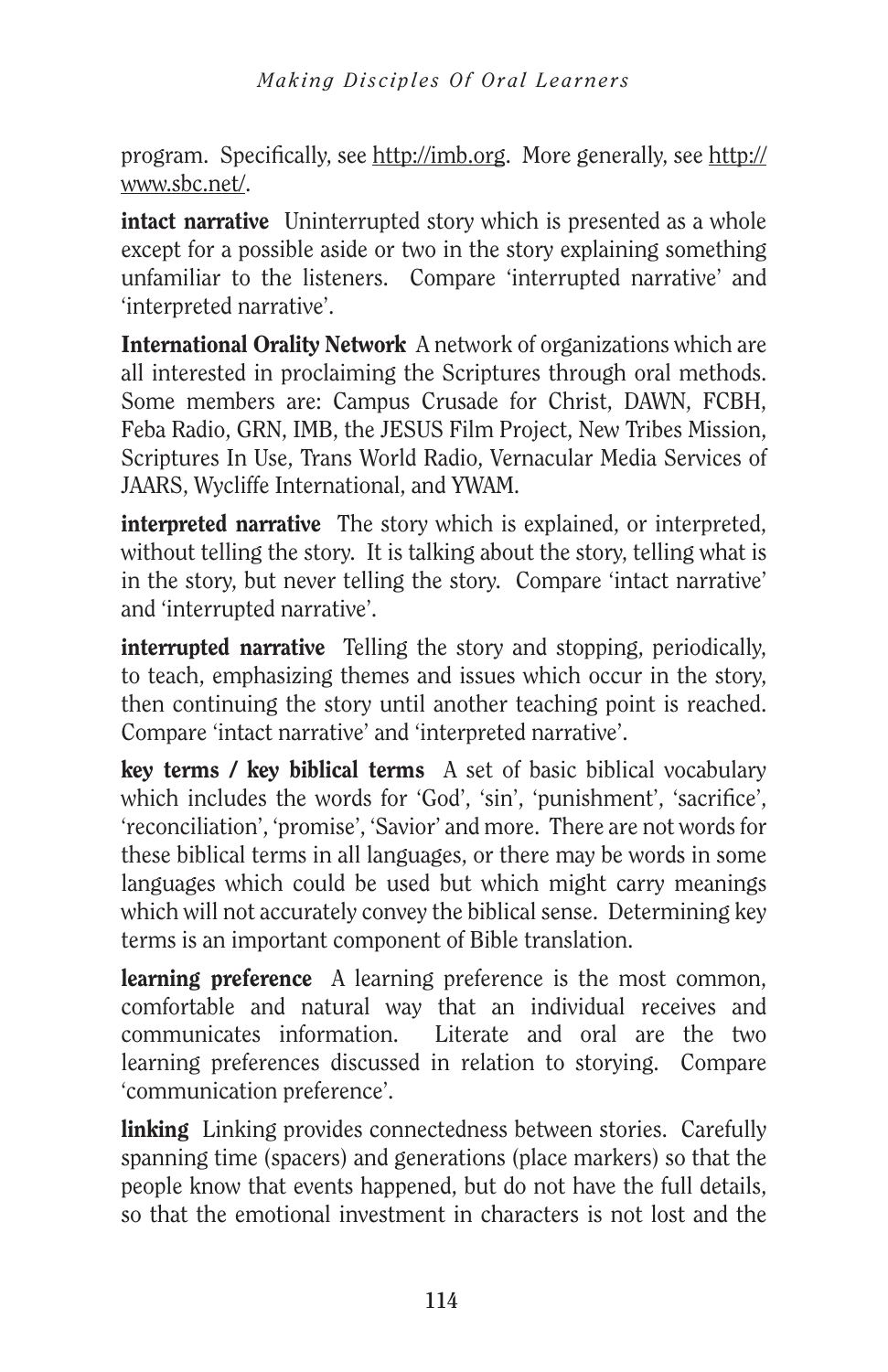storyer can return to that spot in the future and provide additional stories to fill out the biblical chronology.

**listening task** A fact or truth that the storyer asks the people to listen for in a story.

literate That person is literate who, in a language that he speaks, can read and understand anything he would have understood if it had been spoken to him; and who can write, so that it can be read, anything that he can say.

literate communicator One whose preferred or most effective communication or learning method is in accordance with literate formats. Literate format or style expresses itself through analytic, sequential, linear, and logical thought patterns. Most missionaries are literate communicators, trying to reach oral communicators. See 'oral communicator'.

Lives of the Prophets and Lives of the Apostles A series of booklets prepared for use in the '10/40 Window' consisting of translated biblical passages which present stories of biblical characters and introduce biblical themes. These have been dramatized for audio media and radio broadcast as well.

Lomé 'Y' The Y-shaped diagram which depicts the planning process by which a storyer selects and prepares a set of stories for use in ministry, while keeping in mind the dual concerns of faithfulness to the Bible and meaningfulness to the specific worldview. Named after the place where this was first developed: Lomé, Togo. See 'Ten Step Process' for a later planning model.

mainstreaming Storying the Bible without discussion. Used to give an overview or when presentation time is limited. The storyer simply goes from story to story with appropriate linking and bridging comments and stories. More recently this term has been replaced by 'fast-tracking' in IMB usage. See 'fast-tracking'.

mini-Bible A selection of portions from the Old and New Testaments chosen to fit the context and needs of the receptor-language community. Analogous to 'story set' or 'storying track' and 'Bible panorama' or 'panoramic Bible'.

mother tongue A person's first language; the language of the hearth and home; a person's heart language; the language a person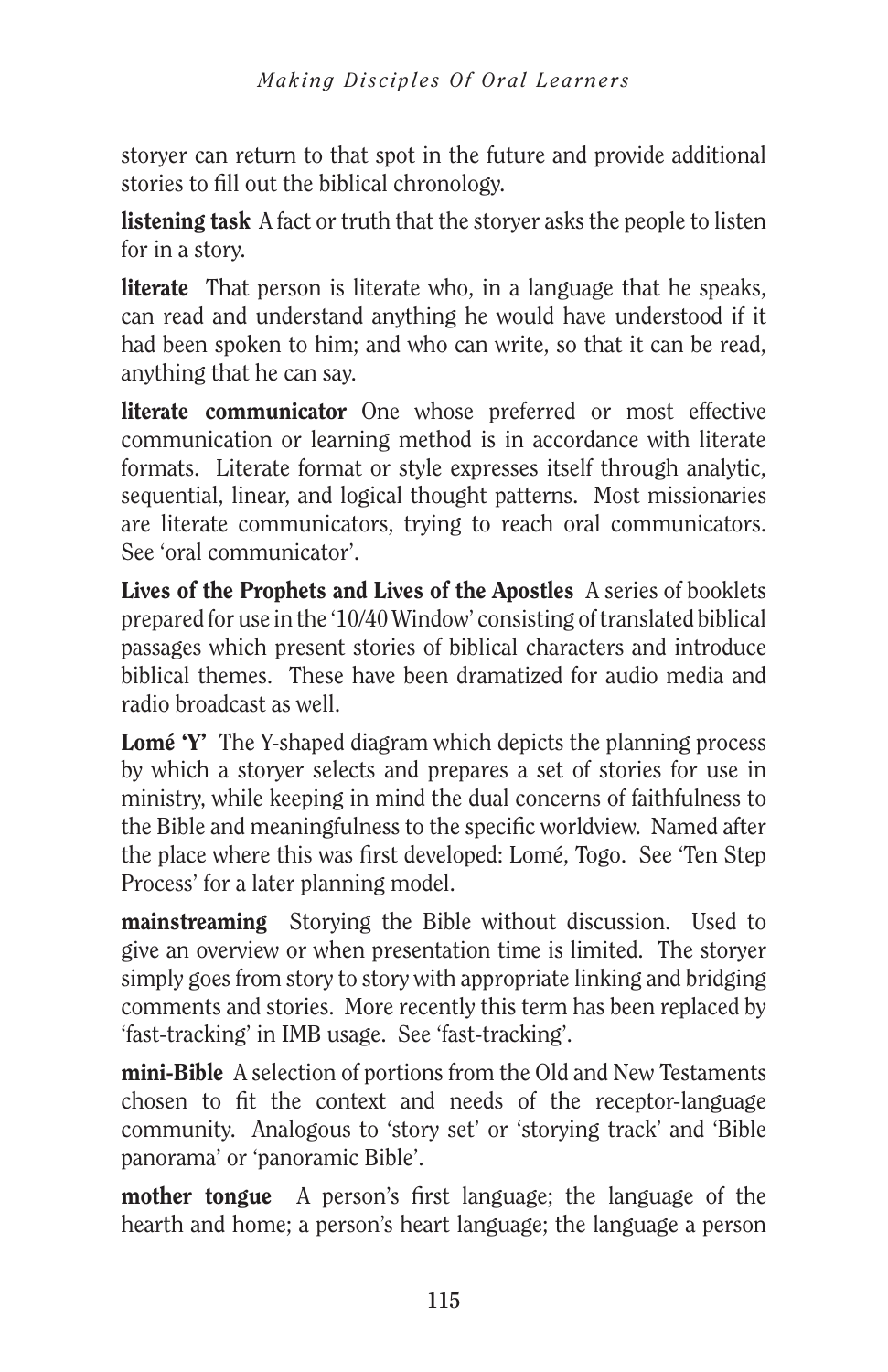understands best; the language of fear, grief, joy, love, devotion and intimacy; the cherished language learned in infancy between mother and child.

multi-media 'Multi-media' more commonly refers to a combination of text, graphics, pictures, sound, etc. See 'aliteracy', 'post-literate' and 'secondary oral communicators'.

New Tribes Mission NTM is a missionary organization that plants churches in tribal communities to reach people who have never had opportunity to hear the gospel. NTM employs a method of Bible instruction called 'Chronological Bible Teaching'. See www.ntm.org.

non-literate An alternative term for 'illiterate'. See 'illiterate'.

non-print media Audio and videocassette tapes, disks, film, VCD, DVD, etc. Communications media other than print.

OneStory A partnership managed by Campus Crusade, IMB, Trans World Radio, Wycliffe and YWAM. The aim of this partnership is to provide new strategies and resources that will enable the Church to use Chronological Bible Storying as a primary means of reaching the remaining unreached people groups of the world. The vision of OneStory is to help reach the remaining unreached people groups with the gospel in the way that best communicates to them. For most, this will require an oral approach. "The ultimate goal is to provide the entire counsel of God in the heart language of every person in a distribution format accessible to all" (from Epic Vision and Priorities document.) An initial outcome of the partnering effort is a three part introductory set of chronological Bible stories, forty to fifty stories, aimed at supporting initial indigenous-led and reproducing churches. There is no standard story set being promoted. Rather the particular set of stories varies for each people group — a redemptive panorama selected and crafted to best interact with the worldview of each group. This includes stories from the Old Testament, the Gospels, and Acts and the Epistles. See http://www.OneStory.org.

**OneStory Quest** A two-year internship program specifically devoted to Bible storying for an unreached people group. Entrance to OneStory Quest is through Campus Crusade, IMB (including the Journeyman/ISC program), Wycliffe Bible Translators, or YWAM. An OneStory program.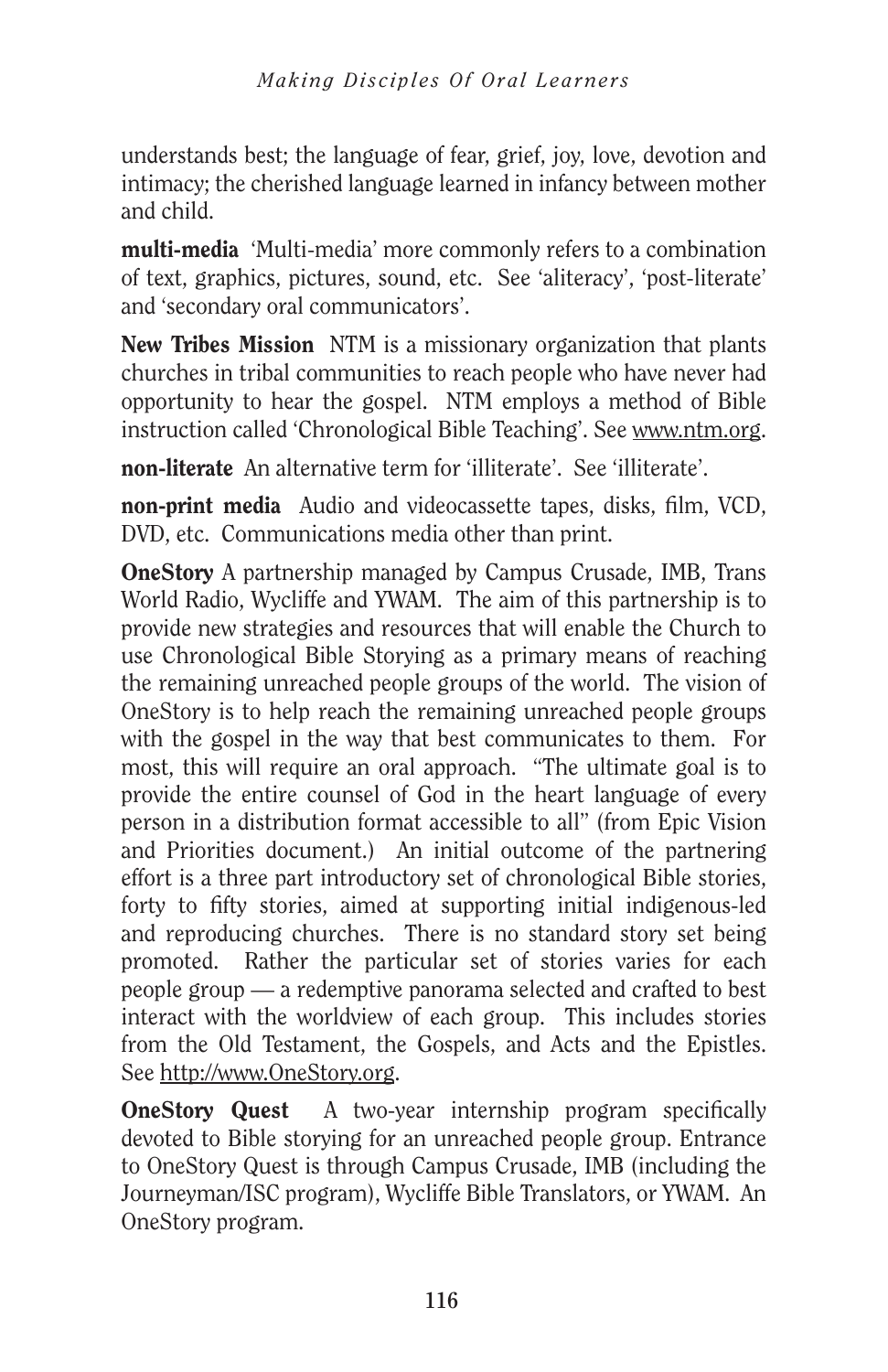**OneStory Venture** Cooperative project of one year or less in which some short-term helpers come alongside a team in a long-term assignment specifically to further the chronological Bible storying approach. An OneStory program.

oral Bible There is no definitive oral Bible. The working definition of oral Bible is: 'The accumulated Bible stories that have been told to an oral society.' Typically, this is between 50 and 225 stories. These are usually told in chronological order, though not always, since many times specific problems, concerns, fears etc. may need to be addressed first. So an oral Bible may differ to some extent from one culture to another, depending on felt and/or actual needs, worldview, theology and so forth. Those stories which form the cornerstone of Christian faith will be represented in virtually all oral Bible collections. An oral Bible is the accumulated Bible stories that have been storied to an oral communicator or that can be recalled by memory. "For many oral communicators the only Bible they will have and effectively use is the one they have in their heads and hearts. It is this Bible, an 'oral Bible', that enables them to meditate upon God's Word in their quiet times and devotionals and use it in evangelism, discipleship, church planting, and leadership development. This oral Bible can go where many times the written Bible cannot go. It can cross borders, enter prisons... An oral Bible becomes the permanent possession of an oral communicator and is available for use at all times. Oral communicators are able to retain, recall, and repeat from memory their oral Bible."

oral communicator Someone who prefers to learn or process information by oral rather than written means. (Thus, there are literate people whose preferred communication style is oral rather than literate, even though they can read.) Also, someone who cannot read or write. Someone whose preferred or most effective communication and learning format, style, or method is in accordance with oral formats, as contrasted to literate formats.

oral preference A preference for receiving and processing information in an oral format rather than print. That person may or may not be a reader. See 'oral communicator'.

orality Almost two-thirds of the world's population is illiterate (nonliterate, preliterate) or has an oral preference (can't, won't or don't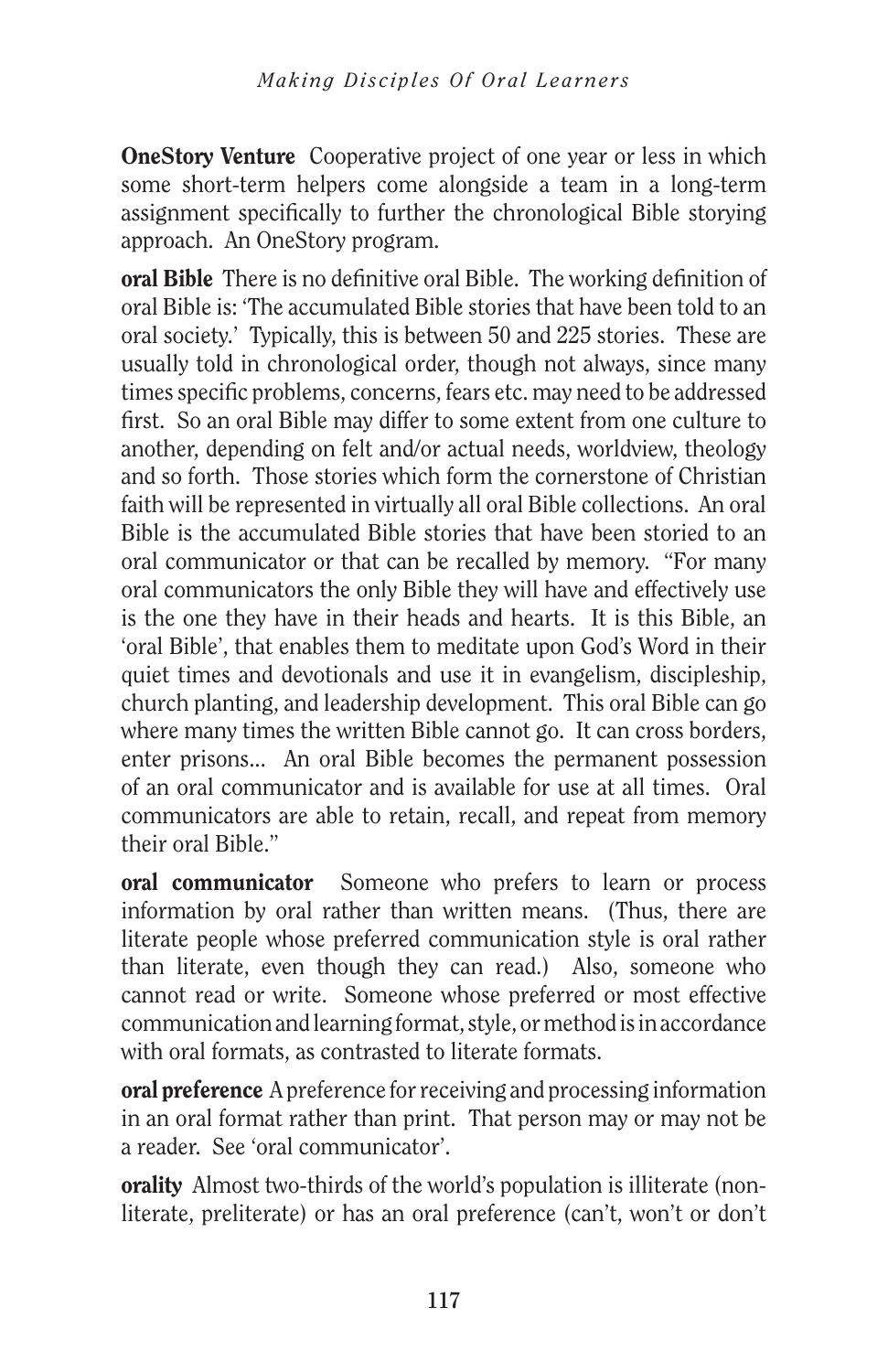read and write.) The quality or state of being oral. The constellation of characteristics (cognitive, communicational, and relational) that are typical of cultures that function orally. See http://www. chronologicalbiblestorying.com/MANUAL/section\_x.htm for "109 Characteristics of Oral and Literate Communicators".

oral story models Sets of stories which are determined and agreed upon during a training session and later used by those being trained without having been written down. The outcome, primarily, of story training sessions with oral leaders. Stories are selected through study and suggestion of the trainer and the intuition of those being trained. Critical teaching truths and issues related to understanding and acceptance of the stories is discussed during the training.

oral tradition Oral traditions are unwritten sources couched in a form suitable for oral transmission. Their preservation depends upon the powers of memory of successive generations of human beings. Oral traditions consist of verbal testimonies which are repeatedlyreported statements, either spoken or sung, concerning the past. Oral tradition is a memory of memories in the most literal way, since the message is learned from what another person recalled and told. "Whenever an African bushman dies, a whole [oral] library goes out of existence." See http://www.chronologicalbiblestorying.com/ MANUAL/section\_x.htm for "109 Characteristics of Oral and Literate Communicators".

panoramic Bible Alternate term for 'mini Bible' or 'Bible panorama'.

people group A significantly large grouping of individuals who perceive themselves to have a common affinity for one another because of their shared language, religion, ethnicity, residence, occupation, class or caste, situation, etc. or combinations of these. For evangelistic purposes: The largest group within which the gospel can spread as a church-planting movement without encountering barriers of understanding or acceptance.

phase There are phases in the church-planting and evangelism effort, for example, a Church Planting Phase and a Church Strengthening Phase. In CBS, 'storying tracks' are utilized within phases. Within the Church Planting phase there are typically five tracks: Evangelism, Discipleship, Church Planting, Characterization, and The End Times.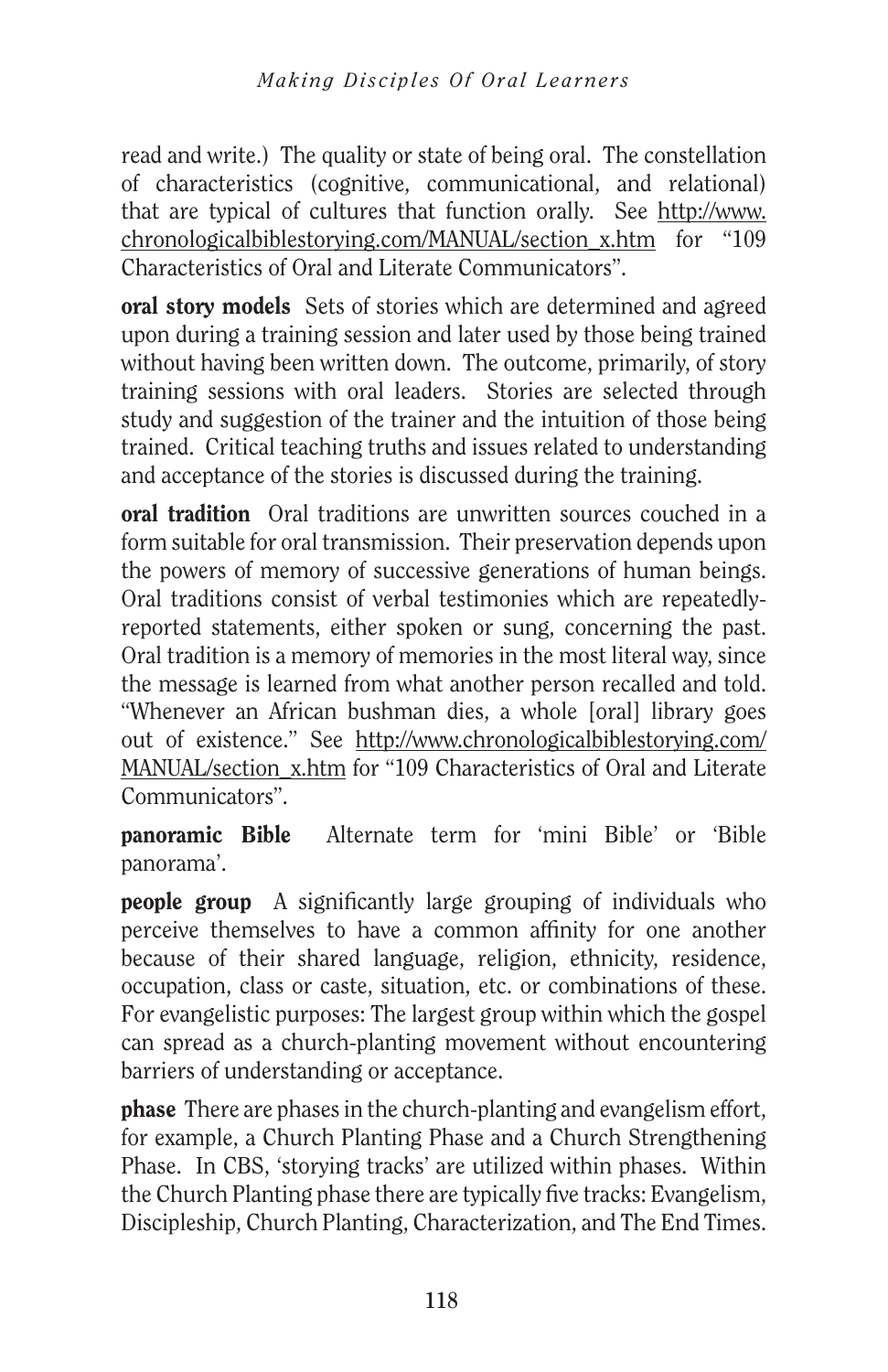Within the Church Strengthening Phase there are an indefinite number of tracks, addressing maturing believers, corrective and instructive themes, church leader training, and other topics, like preaching tracks. See 'story set' and 'storying track'.

point-of-ministry storying See 'situational storying'.

post-literate At the close of the 20th century, the phenomenon in which even those who can read and write well are not doing so. The epoch of the audio-visual, termed by some 'the Multi-Media Era', has set in. Some writers also use the term 'aliteracy' to describe this phenomenon. See 'aliteracy', 'multi media,' and 'secondary oral communicators'.

post-story dialog The teaching/learning time following the told Bible story when a story is retold by listeners, listening tasks are reviewed, or discovery questions and comments are made to draw out and relate story truths to listeners' lives.

pre-evangelism The process of preparing unbelievers to hear the gospel. This involves choosing a location to hold the storying sessions, building relationships and investigating the people's worldview. This may include the telling of a few topical Bible stories to generate interest in the audience for the evangelism set of stories, such as water stories told during a well drilling project, or grief stories for the bereaved, etc.

pre-story dialog A time before the Bible story is told when proper cultural greeting, review of previous stories, needed background stories or information, and sensitizing questions or comments are made to prepare listeners for the following Bible story.

primary oral culture Cultures with no knowledge at all of writing

**primary orality** The state of persons totally unfamiliar with writing. People who have never 'seen' a word.

receptor language In translation, this is the language one is translating into, not from. Opposite of source language. 'Receptor' is similar to 'target'.

reproduce, reproducing, reproducible A Christian, an indigenous church, and/or a strategy of evangelism and church planting able to multiply or affect multiplication without outside help.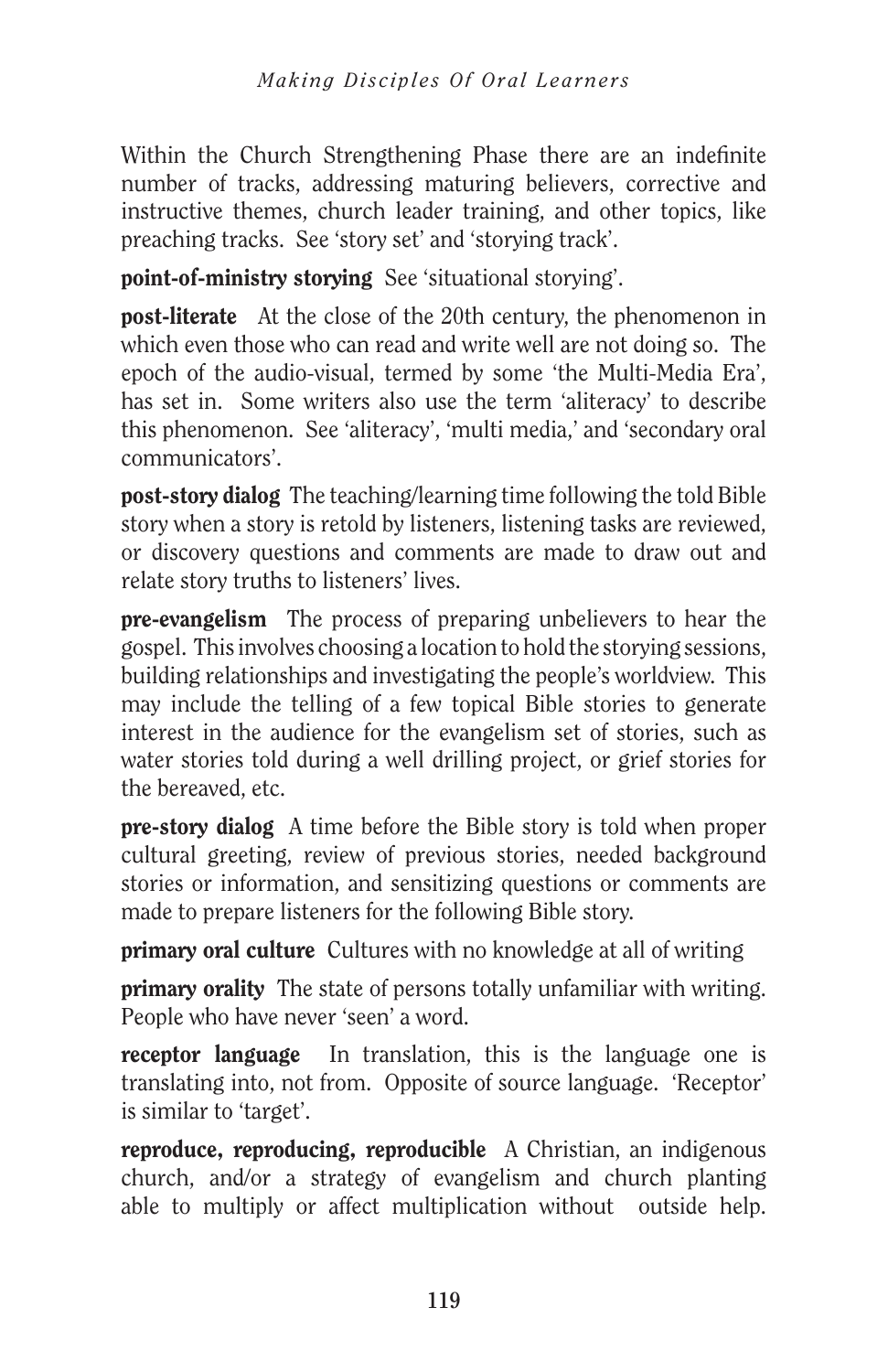Self-replicating, as in 'self-supporting, self-governing, and selfreplicating.'

residual orality This describes those who have been exposed to literacy, even learned to read in school, but who retain a strong preference for learning by oral rather than literate means.

rhetoric The art of speaking or writing effectively. Specifically, the study of principles and rules of composition formulated by critics of ancient times. Also, the skill of the effective use of speech.

Scripture In Use or Scripture Use See SIU or SU below.

Scriptures In Use The name of an organization which specializes in training indigenous church planters in methods of Bible storytelling and other oral communications methods. See http://www.siutraining. org. In addition, please see SIU or SU below.

secondary oral communicators People who depend on electronic audio and visual communications (multimedia). It is said that in some developing countries people are moving directly from primary orality to secondary orality without passing through an orientation to print. "So as nonprint media become available to them, they move from being primary oral societies to becoming multimedia societies, skipping the stage of literacy." See 'aliteracy', 'post-literate'.

semi-literate Able to read and write on an elementary level, especially when working with familiar documents and familiar ideas. Able to read but poor in communicating through writing. Students in 10th grade are often characterized as semi-literate, especially if the quality of their schooling is inadequate. If the educational system utilizes rote memory as the dominant approach to learning, even high school graduates may test out at semi-literate functionality. This is also true of some high school graduates who spend their final years in a vocational/technical training curriculum instead of a more academic, college preparatory curriculum.

session See 'story session'.

shell story models Those model story sets which outline the basic considerations for storying to a given people group and their typical worldview with its barriers and bridges to the gospel. A list of recommended Bible stories and teaching themes are given which relate to the worldview and foundational truths of the gospel the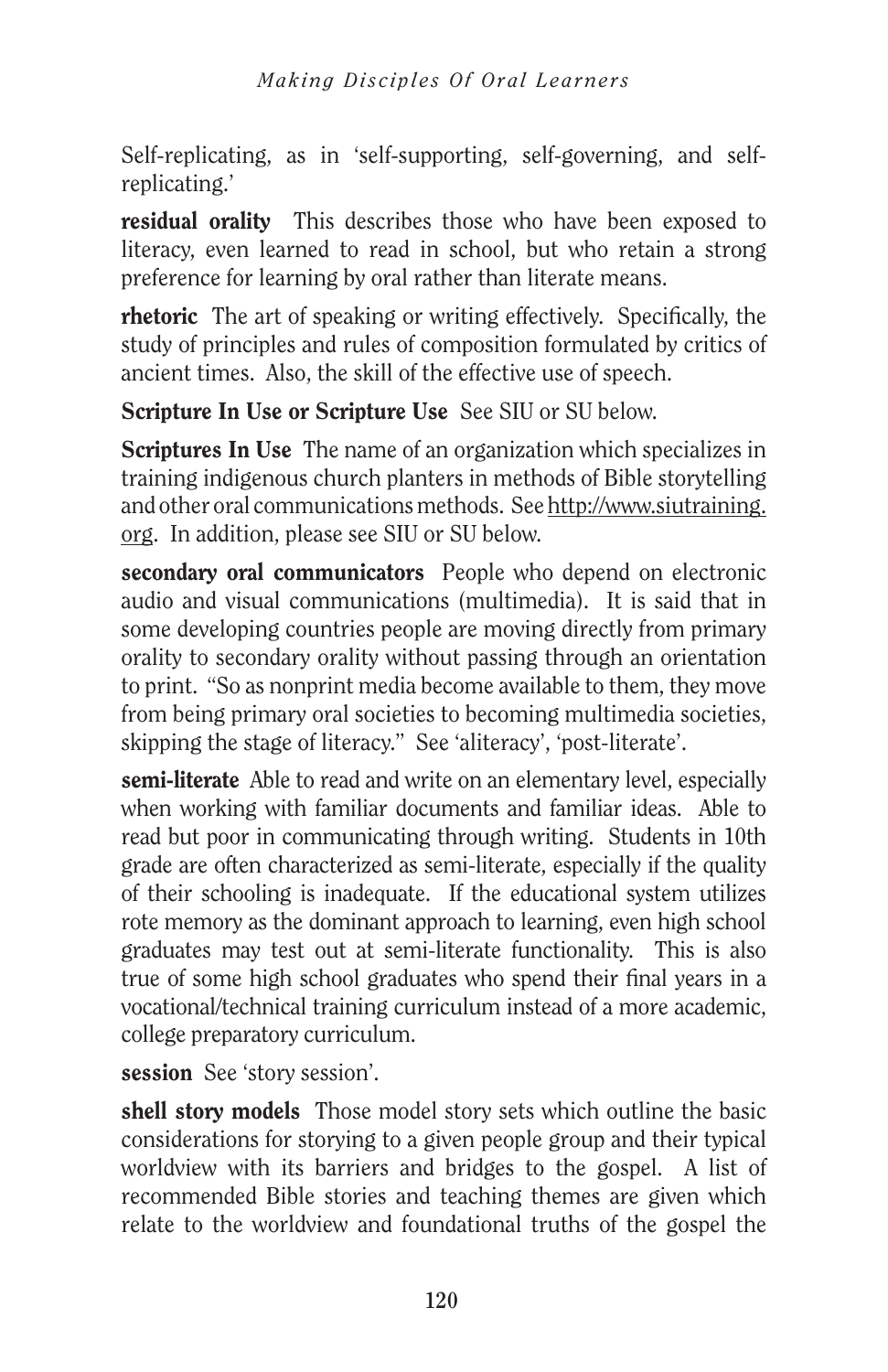people need to hear. The stories are not fleshed out in their entirety but are given only in a listing or outline with a scripture reference base and possibly a list of the teaching points. The user must complete or fill up the shell in his preparation of the stories in the language to be used in storying.

SIL SIL International is a faith-based organization that studies, documents and assists in developing the world's lesser-known languages. Its staff shares a Christian commitment to service, academic excellence, and professional engagement through literacy, linguistics, translation, and other disciplines. One aim of SIL is to provide access to the Scriptures in the language and format (media) that best serves the people. SIL is an organization related to Wycliffe. See http://www.sil.org .

situational storying or point-of-ministry storying The use of appropriate Bible stories (often those of Jesus' ministry) during a ministry need or opportunity. The primary reason is to lift up Jesus, followed by an invitation to hear more stories. Other story themes may be used appropriate to the ministry activity, such as The Water Stories or The Hope Stories, for disaster relief and ministry.

SIU or SU Acronym for 'Scripture in Use'. Generally, 'Scripture in use' or 'Scripture use' refers to varied methods to get the translated Scriptures into use in people's lives other than literacy. These other methods include audio and videocassette recordings, indigenous music, Scripture-in-song and Bible Storying. (SIL has a Scripture Use Coordinator on a par with the Linguistic, Literacy, and Translation Coordinators.) In addition, please see 'Scripture In Use' above. (Note: SU is also the acronym for 'Scripture Union'.)

source / source language In translation, this is the language one is translating from, not into (for example, New Testament Greek.) Opposite of receptor or target language.

story crafting See 'crafting'.

story session/storying session/session The actual time when the storyer uses the storying method. During a session the storyer participates in opening conversation, reads from the Bible, tells the story, and leads discovery (dialog) time.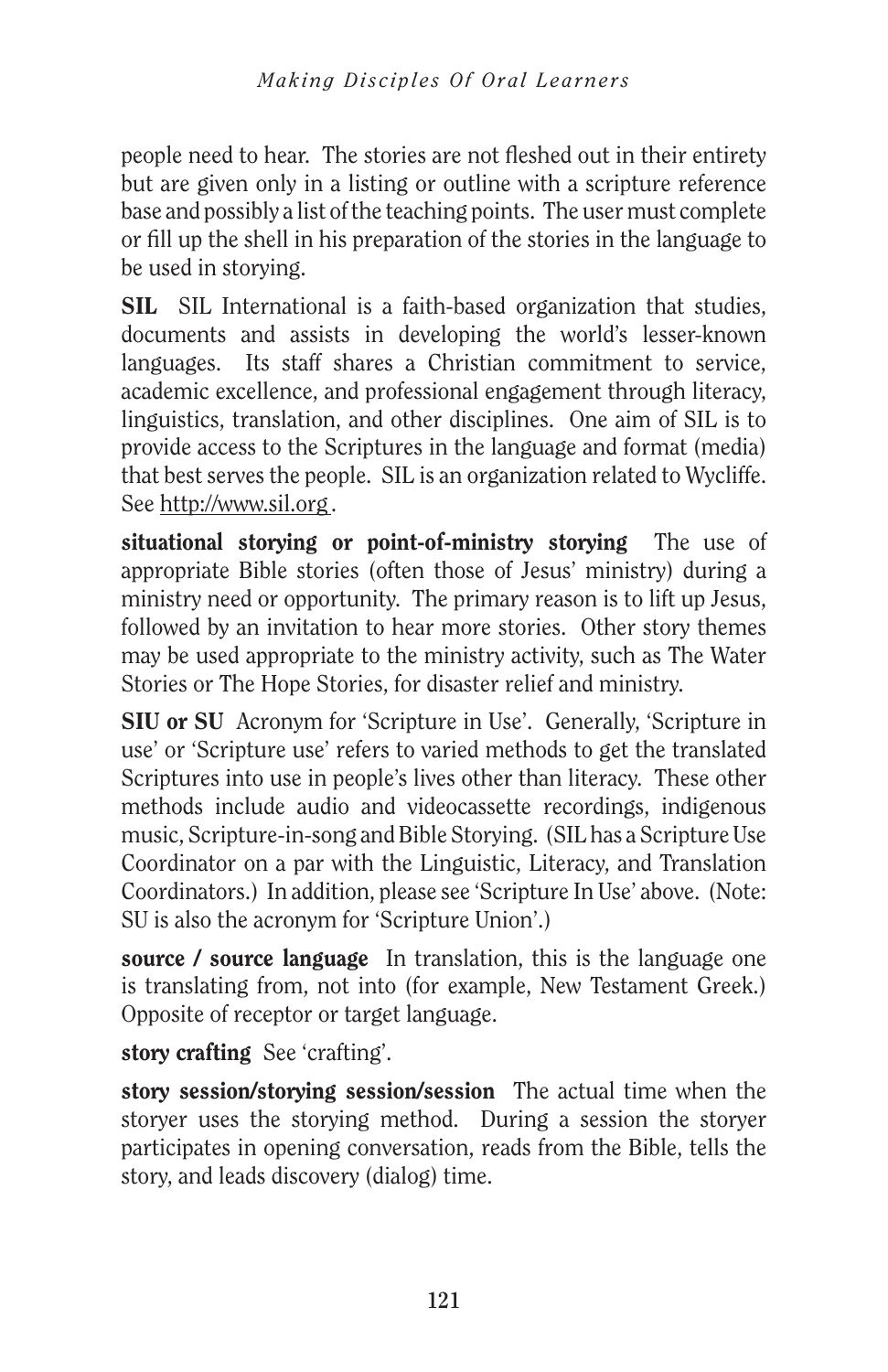#### *Making Disciples Of Oral Learners*

story set A collection of biblical stories selected for a specific ministry purpose and usually arranged in chronological order. In an initial CBS strategy, this typically consists of an evangelism story set, discipleship story set, and church-planting story set. The evangelism story set normally contains a series of stories from the Old Testament and the gospels. Church planting story sets draw from the book of Acts. Many evangelism story sets have included 20 to 25 stories that are common to most story sets; this is considered a starting point for adding other stories that present 'bridges' and address 'barriers' specific to the worldview of each people group. The first phase sets the foundation for future phases, including evangelism, church planting, discipleship, leadership development, audio-visual products, radio ministry, and Bible translation. The long-range plan is that someone among those participating in the first phase will catch a vision to continue a longer-term work to see the growth of mature churches within that people group. A story set is the list of crafted (or prepared) stories and suggested teaching/ learning activities that compose a track. See 'storying track'.

storyer The person who uses the storying method to evangelize, disciple or strengthen the church.

storying The term 'storying' is "an attempt to make a strong statement about the value of the intact, uninterrupted Bible narrative as a valuable means of teaching God's Word leading to salvation, church planting, discipling, leader training, and various ministry activities. Storying is not limited in purpose to teaching nonliterates. It is used because it is reproducible by listeners and because the use of story helps to overcome resistance or hostility to traditional Westernized teaching. See 'Chronological Bible Storying' (CBS).

storying matrix The web or structure of stories that follows the biblical timeline. This is the initial structure given in the first telling of stories or lessons which give an essential biblical framework into which other stories and later truths may be placed.

storying scarf The Storying Scarf is a cotton scarf designed to put an inexpensive set of durable pictures representing God's Word in the hands of people who could use it to independently share God's word where missionaries cannot go. It is designed to be used in conjunction with a series of 21 chronologically-arranged Bible stories. See http:// storyingscarf.com.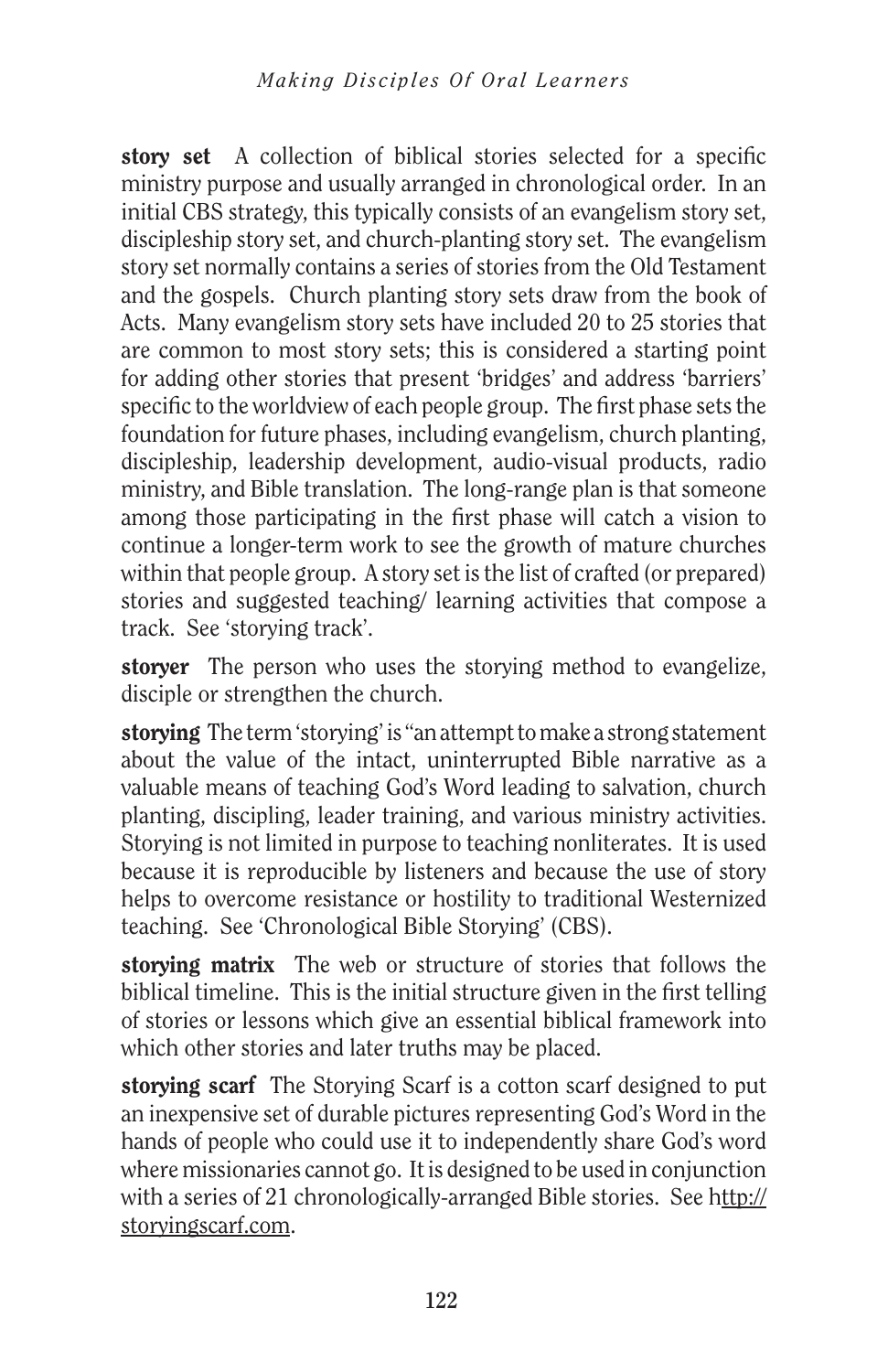storying track The entire series of stories typically arranged in chronological order which have been selected for presentation to a target population for the purpose of evangelism, discipleship or leadership training, whichever the case may be. Some names of tracks are "Evangelism Track", "Review Track", "Last Lessons", or "End Times Track". In CBS, 'storying tracks' are utilized within 'phases'. A 'storying track' is equivalent to a 'story set'. In Chronological Bible Teaching the term 'phase' is used in the same way that 'track' is used to define a set of lessons in CBS. The purpose of the track is to limit the story set to those stories which serve best to accomplish the desired teaching objective. The track is for the benefit of the storyer, but is more or less kept invisible to the listeners. For instance, the storyer does not say, 'Now we will do the Discipleship Track.' See 'story set'.

Table 71 A regular gathering of mission-agency leaders which arose from the Amsterdam 2000 conference. Table 71 has adopted a cooperative strategy centered on orality and Chronological Bible Storying.

target language See 'receptor language'.

target population / target people The group the storyer is seeking to reach. Often an 'unreached people group'. The people that have been selected to whom the storyer will story. See 'receptor'.

Ten Step Process Identifies the preparation needed to develop a Bible story set:

*Step One:* Identify the biblical principle or truth you want to communicate; make it clear and simple. *Step Two:* Consider the worldview of the chosen people group. *Step Three:* Identify the bridges, barriers, and gaps in their worldview. *Step Four:* Select the appropriate Bible story or stories that will communicate the principle considering the worldview issues of the chosen people. *Step Five:* Craft the story and plan the pre-story and the poststory dialog to emphasize the principle or truth you want to communicate. *Step Six:* Tell the story in a culturally appropriate way, which will be through narrative and perhaps also through song, dance, drama, or other means. *Step Seven:* Facilitate the dialogue with the group to help them discover the meaning and the application without your having to tell them. *Step Eight:* Help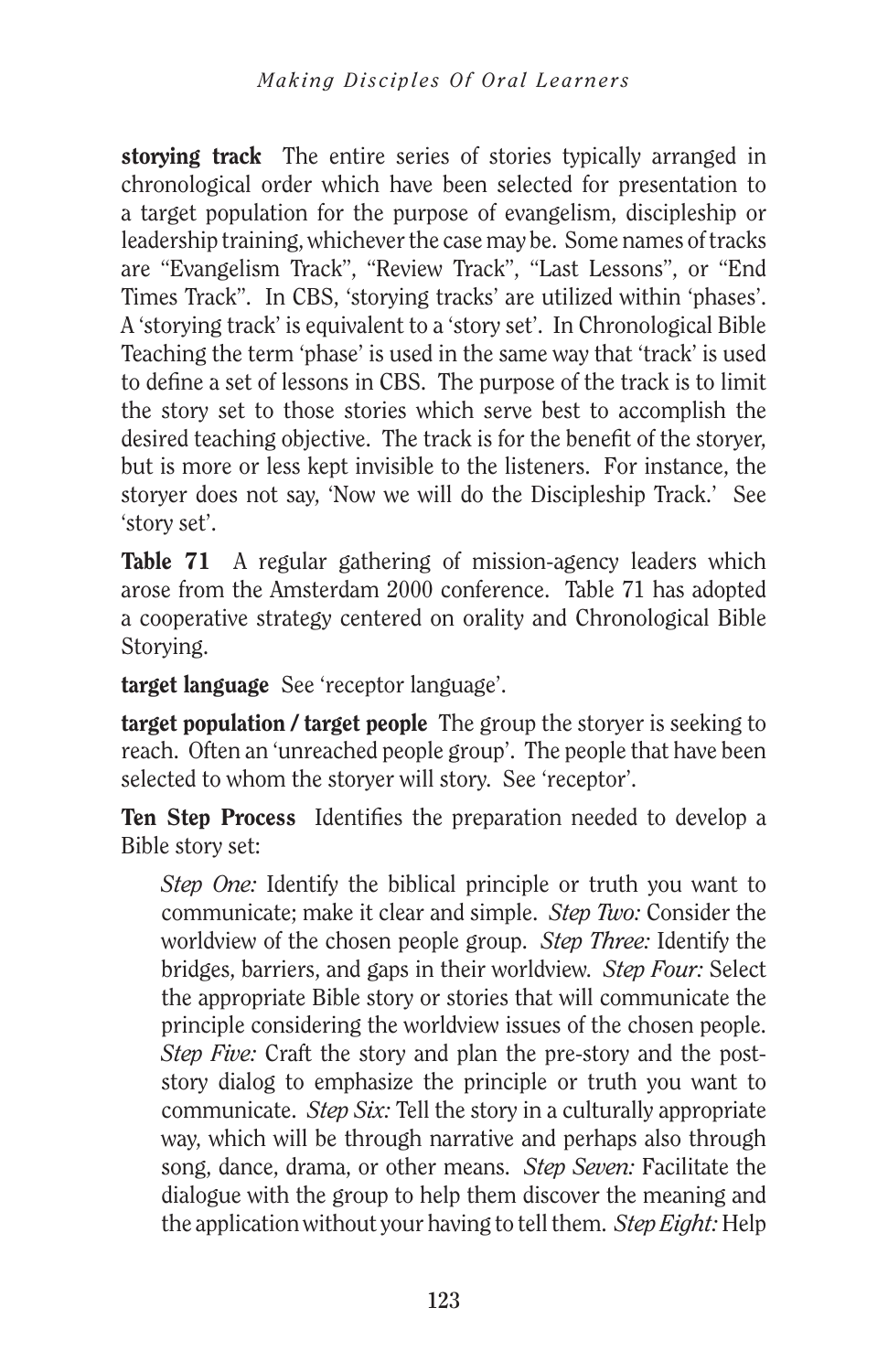the group obey the biblical principle. *Step Nine:* Establish group accountability. *Step Ten:* Encourage the group to reproduce this by modeling the principles in their own life and then telling the stories and discipling other people.

The Seed Company (TSC) An organization devoted to partnering with nationals to plant the seed of God's word; affiliated with Wycliffe. www.theseedcompany.org.

themes Central ideas or truths found in the biblical stories

**track** / **story track** A set of stories joined together by specific themes and told for a particular purpose. That list of stories which address a strategy or teaching objective. See 'storying track'.

traditional religion and culture The indigenous religion and culture of a local people.

training story set A redemptive panorama story set that covers the basic elements of a biblical worldview. This consists of the stories found to be common to many storying projects implemented around the world in different contexts in recent years. Compare 'Bible panorama', 'core story list'.

transition story A brief story told to summarize biblical events that happened between the stories in different lessons. Sometimes called a 'linking story'.

turning point Factor which is important in decisions to follow Christ in a target or receptor population.

typographic Of or relating to a print or reading culture.

unengaged See 'engagement'.

universal Bible trut**hs** See 'basic Bible truths', core story', 'essential Bible truths'.

unreached people group / UPG More broadly, an ethnic group which does not possess a church and which does not have the presence of an indigenous Christian witness. A people, usually an ethnolinguistic group, with a historical culture, language and often a geographical place of residence where there is little or no presence of evangelical Christianity, especially in the forms of Bible, Christian gospel presentations, believers, baptisms and churches. A people group within which there is no indigenous community of believing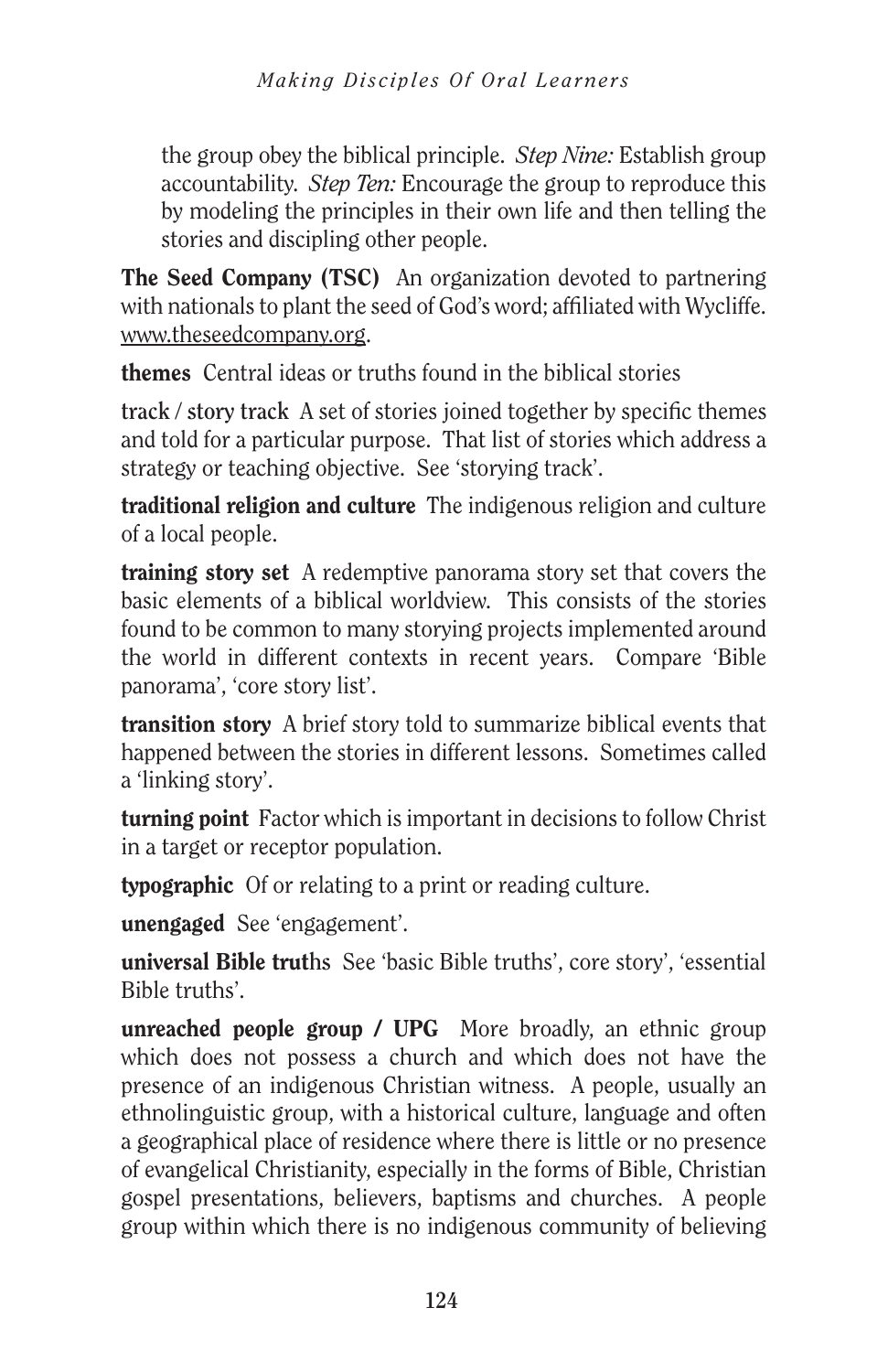Christians about to evangelize this people group without requiring outside (cross-cultural) assistance. A group is considered 'reached' if it has a viable, indigenous, self-reproducing church movement in its midst. More specifically, a people group in which less than 2% of the population are evangelical Christians.

visual aid A picture, simple drawing, or object that will help the people remember or understand the story. Considerations: Will some pictures confuse or offend listeners due to cultural considerations? Are contextualized pictures helpful? Will the cost limit wider use?

worldview The way a specific people view the world around them. Somewhat like wearing tinted lenses, members of a culture look through their worldview, not at it. A worldview is seldom apparent to its adherents unless it comes under question. A worldview consists of fundamental cognitive, affective, and evaluative assumptions about reality. A worldview forms the core of a culture, which guides people in how to act, think, believe, function, and relate. How people look at life and the world around them, a people's view of the world. A profile of the way people within a specified culture live, act, think, and work and relate.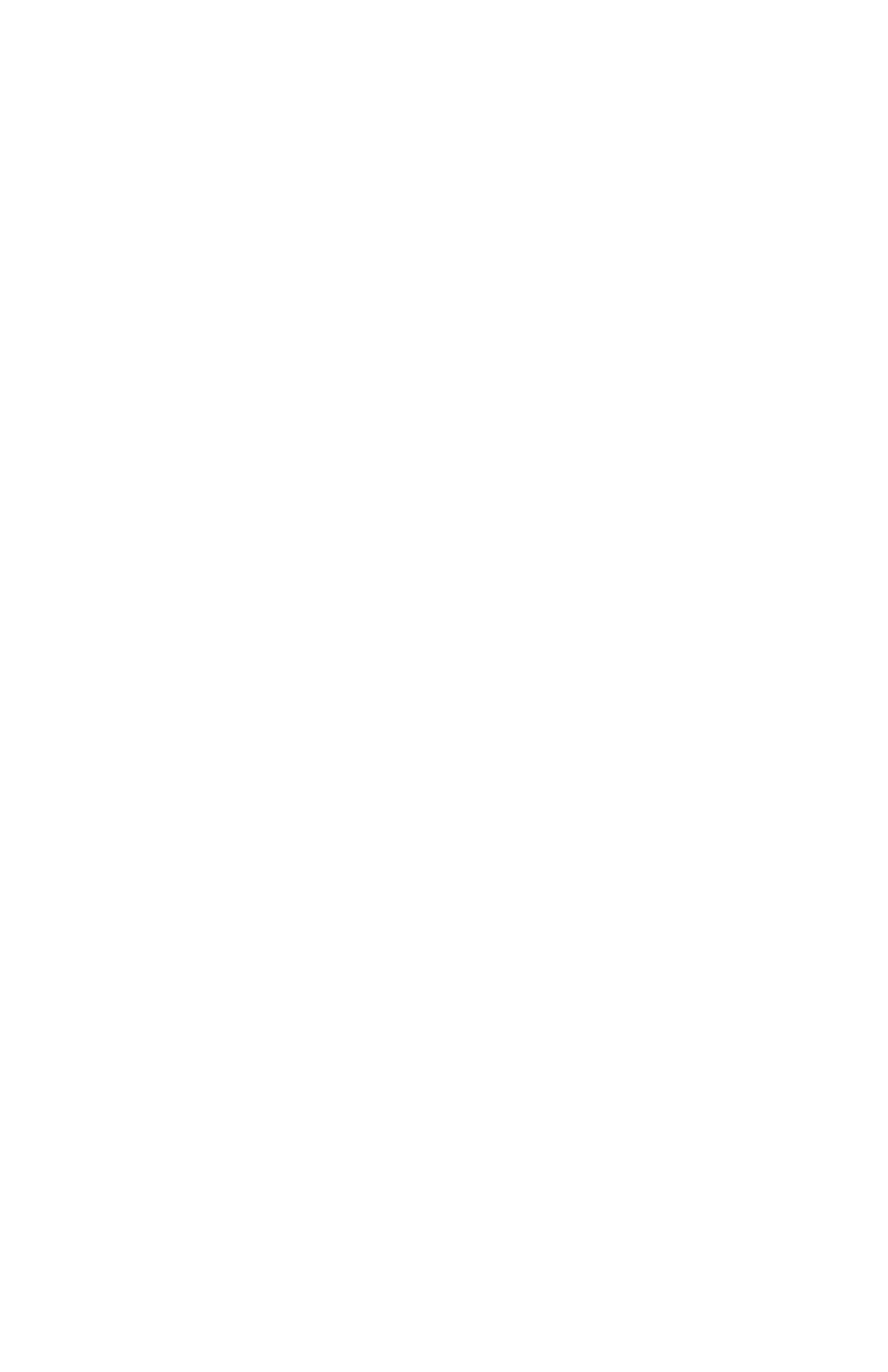# the context **for the production of the Lausanne Occasional Papers**

THE Lausanne Movement is an international movement committed to energising "the whole Church to take the whole gospel to the whole world"

With roots going back to the historical conferences in Edinburgh (1910) and Berlin (1966), the Lausanne Movement was born out of the First International Congress on World Evangelization called by evangelist Billy Graham held in Lausanne, Switzerland, in July 1974. The landmark outcome of this Congress was the *Lausanne Covenant* supported by the 2430 participants from 150 nations. The covenant declares the substance of the Christian faith as historically declared in the creeds and adds a clear missional dimension to our faith. Many activities have emerged from the Lausanne Congress and from the second congress held in Manila in 1989. The Covenant (in a number of languages) and details about the many regional events and specialised conferences which have been undertaken in the name of Lausanne may be examined on the website at www.lausanne.org.

The continuing Lausanne International Committee believed it was led by the Holy Spirit to hold another conference which would bring together Christian leaders from around the world. This time the Committee planned to have younger emerging leaders involved and sought funds to enable it to bring a significant contingent from those parts of the world where the church is rapidly growing today. It decided to call the conference a Forum**.** As a Forum its structure would be to allow people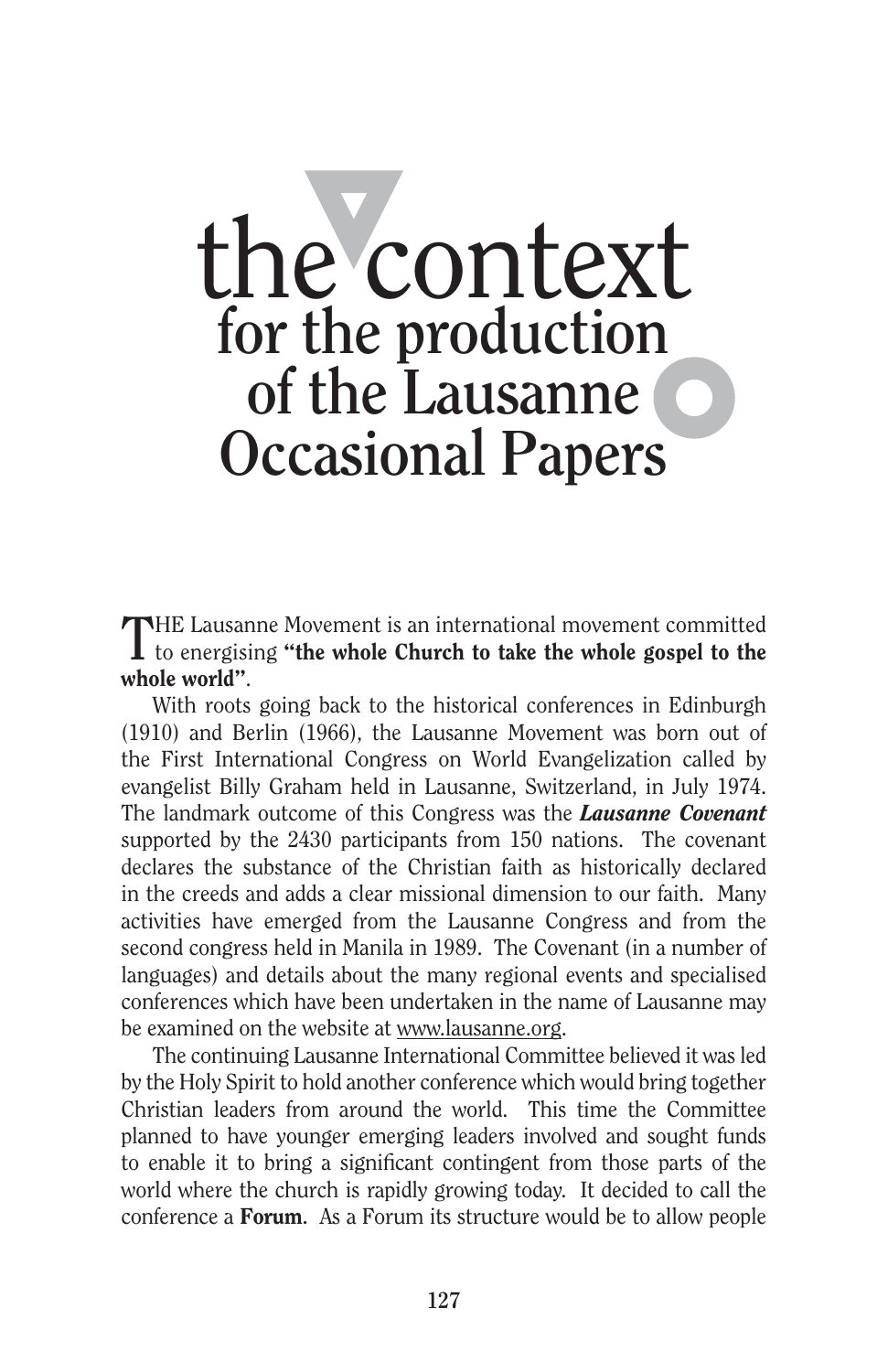to come and participate if they had something to contribute to one of 31 issues. These issues were chosen through a global research programme seeking to identify the most significant issues in the world today which are of concern in our task to take the *good news* to the world.

This Lausanne Occasional Paper (LOP) is the report which has emerged from one of these Issue Groups. LOPs have been produced for each of the Issue Groups and information regarding these and other publications may be obtained by going to the website at www.lausanne.org.

The theme of the Forum for World Evangelization held in 2004 was "A new vision, a new heart and a renewed call"**.** This Forum was held in Pattaya, Thailand from September 29 to October 5, 2004. 1530 participants came from 130 countries to work in one of the 31 Issue Groups.

The Affirmations at the conclusion of the Forum stated:

There has been a spirit of working together in serious dialogue and prayerful reflection. Representatives from a wide spectrum of cultures and virtually all parts of the world have come together to learn from one another and to seek new direction from the Holy Spirit for world evangelization. They committed themselves to joint action under divine guidance.

The dramatic change in the political and economic landscape in recent years has raised new challenges in evangelization for the church. The polarization between east and west makes it imperative that the church seek God's direction for the appropriate responses to the present challenges.

In the 31 Issue Groups these new realities were taken into consideration, including the HIV pandemic, terrorism, globalization, the global role of media, poverty, persecution of Christians, fragmented families, political and religious nationalism, post-modern mind set, oppression of children, urbanization, neglect of the disabled and others.

Great progress was made in these groups as they grappled for solutions to the key challenges of world evangelization. As these groups focused on making specific recommendations, larger strategic themes came to the forefront.

There was affirmation that major efforts of the church must be directed toward those who have no access to the gospel. The commitment to help establish self sustaining churches within 6000 remaining unreached people groups remains a central priority.

Secondly, the words of our Lord call us to love our neighbour as ourselves. In this we have failed greatly. We renew our commitment to reach out in love and compassion to those who are marginalised because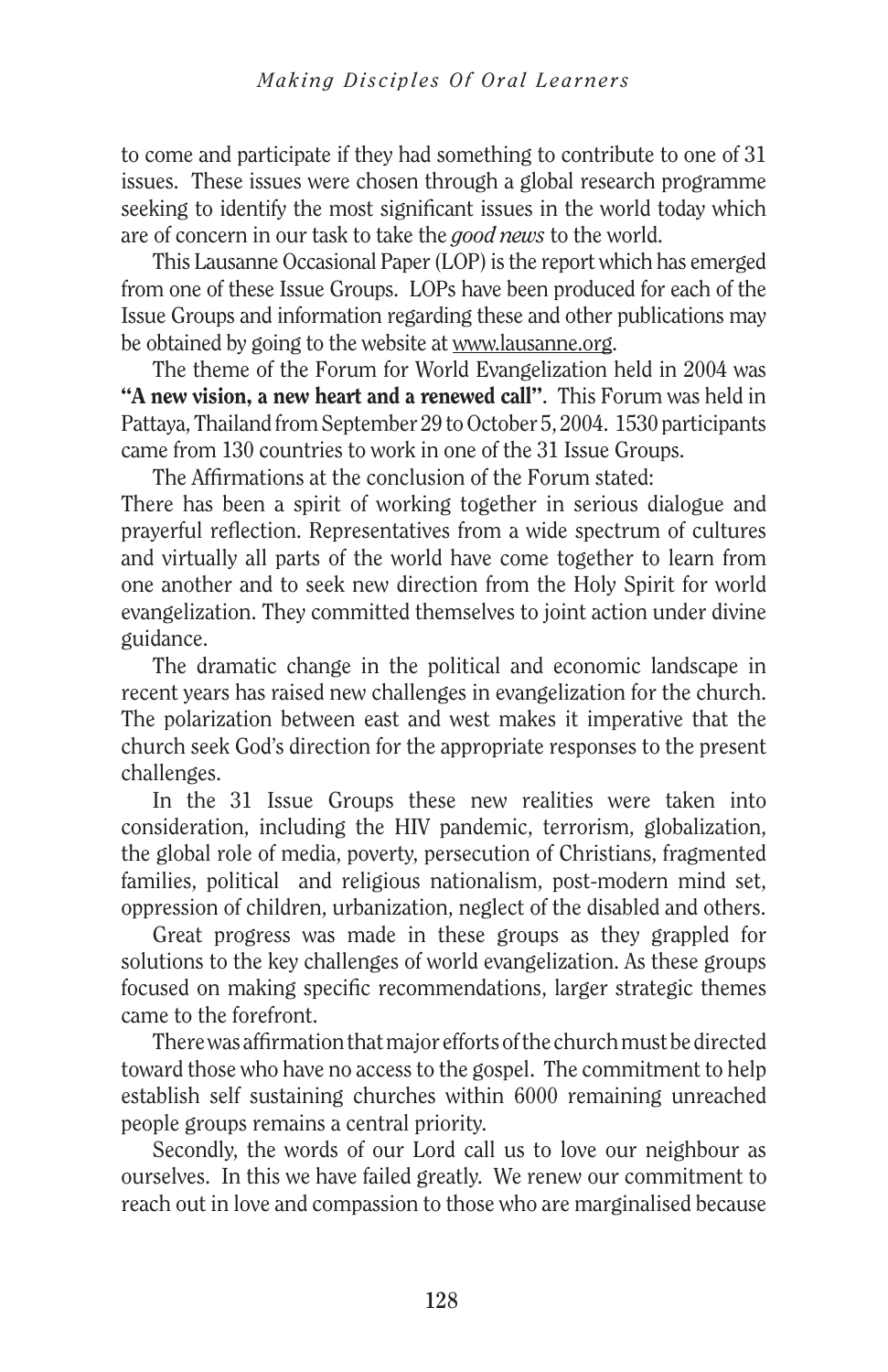of disabilities or who have different lifestyles and spiritual perspectives. We commit to reach out to children and young people who constitute a majority of the world's population, many of whom are being abused, forced into slavery, armies and child labour.

A third stream of a strategic nature acknowledges that the growth of the church is now accelerating outside of the western world. Through the participants from Africa, Asia and Latin America, we recognise the dynamic nature and rapid growth of the church in the *South*. Church leaders from the *South* are increasingly providing exemplary leadership in world evangelization.

Fourthly, we acknowledge the reality that much of the world is made up of oral learners who understand best when information comes to them by means of stories. A large proportion of the world's populations are either unable to or unwilling to absorb information through written communications. Therefore, a need exists to share the "Good News" and to disciple new Christians in story form and parables.

Fifthly, we call on the church to use media to effectively engage the culture in ways that draw non believers toward spiritual truth and to proclaim Jesus Christ in culturally relevant ways.

Finally, we affirm the priesthood of all believers and call on the church to equip, encourage and empower women, men and youth to fulfil their calling as witnesses and co-labourers in the world wide task of evangelization.

Transformation was a theme which emerged from the working groups. We acknowledge our own need to be continually transformed, to continue to open ourselves to the leading of the Holy Spirit, to the challenges of God's word and to grow in Christ together with fellow Christians in ways that result in social and economic transformation. We acknowledge that the scope of the gospel and building the Kingdom of God involves, body, mind, soul and spirit. Therefore we call for increasing integration of service to society and proclamation of the gospel.

We pray for those around the world who are being persecuted for their faith and for those who live in constant fear of their lives. We uphold our brothers and sisters who are suffering. We recognize that the reality of the persecuted church needs to be increasingly on the agenda of the whole body of Christ. At the same time, we also acknowledge the importance of loving and doing good to our enemies while we fight for the right of freedom of conscience everywhere.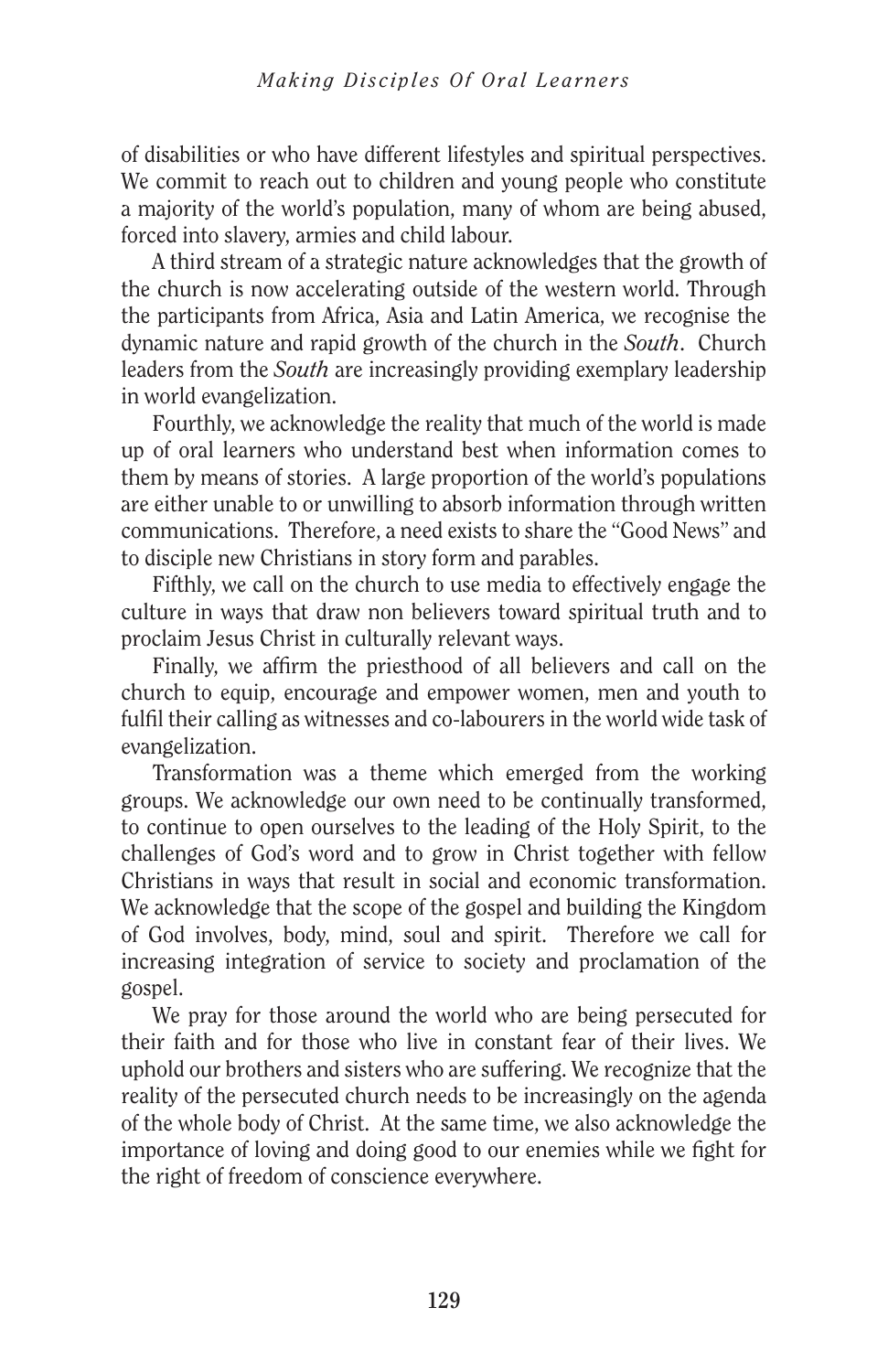We are deeply moved by the onslaught of the HIV/AIDS pandemic – the greatest human emergency in history. The Lausanne movement calls all churches everywhere to prayer and holistic response to this plague.

"9/11", the war in Iraq, the war on terror and its reprisals compel us to state that we must not allow the gospel or the Christian faith to be captive to any one geo-political entity. We affirm that the Christian faith is above all political entities.

We are concerned and mourn the death and destruction caused by all conflicts, terrorism and war. We call for Christians to pray for peace, to be proactively involved in reconciliation and avoid all attempts to turn any conflict into a religious war. Christian mission in this context lies in becoming peace makers.

We pray for peace and reconciliation and God's guidance in how to bring about peace through our work of evangelization. We pray for God to work in the affairs of nations to open doors of opportunity for the gospel. We call on the church to mobilize every believer to focus specific consistent prayer for the evangelization of their communities and the world.

In this Forum we have experienced the partnership of men and women working together. We call on the church around the world to work towards full partnership of men and women in the work of world evangelism by maximising the gifts of all.

We also recognize the need for greater intentionality in developing future leaders. We call on the church to find creative ways to release emerging leaders to serve effectively.

Numerous practical recommendations for local churches to consider were offered. These will be available on the Lausanne website and in the Lausanne Occasional Papers. It is our prayer that these many case studies and action plans will be used of God to mobilize the church to share a clear and relevant message using a variety of methods to reach the most neglected or resistant groups so that everyone will have the opportunity to hear the gospel message and be able to respond to this good news in faith.

We express our gratitude to the Thai Church which has hosted us and to their welcoming presentation to the Forum. We are profoundly grateful to God for the privilege of being able to gather here from the four corners of the earth. We have developed new partnerships, made new friends and encouraged one another in our various ministries. Notwithstanding the resistance to the gospel in many places and the richness of an inherited religious and cultural tradition we here at the Forum have accepted afresh the renewed call to be obedient to the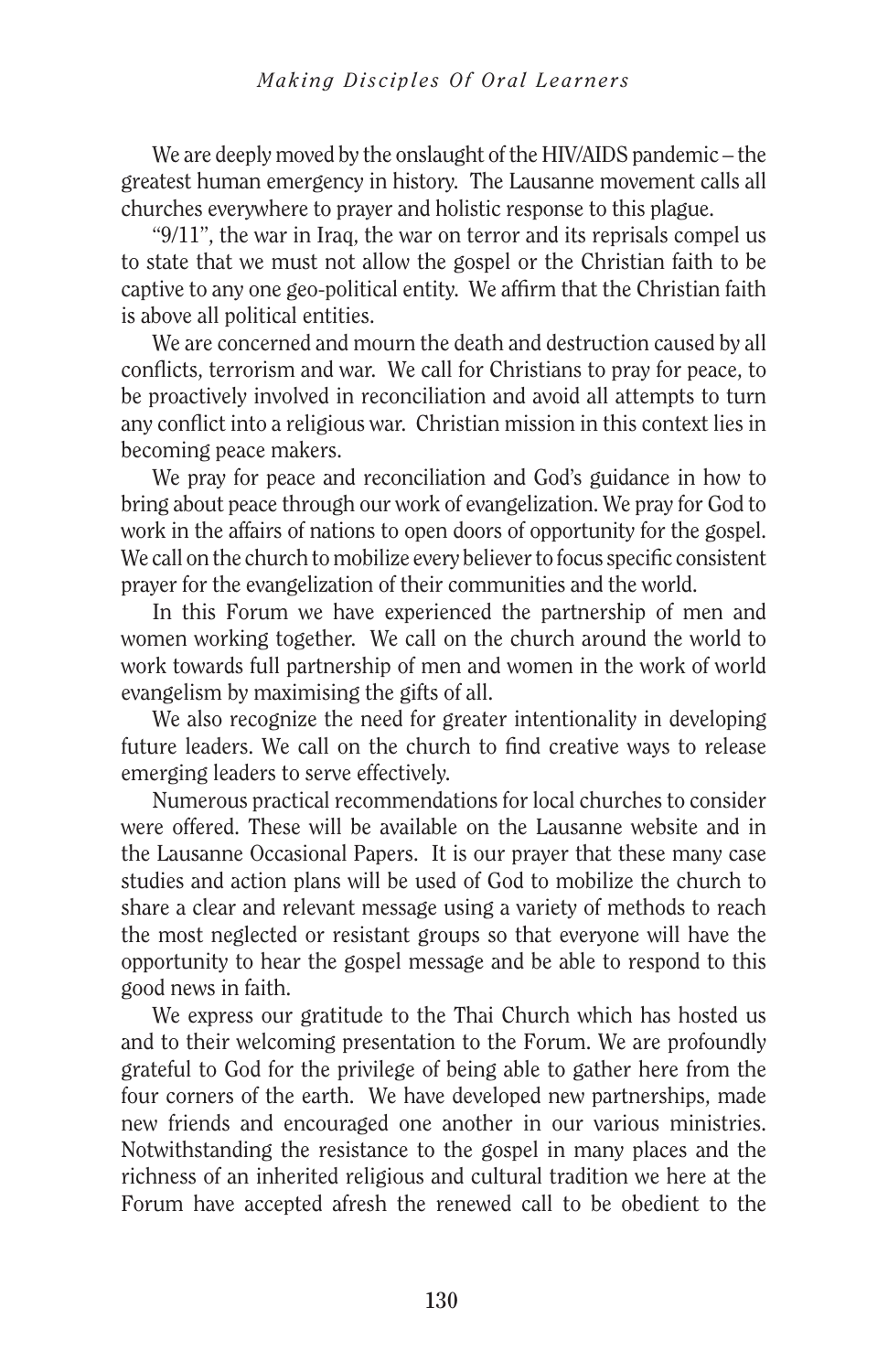mandate of Christ. We commit ourselves to making His saving love known so that the whole world may have opportunity to accept God's gift of salvation through Christ.

These affirmations indicate the response of the participants to the Forum outcomes and their longing that the whole church may be motivated by the outcomes of the Forum to strengthen its determination to be obedient to God's calling.

May the case studies and the practical suggestions in this and the other LOPs be of great help to you and your church as you seek to find new ways and a renewed call to proclaim the saving love of Jesus Christ

*David Claydon Series Editor 2004 Forum LOPs LCWE*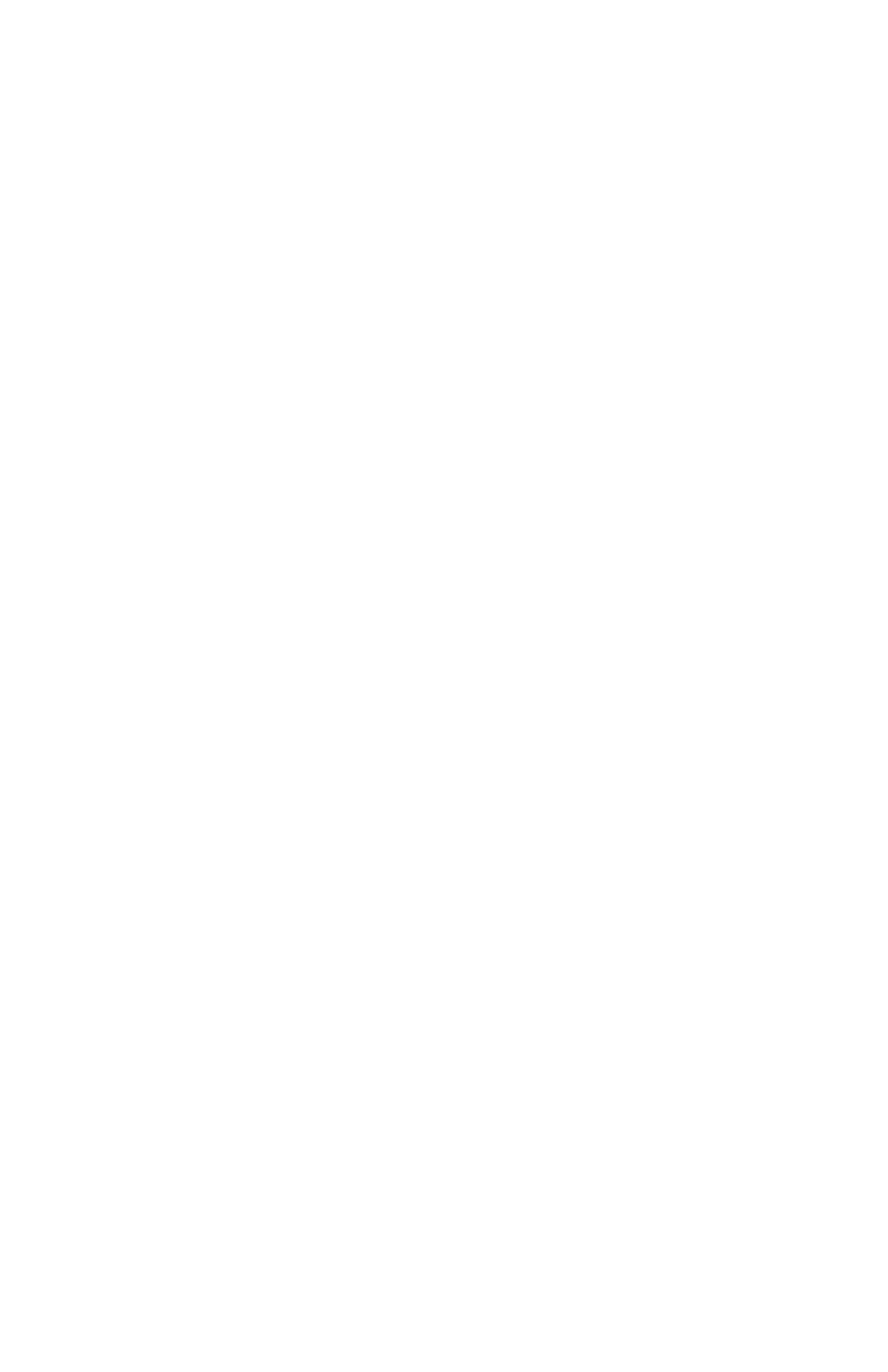*Making Disciples Of Oral Learners*

# participants **and contributors to this paper**

Convener: Avery Willis, USA Co-convener: Steve Evans, South Asia Facilitator: Mark Snowden, USA

Victor Anderson ............. Horn of Africa

| Victor Anderson Horn of Airica |
|--------------------------------|
| Nils Becker USA                |
| Jim BowmanUSA                  |
| Graydon Colville, Australia    |
| Steve Douglass USA             |
| Ron Green. USA                 |
| Annette Hall North Africa      |
| Morgan Jackson USA             |
| Andrew Kanu Sierra Leone       |
| Derek KnellCyprus              |
| Grant Lovejoy USA              |
| Durk Meijer Netherlands        |
| Jay MoonWest Africa            |
| Ted Olsen. USA                 |
| David Payne USA                |
| Roy Peterson. USA              |
| Sheila Ponraj India            |
| Chandan SahIndia               |
| Dee Douglas Hungary            |
| David SillsUSA                 |
| Jim Slack. USA                 |
| Stephen Stringer West Africa   |
| Tom Tatlow USA                 |
| LaNette ThompsonWest Africa    |
| Bob Varney USA                 |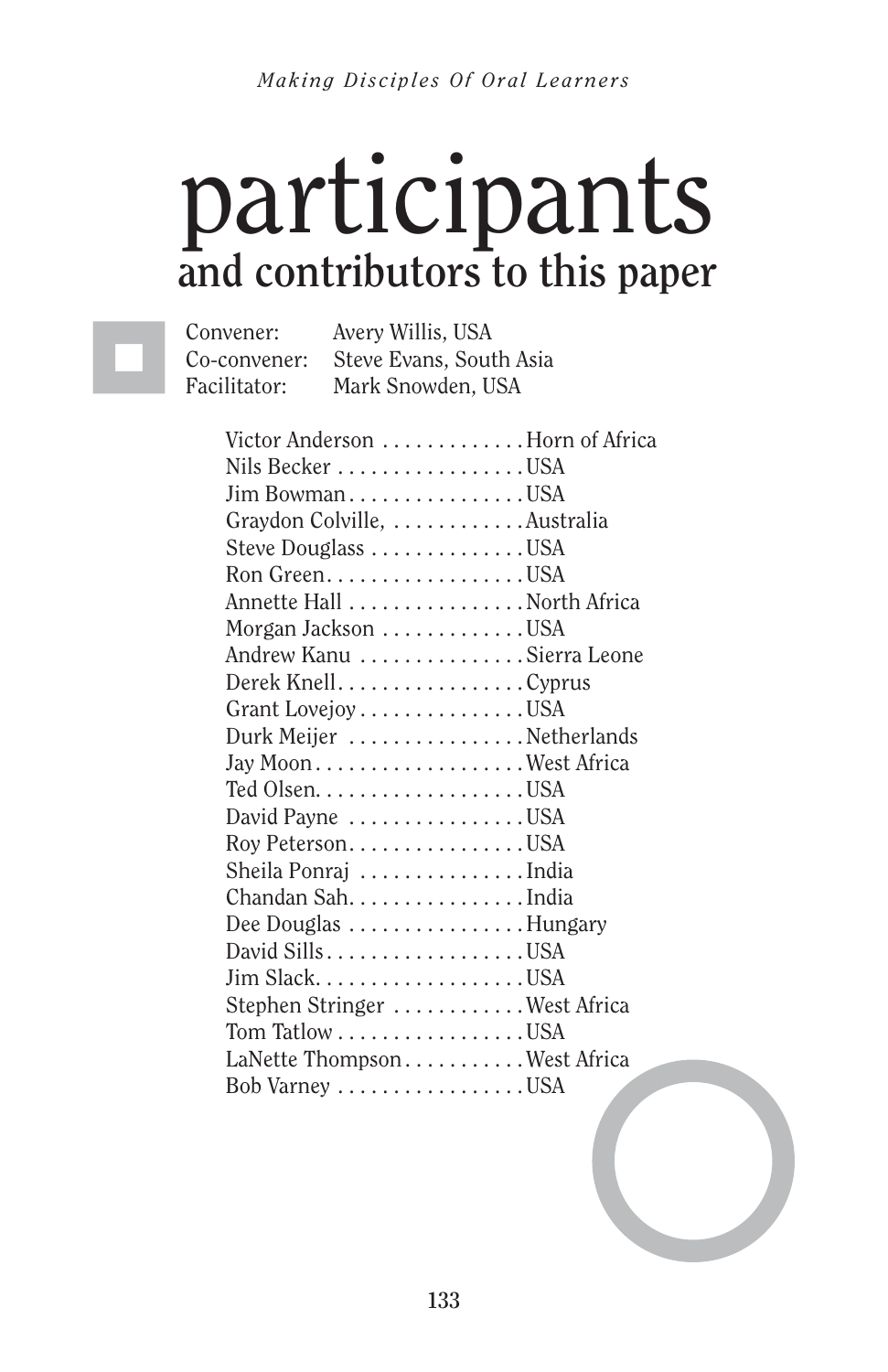### **List of Lausanne Occasional Papers from the 2004 Forum**

| <b>Issue Group</b> |                                                 |                    |
|--------------------|-------------------------------------------------|--------------------|
| $No$ .             | Topic                                           | LOP <sub>No.</sub> |
| 1.                 | Globalisation and the gospel                    | 30                 |
| 2.                 | The uniqueness of Christ                        | 31                 |
| 3.                 | The persecuted Church                           | 32                 |
| 4.                 | Holistic mission                                | 33                 |
| 5.                 | At risk people                                  | 34                 |
| 6.                 | Hidden and Forgotten People                     | 35                 |
| 7.                 | Non traditional families                        | 36                 |
| 8.                 | Transformation of cities                        | 37                 |
| 9.                 | Partnership and collaboration                   | 38                 |
| 10.                | The local church and evangelism                 | 39                 |
| 11.                | Market place ministry                           | 40                 |
| 12.                | Future leadership                               | 41                 |
| 13.                | Prayer in evangelism                            | 42                 |
| 14.                | The realities of changing expressions of Church | 43                 |
| 15.                | The two-thirds world church                     | 44                 |
| 16.                | Religious and non-religious spirituality        |                    |
|                    | in the post modern world                        | 45                 |
| 17.                | Redeeming the Arts                              | 46                 |
| 18.                | Evangelization of children                      | 47                 |
| 19.                | Media and technology                            | 48                 |
| 20.                | <b>Understanding Muslims</b>                    | 49                 |
| 21.                | The impact on global mission of                 |                    |
|                    | religious nationalism and 9/11 realities        | 50                 |
| 22.                | Confronting racial conflict and                 |                    |
|                    | seeking Christian reconciliation                | 51                 |
| 23.                | Reaching the youth generation                   | 52                 |
| 24.                | Empowering women and men to utilize             |                    |
|                    | their gifts for the spread of the gospel        | 53                 |
| 25.                | Making disciples of Oral Learners               | 54                 |
| 26.                | Reaching and mobilising the diaspora            |                    |
|                    | and international students                      | 55                 |
| 27.                | Funding for evangelism and mission              | 56                 |
| 28.                | Effective theological education for             |                    |
|                    | world evangelization                            | 57                 |
| 29.                | Bioethics: obstacle or opportunity              |                    |
|                    | for the gospel                                  | 58                 |
| 30.                | Business as mission                             | 59                 |
| 31.                | Reaching Jews with the gospel                   | 60                 |

These papers will be available as a Compendium published by William Carey Library. Online ordering at www.WCLBooks.com Your can download one or more of these LOPs for personal use and see other information on the Lausanne website at www.lausanne.org.